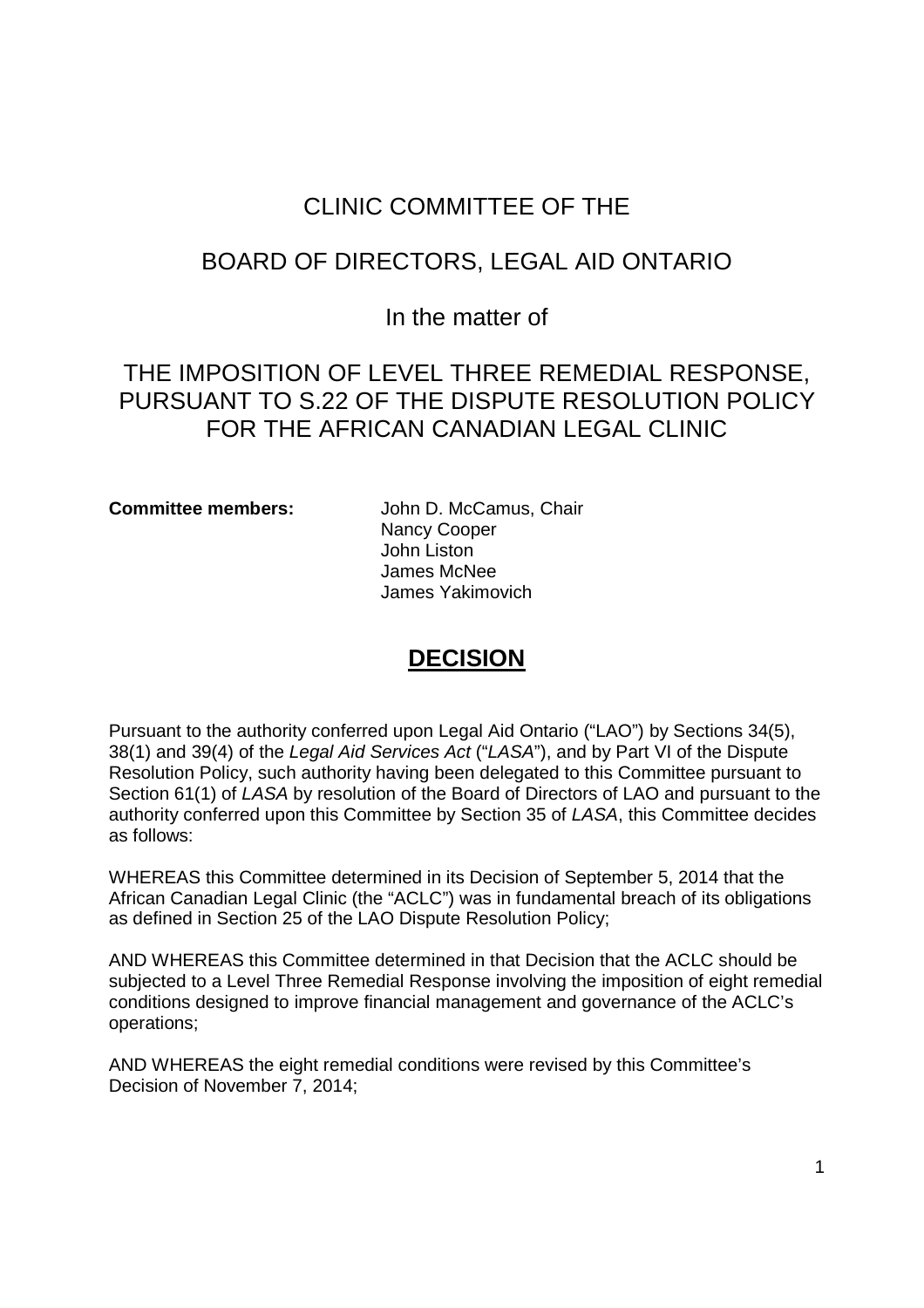AND WHEREAS this Committee determined that it would withhold approval of the AND WHEREAS this Committee determined that it would withhold approval of the ACLC's 2014-15 Funding Application until such time as the ACLC complied with the eight ACLC's 2014-15 Funding Application until such time as the ACLC complied with the eight remedial conditions; remedial conditions;

AND WHEREAS this Committee also determined that if the ACLC were to fail to comply AND WHEREAS this Committee also determined that if the ACLC were to fail to comply with the eight remedial conditions, LAO staff could recommend that this Committee with the eight remedial conditions, LAO staff could recommend that this Committee exercise its statutory authority to suspend LAO's funding of the ACLC;

AND WHEREAS the LAO staff have so recommended and this Committee, after AND WHEREAS the LAO staff have so recommended and this Committee, after entertaining written and oral submissions from the LAO staff and the ACLC, has entertaining written and oral submissions from the LAO staff and the ACLC, has determined that the ACLC has not fully complied with the eight remedial conditions and determined that the ACLC has not fully complied with the eight remedial conditions and remains in fundamental breach of its obligations under Section 26 of the Dispute remains in fundamental breach of its obligations under Section 26 of the Dispute Resolution Policy; Resolution Policy;

This Committee herewith gives notice to the ACLC that LAO will suspend its funding of This Committee herewith gives notice to the ACLC that LAO will suspend its funding of the ACLC on December 31, 2016 unless it has, by that date, fully complied to the the ACLC on December 31, 2016 unless it has, by that date, fully complied to the satisfaction of this Committee, with the eight remedial conditions imposed by this satisfaction of this Committee, with the eight remedial conditions imposed by this Committee's Decision of September 5, 2014, as revised by this Committee's Decision of Committee's Decision of September 5, 2014, as revised by this Committee's Decision of November 7, 2014. As a result, to the extent that it is not moot given that interim funding November 7, 2014. As a result, to the extent that it is not moot given that interim funding was provided, the Committee's decision in 2014 to withhold approval of the ACLC's was provided, the Committee's decision in 2014 to withhold approval of the ACLC's Funding Application remains in effect. Funding Application remains in effect.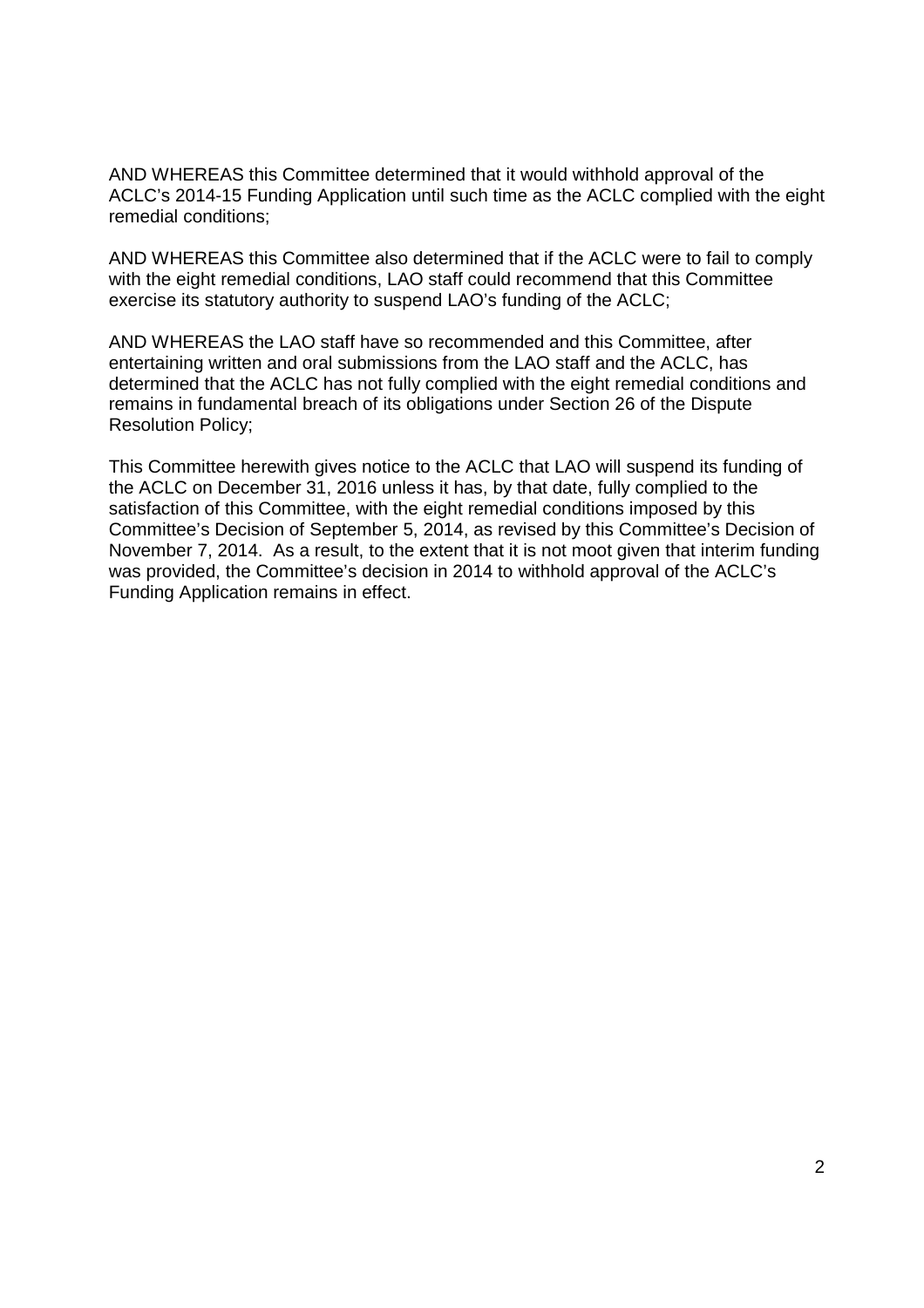## **REASONS FOR DECISION**  REASONS FOR DECISION

## **TABLE OF CONTENTS**  TABLE OF CONTENTS

|--|

# **PART II – BACKGROUND – THE REGULATORY FRAMEWORK AND THE NATURE OF THE**  PART <sup>I</sup> — EXECUTIVE SUMMARY....................................................................................................5PART II — BACKGROUND — THE REGULATORY FRAMEWORK AND THE NATURE OF THE

| B) THE STATUTORY OBLIGATIONS OF LAO AND ACLC AND ITS BOARD OF DIRECTORS 10           |  |
|--------------------------------------------------------------------------------------|--|
| C) THE FUNDING AGREEMENT, MEMORANDUM OF UNDERSTANDING AND DISPUTE RESOLUTION PROCESS |  |
|                                                                                      |  |
| D) APPLICATION OF THE DISPUTE RESOLUTION PROCESS TO THE ACLC: A BRIEF SKETCH  13     |  |

| A) 2009-2012: THE DEVELOPMENT OF LAO'S CONCERNS AND THE IMPOSITION OF LEVEL ONE OF |  |
|------------------------------------------------------------------------------------|--|
|                                                                                    |  |
|                                                                                    |  |
| C) 2014-THE PRESENT: IMPOSITION OF LEVEL THREE OF THE DRP AND THE EIGHT CONDITIONS |  |
|                                                                                    |  |

#### **PART IV – ANALYSIS: HAS THE ACLC COMPLIED WITH THE EIGHT CONDITIONS**  PART IV — ANALYSIS: HAS THE ACLC COMPLIED WITH THE EIGHT CONDITIONS **IMPOSED BY THE LEVEL THREE DECISION OF THIS COMMITTEE?** ........................ 24 IMPOSED BY THE LEVEL THREE DECISION OF THIS COMMITTEE? ........................ 24

|              | B) FIRST CATEGORY OF CONDITIONS - DEFICIENCIES IN FINANCIAL MANAGEMENT AND REQUIRED |                                                                      |  |  |  |
|--------------|-------------------------------------------------------------------------------------|----------------------------------------------------------------------|--|--|--|
|              |                                                                                     |                                                                      |  |  |  |
|              | CONDITION #7                                                                        |                                                                      |  |  |  |
|              |                                                                                     | I) FAILURE TO REPORT VACANCIES AND MISUSE OF COMPENSATION FUNDING 26 |  |  |  |
|              |                                                                                     | II) ARRANGEMENTS FOR MONTHLY ALCL FUNDING AND REVIEW OF EXPENSES  34 |  |  |  |
| CONDITION #4 |                                                                                     |                                                                      |  |  |  |
|              |                                                                                     |                                                                      |  |  |  |
|              |                                                                                     |                                                                      |  |  |  |
| CONDITION #5 |                                                                                     |                                                                      |  |  |  |
|              |                                                                                     |                                                                      |  |  |  |
|              |                                                                                     |                                                                      |  |  |  |
|              |                                                                                     | CONDITION #6 - AUDIT OF COMPENSATORY OVERTIME ACCRUAL43              |  |  |  |
|              |                                                                                     | CONDITION #8 - AUDIT OF IMPLEMENTATION OF PWC RECOMMENDATIONS 43     |  |  |  |
|              |                                                                                     |                                                                      |  |  |  |

C) SECOND CATEGORY OF CONDITIONS – ENHANCEMENT OF BOARD CAPACITY TO ENGAGE IN EFFECTIVE C) SECOND CATEGORY OF CONDITIONS — ENHANCEMENT OF BOARD CAPACITY TO ENGAGE IN EFFECTIVE SUPERVISION OF THE OPERATION OF THE CLINIC ………………………………………………….. 49 SUPERVISION OF THE OPERATION OF THE CLINIC ........................................................... 49 CONDITION #1 – LAO OBSERVER AT ACLC BOARD MEETINGS …………………………….. 49 CONDITION #1 — LAO OBSERVER AT ACLCBOARD MEETINGS ...................................49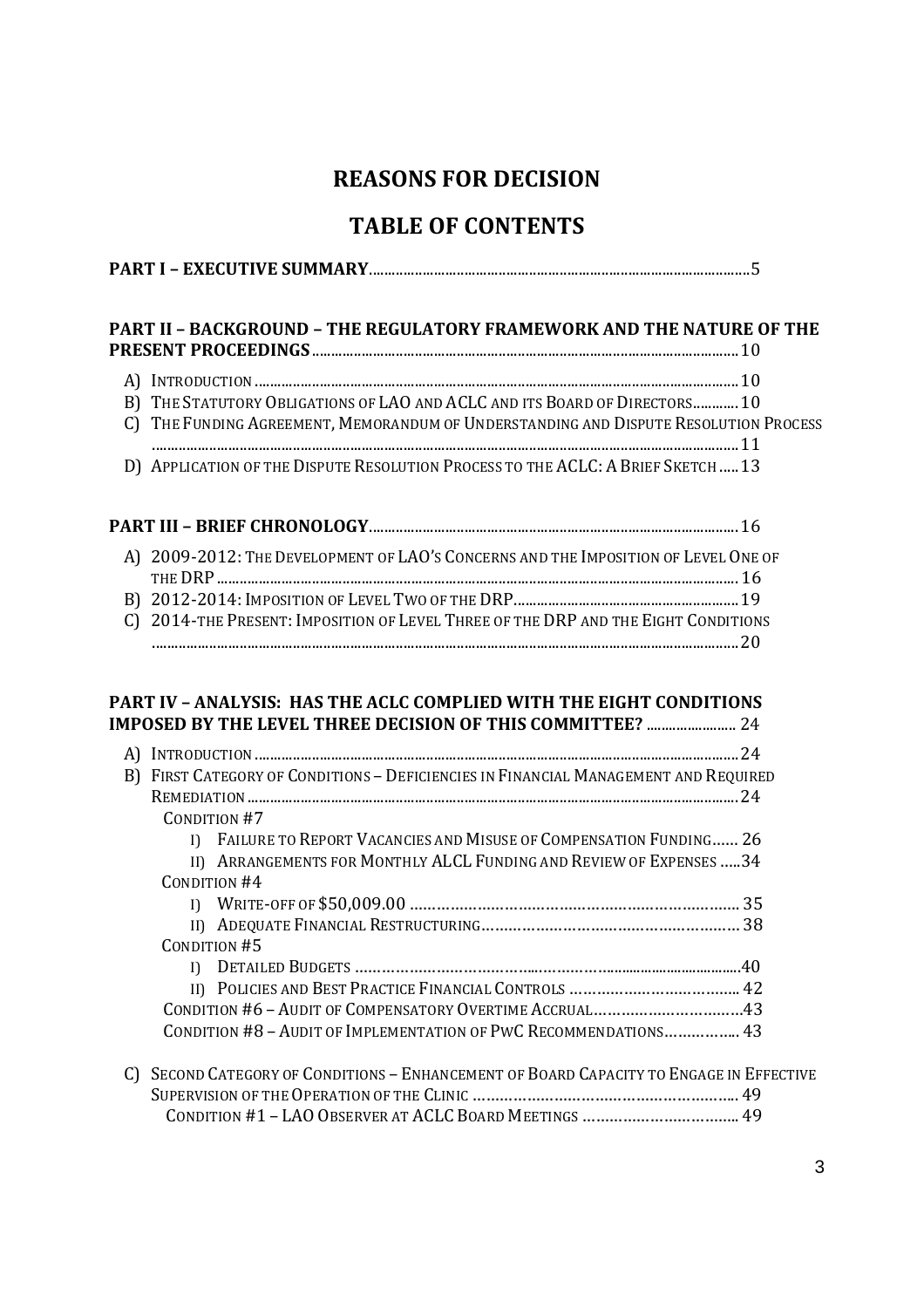| <b>PART VI - LAO'S COMMITMENT TO THE AFRICAN CANADIAN COMMUNITY  67</b> |  |
|-------------------------------------------------------------------------|--|
|                                                                         |  |
|                                                                         |  |

#### **APPENDICES** APPENDICES

| APPENDIX A - CONDITIONS AS REVISED ON RECONSIDERATION BY THE CLINIC |  |
|---------------------------------------------------------------------|--|
|                                                                     |  |
| APPENDIX B - GLOSSARY OF ACRONYMS AND SHORT-FORM REFERENCES  77     |  |
|                                                                     |  |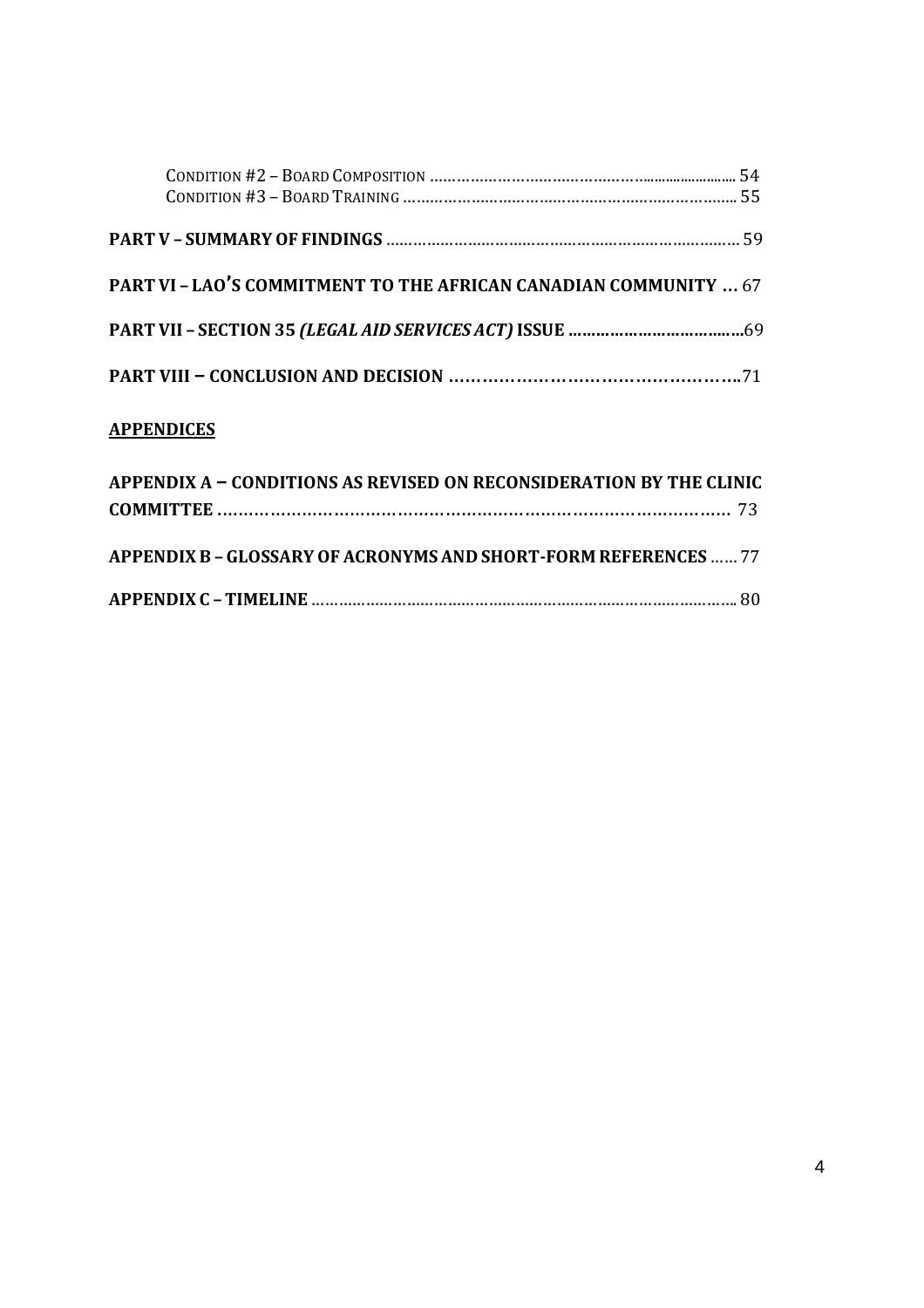#### **Part I – Executive Summary**  Part <sup>I</sup> — Executive Summary

This Decision of the Clinic Committee of the Board of Directors of Legal Aid Ontario This Decision of the Clinic Committee of the Board of Directors of Legal Aid Ontario ("LAO") arises in the following circumstances. Under its governing statute, the Legal Aid ("LAO") arises in the following circumstances. Under its governing statute, the Legal Aid Services Act ("LASA"), Legal Aid Ontario ("LAO") may provide funding to community legal clinics across the Province. One of the clinics currently funded by LAO is the legal clinics across the Province. One of the clinics currently funded by LAO is the African Canadian Legal Clinic ("ACLC"). LAO provides annual funding to the clinic of African Canadian Legal Clinic ("ACLC"). LAO provides annual funding to the clinic of approximately 35% of the clinic's total annual income.

Under the terms of the LASA, LAO is required to monitor the operations of the clinics Under the terms of the LASA, LAO is required to monitor the operations of the clinics funded by it. In order to enable LAO to discharge this statutory responsibility, obligations funded by it. In order to enable LAO to discharge this statutory responsibility, obligations of transparency and accountability are imposed on the clinics by the legislation. In of transparency and accountability are imposed on the clinics by the legislation. In particular, clinics are obliged to provide "any financial or other information related to the particular, clinics are obliged to provide "any financial or other information related to the operation of the clinic that the corporation may request". LAO enters into Memoranda of Understanding and Funding Agreements with each of the clinics it funds, which impose Understanding and Funding Agreements with each of the clinics it funds, which impose further obligations of accountability and transparency on each clinic. The LASA also further obligations of accountability and transparency on each clinic. The LASA also imposes a statutory obligation on clinics to comply with the terms and conditions of their imposes a statutory obligation on clinics to comply with the terms and conditions of their funding by LAO. The statute also provides that where LAO believes that a clinic is not funding by LAO. The statute also provides that where LAO believes that a clinic is not complying with its statutory obligations or the obligations imposed under the terms and complying with its statutory obligations or the obligations imposed under the terms and conditions of its funding, LAO may reduce or suspend the funding of the clinic. This conditions of its funding, LAO may reduce or suspend the funding of the clinic. This regulatory framework is described in greater detail in Part II of these Reasons. regulatory framework is described in greater detail in Part II of these Reasons.

As early as 2009, LAO staff ("LAO Staff") responsible for the funding of the ACLC began As early as 2009, LAO staff ("LAO Staff') responsible for the funding of the ACLC began to develop grave concerns about the financial management and governance practices at to develop grave concerns about the financial management and governance practices at the ACLC. These concerns were heightened in 2010 when LAO received copies of the ACLC. These concerns were heightened in 2010 when LAO received copies of emails to the ACLC from two lawyer members of the Board of Directors of the ACLC who emails to the ACLC from two lawyer members of the Board of Directors of the ACLC who were resigning in protest their membership on the ACLC Board because of concerns were resigning in protest their membership on the ACLC Board because of concerns pertaining to "financial irregularities", "gross misconduct and illegalities" and "concerns about financial and governance matters of the ACLC". LAO also learned that

who had raised similar concerns was effectively removed from position on the ACLC Board. ACLC Board.

In the months following LAO's awareness of these allegations, LAO Staff met with the In the months following LAO's awareness of these allegations, LAO Staff met with the ACLC, but did not develop a confident sense that their concerns were being ACLC, but did not develop a confident sense that their concerns were being appropriately addressed by the ACLC Board. Accordingly, in September, 2010, LAO appropriately addressed by the ACLC Board. Accordingly, in September, 2010, LAO invoked Level One of its Dispute Resolution Policy ("DRP"), thereby signalling that there invoked Level One of its Dispute Resolution Policy ("DRP"), thereby signalling that there were problems that, in LAO's view, needed to be addressed. The DRP process is a were problems that, in LAO's view, needed to be addressed. The DRP process is a three-level procedure imposed as one of the conditions of clinic funding which is designed to provide a means of remediation in circumstances where LAO is concerned designed to provide a means of remediation in circumstances where LAO is concerned that a clinic is not complying with its obligations under LASA or under the terms and that a clinic is not complying with its obligations under LASA or under the terms and conditions of its funding. Level One of the DRP envisages voluntary collaboration conditions of its funding. Level One of the DRP envisages voluntary collaboration between LAO and the clinic involved to resolve the issues in question. between LAO and the clinic involved to resolve the issues in question.

LAO also retained PricewaterhouseCooper LLP ("PwC") to conduct a forensic audit of LAO also retained PricewaterhouseCooper LLP ("PwC") to conduct a forensic audit of the clinic's finances. The audit conducted by PwC identified a number of troubling aspects of ALCL's financial management and proposed remedial measures to address aspects of ALCL's financial management and proposed remedial measures to address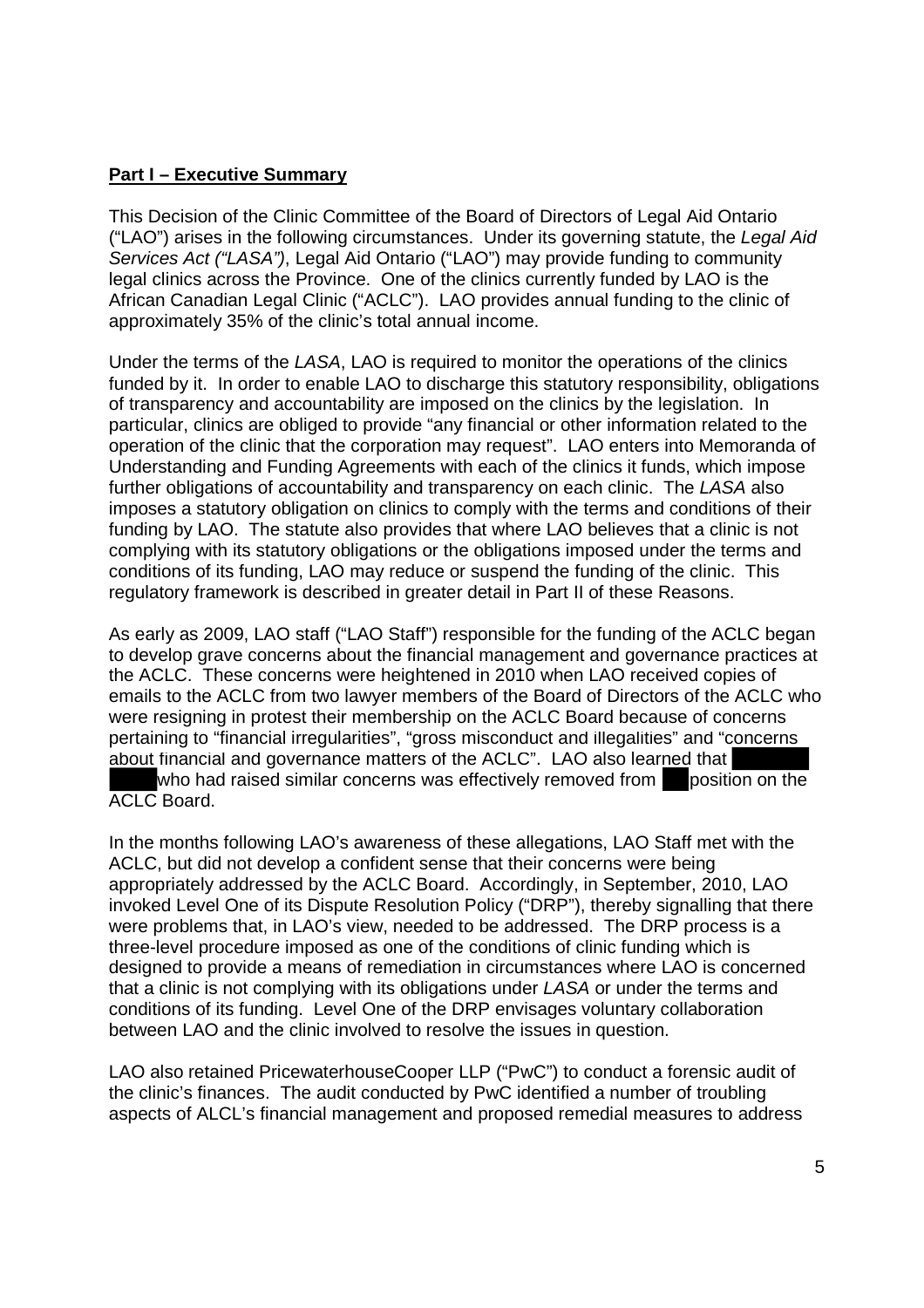them. Accordingly, LAO proposed a series of remedial measures to the ACLC Board in them. Accordingly, LAO proposed a series of remedial measures to the ACLC Board in June, 2012. The Board declined to reply to the proposal, but, rather, retained counsel June, 2012. The Board declined to reply to the proposal, but, rather, retained counsel and challenged LAO's authority to propose remedial measures at Level One. and challenged LAO's authority to propose remedial measures at Level One. Subsequently, LAO indicated to the ACLC its decision to place the ACLC in Level Two of Subsequently, LAO indicated to the ACLC its decision to place the ACLC in Level Two of the DRP. Under Level Two of the DRP process, LAO has the authority to require the the DRP. Under Level Two of the DRP process, LAO has the authority to require the clinic to follow various aspects of a remediation plan. In essence, the ACLC declined to clinic to follow various aspects of a remediation plan. In essence, the ACLC declined to participate in the Level Two remediation process. participate in the Level Two remediation process.

In due course, LAO determined that the matters it had raised were not being satisfactorily In due course, LAO determined that the matters it had raised were not being satisfactorily resolved by the ACLC and on April 3, 2014, LAO Staff filed with this Committee a Report resolved by the ACLC and on April 3, 2014, LAO Staff filed with this Committee a Report (the "LAO L3 Staff Report"), alleging that the ACLC was in "fundamental breach" of its (the "LAO L3 Staff Report"), alleging that the ACLC was in "fundamental breach" of its obligations and that a Level Three Remediation Response should be imposed by this obligations and that a Level Three Remediation Response should be imposed by this Committee. In Level Three of the DRP, the process becomes more formal and enables Committee. In Level Three of the DRP, the process becomes more formal and enables LAO to impose a Level Three Remediation Response which may include special terms of LAO to impose a Level Three Remediation Response which may include special terms of funding for the clinic and the issuance of directions to the clinic to ensure compliance funding for the clinic and the issuance of directions to the clinic to ensure compliance with its obligations. Level Three also envisages the possibility that LAO may decide to with its obligations. Level Three also envisages the possibility that LAO may decide to reduce or suspend the clinic's funding if it is not satisfied that satisfactory compliance with the clinic's statutory and funding obligations has been achieved.

After entertaining written and oral submissions from both the LAO Staff and the ACLC, After entertaining written and oral submissions from both the LAO Staff and the ACLC, this Committee released its Decision on the matter on September 5, 2014. That Decision this Committee released its Decision on the matter on September 5, 2014. That Decision imposed a Level Three Response on the ACLC which required the ACLC to comply with imposed a Level Three Response on the ACLC which required the ACLC to comply with eight remedial conditions within a certain timeframe, failing which the LAO staff were eight remedial conditions within a certain timeframe, failing which the LAO staff were invited to consider whether to recommend that LAO suspend its funding of the ACLC. A invited to consider whether to recommend that LAO suspend its funding of the ACLC. A brief chronology of the events leading up to this Committee's September 5, 2014 brief chronology of the events leading up to this Committee's September 5, 2014 Decision is provided in Part III of these Reasons. Decision is provided in Part III of these Reasons.

The present proceeding arises by virtue of the fact that the LAO Staff have concluded The present proceeding arises by virtue of the fact that the LAO Staff have concluded that the ACLC has not fully complied with the eight remedial conditions imposed by this that the ACLC has not fully complied with the eight remedial conditions imposed by this Committee and the LAO Staff has further recommended that this Committee should Committee and the LAO Staff has further recommended that this Committee should exercise its statutory authority to suspend LAO funding of the ACLC. exercise its statutory authority to suspend LAO funding of the ACLC.

The eight remedial conditions imposed on the ACLC in this Committee's Decision of The eight remedial conditions imposed on the ACLC in this Committee's Decision of September 5, 2014 (as revised in a subsequent Decision of this Committee dated September 5, 2014 (as revised in a subsequent Decision of this Committee dated November 7, 2014), can be sub-divided into two categories. The first category of remedial conditions was designed by this Committee to address deficiencies in financial remedial conditions was designed by this Committee to address deficiencies in financial management. Thus, in light of the ACLC's substantial operating deficit and other management. Thus, in light of the ACLC's substantial operating deficit and other problems, Condition #4 required the development by the ACLC of a financial problems, Condition #4 required the development by the ACLC of a financial restructuring plan for LAO approval. Condition #5 required the ACLC to adopt certain restructuring plan for LAO approval. Condition #5 required the ACLC to adopt certain policies relating to expenses such a travel, meals and hospitality and to adopt best policies relating to expenses such a travel, meals and hospitality and to adopt best practices and controls regarding the use of credit cards. The PwC Forensic Audit had practices and controls regarding the use of credit cards. The PwC Forensic Audit had identified inappropriate purchases using the clinic credit cards. Condition #5 also identified inappropriate purchases using the clinic credit cards. Condition #5 also required the implementation of certain financial reporting systems including the required the implementation of certain financial reporting systems including the establishment of detailed budgets for the expenditures of the ACLC funding provided by establishment of detailed budgets for the expenditures of the ACLC funding provided by LAO. Condition #6 required the ACLC to cooperate with an independent audit of the LAO. Condition #6 required the ACLC to cooperate with an independent audit of the reduction of a compensatory time accrual awarded to the ACLC Executive Director. reduction of a compensatory time accrual awarded to the ACLC Executive Director.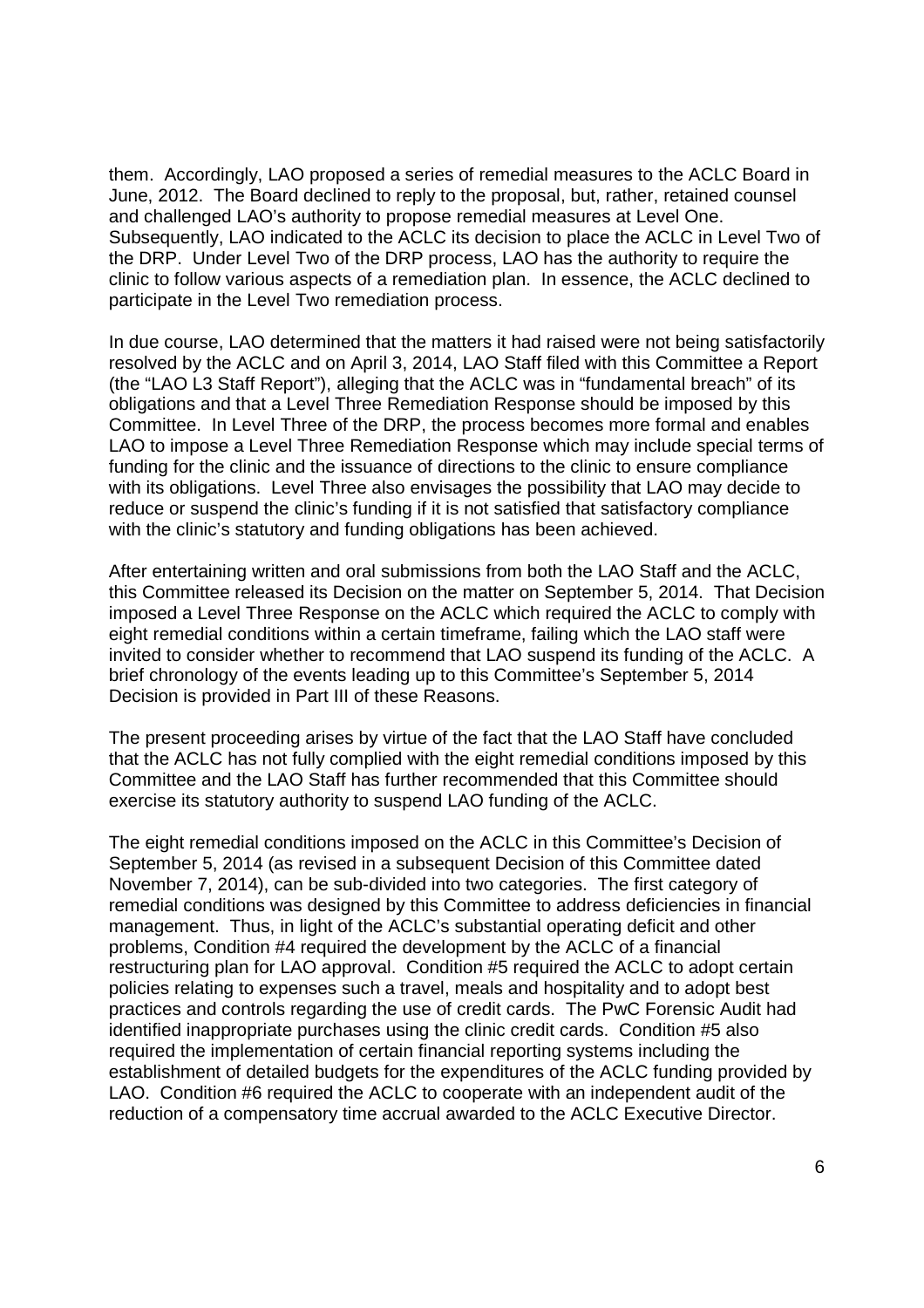Condition #7 stipulated the manner in which LAO would provide monthly funding and Condition #7 stipulated the manner in which LAO would provide monthly funding and attempted to ensure transparency with respect to ACLC expenditures. Condition #8 attempted to ensure transparency with respect to ACLC expenditures. Condition #8 required full implementation of all PwC Forensic Audit recommendations, such required full implementation of all PwC Forensic Audit recommendations, such implementation to be verified by LAO's Internal Audit and Compliance Unit ("IAU"). implementation to be verified by LAO's Internal Audit and Compliance Unit ("|AU").

The object of the second category of conditions related to strengthening the willingness The object of the second category of conditions related to strengthening the willingness and capacity of the ACLC Board of Directors to engage in effective supervision of the and capacity of the ACLC Board of Directors to engage in effective supervision of the operations of the clinic. Condition #1 set out arrangements under which a Legal Aid operations of the clinic. Condition #1 set out arrangements under which a Legal Aid Ontario Observer would be permitted to attend all ACLC Board of Directors' meetings. Ontario Observer would be permitted to attend all ACLC Board of Directors' meetings. Condition #2 required the ACLC to bring its composition of the Board into compliance Condition #2 required the ACLC to bring its composition of the Board into compliance with the funding agreement which required that the Board include more than one person with the funding agreement which required that the Board include more than one person with financial skills and more than one lawyer. Condition #3 required the ACLC to with financial skills and more than one lawyer. Condition #3 required the ACLC to organize within six months and to complete within nine months an appropriate training organize within six months and to complete within nine months an appropriate training experience for all members of the ACLC Board of Directors on the duties and experience for all members of the ACLC Board of Directors on the duties and responsibilities of Board members, such experience to be organized in collaboration with responsibilities of Board members, such experience to be organized in collaboration with and upon the approval of LAO staff. and upon the approval of LAO staff.

On November 6, 2015, LAO Staff filed a report with this Committee alleging that the On November 6, 2015, LAO Staff filed a report with this Committee alleging that the ACLC had failed to comply with the remedial conditions imposed upon the ACLC by this Committee's September 5, 2014 and November 7, 2014 Decisions and recommending Committee's September 5, 2014 and November 7, 2014 Decisions and recommending that the LAO funding of the ACLC be suspended. In response, the ACLC filed an that the LAO funding of the ACLC be suspended. In response, the ACLC filed an extensive reply to these allegations which this Committee received on December 23, extensive reply to these allegations which this Committee received on December 23, 2015. 2015.

A detailed analysis of the arguments and evidence provided by both the LAO Staff and A detailed analysis of the arguments and evidence provided by both the LAO Staff and the ACLC with respect to the question of whether the ACLC has complied with the eight the ACLC with respect to the question of whether the ACLC has complied with the eight remedial conditions is set out in Part IV of these Reasons. In turn, a more concise remedial conditions is set out in Part IV of these Reasons. In turn, a more concise summary of the findings made in Part IV of these Reasons is set out in Part V. summary of the findings made in Part IV of these Reasons is set out in Part V.

In substance, this Committee concluded that the ACLC had only fully complied with one In substance, this Committee concluded that the ACLC had only fully complied with one condition, that being Condition #6. With respect to the other conditions, there were condition, that being Condition #6. With respect to the other conditions, there were failures to fully comply with the conditions in question that caused this Committee failures to fully comply with the conditions in question that caused this Committee considerable concern. Particularly troubling was the ACLC's failure to comply with considerable concern. Particularly troubling was the ACLC's failure to comply with Condition #7 with respect to payment to the ACLC with respect to its recurring expenses. Condition #7 with respect to payment to the ACLC with respect to its recurring expenses. In essence, the ACLC provided misleading information concerning its recurring expenses In essence, the ACLC provided misleading information concerning its recurring expenses relating to staff salaries in the quarterly reports of actual expenses required by Condition relating to staff salaries in the quarterly reports of actual expenses required by Condition #5, thereby securing improper access to LAO funds and used such funds in a manner #5, thereby securing improper access to LAO funds and used such funds in a manner not permitted by the terms of the LAO/ACLC Funding Agreement. There are a number of not permitted by the terms of the LAO/ACLC Funding Agreement. There are a number of troubling aspects to this misconduct. First, the ACLC has engaged in this form of troubling aspects to this misconduct. First, the ACLC has engaged in this form of wrongdoing on several occasions in the past and has been consistently advised by LAO wrongdoing on several occasions in the past and has been consistently advised by LAO that it must not do so. Section 26 of the LAO/ACLC Funding Agreement provides that that it must not do so. Section 26 of the LAO/ACLC Funding Agreement provides that funds accumulated by reason of staff vacancies may be expended only for the purpose funds accumulated by reason of staff vacancies may be expended only for the purpose of employing "replacement staff" or for any other purpose approved by LAO. The of employing "replacement staff' or for any other purpose approved by LAO. The wrongful conduct in question involves declining or refusing to report staff vacancies in wrongful conduct in question involves declining or refusing to report staff vacancies in order to use the money thus accumulated for purposes not approved by LAO. For example, misconduct of this kind was drawn to the attention of the ACLC in July, 2012 example, misconduct of this kind was drawn to the attention of the ACLC in July, 2012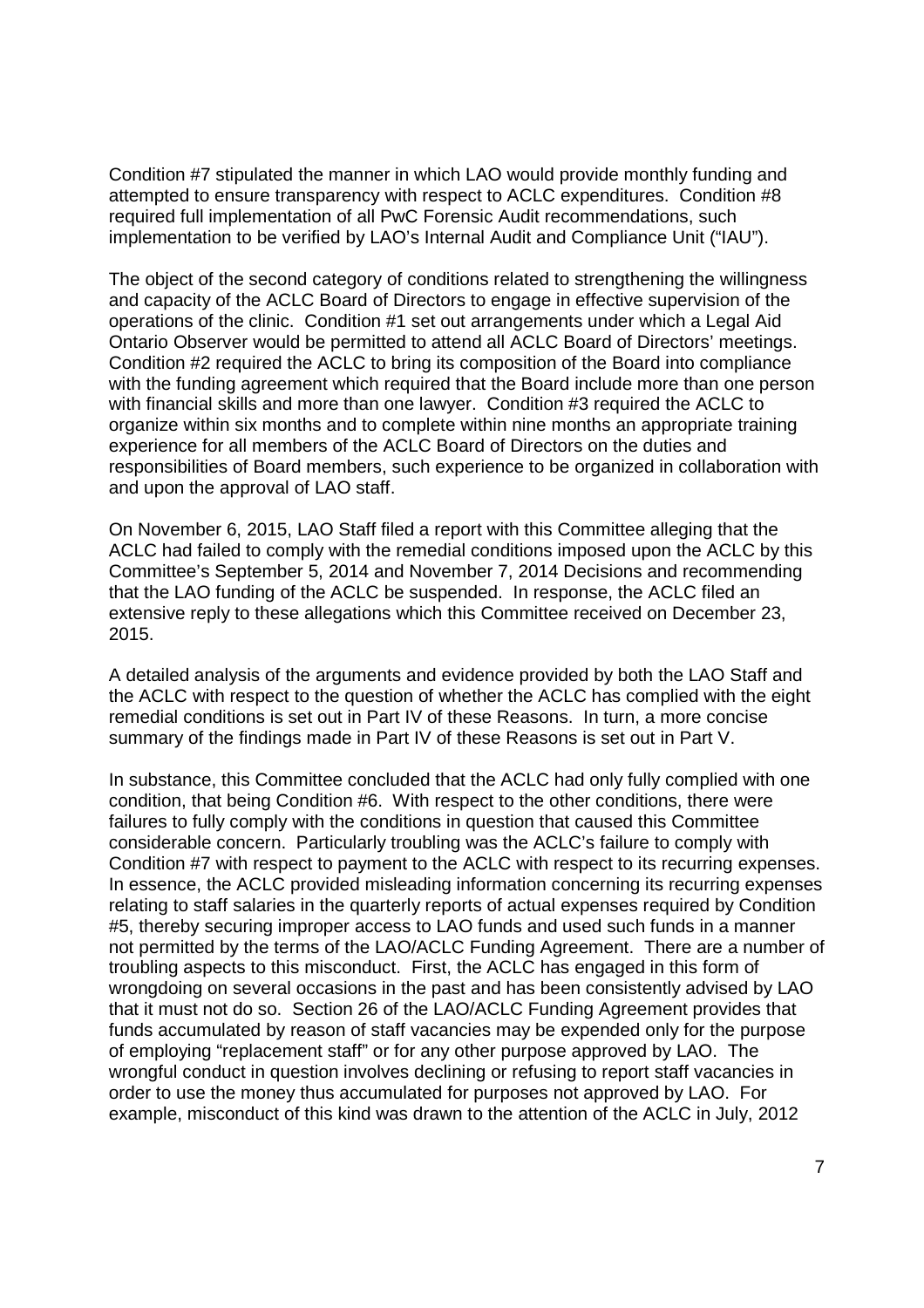when LAO learned that vacancy funding was used to pay additional lump-sum of bonus payments to staff totalling \$170,000.00, of which \$121,000.00 was paid to the Executive payments to staff totalling \$170,000.00, of which \$121,000.00 was paid to the Executive Director. Director.

Remarkably, in the period following this Committee's Decisions of September 5, 2014 Remarkably, in the period following this Committee's Decisions of September 5, 2014 and November 7, 2014, LAO learned independently that two staff positions had been and November 7, 2014, LAO learned independently that two staff positions had been vacated and the money that was accumulated had been spent for unauthorized vacated and the money that was accumulated had been spent for unauthorized purposes. The ACLC had not reported the vacancies to LAO. Indeed, the ACLC purposes. The ACLC had not reported the vacancies to LAO. Indeed, the ACLC declined several requests from LAO for information concerning these positions and, declined several requests from LAO for information concerning these positions and, moreover, provided misleading and false information to LAO concerning them. The moreover, provided misleading and false information to LAO concerning them. The accumulated surplus was spent by the ACLC for a purpose not approved by LAO. accumulated surplus was spent by the ACLC for a purpose not approved by LAO.

The ACLC did not make reasonable efforts to provide a financial restructuring plan as The ACLC did not make reasonable efforts to provide a financial restructuring plan as required by Condition #4. The ACLC did not engage in a budgeting exercise in accord required by Condition #4. The ACLC did not engage in a budgeting exercise in accord with Condition #5. With respect to Condition #8, which required full implementation of with Condition #5. With respect to Condition #8, which required full implementation of the recommendations in the PwC Forensic Audit report, LAO's Internal Audit Unit found the recommendations in the PwC Forensic Audit report, LAO's Internal Audit Unit found that the ACLC had complied with a majority of the recommendations (78%), but had not that the ACLC had complied with a majority of the recommendations (78%), but had not complied with the others. complied with the others.

With respect to the conditions relating to strengthening Board performance, the ACLC did With respect to the conditions relating to strengthening Board performance, the ACLC did permit a Legal Aid Ontario Observer to attend most, but not all, Board meetings. In permit a Legal Aid Ontario Observer to attend most, but not all, Board meetings. In breach of Condition #1, it refused to allow the LAO Observer to attend Board Committee breach of Condition #1, it refused to allow the LAO Observer to attend Board Committee meetings, including meetings of the Board Finance Committee. It also improperly meetings, including meetings of the Board Finance Committee. It also improperly excluded the Observer from Board discussions pertaining to funding received from other excluded the Observer from Board discussions pertaining to funding received from other funders and refused to share with LAO financial information concerning other funding funders and refused to share with LAO financial information concerning other funding sources. The ACLC failed to fully comply with Condition #2 relating the Board sources. The ACLC failed to fully comply with Condition #2 relating the Board composition and did not succeed in organizing a training program of the kind required by composition and did not succeed in organizing a training program of the kind required by Condition #3. Condition #3.

Accordingly, this Committee concluded that the ACLC has failed to comply with seven of Accordingly, this Committee concluded that the ACLC has failed to comply with seven of the eight remedial conditions and that it remains in "fundamental breach" of its statutory the eight remedial conditions and that it remains in "fundamental breach" of its statutory obligations and the obligations imposed by the terms and conditions of its funding. obligations and the obligations imposed by the terms and conditions of its funding. Indeed, the available evidence raises serious concerns as to whether the ACLC will Indeed, the available evidence raises serious concerns as to whether the ACLC will genuinely comply with the terms and conditions on an ongoing basis. In this genuinely comply with the terms and conditions on an ongoing basis. In this Committee's view, therefore, it is appropriate to approve the recommendations of LAO Committee's view, therefore, it is appropriate to approve the recommendations of LAO Staff that LAO's funding of the ACLC be suspended. Staff that LAO's funding of the ACLC be suspended.

In Part VII of these Reasons, this Committee discusses an issue relating to the proper In Part VII of these Reasons, this Committee discusses an issue relating to the proper interpretation of Section 39(5) of LASA. This sub-section applies in circumstances where LAO determines that a clinic is not compliant with the statute or with the terms and LAO determines that a clinic is not compliant with the statute or with the terms and conditions of its funding and decides to reduce or suspend the funding of the clinic conditions of its funding and decides to reduce or suspend the funding of the clinic pursuant to Section 39(4). In such circumstances, Section 39(5) requires that LAO shall pursuant to Section 39(4). In such circumstances, Section 39(5) requires that LAO shall give the clinic Board of Directors "notice of its intent and a reasonable opportunity to give the clinic Board of Directors "notice of its intent and a reasonable opportunity to comply with this Act or the terms and conditions or direction or to meet the operational comply with this Act or the terms and conditions or direction or to meet the operational standards". As we indicated in Part VII of our Reasons, this Committee is of the view standards". As we indicated in Part VII of our Reasons, this Committee is of the view that in order to give effect to our intention to suspend LAO's funding of the ACLC, LAO that in order to give effect to our intention to suspend LAO's funding of the ACLC, LAO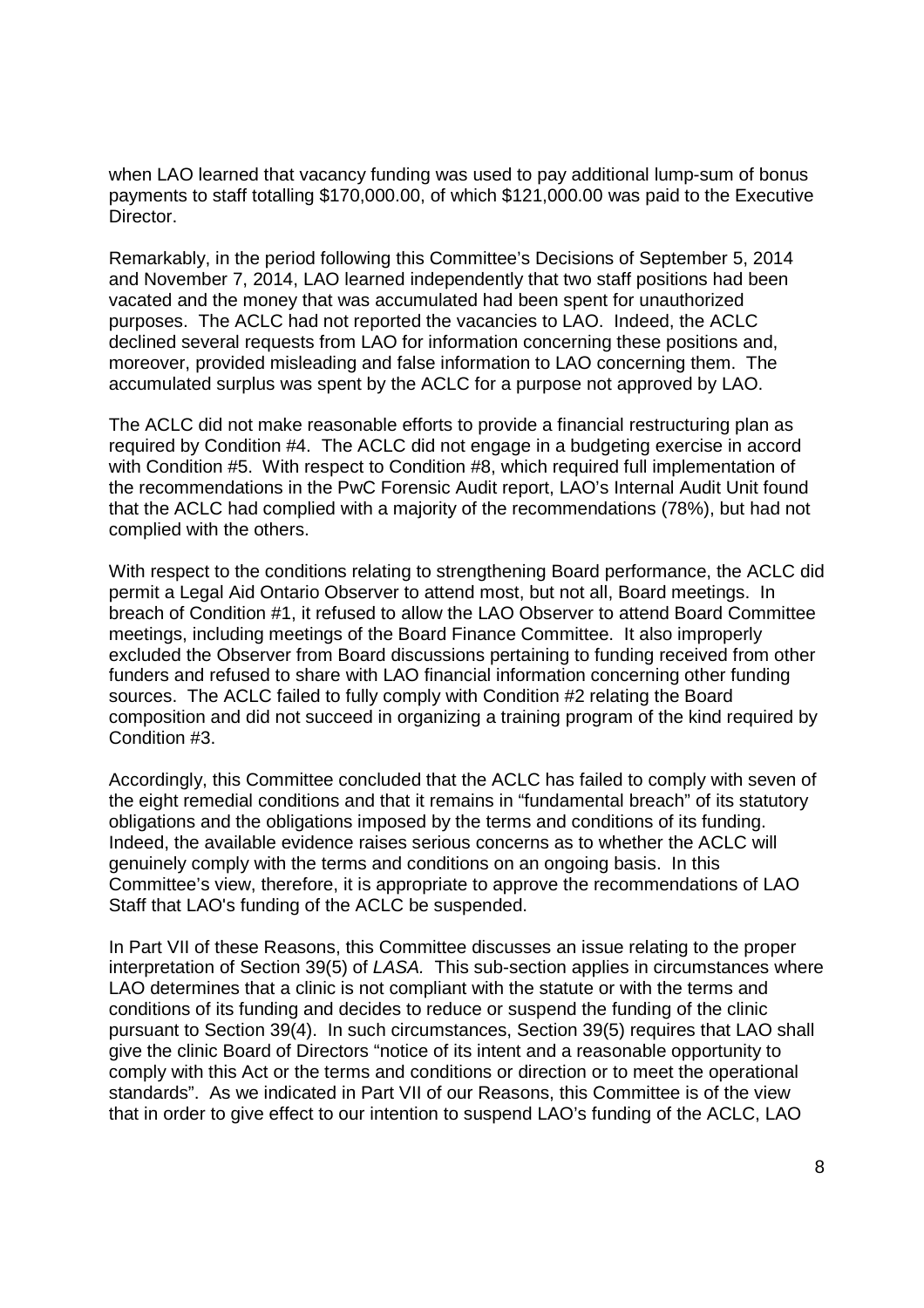must give the ACLC Board of Directors reasonable notice of its intention to do so and an must give the ACLC Board of Directors reasonable notice of its intention to do so and an opportunity to engage in further remediation efforts. opportunity to engage in further remediation efforts.

This Committee determined that six months' notice would be quite reasonable and This Committee determined that six months' notice would be quite reasonable and accordingly, LAO is giving notice to the ACLC Board of Directors in the form of this accordingly, LAO is giving notice to the ACLC Board of Directors in the form of this Decision that unless the ACLC fully complies by December 31, 2016, to the satisfaction Decision that unless the ACLC fully complies by December 31, 2016, to the satisfaction of this Committee, with the eight remedial conditions imposed by this Committee, LAO intends to suspend its funding of the ACLC as of that date. This Committee's conclusion intends to suspend its funding of the ACLC as of that date. This Committee's conclusion and corresponding Decision is briefly set out in Part VIII of these Reasons. and corresponding Decision is briefly set out in Part VIII of these Reasons.

Although the LAO Staff Report recommended cessation of LAO funding of the ACLC as Although the LAO Staff Report recommended cessation of LAO funding of the ACLC as a result of its "fundamental breach" of its statutory obligations and its obligations under a result of its "fundamental breach" of its statutory obligations and its obligations under the terms of its funding, LAO Staff indicated that they wish to reassure members of the African Canadian community that LAO will continue and renew its support for the African Canadian community that LAO will continue and renew its support for the community by funding legal aid services designed to facilitate access to justice for community by funding legal aid services designed to facilitate access to justice for community members. Part VI of these Reasons contains excerpts from the statement in community members. Part VI of these Reasons contains excerpts from the statement in the LAO Staff Report to this effect. the LAO Staff Report to this effect.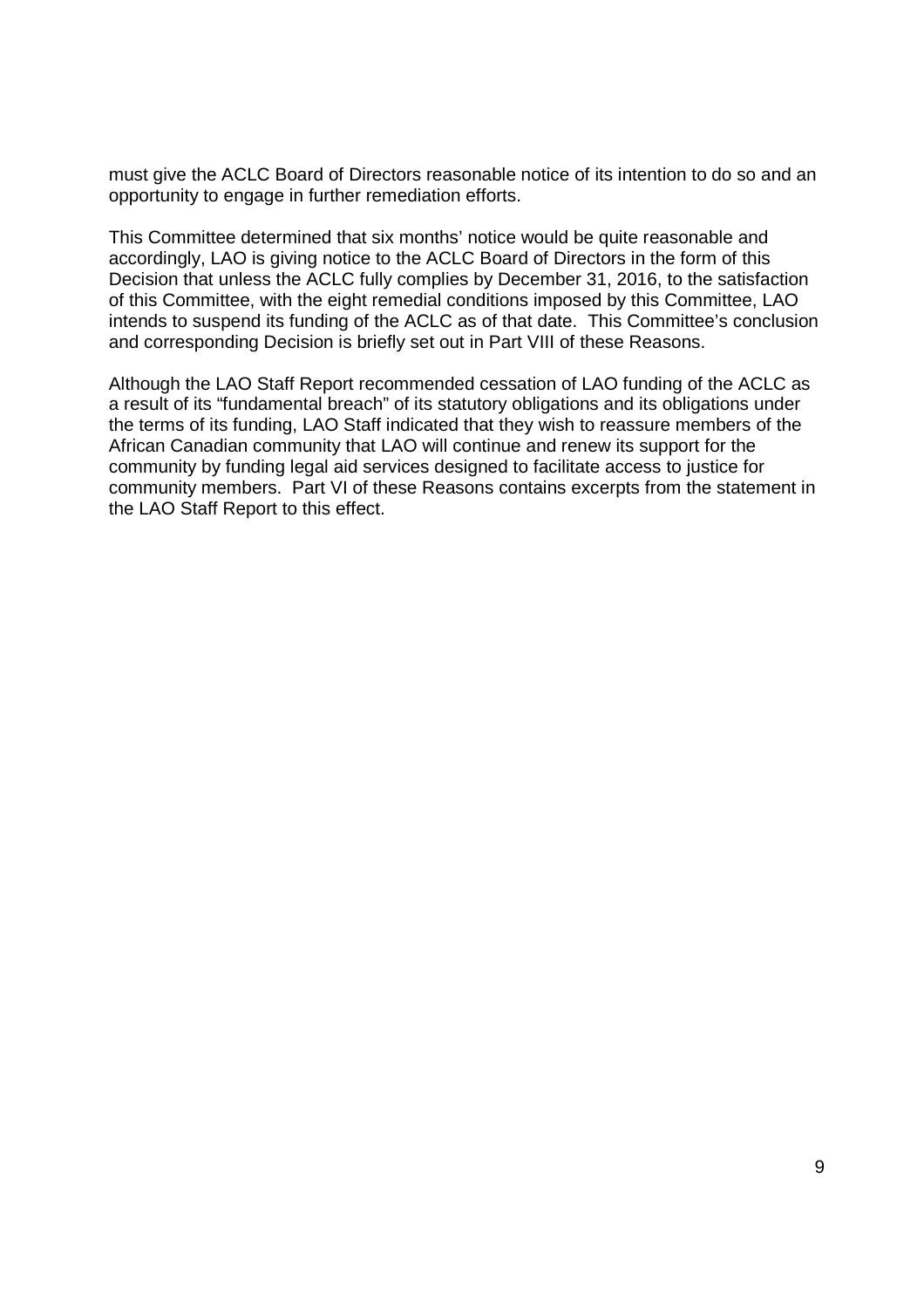#### Part II - Background - the Regulatory Framework and the Nature of the Present **Proceedings**  Proceedings

#### a) Introduction

The Clinic Committee of the Board wishes to preface this Statement of Reasons for the The Clinic Committee of the Board wishes to preface this Statement of Reasons for the decision set out above, by making clear and reaffirming the strong commitment of Legal decision set out above, by making clear and reaffirming the strong commitment of Legal Aid Ontario ("LAO") to the provision of access to justice to members of the African Aid Ontario ("LAO") to the provision of access to justice to members of the African Canadian community in Ontario through the funding of legal services available to them Canadian community in Ontario through the funding of legal services available to them through the certificate and Duty Counsel programs and the poverty law services provided through the certificate and Duty Counsel programs and the poverty law services provided by the community legal clinics across the province. At the same time, LAO has a by the community legal clinics across the province. At the same time, LAO has a statutory responsibility to ensure that the public moneys entrusted to LAO are managed statutory responsibility to ensure that the public moneys entrusted to LAO are managed and disbursed in a transparent, accountable and proper manner. This is also true of the and disbursed in a transparent, accountable and proper manner. This is also true of the public moneys entrusted by LAO to the community legal clinics across the province. public moneys entrusted by LAO to the community legal clinics across the province.

#### b) The Statutory Obligations of LAO and ACLC and its Board of Directors b) The Statutory Obliqations of LAO and ACLC and its Board of Directors

LAO is, in fact, required by law to monitor the clinics. Section 37(1) of LASA, under the LAO is, in fact, required by law to monitor the clinics. Section 37(1) of LASA, under the heading "Corporation to monitor clinics" provides as follows:

#### **Corporation to monitor clinic**  Corporation to monitor clinic

 **37.** (1) The Corporation shall monitor the operation of a clinic funded by it to determine 37. (1) The Corporation shall monitor the operation of <sup>a</sup> clinic funded by it to determine whether the clinic is meeting the Corporation's standards for the operation of clinics, and the Corporation may conduct audits of such clinic, as it considers necessary for that the Corporation may conduct audits of such clinic, as it considers necessary for that purpose.

In order to enable LAO to discharge this statutory responsibility, obligations of In order to enable LAO to discharge this statutory responsibility, obligations of transparency and accountability are imposed on the clinic by Sections 37, 38 and 39 of transparency and accountability are imposed on the clinic by Sections 37, 38 and 39 of the LASA under Section 37(1). the LASA under Section 37(1).

Sections 37(2) and (3) provide for LAO to have access to information concerning the Sections 37(2) and (3) provide for LAO to have access to information concerning the clinic in the following terms: clinic in the following terms:

**37.** (2) A clinic funded by the Corporation shall provide the Corporation, in the form and 37. (2) A clinic funded by the Corporation shall provide the Corporation, in the form and at the times requested by the Corporation, at the times requested by the Corporation,

(a) audited financial statements for the funding period; (a) audited financial statements for the funding period;

(b) a summary of the legal aid services provided by the clinic during the funding period, specifying the number of each type of case or proceeding handled by the clinic; specifying the number of each type of case or proceeding handled by the clinic;

 (c) a summary of the complaints received by the clinic from individuals who received or (c) <sup>a</sup> summary ofthe complaints received by the clinic from individuals who received or were refused legal aid services from the clinic, and from persons affected by the legal aid were refused legal aid services from the clinic, and from persons affected by the legal aid services provided by the clinic and a description of the disposition of each such complaint;

(d) any other financial or other information relating to the operation of the clinic that the Corporation may request. Corporation may request.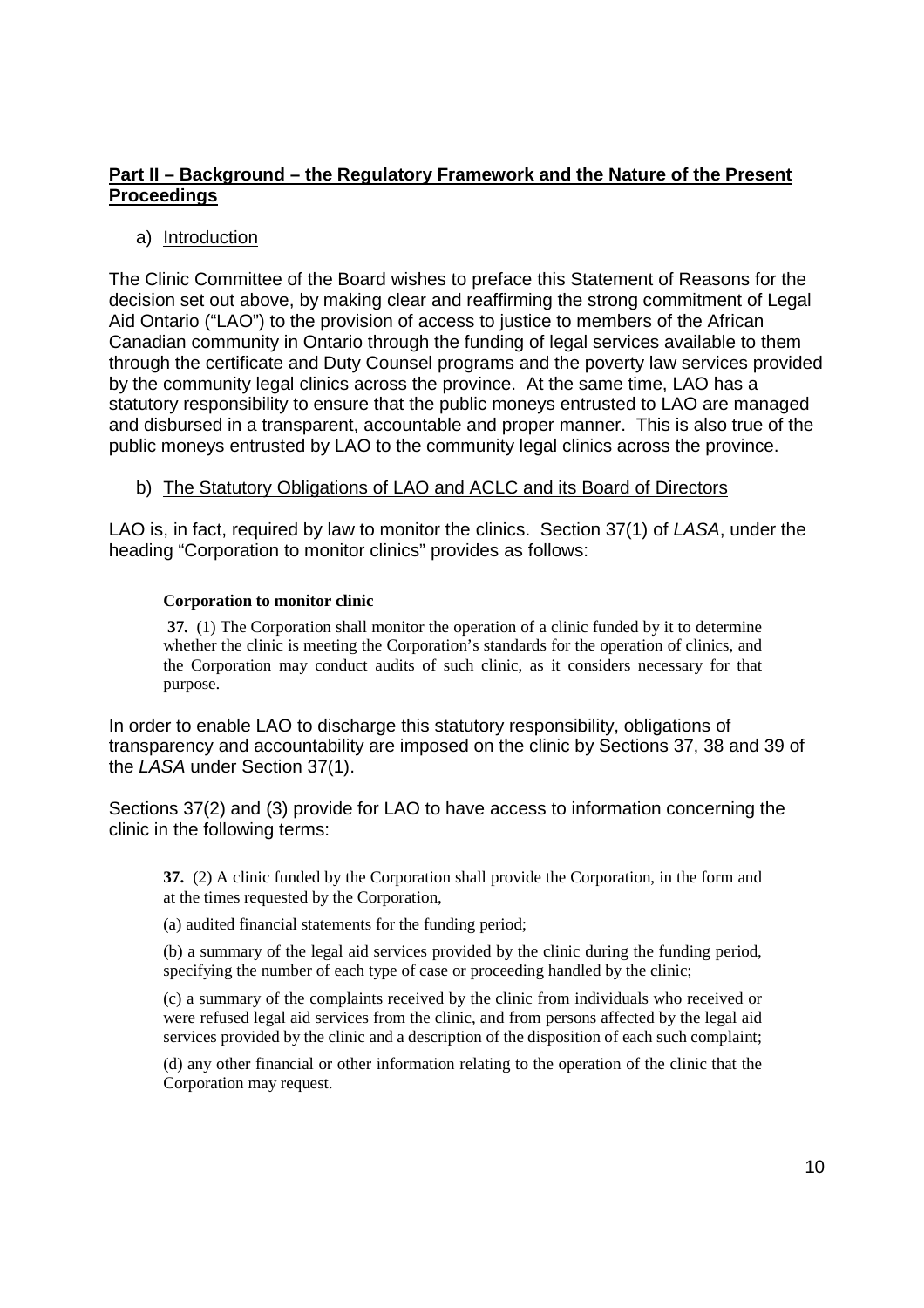#### **Confidential information withheld**  Confidential information withheld

 (3) The clinic may withhold from the information provided under clause (2) (c) (3) The clinic may withhold from the information provided under clause (2) (c) any information that is confidential to an individual to whom the clinic has provided legal any information that is confidential to an individual to whom the clinic has provided legal aid services, unless the individual consents to the disclosure or unless the information aid services, unless the individual consents to the disclosure or unless the information pertains to the financial eligibility of the individual to receive legal aid services.

Section 38 provides that if a clinic fails to comply with LASA or the terms and conditions Section 38 provides that if a clinic fails to comply with LASA or the terms and conditions of its funding, LAO may order the clinic to take appropriate steps to ensure compliance. It reads as follows: reads as follows:

#### **Direction from Corporation**  Direction from Corporation

**38.** (1) If a clinic fails to comply with this Act or to meet the terms and conditions of its funding, the board of directors of the Corporation may direct the clinic to do anything that the board of directors of the Corporation considers appropriate to ensure that the clinic complies with this Act and the terms and conditions of its funding and, generally, for the more effective operation of the clinic. (emphasis added)

#### **Request for reconsideration**  Request for reconsideration

 (2) The board of directors of the clinic may ask the board of directors of the (2) The board of directors of the clinic may ask the board of directors of the Corporation to reconsider a direction issued by it and the board of directors of the Corporation to reconsider <sup>a</sup> direction issued by it and the board of directors of the Corporation may reconsider its direction and may confirm, vary or revoke the direction. Corporation may reconsider its direction and may confirm, vary or revoke the direction. 1998, c. 26, s. 38. 1998, c. 26, s. 38.

Section 39(1) clearly stipulates that it is the responsibility of the board of directors of each Section 39(1) clearly stipulates that it is the responsibility of the board of directors of each clinic funded by LAO to ensure that the clinic in question complies with its obligations clinic funded by LAO to ensure that the clinic in question complies with its obligations under LASA and under the terms and conditions of its funding as follows: under LASA and under the terms and conditions of its funding as follows:

#### **Duties of clinic board**  Duties of clinic board

**39.** (1) The board of directors of a clinic funded by the Corporation shall ensure that, 39. (1) The board of directors of <sup>a</sup> clinic fimded by the Corporation shall ensure that,

 (a) the clinic complies with this Act and the terms and conditions attached to the (a) the clinic complies with this Act and the terms and conditions attached to the funding; funding;

 (b) the clinic complies with any direction issued by the board of directors of the (b) the clinic complies with any direction issued by the board of directors ofthe Corporation; and Corporation; and

(c) the clinic meets the operational standards established by the Corporation. (c) the clinic meets the operational standards established by the Corporation.

In short, LAO is accountable to the Government of Ontario and the people of Ontario for In short, LAO is accountable to the Government of Ontario and the people of Ontario for responsible management of its fiscal resources. The community legal clinics are, in turn, responsible management of its fiscal resources. The community legal clinics are, in turn, accountable to LAO for responsible fiscal management of the moneys entrusted to them accountable to LAO for responsible fiscal management of the moneys entrusted to them by LAO. by LAO.

#### c) The Funding Agreement, Memorandum of Understanding and Dispute Resolution Process Process

In furtherance of LAO's responsibility to monitor and hold accountable clinics for In furtherance of LAO's responsibility to monitor and hold accountable clinics for compliance with LAO's "standards for the operation of clinics," LAO enters into Funding compliance with LAO's "standards for the operation of clinics,'' LAO enters into Funding Agreements and Memoranda of Understanding with each of the clinics which impose Agreements and Memoranda of Understanding with each of the clinics which impose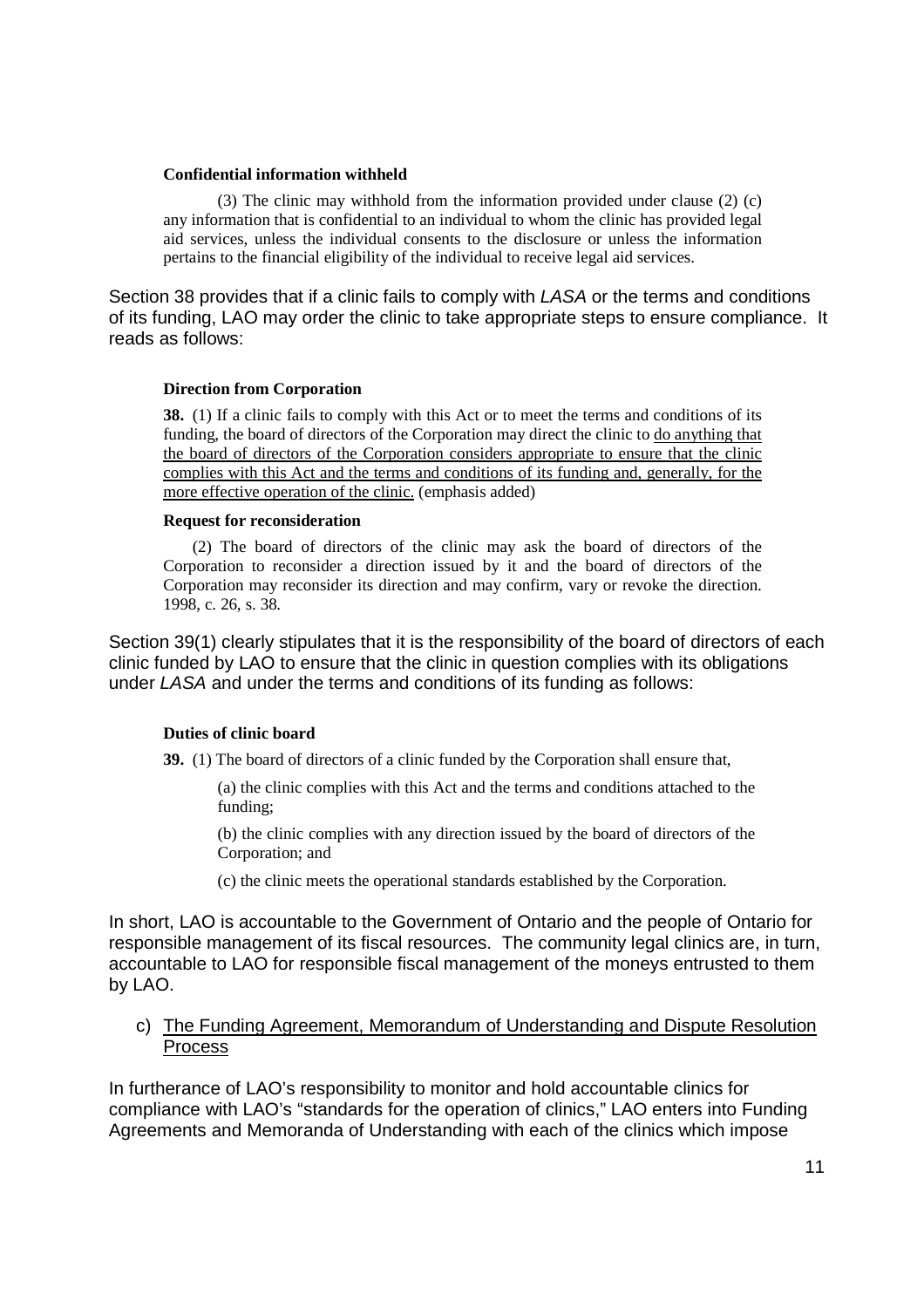constraints on their expenditure of such funds and create a number of requirements or constraints on their expenditure of such funds and create a number of requirements or instruments of transparency and accountability. In situations where LAO develops instruments of transparency and accountability. In situations where LAO develops concerns as to whether a particular clinic is living up to these obligations, LAO will concerns as to whether a particular clinic is living up to these obligations, LAO will investigate the perceived problem and engage in a remediation exercise with the clinic in investigate the perceived problem and engage in a remediation exercise with the clinic in question pursuant to the provisions of LAO's Dispute Resolution Policy (DRP), which is question pursuant to the provisions of LAO's Dispute Resolution Policy (DRP), which is more fully described below. more fully described below.

The Funding Agreement entered into between LAO and the African Canadian Legal The Funding Agreement entered into between LAO and the African Canadian Legal Clinic ("ACLC") and the Memorandum of Understanding ("MOU") between LAO and the Clinic ("ACLC") and the Memorandum of Understanding ("MOU") between LAO and the ACLC both provide that any reduction or suspension of LAO funding of the ACLC shall ACLC both provide that any reduction or suspension of LAO funding of the ACLC shall be done in accordance with the Dispute Resolution Policy ("DRP") appended to the be done in accordance with the Dispute Resolution Policy ("DRP") appended to the MOU. The MOU further provides more generally, that: MOU. The MOU further provides more generally, that:

"Where LAO believes that a clinic is not complying with its obligations under the Act, this "Where LAO believes that a clinic is not complying with its obligations under the Act, this MOU or the Funding Agreement, disputes will be resolved in accordance with the Dispute MOU or the Funding Agreement, disputes will be resolved in accordance with the Dispute Resolution Policy." Resolution Policy."

In its opening paragraphs, the DRP describes the purpose and basic structure of the In its opening paragraphs, the DRP describes the purpose and basic structure of the DRP in the following terms: DRP in the following terms:

"The purpose of this policy is to establish a clear, comprehensive and equitable "The purpose of this policy is to establish a clear, comprehensive and equitable framework for addressing and resolving situations in which LAO believes that a framework for addressing and resolving situations in which LAO believes that a Clinic is not complying with its obligations. Clinic is not complying with its obligations.

The policy attempts to balance LAO's legitimate interest in ensuring that the The policy attempts to balance LAO's legitimate interest in ensuring that the Clinic fulfils its obligations with the Clinic's legitimate interest that it be notified of LAO's concerns and be given a fair opportunity to respond and, if necessary, LAO's concerns and be given a fair opportunity to respond and, if necessary, remedy the situation on its own or with LAO assistance. remedy the situation on its own or with LAO assistance.

The policy establishes a three-level dispute resolution process: Investigation and The policy establishes a three-level dispute resolution process: Investigation and Informal Settlement; Support and Management Assistance; and Formal Informal Settlement; Support and Management Assistance; and Formal Resolution. The policy sets out LAO's and the Clinic's rights and responsibilities at each level. The levels are graduated – the process becomes progressively at each level. The levels are graduated — the process becomes progressively more formal at each subsequent level. Barring urgent circumstances, LAO more formal at each subsequent level. Barring urgent circumstances, LAO undertakes to complete one level of response before proceeding to the next undertakes to complete one level of response before proceeding to the next level. level.

Both parties agree that disputes should be resolved in a constructive, timely, and Both parties agree that disputes should be resolved in a constructive, timely, and supportive manner. It is expected that most matters will be resolved at the first level. LAO will only exercise its authority to reduce or suspend funding of the level. LAO will only exercise its authority to reduce or suspend funding of the Clinic as a last resort." Clinic as a last resort."

Level One, "Investigation and Informal Settlement" does not involve a formal timetable or Level One, "|nvestigation and Informal Settlement" does not involve a formal timetable or procedure and envisages voluntary collaboration between LAO and the clinic to resolve procedure and envisages voluntary collaboration between LAO and the clinic to resolve the issues in question. the issues in question.

In the event that the collaborative exercise mandated at Level One does not enjoy In the event that the collaborative exercise mandated at Level One does not enjoy success, LAO may move the dispute to Level Two or in urgent circumstances to Level success, LAO may move the dispute to Level Two or in urgent circumstances to Level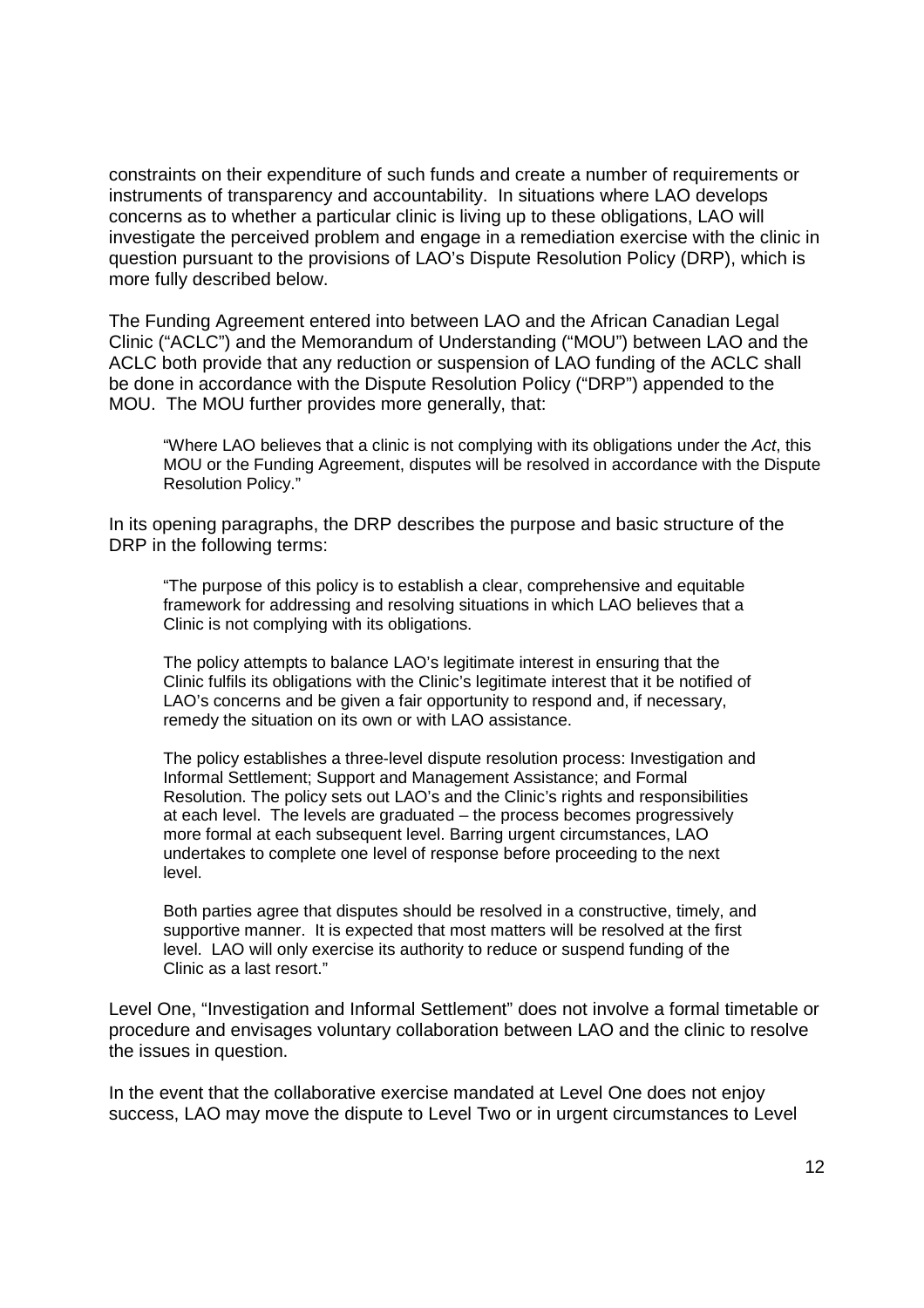Three. Level Two does envision a more formal process, including the development of a Three. Level Two does envision a more formal process, including the development of a remediation plan designed to facilitate compliance by the clinic with its statutory remediation plan designed to facilitate compliance by the clinic with its statutory obligations and the terms and conditions of its funding. Under Level Two, LAO has the authority to require the clinic to follow various aspects of the remediation plan. authority to require the clinic to follow various aspects of the remediation plan.

In Level Three of the DRP, the process becomes even more formal and enables LAO to In Level Three of the DRP, the process becomes even more formal and enables LAO to impose a Level Three "remedial response" which may include special terms of funding impose a Level Three "remedial response" which may include special terms of funding for the clinic, the issuance of directives to the clinic to ensure compliance and the for the clinic, the issuance of directives to the clinic to ensure compliance and the possibility or reducing or suspending LAO's funding of the clinic in accordance with possibility or reducing or suspending LAO's funding of the clinic in accordance with Section 39 of LASA. Section 39 of LASA.

Section 22 of the DRP provides: Section 22 of the DRP provides:

"If, in the opinion of LAO staff, the matter is not resolved at Level One or Level ''If, in the opinion of LAO staff, the matter is not resolved at Level One or Level Two, and if LAO staff believe that a Clinic has committed a fundamental breach Two, and if LAO staff believe that a Clinic has committed a fundamental breach of its obligations, as defined below, LAO staff may recommend to the LAO Board of its obligations, as defined below, LAO staff may recommend to the LAO Board of Directors that LAO impose a Level Three remedial response." of Directors that LAO impose a Level Three remedial response."

In turn, Section 25 of the DRP defines "fundamental breach" in the following terms: In turn, Section 25 of the DRP defines "fundamental breach" in the following terms:

- A "fundamental breach" of the Clinic's obligations shall include:
- a) a failure, without reasonable grounds, to participate in a Level Two a) a failure, without reasonable grounds, to participate in a Level Two remediation plan; remediation plan;
- b) a refusal or failure by the Clinic to carry out its responsibilities under the Act b) a refusal or failure by the Clinic to carry out its responsibilities under the Act or the Memorandum of Understanding; or
- c) an inability on the part of the Clinic to carry out its responsibilities under the c) an inability on the part of the Clinic to carry out its responsibilities under the Act or the Memorandum of Understanding Act or the Memorandum of Understanding

which results in serious financial mismanagement, serious professional which results in serious financial mismanagement, serious professional misconduct or negligence, misrepresentation of statistical, financial or other misconduct or negligence, misrepresentation of statistical, financial or other information provided to LAO, significant reduction in the provision of clinic law information provided to LAO, significant reduction in the provision of clinic law services, significant personnel problems or significant board governance services, significant personnel problems or significant board governance problems. problems.

Section 26 indicates that where LAO staff conclude that a Level Three Response is Section 26 indicates that where LAO staff conclude that a Level Three Response is justified, a written report outlining the basis for such a response shall be prepared and justified, a written report outlining the basis for such a response shall be prepared and filed with LAO Board and copied to the Clinic in question. That report is then reviewed by filed with LAO Board and copied to the Clinic in question. That report is then reviewed by the Clinic Committee of the LAO Board as a delegate of the Board and a decision as to the Clinic Committee of the LAO Board as a delegate of the Board and a decision as to whether to accept or reject the recommendations set out in the report is then made by whether to accept or reject the recommendations set out in the report is then made by the Clinic Committee. the Clinic Committee.

#### d) Application of the Dispute Resolution Process to the ACLC: A Brief Sketch d) Application of the Dispute Resolution Process to the ACLC: A Brief Sketch

As will be recounted in more detail in the next section of these reasons, LAO staff As will be recounted in more detail in the next section of these reasons, LAO staff developed severe concerns about the financial position and management of the ACLC in developed severe concerns about the financial position and management of the ACLC in 2009. After a series of discussions from September, 2009 to September, 2010, LAO 2009. After a series of discussions from September, 2009 to September, 2010, LAO decided to place the ACLC under Level One of the DRP. The September 9, 2010 letter decided to place the ACLC under Level One of the DRP. The September 9, 2010 letter from LAO to the Chair of the ACLC Board outlined in some detail the nature of LAO's from LAO to the Chair of the ACLC Board outlined in some detail the nature of LAO's concerns. concerns.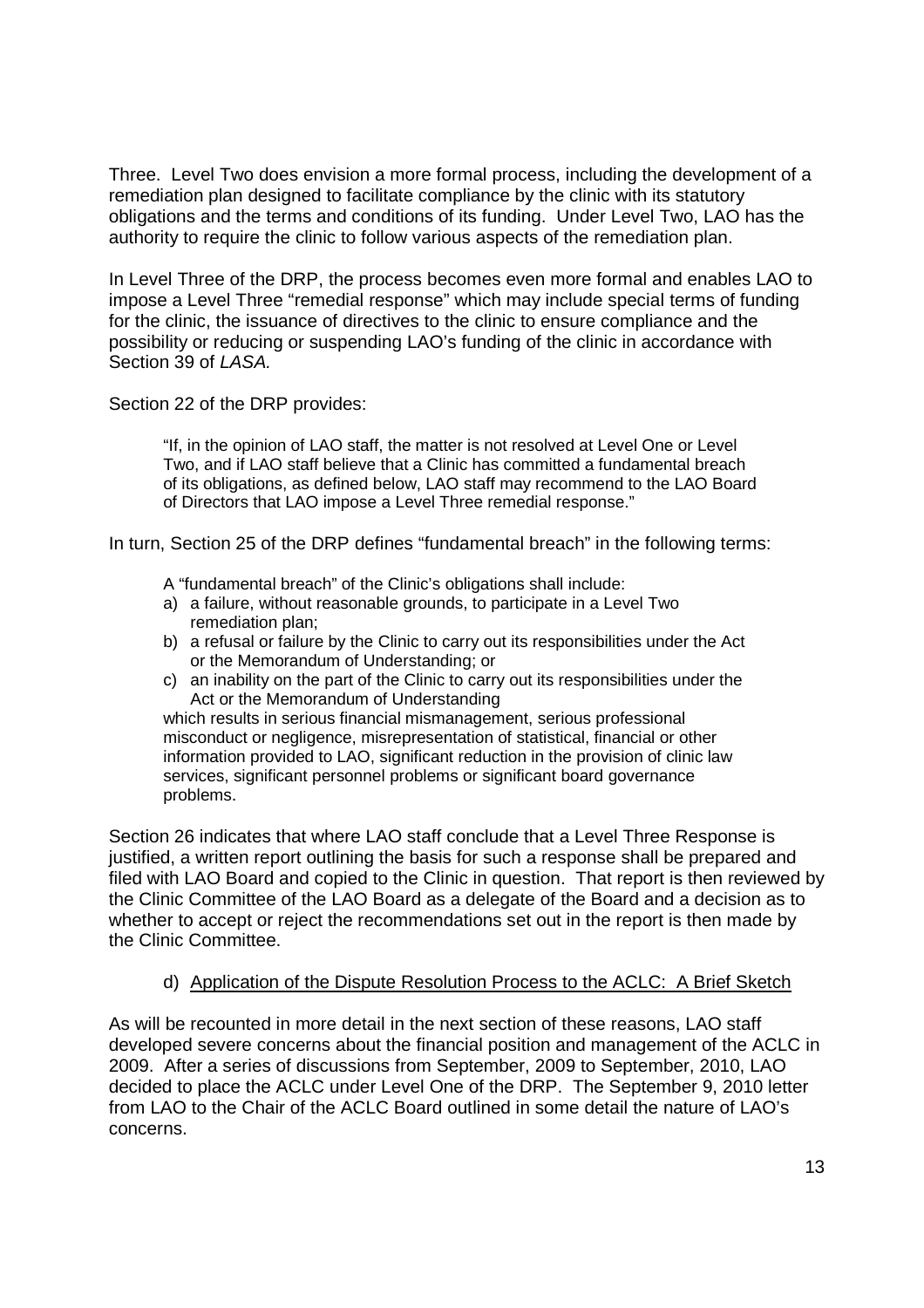As part of the Level One process, a forensic audit of ACLC's finances by As part of the Level One process, a forensic audit of ACLC's finances by PricewaterhouseCoopers LLP ("PwC") was conducted. In order to address the problems PricewaterhouseCoopers LLP ("PwC") was conducted. In order to address the problems identified by PwC, LAO proposed a series of remedial measures to the ACLC Board in a identified by PwC, LAO proposed a series of remedial measures to the ACLC Board in a letter to the Board dated June 7, 2012. The Board declined to reply to the proposals by letter to the Board dated June 7, 2012. The Board declined to reply to the proposals by the requested deadline for a response but, rather, retained counsel and challenged the requested deadline for a response but, rather, retained counsel and challenged LAO's authority to propose remedial measures at Level One. By letter of July 12, 2012, LAO's authority to propose remedial measures at Level One. By letter of July 12, 2012, LAO communicated to the ACLC Board its decision to place the ACLC in Level Two of LAO communicated to the ACLC Board its decision to place the ACLC in Level Two of the DRP. the DRP.

In due course, LAO determined that the matters in issue were not being satisfactorily In due course, LAO determined that the matters in issue were not being satisfactorily resolved by the ACLC and on April 3, 2014 LAO filed a Level Three Section 26 Report resolved by the ACLC and on April 3, 2014 LAO filed a Level Three Section 26 Report ("LAO L3 Staff Report") with the Committee, with a copy to the ACLC, alleging that the ("LAO L3 Staff Report") with the Committee, with a copy to the ACLC, alleging that the ACLC was in "fundamental breach" of its obligations and that a Level Three Remedial ACLC was in "fundamental breach" of its obligations and that a Level Three Remedial Response should be imposed by the Committee. Response should be imposed by the Committee.

On June 9, 2014, the ACLC filed a document with the Committee titled "Submissions of On June 9, 2014, the ACLC filed a document with the Committee titled "Submissions of the African Canadian Clinic" with the LAO Board of Directors ("ACLC Response"). the African Canadian Clinic" with the LAO Board of Directors ("ACLC Response").

On July 11, 2014, the Clinic Committee met to consider a request from ACLC for oral On July 11, 2014, the Clinic Committee met to consider a request from ACLC for oral submissions and determined that it should grant that request of the ACLC and schedule a further meeting of the Clinic Committee on Friday, August 8, 2014 for the purpose of a further meeting of the Clinic Committee on Friday, August 8, 2014 for the purpose of entertaining oral submissions from the ACLC and LAO. Subsequently, the Clinic entertaining oral submissions from the ACLC and LAO. Subsequently, the Clinic Committee entered upon its deliberations on the basis of both the written material filed by Committee entered upon its deliberations on the basis of both the written material filed by the parties and their oral submissions. the parties and their oral submissions.

On September 5, 2014, the Committee released its decision in this matter. That decision On September 5, 2014, the Committee released its decision in this matter. That decision imposed a Level Three Response on the ACLC which required the ACLC to comply with imposed a Level Three Response on the ACLC which required the ACLC to comply with eight conditions within a certain timeframe, failing which the LAO staff were invited to eight conditions within a certain timeframe, failing which the LAO staff were invited to consider whether to recommend that LAO suspend its funding of the ACLC. consider whether to recommend that LAO suspend its funding of the ACLC.

On October 7, 2014, the ACLC requested a reconsideration by the Committee of certain On October 7, 2014, the ACLC requested a reconsideration by the Committee of certain of the eight conditions set out in its Level Three Response. The Committee issued a decision on November 7, 2014 modifying the conditions in some respects. The revised decision on November 7, 2014 modifying the conditions in some respects. The revised eight conditions are set out in Appendix A to this decision. eight conditions are set out in Appendix A to this decision.

On November 6, 2015, LAO staff filed a document with the Committee with a copy to the On November 6, 2015, LAO staff filed a document with the Committee with a copy to the ACLC alleging that the ACLC had not complied with the eight conditions imposed by the ACLC alleging that the ACLC had not complied with the eight conditions imposed by the Level Three Response and accordingly, that the LAO funding of ACLC should be Level Three Response and accordingly, that the LAO funding of ACLC should be suspended. suspended.

The parties filed written submissions on this matter and an oral hearing was conducted The parties filed written submissions on this matter and an oral hearing was conducted by the Clinic Committee on March 18, 2016. Subsequently, upon the consent of the by the Clinic Committee on March 18, 2016. Subsequently, upon the consent of the parties, additional information and further written submissions by the parties were filed parties, additional information and further written submissions by the parties were filed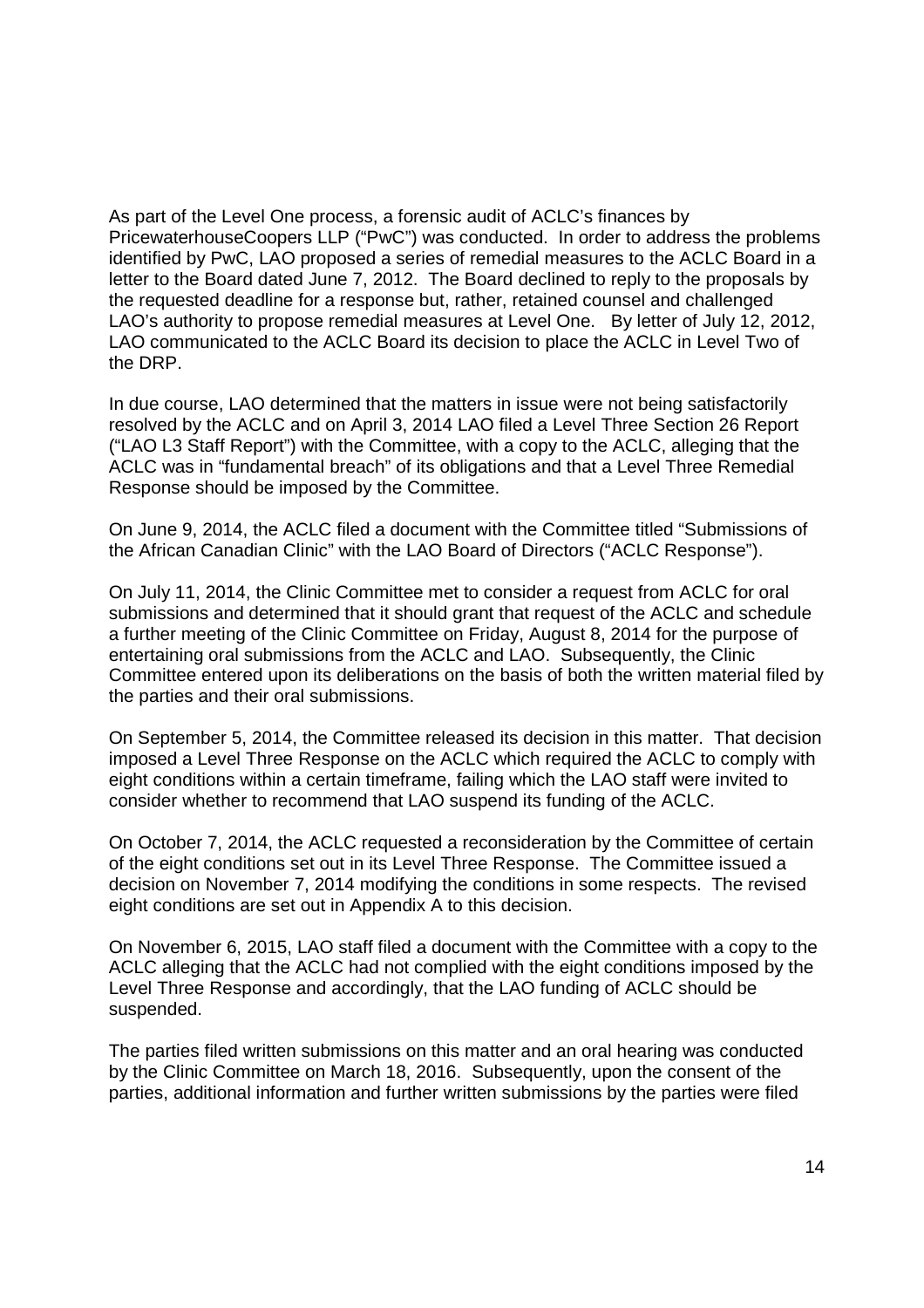with the Committee. These Reasons set out the Clinic Committee's decision concerning with the Committee. These Reasons set out the Clinic Committee's decision concerning the recommendations of the LAO staff to suspend the LAO funding of the ACLC. the recommendations of the LAO staff to suspend the LAO funding of the ACLC.

The central issue to be resolved at this stage of these proceedings is whether the ACLC The central issue to be resolved at this stage of these proceedings is whether the ACLC has complied with the eight conditions imposed on the ACLC in this Committee's has complied with the eight conditions imposed on the ACLC in this Committee's Decision on November 7, 2014. Decision on November 7, 2014.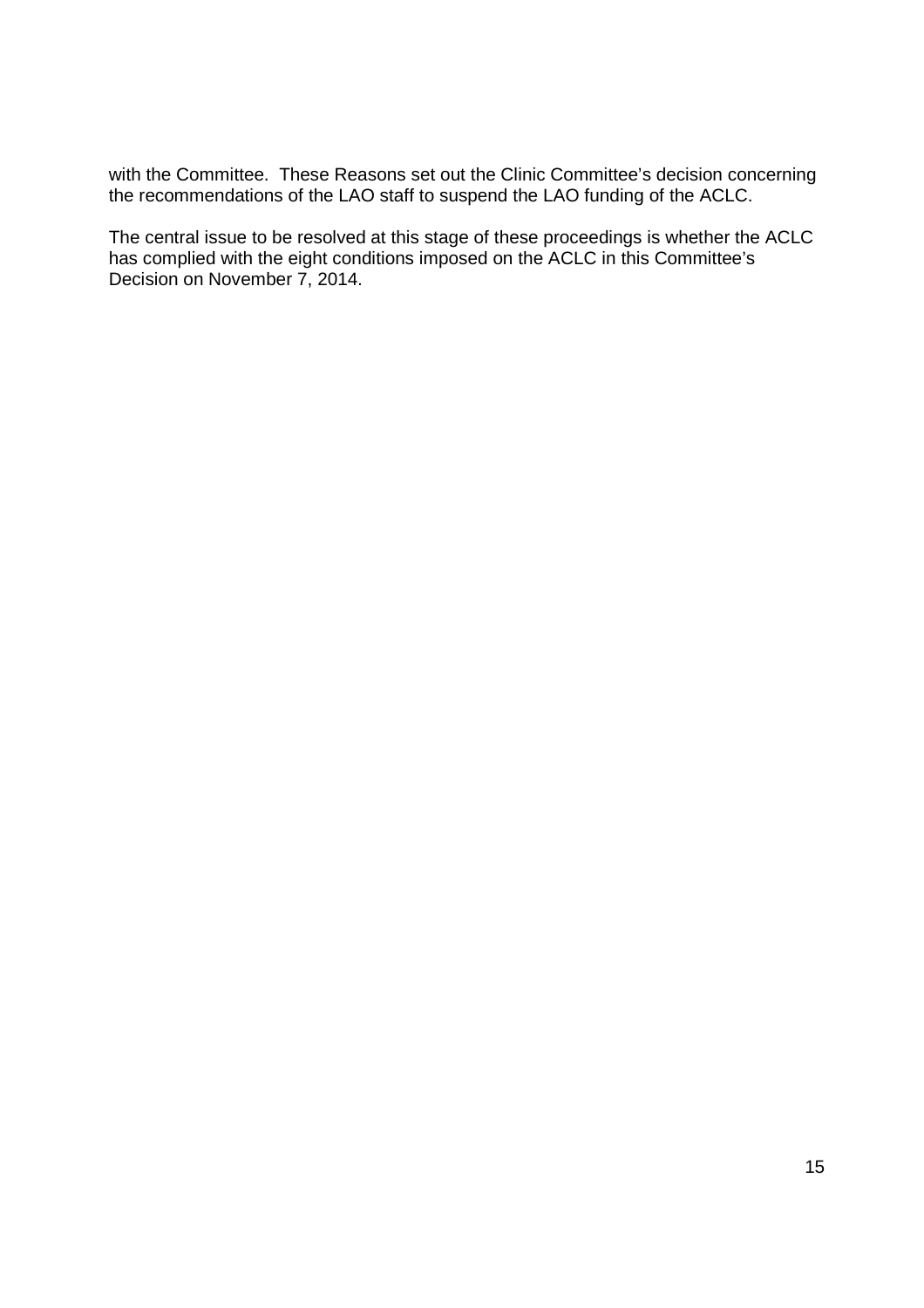### **Part III – Brief Chronology**  Part III — Brief Chronoloqv

In order to understand the nature of the current dispute between LAO and the ACLC, it In order to understand the nature of the current dispute between LAO and the ACLC, it will be useful to provide a relatively brief account of the nature of LAO's concerns and will be useful to provide a relatively brief account of the nature of LAO's concerns and LAO's attempts to resolve them. LAO's attempts to resolve them.

#### a) 2009-2012: The Development of LAO's Concerns and the Imposition of Level a) 2009-2012: The Development of LAO's Concerns and the Imposition of Level One of the Dispute Resolution Policy One of the Dispute Resolution Policy

The materials filed with this Committee indicate that LAO began to develop concerns with The materials filed with this Committee indicate that LAO began to develop concerns with respect to the financial management of the ACLC at least as early as 2009. At a meeting respect to the financial management of the ACLC at least as early as 2009. At a meeting held on September 8, 2009, LAO staff provided detailed written information regarding held on September 8, 2009, LAO staff provided detailed written information regarding LAO's concerns to the ACLC Board of Directors and a series of meetings ensued over LAO's concerns to the ACLC Board of Directors and a series of meetings ensued over the following twelve (12) months. During this period, on March 10, 2010, LAO Vice-the following twelve (12) months. During this period, on March 10, 2010, LAO Vice-President, Heather Robertson, received copies of two emailed letters of resignation from President, Heather Robertson, received copies of two emailed letters of resignation from the ACLC Board of Directors from two lawyers who had been serving as members of the Board: and The emails contained a series of troubling allegations concerning the management of the ACLC. The March 10, 2010 email from stated in part, as follows: follows:

"Unfortunately due to what I perceive to be gross misconduct and illegalities "Unfortunately due to what <sup>I</sup> perceive to be gross misconduct and illegalities being allowed to continue with the African Canadian Legal Clinic after repeatedly being allowed to continue with the African Canadian Legal Clinic after repeatedly being brought to its attention, I will have to tender my resignation from the Board. being brought to its attention, <sup>I</sup> will have to tender my resignation from the Board. While I support the official mandate of the board and of the clinic itself I have While <sup>I</sup> support the official mandate of the board and of the clinic itself <sup>I</sup> have grave concerns regarding the financial irregularities which have been repeatedly grave concerns regarding the financial irregularities which have been repeatedly questioned with no responding materials or explanation being provided. I also questioned with no responding materials or explanation being provided. <sup>I</sup> also have many concerns regarding the grievances and the content of material in the have many concerns regarding the grievances and the content of material in the grievances relating to financial irregularities. grievances relating to financial irregularities.

 I have concerns regarding budget and fund allocation, mismanagement of funds, <sup>I</sup> have concerns regarding budget and fund allocation, mismanagement of funds, the actual case load in relation to the funding, the fact that Legal Aid proclaims the actual case load in relation to the funding, the fact that Legal Aid proclaims that the clinic is running at a deficit but the original financial information we were that the clinic is running at a deficit but the original financial information we were provided does not reflect this. In fact, the original financial documentation provided does not reflect this. In fact, the original financial documentation provided was replaced with "new materials" with little information provided as to provided was replaced with "new materials" with little information provided as to the differences and explanation of why it was being amended. The financial the differences and explanation of why it was being amended. The financial irregularities have repeatedly been questioned by more than one board member: irregularities have repeatedly been questioned by more than one board member: we have been advised that "we just need to trust" the executive director. This is we have been advised that "we just need to trust" the executive director. This is not acceptable". not acceptable".

also indicated a reluctance to detail other alleged concerns on the following basis: also indicated a reluctance to detail other alleged concerns on the following basis:

"I have many other concerns which I will not outline here due to concerns of "I have many other concerns which <sup>I</sup> will not outline here due to concerns of vexatious litigation on the part executive director, however further to the above, I vexatious litigation on the part executive director, however further to the above, <sup>I</sup> do have a professional obligation, for which I will be contacting senior counsel do have a professional obligation, for which <sup>I</sup> will be contacting senior counsel and determining how to fulfill this obligation in due course. I hope that the clinic and determining how to fulfill this obligation in due course. <sup>I</sup> hope that the clinic can manage to resolve its various issues and once again become an organization which effectively services the community, instead of specific organization which effectively services the community, instead of specific individual interests". individual interests".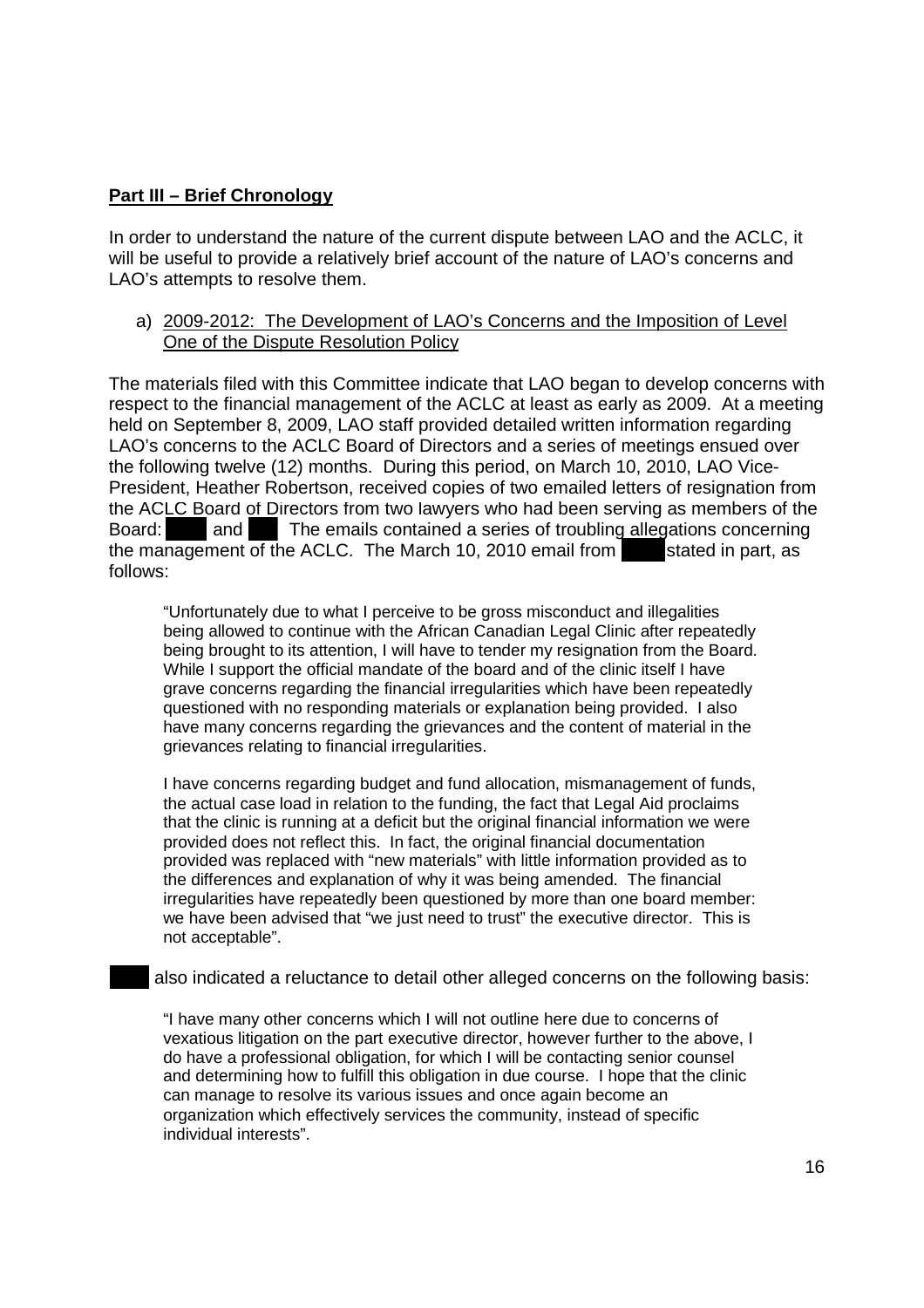The email from made similar allegations as follows: The email from made similar allegations as follows:

"I have been a Board member for less than six months, and during that time, I ''I have been a Board member for less than six months, and during that time, <sup>I</sup> have raised concerns about financial and governance matters of the ACLC, and have raised concerns about financial and governance matters of the ACLC, and have been less than satisfied with the way in which these concerns were have been less than satisfied with the way in which these concerns were addressed. addressed.

The current Board of Directors inherited a series of personnel grievances, and The current Board of Directors inherited a series of personnel grievances, and although I can appreciate that some Board members felt that these matters were although <sup>I</sup> can appreciate that some Board members felt that these matters were at a stage where the responsibility for further action rested with LAO and not the at a stage where the responsibility for further action rested with LAO and not the ACLC Board, I have been disappointed at the Board's lack of collective concern ACLC Board, <sup>I</sup> have been disappointed at the Board's lack of collective concern and action to address the common root cause of these staff complaints. and action to address the common root cause of these staff complaints.

….

As much as I believe in the potential of the ACLC to do good work and bring As much as <sup>I</sup> believe in the potential of the ACLC to do good work and bring about substantive change in enhancing access to justice for members of the about substantive change in enhancing access to justice for members of the community it serves, I do not see that this is possible if the Board continues on its community it serves, <sup>I</sup> do not see that this is possible if the Board continues on its current course of not being able to properly direct and manage the ACLC current course of not being able to properly direct and manage the ACLC management without manipulation, interference or intimidation. Furthermore, management without manipulation, interference or intimidation. Furthermore, given the lack of oversight that other members of the Board are willing to given the lack of oversight that other members of the Board are willing to exercise over the financial and management-staff relations matters of the ACLC, exercise over the financial and management-staff relations matters of the ACLC, I can no longer continue to put my professional reputation and liability at risk by <sup>I</sup> can no longer continue to put my professional reputation and liability at risk by remaining as a member of the Board". remaining as a member of the Board".

LAO learned of another troubling alleged incident suggesting serious governance issues LAO learned of another troubling alleged incident suggesting serious governance issues at ACLC. LAO was advised that **had also expressed** had also expressed concerns about the financial management of the clinic. Soon after raised these and other matters, ACLC membership was cancelled and position as was thereby terminated. LAO, as a custodian of public funds with a was thereby terminated. LAO, as a custodian of public funds with a statutory responsibility to "monitor" clinics, could not responsibly refrain from investigating statutory responsibility to "monitor" clinics, could not responsibly refrain from investigating these allegations and from attempting to remedy problems within the governance and these allegations and from attempting to remedy problems within the governance and management of ACLC thereby uncovered. management of ACLC thereby uncovered.

In the months that followed LAO's first awareness of the allegations, LAO representatives In the months that followed LAO's first awareness of the allegations, LAO representatives met with the ACLC Board without developing a confident sense that governance and met with the ACLC Board without developing a confident sense that governance and fiscal management issues were being addressed. On September 7, 2010, LAO Vice-fiscal management issues were being addressed. On September 7, 2010, LAO Vice-President Robertson wrote to the ACLC and advised that in light of LAO's unresolved President Robertson wrote to the ACLC and advised that in light of LAO's unresolved concerns about various issues of financial management and in light of the concerns expressed in the letters of resignation of Board members , LAO was expressed in the letters of resignation of Board members, LAO was invoking Level One of the DRP. In her letter, Ms. Robertson listed twelve items of invoking Level One of the DRP. In her letter, Ms. Robertson listed twelve items of concern with respect to the ACLC's financial management including the ACLC's concern with respect to the ACLC's financial management including the ACLC's substantial operating deficit, its use of LAO funds to pay for over-expenditures on a conference thereby increasing the deficit in the LAO funding, its improper use of surplus conference thereby increasing the deficit in the LAO funding, its improper use of surplus funds for vacant positions funded by LAO, the fact that two of six staff positions funded funds for vacant positions funded by LAO, the fact that two of six staff positions funded by LAO were vacant, the payment to the Executive Director in December of a \$35,000.00 by LAO were vacant, the payment to the Executive Director in December of a \$35,000.00 bonus notwithstanding the substantial deficit of the clinic, and the fact that the Executive bonus notwithstanding the substantial deficit of the clinic, and the fact that the Executive Director was permitted to go on vacation from December 14 through to February 8 and Director was permitted to go on vacation from December 14 through to February 8 and again from February 19 to March 1 which, together with staff vacancies, raised in her again from February 19 to March <sup>1</sup> which, together with staff vacancies, raised in her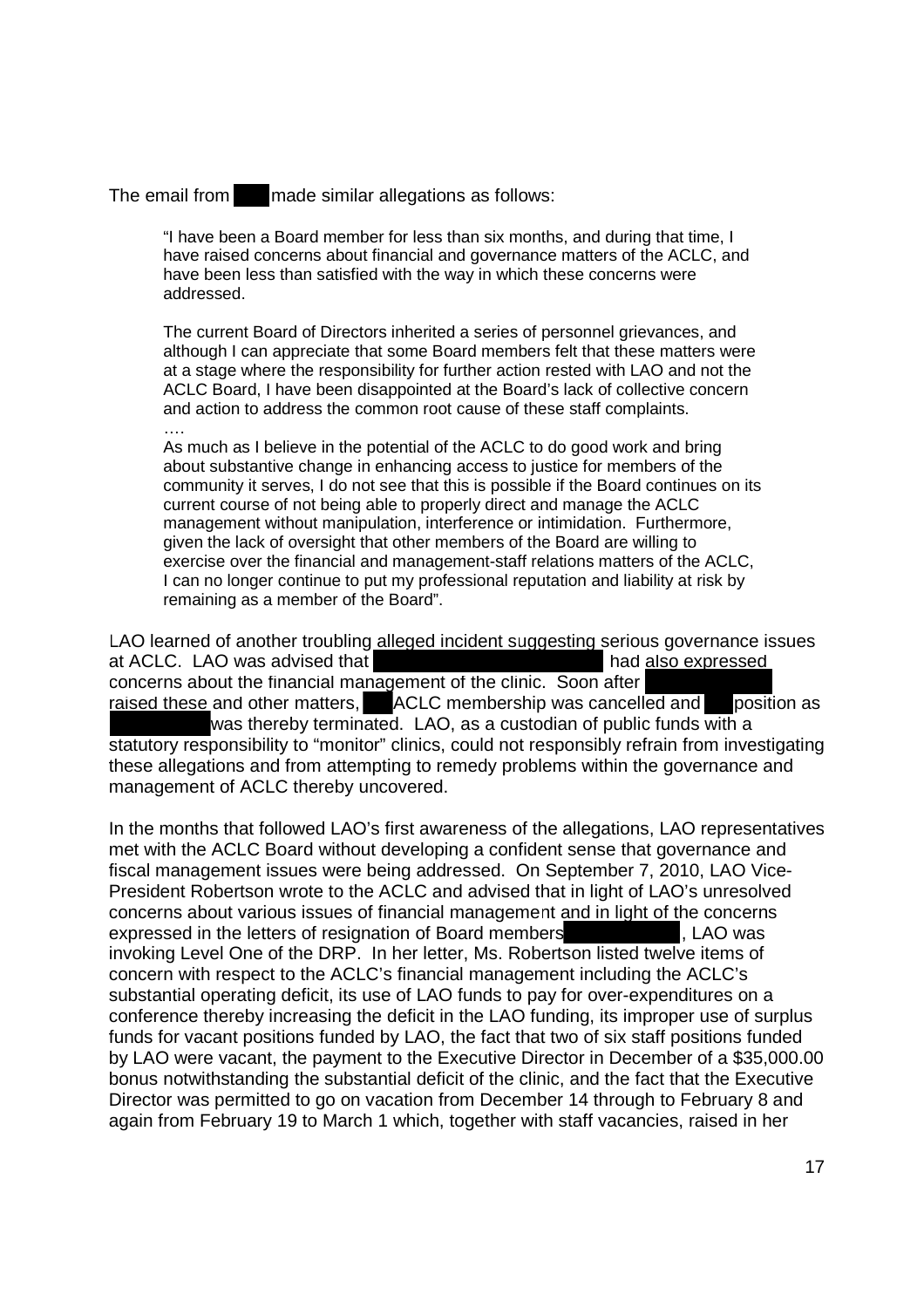view, a question of the ACLC's capacity to meet client needs. Further, she requested view, a question of the ACLC's capacity to meet client needs. Further, she requested additional financial reports and advised the ACLC that it would be retaining an auditor to additional financial reports and advised the ACLC that it would be retaining an auditor to conduct a forensic audit of the clinic's finances. Subsequently, PricewaterhouseCoopers LLP ("PwC") was retained by LAO to conduct the forensic audit which commenced in LLP ("PwC") was retained by LAO to conduct the forensic audit which commenced in June, 2011. A draft of the PwC audit titled "Forensic Review of the African Canadian June, 2011. A draft of the PwC audit titled "Forensic Review of the African Canadian Legal Clinic" ("the Forensic Audit Report") was completed in January of 2012. In early Legal Clinic" ("the Forensic Audit Report") was completed in January of 2012. In early 2012, LAO requested a further audit relating to certain credit card expenditures incurred 2012, LAO requested a further audit relating to certain credit card expenditures incurred by the ACLC. This separate audit is contained in an "Addendum" to the Forensic Audit by the ACLC. This separate audit is contained in an "Addendum" to the Forensic Audit Report prepared by PwC. Final versions of the Forensic Audit Report and the Addendum Report prepared by PwC. Final versions of the Forensic Audit Report and the Addendum are dated April 8, 2013. Certain aspects of the findings of PwC will be briefly are dated April 8, 2013. Certain aspects of the findings of PwC will be briefly summarized below. summarized below.

It is of interest to note, however, that the ACLC refused to allow PwC to make copies of It is of interest to note, however, that the ACLC refused to allow PwC to make copies of any ACLC documents it reviewed. In his submissions in the present proceeding, LAO's any ACLC documents it reviewed. In his submissions in the present proceeding, LAO's counsel, Mr. Forrest, suggested that this refusal to grant access in the form of making counsel, Mr. Forrest, suggested that this refusal to grant access in the form of making copies of ACLC documents for audit purposes constituted a breach of Section 37(2)(d) copies of ACLC documents for audit purposes constituted a breach of Section 37(2)(d) quoted in full above, which grants LAO a statutory right of access to "any financial or other information relating to the operation of the clinic that (LAO) may request." (emphasis added). As we will see, simple refusals or failures by the ACLC to provide (emphasis added). As we will see, simple refusals or failures by the ACLC to provide information requested by LAO or to provide it in an accessible form is a recurring theme information requested by LAO or to provide it in an accessible form is a recurring theme in the relationship between LAO and the ACLC. in the relationship between LAO and the ACLC.

PwC met with the ACLC Board of Directors to present a draft of the Forensic Audit PwC met with the ACLC Board of Directors to present a draft of the Forensic Audit Report on May 16, 2012. LAO requested feedback on the draft report by June 6, 2012. Report on May 16, 2012. LAO requested feedback on the draft report by June 6, 2012. In the absence of a response from ACLC to the draft Forensic Audit Report and in the In the absence of a response from ACLC to the draft Forensic Audit Report and in the absence of a request for an extension of time in which to do so, LAO Vice-President absence of a request for an extension of time in which to do so, LAO Vice—President Janet Budgell wrote to ACLC summarizing the findings of the report, proposing four Janet Budgell wrote to ACLC summarizing the findings of the report, proposing four remedial measures, inviting the ACLC to meet with LAO to discuss the proposed measures and inviting the ACLC to suggest additional measures. The four measures measures and inviting the ACLC to suggest additional measures. The four measures proposed were: (1) that an LAO observer attend all clinic Board meetings, (2) LAO pre-proposed were: (1) that an LAO observer attend all clinic Board meetings, (2) LAO preapproval of ACLC expenditures over \$500.00, (3) all funding for vacant positions be held approval of ACLC expenditures over \$500.00, (3) all funding for vacant positions be held in escrow by LAO, and (4) discussion of the regularity or not of the bonus payments in escrow by LAO, and (4) discussion of the regularity or not of the bonus payments made to staff. made to staff.

On June 25, 2012 LAO staff met with the ACLC Board of Directors in order to discuss the On June 25, 2012 LAO staff met with the ACLC Board of Directors in order to discuss the findings in the draft Forensic Audit Report and to discuss the proposed set of remedial findings in the draft Forensic Audit Report and to discuss the proposed set of remedial measures. LAO requested the ACLC to confirm by July 4, 2012 that it would agree to the measures. LAO requested the ACLC to confirm by July 4, 2012 that it would agree to the proposed remedial measures. The ACLC did not so confirm but, rather, retained counsel proposed remedial measures. The ACLC did not so confirm but, rather, retained counsel and challenged LAO's authority to propose such remedial measures at Level One of the and challenged LAO's authority to propose such remedial measures at Level One of the DRP. DRP.

On July 12, 2012, LAO Vice-Present, Budgell, wrote to the ACLC Board chair identifying On July 12, 2012, LAO Vice—Present, Budgell, wrote to the ACLC Board chair identifying various findings from the draft Forensic Audit Report. Among other findings, Ms. Budgell various findings from the draft Forensic Audit Report. Among other findings, Ms. Budgell referred to (i) the increasing cumulative deficit, (ii) compensation accrual liability of referred to (i) the increasing cumulative deficit, (ii) compensation accrual liability of \$155,107 for overtime compensation, almost all of which (2,566 hours) is attributable to \$155,107 for overtime compensation, almost all of which (2,566 hours) is attributable to the Executive Director and well in excess of the 168 hour maximum permitted by the the Executive Director and well in excess of the 168 hour maximum permitted by the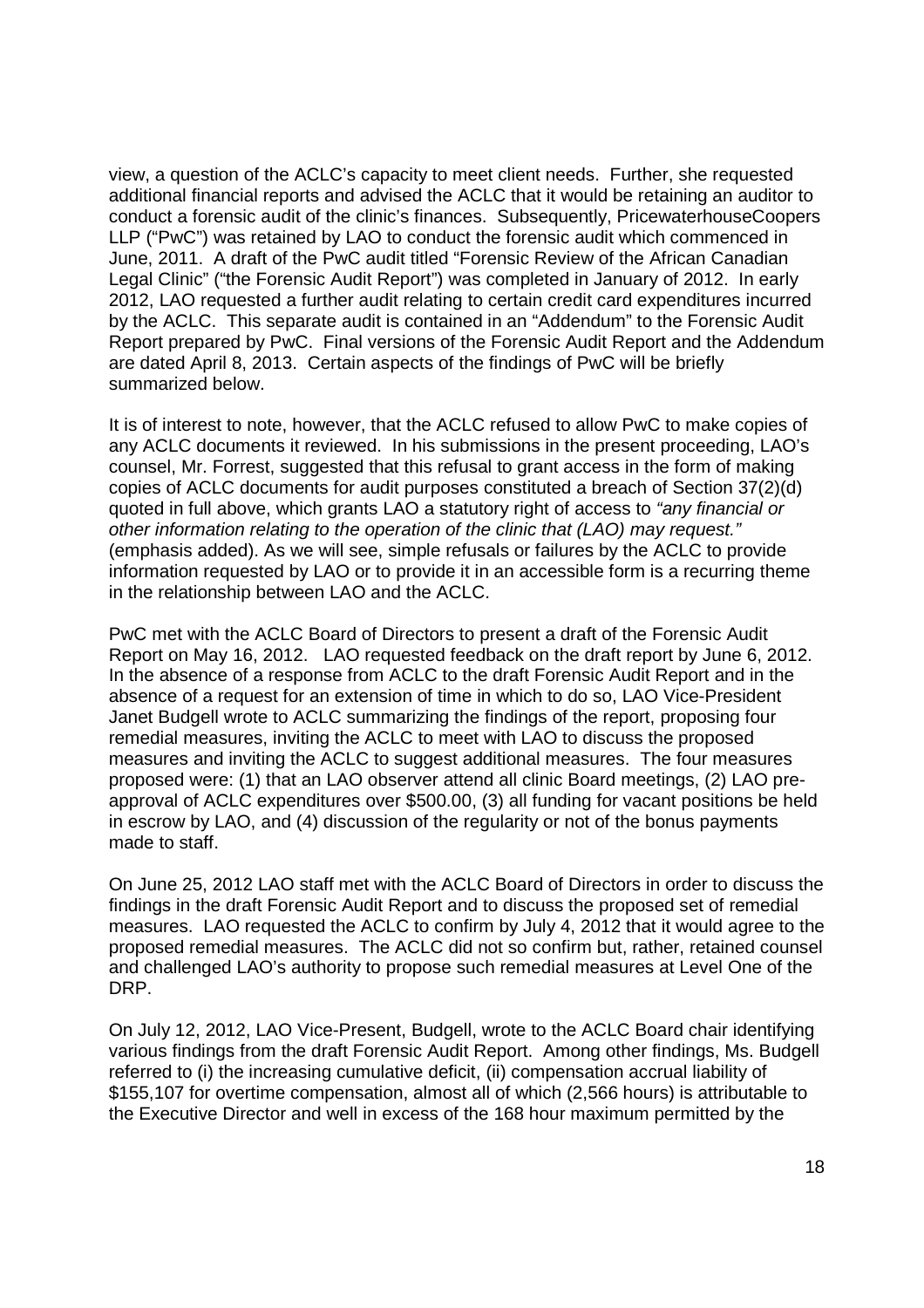ACLC's personnel policy, (iii) substantial cash outflows from the LAO clinic funding (the ACLC's personnel policy, (iii) substantial cash outflows from the LAO clinic funding (the ACLC's "LAO General Fund" to other ACLC funds and substantial inflows from these ACLC's "LAO General Fund" to other ACLC funds and substantial inflows from these funds to the LAO clinic funding, (iv) excess funds from vacant ACLC staff positions used funds to the LAO clinic funding, (iv) excess funds from vacant ACLC staff positions used to make additional lump-sum payments (totaling \$170,000.00) to staff in breach of the LAO-ACLC Funding Agreement, and (v) substantial (\$151,622.00) expenditures from the LAO funded Legal Disbursement Fund not supported by third party invoices. LAO funded Legal Disbursement Fund not supported by third party invoices.

#### b) 2012-2014: Imposition of Level Two of the Dispute Resolution Policy b) 2012-2014: Imposition of Level Two of the Dispute Resolution Policy

In her letter of July 12, 2012, Vice-President Budgell invoked Level Two of the DRP. In In her letter of July 12, 2012, Vice—President Budgell invoked Level Two of the DRP. In that letter, LAO Vice-President Budgell proposed the following four remedial measures as part of the Level Two process: as part of the Level Two process:

- 1. An LAO observer will attend all clinic board meetings. The LAO 1. An LAO observer will attend all clinic board meetings. The LAO observer is not a board member and will not have voting rights, but he observer is not a board member and will not have voting rights, but he or she will be provided with board meeting materials in advance of or she will be provided with board meeting materials in advance of meetings. Confidential human resources or client information may be meetings. Confidential human resources or client information may be redacted from the board materials prior to providing them to the LAO redacted from the board materials prior to providing them to the LAO observer. The LAO observer will be invited to all board meetings observer. The LAO observer will be invited to all board meetings including Executive Committee meetings, whether regularly scheduled including Executive Committee meetings, whether regularly scheduled or special meetings. The purpose of having an LAO observer at the or special meetings. The purpose of having an LAO observer at the clinic board meeting is to improve communications between LAO and clinic board meeting is to improve communications between LAO and the board, and the LAO observer will be available to answer questions the board, and the LAO observer will be available to answer questions and act as a resource to the board. and act as a resource to the board.
- 2. Pre-approval for any single clinic expenditure using LAO funds over the amount of \$500.00. the amount of \$500.00.
- 3. All funding for vacant positions will be held in escrow by LAO and will 3. All funding for vacant positions will be held in escrow by LAO and will only be forwarded to the clinic to cover actual costs when the positions only be forwarded to the clinic to cover actual costs when the positions are filled on either a contract or permanent basis. The clinic will notify are filled on either a contract or permanent basis. The clinic will notify LAO whenever there is turnover of LAO-funded staff, the date on which LAO whenever there is turnover of LAO—funded staff, the date on which positions become vacant, and the start date for new staff. positions become vacant, and the start date for new staff.
- 4. LAO has very serious concerns about the lump sum payments made to 4. LAO has very serious concerns about the lump sum payments made to staff in the total amount of \$170,000.00, and the process by which the staff in the total amount of \$170,000.00, and the process by which the clinic board approved those payments. We would like to have a further clinic board approved those payments. We would like to have a further discussion with the board to discuss our concerns, the process discussion with the board to discuss our concerns, the process followed, and any next steps which may be required. followed, and any next steps which may be required.

The ACLC's response to the proposed measures, through counsel, in a letter dated July The ACLC's response to the proposed measures, through counsel, in a letter dated July 20, 2012 was that the proposed measures were "unreasonable and unauthorized." 20, 2012 was that the proposed measures were "unreasonable and unauthorized." ACLC counsel proposed, as an alternative, "a reasonable dialogue with you to meet your ACLC counsel proposed, as an alternative, "a reasonable dialogue with you to meet your concerns." It is unnecessary for present purposes to review in detail the extensive concerns." It is unnecessary for present purposes to review in detail the extensive communications between LAO and the ACLC following this exchange. Suffice it to say communications between LAO and the ACLC following this exchange. Suffice it to say that the ACLC did not accept LAO's position that the parties were now at Level Two of that the ACLC did not accept LAO's position that the parties were now at Level Two of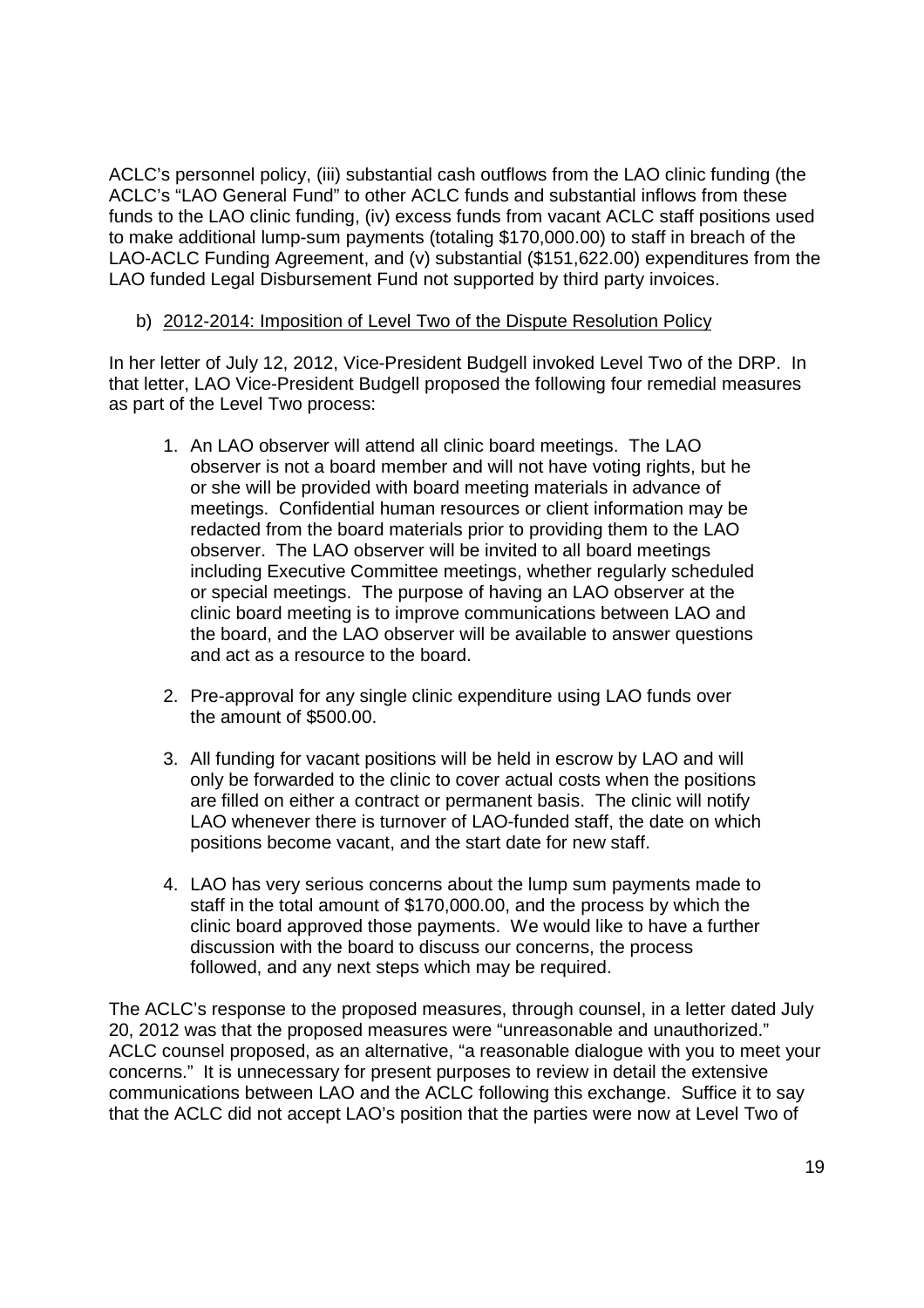the DRP Process and that LAO was entitled to require remediation measures. The the DRP Process and that LAO was entitled to require remediation measures. The ACLC essentially refused to participate in the proposed Level Two remediation plan and ACLC essentially refused to participate in the proposed Level Two remediation plan and proposed mediation as an alternative measure. proposed mediation as an alternative measure.

c) 2014-the Present: Imposition of Level Three of the Dispute Resolution Policy and the Eight Conditions

On April 3, 2014, Vice-President Janet Budgell forwarded a two-volume document titled Dispute Resolution Policy: Level Three Report – African Canadian Legal Clinic ("LAO L3 Dispute Resolution Policy: Level Three Report — African Canadian Legal Clinic ("LAO L3 Staff Report") to this Committee. The LAO L3 Staff Report requested that the LAO Clinic Staff Report") to this Committee. The LAO L3 Staff Report requested that the LAO Clinic Committee make the following decision: Committee make the following decision:

- (i) That the Clinic Committee of the LAO Board of Directors impose a Level (i) That the Clinic Committee of the LAO Board of Directors impose a Level Three remedial response under the Dispute Resolution Policy on the Three remedial response under the Dispute Resolution Policy on the basis that LAO's concerns about the ACLC have not been resolved at basis that LAO's concerns about the ACLC have not been resolved at Level One or Level Two, and that the ACLC is in fundamental breach of Level One or Level Two, and that the ACLC is in fundamental breach of its obligations as defined in Section 25 of the Dispute Resolution Policy. its obligations as defined in Section 25 of the Dispute Resolution Policy.
- (ii) That the Clinic Committee of the LAO Board of Directors receives for (ii) That the Clinic Committee of the LAO Board of Directors receives for consideration the Level 3 remedial response options outlined in Part III of consideration the Level 3 remedial response options outlined in Part III of this report. this report.
- (iii) That the Clinic Committee of the LAO Board of Directors consider ACLC's (iii) That the Clinic Committee of the LAO Board of Directors consider ACLC's 2014-15 Funding Application under Section 35 of the Legal Aid Services Act (the "Act") and attach as a term and condition of funding the requirement that ACLC immediately comply with the remedial responses requirement that ACLC immediately comply with the remedial responses imposed under Level 3 of the Dispute Resolution Policy, failing which its imposed under Level 3 of the Dispute Resolution Policy, failing which its funding will be denied under Section 33 of the Act.

As explained above, in order to engage a Level Three Remedial Response, the DRP As explained above, in order to engage a Level Three Remedial Response, the DRP requires the LAO staff to establish in a proceeding before this Committee, that the matter requires the LAO staff to establish in a proceeding before this Committee, that the matter in question has not been resolved at Stage One or Two of the DRP and that the clinic in in question has not been resolved at Stage One or Two of the DRP and that the clinic in question is in "fundamental breach" of its obligations. The LAO L3 Staff Report provided question is in "fundamental breach" of its obligations. The LAO L3 Staff Report provided an account of ACLC's response to LAO's Level Two remedial measures and concluded an account of ACLC's response to LAO's Level Two remedial measures and concluded as follows: as follows:

"ACLC's response to LAO's proposed Level 2 remedial measures amounts to a "ACLC's response to LAO's proposed Level 2 remedial measures amounts to a refusal, without reasonable grounds, to participate in a remediation plan under Level refusal, without reasonable grounds, to participate in a remediation plan under Level 2 of the Dispute Resolution Policy. Given the seriousness of the forensic review 2 of the Dispute Resolution Policy. Given the seriousness of the forensic review findings and ACLC's financial situation, suggesting mediation and refusing to co-findings and ACLC's financial situation, suggesting mediation and refusing to cooperate with LAO's proposed remedial measures was not a reasonable response, operate with LAO's proposed remedial measures was not a reasonable response, but instead appears to be an attempt to avoid the Dispute Resolution Policy process but instead appears to be an attempt to avoid the Dispute Resolution Policy process and specifically the proposed remedial measures which LAO viewed as essential to and specifically the proposed remedial measures which LAO viewed as essential to a remediation plan. Moreover, it reflects ACLC's rejection of its accountability to a remediation plan. Moreover, it reflects ACLC's rejection of its accountability to LAO as its funder and of its obligations under the Act and the MOU to respond in a LAO as its funder and of its obligations under the Act and the MOU to respond in a substantive way to LAO's concerns about the ACLC's use of public funds and its substantive way to LAO's concerns about the ACLC's use of public funds and its financial stability." financial stability."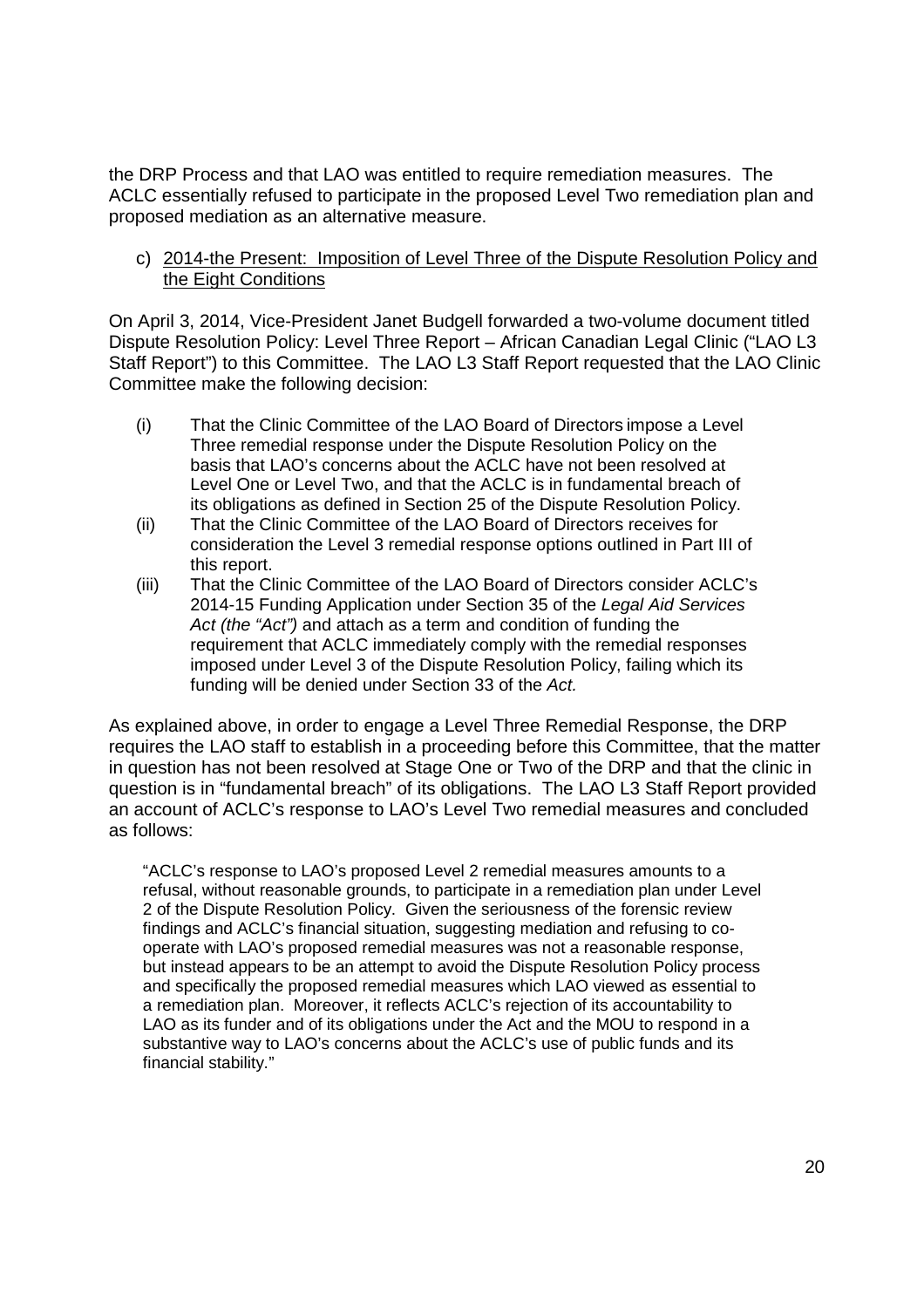With respect to the issue of "fundamental breach", the LAO L3 Staff Report expressed With respect to the issue of "fundamental breach", the LAO L3 Staff Report expressed the opinion that the existence of such a breach was supported by from the following four the opinion that the existence of such a breach was supported by from the following four allegations: allegations:

- Potential misuse of public funds for personal benefit Potential misuse of public funds for personal benefit
- Financial mismanagement Financial mismanagement
- Inadequate governance by the ACLC. Board of Directors Inadequate governance by the ACLC. Board of Directors
- Lack of accountability to LAO as its funder Lack of accountability to LAO as its funder

The LAO L3 Staff Report then identified what the staff considered to be the evidence The LAO L3 Staff Report then identified what the staff considered to be the evidence supporting this opinion under the following headings: supporting this opinion under the following headings:

- 1. Unexplained and Inappropriate Purchases using Clinic Credit Card Unexplained and Inappropriate Purchases using Clinic Credit Card
- 2. Personal Use of Clinic Funds Personal Use of Clinic Funds
- 3. \$6,650 in Unexplained Cash Advances Using Clinic Credit Card \$6,650 in Unexplained Cash Advances Using Clinic Credit Card
- 4. Excessive and Inappropriate Spending on Meals, Travel, Accommodation and Gifts Gifts
- 5. \$39,007 Spent on Taxis within Toronto \$39,007 Spent on Taxis within Toronto
- 6. \$170,000 in Lump Sum Bonuses \$170,000 in Lump Sum Bonuses
- 7. Large Accumulated Deficit in LAO General Fund Large Accumulated Deficit in LAO General Fund
- 8. Accrued Compensatory Time Liability Accrued Compensatory Time Liability
- 9. Co-Mingling of Funds: \$138,922 LAO Inter-fund Payable
- 10. Director of Legal Services Vacancy since 2006 10. Director of Legal Services Vacancy since 2006
- 11. Use of Clinic Funds to Hire Outside Counsel: \$307,000 in 2011 11.Use of Clinic Funds to Hire Outside Counsel: \$307,000 in 2011
- 12. High Level of Office Manager Turnover 12. High Level of Office Manager Turnover
- 13. Transparency of Financial Reporting 13. Transparency of Financial Reporting
- 14. Understated General Fund Deficit 14. Understated General Fund Deficit
- 15. Failure to Provide Requested Financial Documents and to Co-operate with 15. Failure to Provide Requested Financial Documents and to Co—operate with Forensic Review Forensic Review
- 16. Failure to Report Staff Vacancies 16. Failure to Report Staff Vacancies
- 17. Lack of ACLC Board Members with Required Expertise 17. Lack of ACLC Board Members with Required Expertise
- 18. Delay and Lack of Co-operation 18. Delay and Lack of Co—operation

The LAO L3 Staff Report then concluded as follows: The LAO L3 Staff Report then concluded as follows:

"As illustrated by these examples, LAO has well-founded concerns about ACLC's "As illustrated by these examples, LAO has well-founded concerns about ACLC's financial management and the ACLC Board of Directors governance. These financial management and the ACLC Board of Directors governance. These concerns have been confirmed by an independent forensic review, ACLC's financial concerns have been confirmed by an independent forensic review, ACLC's financial reports, and ACLC's inaction in response to LAO's stated concerns and requests for reports, and ACLC's inaction in response to LAO's stated concerns and requests for information. The issues constitute a fundamental breach of ACLC's obligations. information. The issues constitute a fundamental breach of ACLC's obligations. ACLC has engaged in a pattern of delay, inaction and unresponsiveness to LAO's ACLC has engaged in a pattern of delay, inaction and unresponsiveness to LAO's concerns. ACLC has not co-operated with LAO to resolve these issues under the concerns. ACLC has not co-operated with LAO to resolve these issues under the Dispute Resolution Policy process. Dispute Resolution Policy process.

ACLC continues to suggest further dialogue and meetings. ACLC's past conduct of ACLC continues to suggest further dialogue and meetings. ACLC's past conduct of inaction, delay and failing to respond in a timely way to requests for information has inaction, delay and failing to respond in a timely way to requests for information has demonstrated that meetings and dialogue are insufficient and create a significant demonstrated that meetings and dialogue are insufficient and create a significant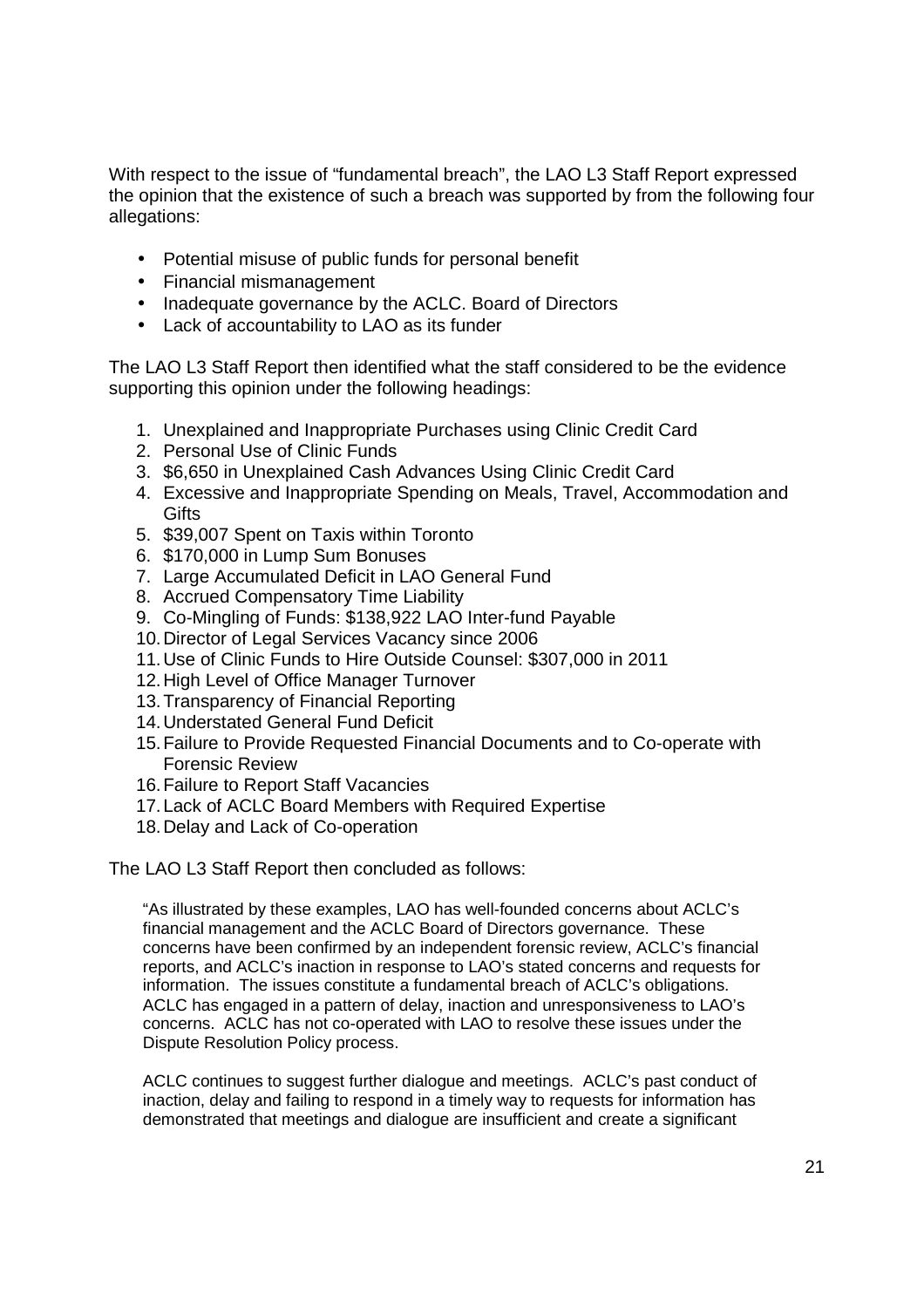risk that issues will not be addressed. In order to carry out its legislative risk that issues will not be addressed. In order to carry out its legislative responsibility to ensure accountability for public funds, LAO needs effective responsibility to ensure accountability for public funds, LAO needs effective accountability mechanisms that ensure compliance. Formal resolution under Level accountability mechanisms that ensure compliance. Formal resolution under Level Three, which establishes clear expectations, timelines and consequences for non-Three, which establishes clear expectations, timelines and consequences for noncompliance, is required to remediate ACLC's financial management and board compliance, is required to remediate ACLC's financial management and board governance issues." governance issues."

Extensive written submissions disputing the allegations made in the LAO L3 Staff Report Extensive written submissions disputing the allegations made in the LAO L3 Staff Report were filed by the ACLC with this Committee. The ACLC L3 Response states, in part, the were filed by the ACLC with this Committee. The ACLC L3 Response states, in part, the following: following:

"There is a long-running dispute between LAO staff and the clinic. ACLC will establish in the pages that follow that LAO staff has consistently acted will establish in the pages that follow that LAO staff has consistently acted arbitrarily and in bad faith insofar as ACLC is concerned. As set out in arbitrarily and in bad faith insofar as ACLC is concerned. As set out in detail below, LAO staff routinely takes unreasonable and contradictory detail below, LAO staff routinely takes unreasonable and contradictory positions, mischaracterizes facts, refuses to respond to ACLC and positions, mischaracterizes facts, refuses to respond to ACLC and subjects ACLC to differential treatment. As also set out below, ACLC has, subjects ACLC to differential treatment. As also set out below, ACLC has, on many occasions requested assistance from LAO, to address issues of concern, both before dispute resolution was engaged (e.g. legal disbursements and organizational review in the context of the rapid growth disbursements and organizational review in the context of the rapid growth and expansion of the clinic), and during the dispute resolution process and expansion of the clinic), and during the dispute resolution process (e.g. concerns about unauthorized payments made by former employee). (e.g. concerns about unauthorized payments made by former employee). LAO staff simply refuses to assist." LAO staff simply refuses to assist."

In addition, the ACLC alleged procedural unfairness by the LAO staff." In addition, the ACLC alleged procedural unfairness by the LAO staff."

 In due course and in response to a request for an oral hearing, oral submissions were In due course and in response to a request for an oral hearing, oral submissions were entertained from both parties at a meeting of the Committee held on August 8, 2014. entertained from both parties at a meeting of the Committee held on August 8, 2014. This Committee released its decision imposing a Level Three Response on September 5, This Committee released its decision imposing a Level Three Response on September 5, 2015. In its reasons for that decision, this Committee reviewed at length the allegations 2015. In its reasons for that decision, this Committee reviewed at length the allegations made in the LAO L3 Staff Report, the response filed by the ACLC, the oral submissions made in the LAO L3 Staff Report, the response filed by the ACLC, the oral submissions of the parties and the extensive documentary record filed with this Committee by the of the parties and the extensive documentary record filed with this Committee by the parties. For present purposes, it is unnecessary to repeat the analysis and findings parties. For present purposes, it is unnecessary to repeat the analysis and findings made by the Committee. In sum, the Committee found that the allegations were in the made by the Committee. In sum, the Committee found that the allegations were in the main substantiated by the LAO staff and this Committee concluded as follows: main substantiated by the LAO staff and this Committee concluded as follows:

"A number of problems identified above constitute, in our view, a fundamental "A number of problems identified above constitute, in our view, a fundamental breach of the obligations imposed on the ACLC with respect to the management breach of the obligations imposed on the ACLC with respect to the management and expenditure of public funds provided to the clinic by LAO. Thus, for example, and expenditure of public funds provided to the clinic by LAO. Thus, for example, the refusal of ACLC to participate in the Level Two Remedial plan without the refusal of ACLC to participate in the Level Two Remedial plan without reasonable grounds to do so constitutes a clear fundamental breach as defined in Section 25 of the DRP. A number of instances outlined above constitute failures to Section 25 of the DRP. A number of instances outlined above constitute failures to comply with LAO policy pertaining to the use of funds it provided to the ACLC and, comply with LAO policy pertaining to the use of funds it provided to the ACLC and, in turn, constitute a refusal or failure of the clinic to carry out its responsibilities in turn, constitute a refusal or failure of the clinic to carry out its responsibilities under the MOU entered into between LAO and the ACLC. For example, the various under the MOU entered into between LAO and the ACLC. For example, the various uses of the funding allocated to the vacancy in the Director of Legal Services uses of the funding allocated to the vacancy in the Director of Legal Services position constitutes such a breach. Similarly, the failure of the ACLC Board to make position constitutes such a breach. Similarly, the failure of the ACLC Board to make reasonable efforts to ensure that its composition reflects the undertakings given in reasonable efforts to ensure that its composition reflects the undertakings given in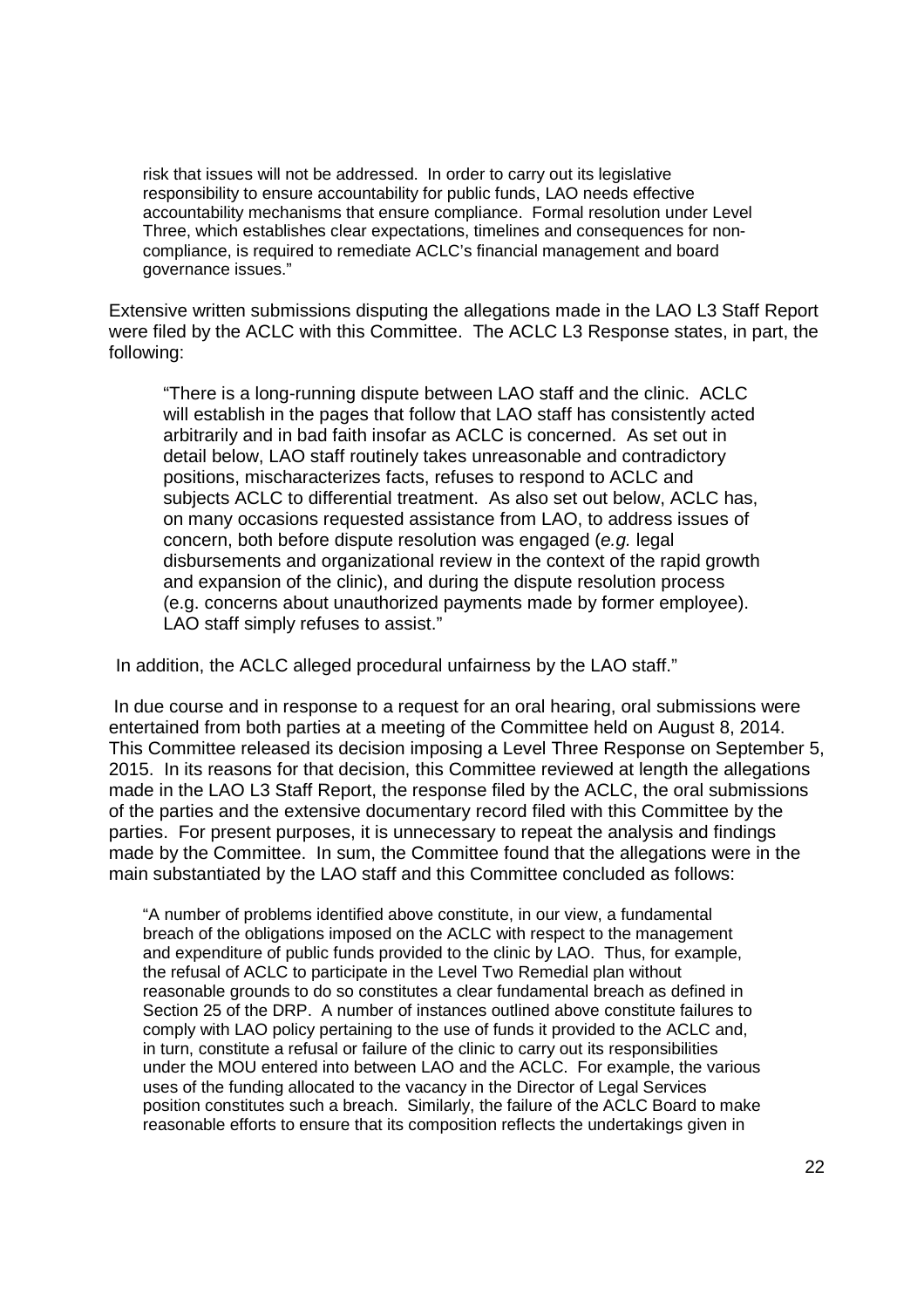the MOU constitutes such a breach. A number of instances outlined above indicate the MOU constitutes such a breach. A number of instances outlined above indicate a failure to "effectively and efficiently manage the services, finances and personnel a failure to "effectively and efficiently manage the services, finances and personnel of the clinic in a manner consistent with the responsible and cost-effective of the clinic in a manner consistent with the responsible and cost-effective expenditure of public funds" in breach of Section 10(b) of the MOU. The failure of expenditure of public funds" in breach of Section 10(b) of the MOU. The failure of the ACLC to fully implement policies and guidelines recommended by PwC and the ACLC to fully implement policies and guidelines recommended by PwC and LAO constitute a breach of the obligations under Section 10(c) to "develop such LAO constitute a breach of the obligations under Section 10(c) to "develop such policies, procedures and guidelines as are necessary for the effective and efficient policies, procedures and guidelines as are necessary for the effective and efficient operation of the Clinic". What is clearly established, in our view, is that each of these deficiencies in performance constitutes a fundamental breach which has these deficiencies in performance constitutes a fundamental breach which has resulted in serious financial mismanagement and Board governance problems at resulted in serious financial mismanagement and Board governance problems at the ACLC, and that a basis for a Level Three Remedial Response in accordance the ACLC, and that a basis for a Level Three Remedial Response in accordance with the requirements of the DRP has been established. The Committee has with the requirements of the DRP has been established. The Committee has concluded that there was a demonstrable lack of governance oversight by the clinic concluded that there was a demonstrable lack of governance oversight by the clinic Board as it pertained to financial matters. The terms and conditions of that Level Board as it pertained to financial matters. The terms and conditions of that Level Three Response will be further described below. Three Response will be further described below.

An alternative statutory basis for the imposition of the conditions further described An alternative statutory basis for the imposition of the conditions further described below arises from the statutory authority conferred upon LAO, and delegated to this below arises from the statutory authority conferred upon LAO, and delegated to this Committee by the LAO Board of Directors, by Sections 34(5) and 38(1) of LASA to Committee by the LAO Board of Directors, by Sections 34(5) and 38(1) of LASA to impose conditions on the funding of clinics. As well, Section 35 of LASA directly impose conditions on the funding of clinics. As well, Section 35 of LASA directly confers authority upon this Committee to make decisions with respect to funding confers authority upon this Committee to make decisions with respect to funding applications of clinics. The aforementioned fundamental breaches of the obligations applications of clinics. The aforementioned fundamental breaches of the obligations imposed on the ACLC with respect to the management and expenditure of public imposed on the ACLC with respect to the management and expenditure of public funds engages, in our view, the statutory standard of a failure to "meet the terms funds engages, in our view, the statutory standard of a failure to "meet the terms and conditions of its funding" within the meaning of Section 38(1) of the LASA. In and conditions of its funding" within the meaning of Section 38(1) of the LASA. In light of this Committee's finding that there was a demonstrable lack of governance light of this Committee's finding that there was a demonstrable lack of governance oversight by the ACLC Board as it pertained to financial matters, the Committee has oversight by the ACLC Board as it pertained to financial matters, the Committee has decided to impose the Conditions of the Level Three Remedial Response set out decided to impose the Conditions of the Level Three Remedial Response set out below as a condition of its approval of the 2014-15 Funding Application of the below as a condition of its approval of the 2014-15 Funding Application of the ACLC. ACLC.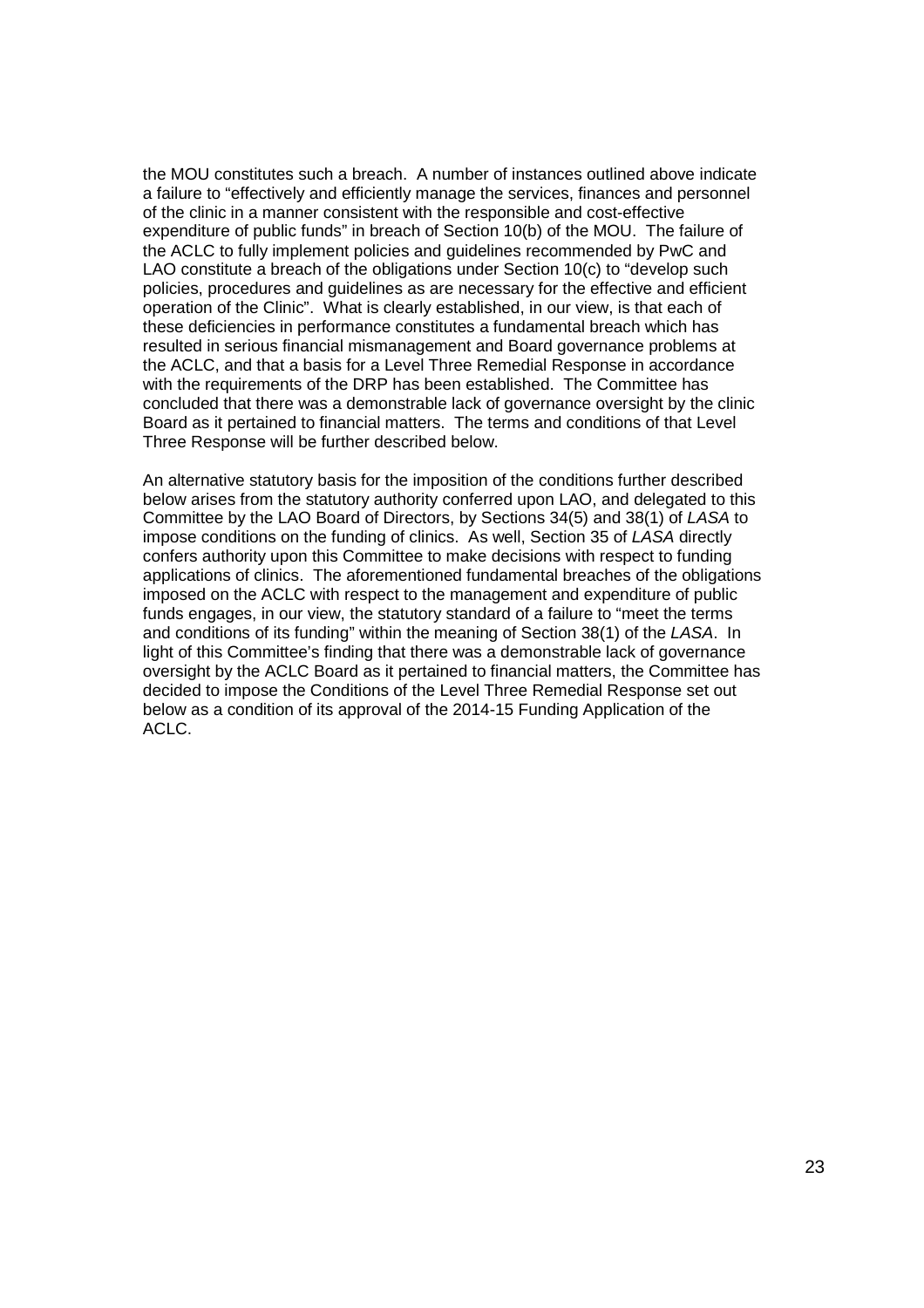#### **Part IV – Analysis: Has the ACLC Complied with the Eight Conditions Imposed by**  Part IV — Analysis: Has the ACLC Complied with the Eiqht Conditions Imposed by **the L3 Decision of This Committee?**  the L3 Decision of This Committee?

#### a) Introduction

As previously noted, the conditions imposed in the this Committee's initial CC L3 As previously noted, the conditions imposed in the this Committee's initial CC L3 Remedial Response Decision were revised by this Committee as a result of further Remedial Response Decision were revised by this Committee as a result of further written request for revisions from the ACLC and the revised conditions are set out written request for revisions from the ACLC and the revised conditions are set out verbatim in Appendix A to this Decision. verbatim in Appendix A to this Decision.

In broad general terms, the conditions were of two kinds. First, a number of conditions In broad general terms, the conditions were of two kinds. First, a number of conditions addressed deficiencies in the financial management of the ACLC and required specific addressed deficiencies in the financial management of the ACLC and required specific types of remediation. The second category of conditions was designed to strengthen the types of remediation. The second category of conditions was designed to strengthen the willingness and capacity of the Board of Directors of the ACLC to engage in effective willingness and capacity of the Board of Directors of the ACLC to engage in effective supervision of the operation of the clinic and meet its statutory obligation to ensure that supervision of the operation of the clinic and meet its statutory obligation to ensure that the ACLC complies with its obligations under the Legal Aid Services Act (LASA) and under the terms and conditions of its funding by LAO. under the terms and conditions of its funding by LAO.

b) First Category of Conditions – Deficiencies in Financial Management and b) First Category of Conditions — Deficiencies in Financial Management and Required Remediation Reguired Remediation

The conditions falling within the first category include: The conditions falling within the first category include:

Condition #4 – requiring a financial restructuring plan for LAO's approval; Condition #4 — requiring a financial restructuring plan for LAO's approval;

Condition #5 – requiring the ACLC to adopt certain policies relating to Condition #5 — requiring the ACLC to adopt certain policies relating to expenses such as travel, meals and hospitality and to adopt best practices expenses such as travel, meals and hospitality and to adopt best practices and controls regarding the use of credit cards, and further, to implement and controls regarding the use of credit cards, and further, to implement specified financial reporting systems (including the establishment of specified financial reporting systems (including the establishment of detailed budgets for the expenditure of funding provided to the ACLC by detailed budgets for the expenditure of funding provided to the ACLC by LAO); LAO);

Condition #6 – requiring the ACLC to co-operate with an independent audit Condition #6 — requiring the ACLC to co—operate with an independent audit of the reduction of compensatory time accrual reported by the ACLC;

Condition #7 – relates to the manner in which LAO would provide monthly Condition #7 — relates to the manner in which LAO would provide monthly funding and attempts to ensure transparency with respect to ACLC's funding and attempts to ensure transparency with respect to ACLC's expenditures. expenditures.

Condition #8 – requires full implementation of all PwC Forensic Audit Condition #8 — requires full implementation of all PwC Forensic Audit recommendations, such implementation to be verified by LAO's Internal recommendations, such implementation to be verified by LAO's Internal Audit and Compliance Division. Audit and Compliance Division.

The second category of conditions related to the strengthening of the willingness and The second category of conditions related to the strengthening of the willingness and capacity of the ACLC Board of Directors to engage in effective supervision of the capacity of the ACLC Board of Directors to engage in effective supervision of the operations of the clinic, including: operations of the clinic, including: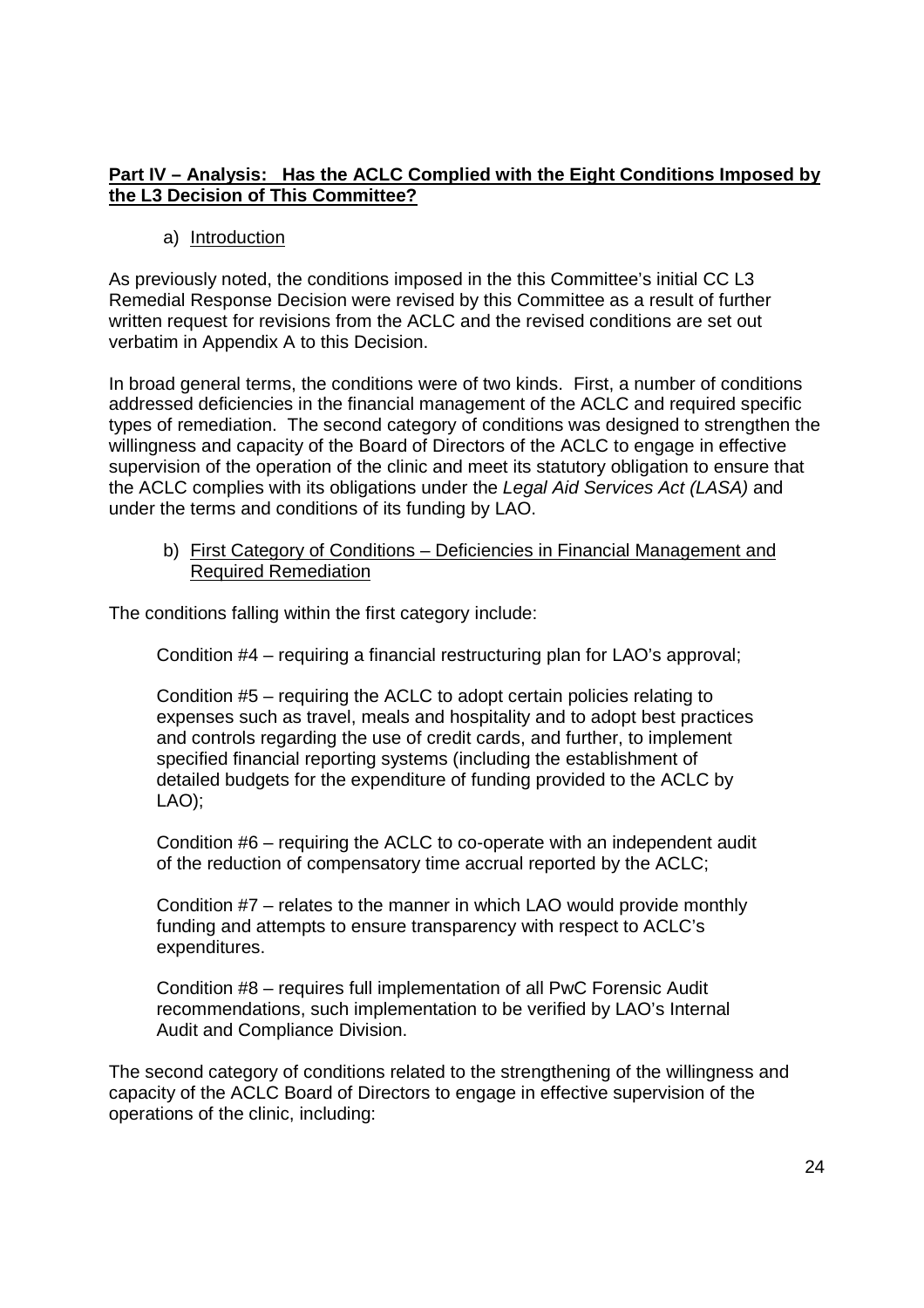Condition #1 – relates to the arrangements under which a Legal Aid Condition #1 — relates to the arrangements under which a Legal Aid Ontario observer would be permitted to attend all ACLC Board of Directors Ontario observer would be permitted to attend all ACLC Board of Directors meetings; meetings;

Condition #2 – requires the ACLC to comply with its obligations under the Condition #2 — requires the ACLC to comply with its obligations under the Funding Agreement to make reasonable efforts to have a Board that Funding Agreement to make reasonable efforts to have a Board that includes "persons with financial skills" and "lawyers". As mentioned includes "persons with financial skills" and "lawyers". As mentioned above, the two lawyers on the Board had resigned in protest in 2009 and, above, the two lawyers on the Board had resigned in protest in 2009 and, since then, no new lawyers had apparently been added to the Board since then, no new lawyers had apparently been added to the Board complement. The PwC Forensic Audit Report (at page 35) had noted that complement. The PwC Forensic Audit Report (at page 35) had noted that the ACLC Board is comprised of members with little financial background the ACLC Board is comprised of members with little financial background and that efforts by some Board members to facilitate the appointment of and that efforts by some Board members to facilitate the appointment of lawyers to the Board were ignored. lawyers to the Board were ignored.

Condition #3 – requires the ACLC to organize within six months, and Condition #3 — requires the ACLC to organize within six months, and complete within nine months, an appropriate training experience for all complete within nine months, an appropriate training experience for all members of the ACLC Board of Directors on the duties and members of the ACLC Board of Directors on the duties and responsibilities of Board members. The training experience was to be responsibilities of Board members. The training experience was to be organized in collaboration with and upon the approval of the LAO staff. organized in collaboration with and upon the approval of the LAO staff.

On November 6, 2015, the LAO staff filed a report (the "LAO L3 Staff Compliance On November 6, 2015, the LAO staff filed a report (the "LAO L3 Staff Compliance Report") with this Committee alleging that the ACLC had failed to comply with the conditions imposed upon the ACLC in this Committee's L3 Decision. Further, the conditions imposed upon the ACLC in this Committee's L3 Decision. Further, the document alleges that the current Board and management of the ACLC "are unwilling to document alleges that the current Board and management of the ACLC "are unwilling to comply with their legal obligations and with public service norms." The report further comply with their legal obligations and with public service norms." The report further alleges that "LAO's request for information and co-operation have been met with conflict alleges that "LAO's request for information and co—operation have been met with conflict and resistance and that ACLC's Board and management continually fail to meet their and resistance and that ACLC's Board and management continually fail to meet their fundamental obligations to LAO as a funder and to frustrate LAO's ability to monitor, fundamental obligations to LAO as a funder and to frustrate LAO's ability to monitor, supervise, and carry out its statutory mandate to ensure accountability for public funds." supervise, and carry out its statutory mandate to ensure accountability for public funds." The document outlines in detail the view of the LAO staff concerning ACLC's non-The document outlines in detail the view of the LAO staff concerning ACLC's noncompliance with the eight conditions and concludes by recommending that this compliance with the eight conditions and concludes by recommending that this Committee make a decision to suspend LAO's funding of the ACLC. The LAO staff Committee make a decision to suspend LAO's funding of the ACLC. The LAO staff further recommend that "LAO funds currently flowing to the ACLC will be redirected to further recommend that "LAO funds currently flowing to the ACLC will be redirected to ensure continuity of service to the African Canadian community. The LAO staff proposed ensure continuity of service to the African Canadian community. The LAO staff proposed that LAO support the creation of a new independent not-for-profit corporation with a properly qualified Board of Directors from the African Canadian community to provide the properly qualified Board of Directors from the African Canadian community to provide the LAO-funded legal services currently provided by the ACLC. The report was accompanied by two volumes of extensive documentation. accompanied by two volumes of extensive documentation.

The ACLC, through its counsel, filed a formal written response to the LAO L3 Staff The ACLC, through its counsel, filed a formal written response to the LAO L3 Staff Compliance Report denying, essentially, many of the allegations made by LAO staff, Compliance Report denying, essentially, many of the allegations made by LAO staff, asserting that the LAO staff had raised new issues in its report and that the ACLC has asserting that the LAO staff had raised new issues in its report and that the ACLC has "undertaken significant efforts to address and discharge the conditions despite the fact "undertaken significant efforts to address and discharge the conditions despite the fact that LAO staff has been completely unsupportive and uncooperative and that an that LAO staff has been completely unsupportive and uncooperative and that an appropriate response of this Committee to the LAO L3 Staff Compliance Report is to appropriate response of this Committee to the LAO L3 Staff Compliance Report is to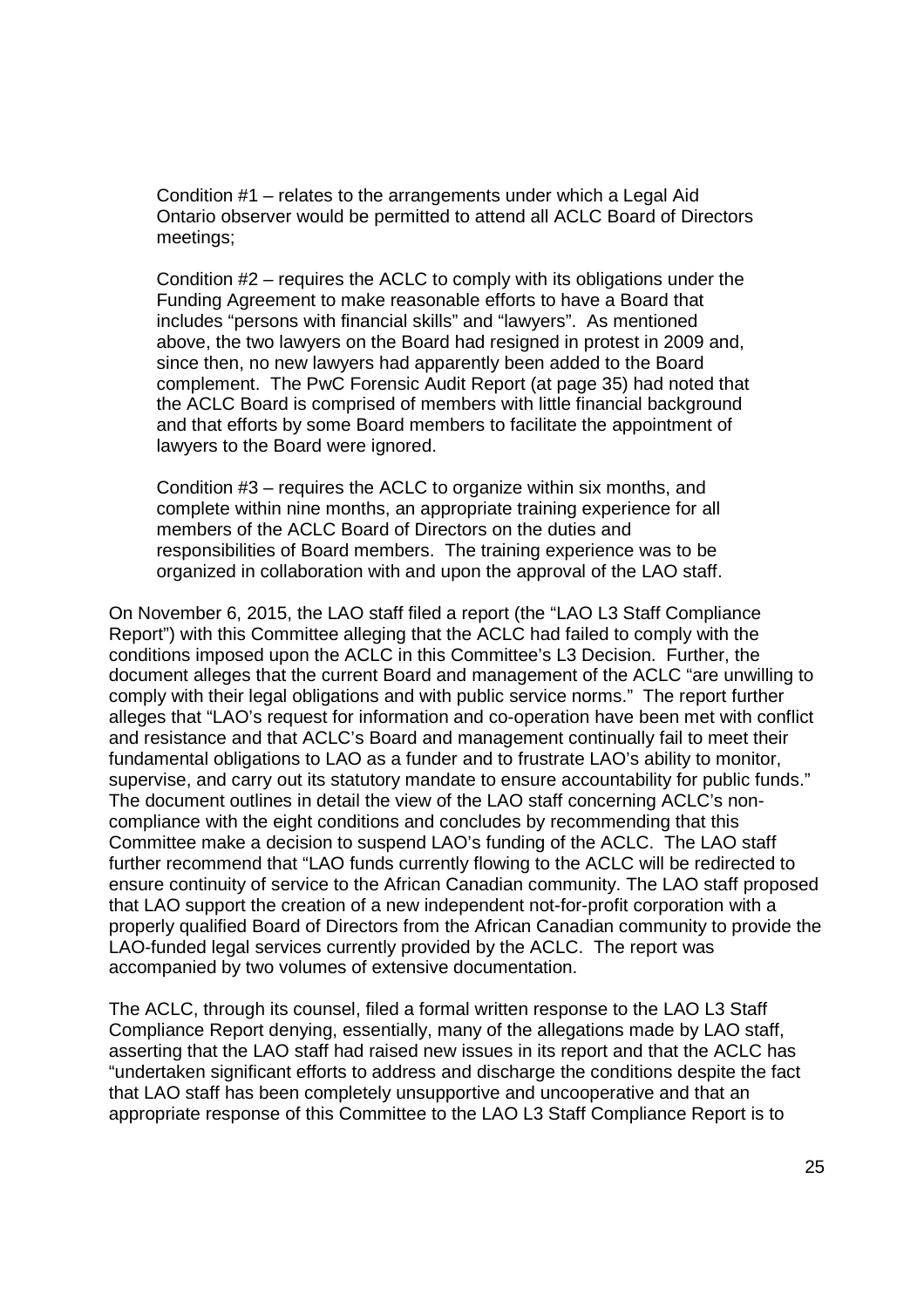make a finding that "the Dispute Resolution Policy has ended." As well, the ACLC filed make a finding that "the Dispute Resolution Policy has ended." As well, the ACLC filed supporting documents with this Committee. supporting documents with this Committee.

On March 18, 2016, this Committee convened a meeting in which it entertained oral On March 18, 2016, this Committee convened a meeting in which it entertained oral submissions from counsel representing LAO staff and the ACLC. This Committee has appointed as its independent counsel, Mr. Richard Steinecke. He attended and appointed as its independent counsel, Mr. Richard Steinecke. He attended and participated in this meeting as well. participated in this meeting as well.

The Committee sets out below its findings with respect to the question of whether or not The Committee sets out below its findings with respect to the question of whether or not the ACLC did successfully comply with the eight conditions, beginning first with the the ACLC did successfully comply with the eight conditions, beginning first with the conditions relating to financial management. conditions relating to financial management.

#### **Condition #7**  Condition #7

#### i) Failure to Report Vacancies and Misuse of Compensation Funding

Condition #7 stated that LAO would provide monthly funding to the ACLC in two Condition #7 stated that LAO would provide monthly funding to the ACLC in two categories. First, payment would be made on the first day of each month for recurring categories. First, payment would be made on the first day of each month for recurring expenses such as rent, salaries and equipment leases. Secondly, LAO would review expenses such as rent, salaries and equipment leases. Secondly, LAO would review invoices and expense reports for all other expenditures and release those funds within invoices and expense reports for all other expenditures and release those funds within seven business days if there were no concerns or questions raised by LAO with respect seven business days if there were no concerns or questions raised by LAO with respect to such expenditures. Quarterly reporting of actual expenses was required by Condition to such expenditures. Quarterly reporting of actual expenses was required by Condition #5. #5.

The LAO staff allege that there was a very substantial problem with non-compliance with respect to the recurring expenses. In brief, the ACLC continued to claim for salary respect to the recurring expenses. In brief, the ACLC continued to claim for salary allotted to LAO-funded ACLC staff positions which were vacant and used the LAO money allotted to LAO—funded ACLC staff positions which were vacant and used the LAO money acquired in this way in an improper fashion. By way of background, part of the funding acquired in this way in an improper fashion. By way of background, part of the funding provided to the ACLC and, indeed, all other clinics by LAO, is allocated to staff positions provided to the ACLC and, indeed, all other clinics by LAO, is allocated to staff positions at salaries known to and accepted by LAO as the basis for this funding. With respect to at salaries known to and accepted by LAO as the basis for this funding. With respect to this funding, Sections 21 and 26 of the Funding Agreement entered into by LAO and the this funding, Sections 21 and 26 of the Funding Agreement entered into by LAO and the ACLC provide as follows (LAO Tab A3): ACLC provide as follows (LAO Tab A3):

"21) The Clinic shall expend the funding in each fiscal year in accordance with "21) The Clinic shall expend the funding in each fiscal year in accordance with the Annual Budget and LAO policies. The Clinic may transfer funds between the Annual Budget and LAO policies. The Clinic may transfer funds between budget lines set out in the Annual Budget, but the Clinic may not, without LAO's budget lines set out in the Annual Budget, but the Clinic may not, without LAO's written consent: written consent:

- a) Use funding provided for personnel expenses for non-personnel expenses; a) Use funding provided for personnel expenses for non-personnel expenses; or or
- b) Use funding provided for non-personnel expenses for personnel expenses." b) Use funding provided for non-personnel expenses for personnel expenses."

"26) Personnel funds accumulated during the fiscal year by reason of staff "26) Personnel funds accumulated during the fiscal year by reason of staff turnover, gaps in hiring, or leaves of absences may be expended for the turnover, gaps in hiring, or leaves of absences may be expended for the employment of replacement staff, but shall not be expended for any other employment of replacement staff, but shall not be expended for any other purpose without the approval of LAO. Such personnel funds not expensed shall purpose without the approval of LAO. Such personnel funds not expensed shall be held by the Clinic as surplus funds to March 31. Surplus funds held by the be held by the Clinic as surplus funds to March 31. Surplus funds held by the Clinic at year end shall be applied to the Clinic's Annual Budget for the following fiscal year, unless otherwise approved by LAO."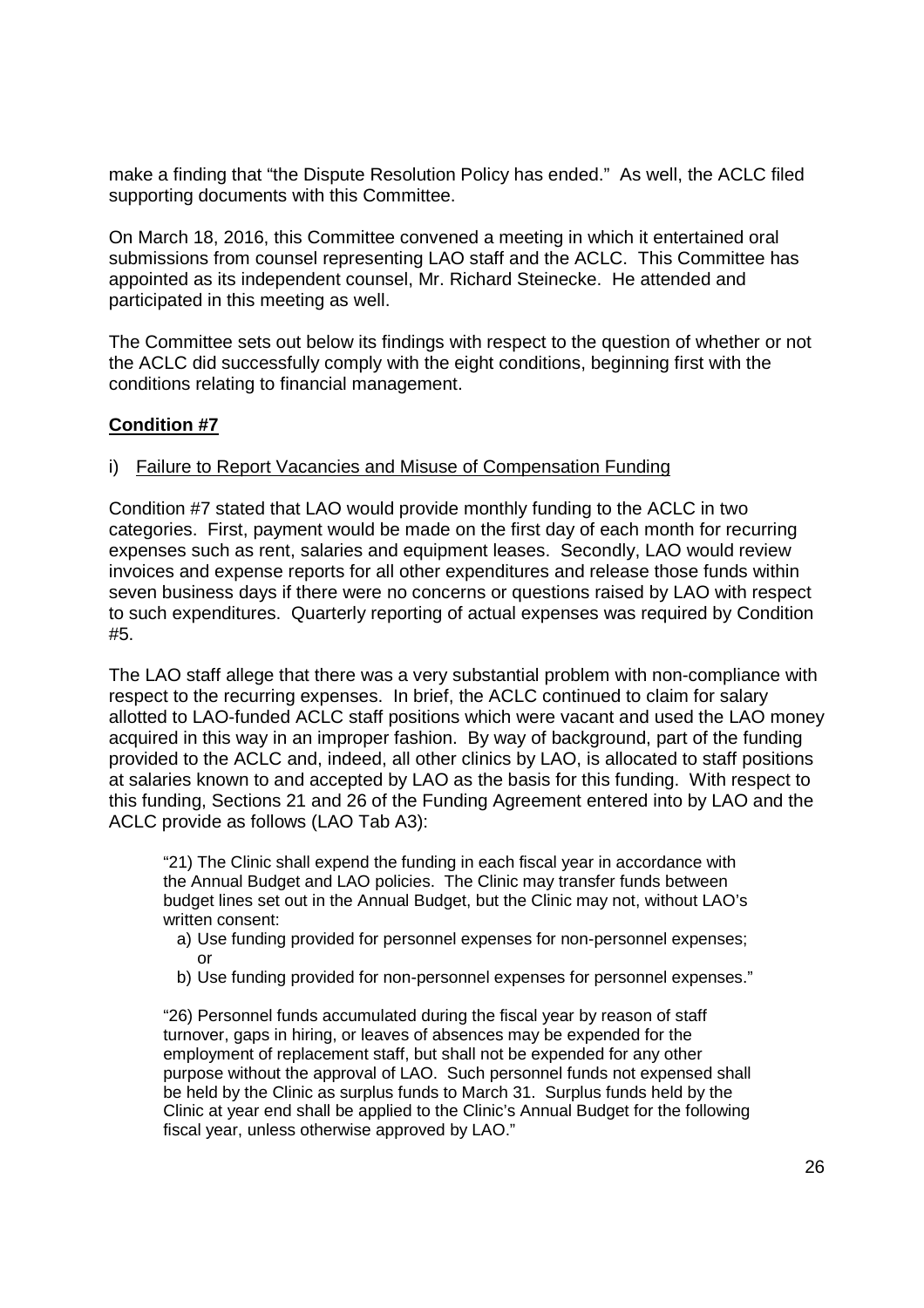LAO staff allege that two vacancies occurred after the issuance of this Committee's CC LAO staff allege that two vacancies occurred after the issuance of this Committee's CC L3 Remedial Response Decision, that the ACLC did not report these vacancies in the L3 Remedial Response Decision, that the ACLC did not report these vacancies in the required manner, and that the ACLC continued to claim funding for these positions which required manner, and that the ACLC continued to claim funding for these positions which it then spent without LAO approval in an unauthorized fashion. it then spent without LAO approval in an unauthorized fashion.

A number of points may be made with respect to this improper conduct. First, there A number of points may be made with respect to this improper conduct. First, there appears to be a substantial history of the ACLC engaging in this unauthorized practice. appears to be a substantial history of the ACLC engaging in this unauthorized practice. Second, the inappropriateness of this conduct had been drawn to the attention of the Second, the inappropriateness of this conduct had been drawn to the attention of the ACLC on a number of previous occasions, thereby suggesting that the misconduct in ACLC on a number of previous occasions, thereby suggesting that the misconduct in recent months must have been intentional. Third, LAO learned of these vacancies, LAO recent months must have been intentional. Third, LAO learned of these vacancies, LAO staff claim, only from independent sources. Further, LAO staff assert that the staff claim, only from independent sources. Further, LAO staff assert that the information concerning the vacancies provided by the ACLC was misleading and in some information concerning the vacancies provided by the ACLC was misleading and in some cases, simply false. Finally, the use made of the funds secured by the ACLC as a result cases, simply false. Finally, the use made of the funds secured by the ACLC as a result of this improper conduct was not only unauthorized by LAO, but it was a highly of this improper conduct was not only unauthorized by LAO, but it was a highly questionable use of public funds. questionable use of public funds.

With respect to the first point noted above, misbehaviour of this kind was drawn to the With respect to the first point noted above, misbehaviour of this kind was drawn to the attention of the ACLC by Vice-President Heather Robertson in her letter to Board attention of the ACLC by Vice—President Heather Robertson in her letter to Board member Rawle Elliott of September 7, 2010 placing the ACLC under Level One of the member Rawle Elliott of September 7, 2010 placing the ACLC under Level One of the DRP (LAO L3 Report, Tab G5). Similarly, Vice-President, Janet Budgell, wrote a letter to DRP (LAO L3 Report, Tab G5). Similarly, Vice—President, Janet Budgell, wrote a letter to the then Chair of the ACLC Board of Directors, Christopher Holder (LAO L3 Report, Tab the then Chair of the ACLC Board of Directors, Christopher Holder (LAO L3 Report, Tab G-11) dated July 12, 2012 in which she gave notice to the ACLC that LAO was invoking Level Two of the DRP. In that letter, she listed as one of the items of concern that Level Two of the DRP. In that letter, she listed as one of the items of concern that excess funds associated with vacant positions were used to make additional lump-sum or bonus payments to staff totalling \$170,000.00. In the LAO L3 Staff Report, Vice-or bonus payments to staff totalling \$170,000.00. In the LAO L3 Staff Report, Vice-President Budgell reported that \$121,000.00 of the total bonuses was paid to the President Budgell reported that \$121,000.00 of the total bonuses was paid to the Executive Director. The bonuses paid to other staff members ranged from \$2,000.00 to Executive Director. The bonuses paid to other staff members ranged from \$2,000.00 to \$10,000.00. \$10,000.00.

A third instance of notification to ACLC of the nature this misconduct also related to A third instance of notification to ACLC of the nature this misconduct also related to misuse of surplus funds from the vacant Director of Legal Services (DLS) position to hire misuse of surplus funds from the vacant Director of Legal Services (DLS) position to hire outside counsel in order to represent clinic clients in what the ACLC considers to be "test case litigation". The expenditures incurred were remarkably substantial. In a letter of case litigation''. The expenditures incurred were remarkably substantial. In a letter of June 10, 2011 to LAO, the ACLC Executive Director disclosed that actual expenses June 10, 2011 to LAO, the ACLC Executive Director disclosed that actual expenses incurred for outside counsel in fiscal 2011 totalled \$307,586.00. Of this total \$283,905.00 incurred for outside counsel in fiscal 2011 totalled \$307,586.00. Of this total \$283,905.00 was incurred in a case involving involving involving a structure of the structure of the structure of the structure of the structure of the structure of the structure of the structure of the structure of the structure of t

 (after the retained firm wrote down \$200,000.00 of its billings). In this (after the retained firm wrote down \$200,000.00 of its billings). In this Committee's CC L3 Remedial Response Decision, the Committee identified the various Committee's CC L3 Remedial Response Decision, the Committee identified the various unauthorized uses of funding allocated to positions which were in fact vacant and unauthorized uses of funding allocated to positions which were in fact vacant and determined that this conduct does in fact constitute a fundamental breach of the clinic's obligations. Commenting more generally on this issue, this Committee noted in that Decision as follows: Decision as follows:

i. Failure to Report Staff Vacancies i. Failure to Report Staff Vacancies The LAO L3 Staff Report asserts that the ACLC has, from time to time, failed to The LAO L3 Staff Report asserts that the ACLC has, from time to time, failed to report staff vacancies in LAO-funded staff positions. All clinics are required by report staff vacancies in LAO-funded staff positions. All clinics are required by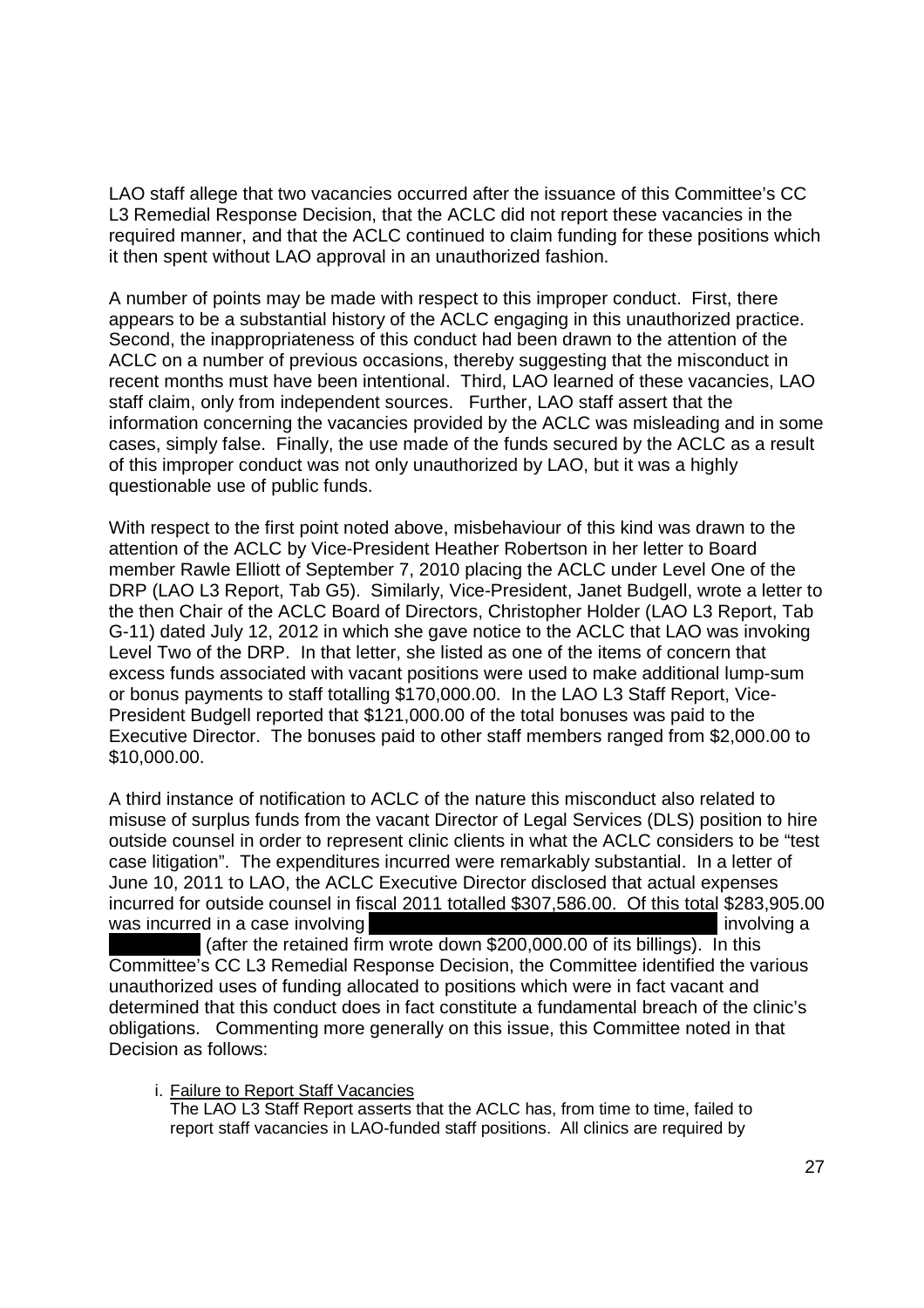LAO to do so in order to ensure that LAO is aware of the existence of surplus LAO to do so in order to ensure that LAO is aware of the existence of surplus funds and to ensure that they are properly handled by the clinic in question. funds and to ensure that they are properly handled by the clinic in question. The LAO L3 Staff Report, with respect to this matter, notes that "failing to The LAO L3 Staff Report, with respect to this matter, notes that ''failing to provide notice of staff turnover is particularly problematic given ACLC's past provide notice of staff turnover is particularly problematic given ACLC's past conduct of using funding from vacant positions to pay staff bonuses and hire conduct of using funding from vacant positions to pay staff bonuses and hire outside counsel to represent its clients at a cost far in excess of delivering the services through staff." The Committee agrees with this observation. It is important for LAO to receive accurate and timely reports of staff vacancies and important for LAO to receive accurate and timely reports of staff vacancies and it is for this reason that the ACLC is obliged to provide them. it is for this reason that the ACLC is obliged to provide them.

In summary, then, this problem of misuse of surplus compensation funding resulting from In summary, then, this problem of misuse of surplus compensation funding resulting from undisclosed vacant positions is a recurring pattern and the fact that it constitutes a undisclosed vacant positions is a recurring pattern and the fact that it constitutes a breach of the Funding Agreement between LAO and the ACLC has been brought to the breach of the Funding Agreement between LAO and the ACLC has been brought to the ACLC's attention on at least three occasions in recent years. ACLC's attention on at least three occasions in recent years.

Further, after the release of this Committee's CC L3 Remedial Response Decision on Further, after the release of this Committee's CC L3 Remedial Response Decision on September 5, 2014, Vice-President Budgell wrote a letter dated November 27, 2014 to September 5, 2014, Vice—President Budgell wrote a letter dated November 27, 2014 to the ACLC Board Chair, Gloria Small-Clarke (LAO, Tab B33), with copies to the Executive Director and counsel to follow up on this Committee's CC L3 Remedial Response Director and counsel to follow up on this Committee's CC L3 Remedial Response Decision conditions, including a template for recording ACLC's recurring expenses which Decision conditions, including a template for recording ACLC's recurring expenses which she asked the Board Chair to complete and return by a specified date in order to she asked the Board Chair to complete and return by a specified date in order to facilitate the release by LAO to the ACLC of appropriate funding for the recurring facilitate the release by LAO to the ACLC of appropriate funding for the recurring expenses. In this letter, she noted as follows: expenses. In this letter, she noted as follows:

"… Included in the template is a request that you identify the staff and salaries you are currently paying on a recurring basis, including benefit, and pay equity as you are currently paying on a recurring basis, including benefit, and pay equity as well as operating costs." well as operating costs."

She then further reminded the Board Chair with respect to the need to inform LAO of any She then further reminded the Board Chair with respect to the need to inform LAO of any changes to recurring expenses as follows: changes to recurring expenses as follows:

" … There will be a requirement that the ACLC notify us thereafter of any " change to a recurring expense, including salaries. Should you have any change to a recurring expense, including salaries. Should you have any questions on completing the form, please contact Kimberly Roach, your Clinic questions on completing the form, please contact Kimberly Roach, your Clinic and Programs Advisor." and Programs Advisor."

Remarkably, and notwithstanding those instructions, during the period following the Remarkably, and notwithstanding those instructions, during the period following the issuance of this Committee's CC L3 Remedial Response Decision, the ACLC continued issuance of this Committee's CC L3 Remedial Response Decision, the ACLC continued to engage in this form of misconduct. For six months or so, the ACLC failed to indicate that the **position held by** was in fact, vacant and the ACLC continued to receive and misuse the funds relating to position. When LAO became aware from an independent source that position had terminated, it broached the subject with the ACLC and was advised that the money had been expended on the the subject with the ACLC and was advised that the money had been expended on the invoices for services rendered by the law firm hired by the ACLC to represent a invoices for services rendered by the law firm hired by the ACLC to represent a in the case mentioned above. in the case mentioned above.

Moreover, during this period, ACLC's Board and management continued to claim LAO Moreover, during this period, ACLC's Board and management continued to claim LAO funding for this position. On December 10, 2014, for example, the Executive Director funding for this position. On December 10, 2014, for example, the Executive Director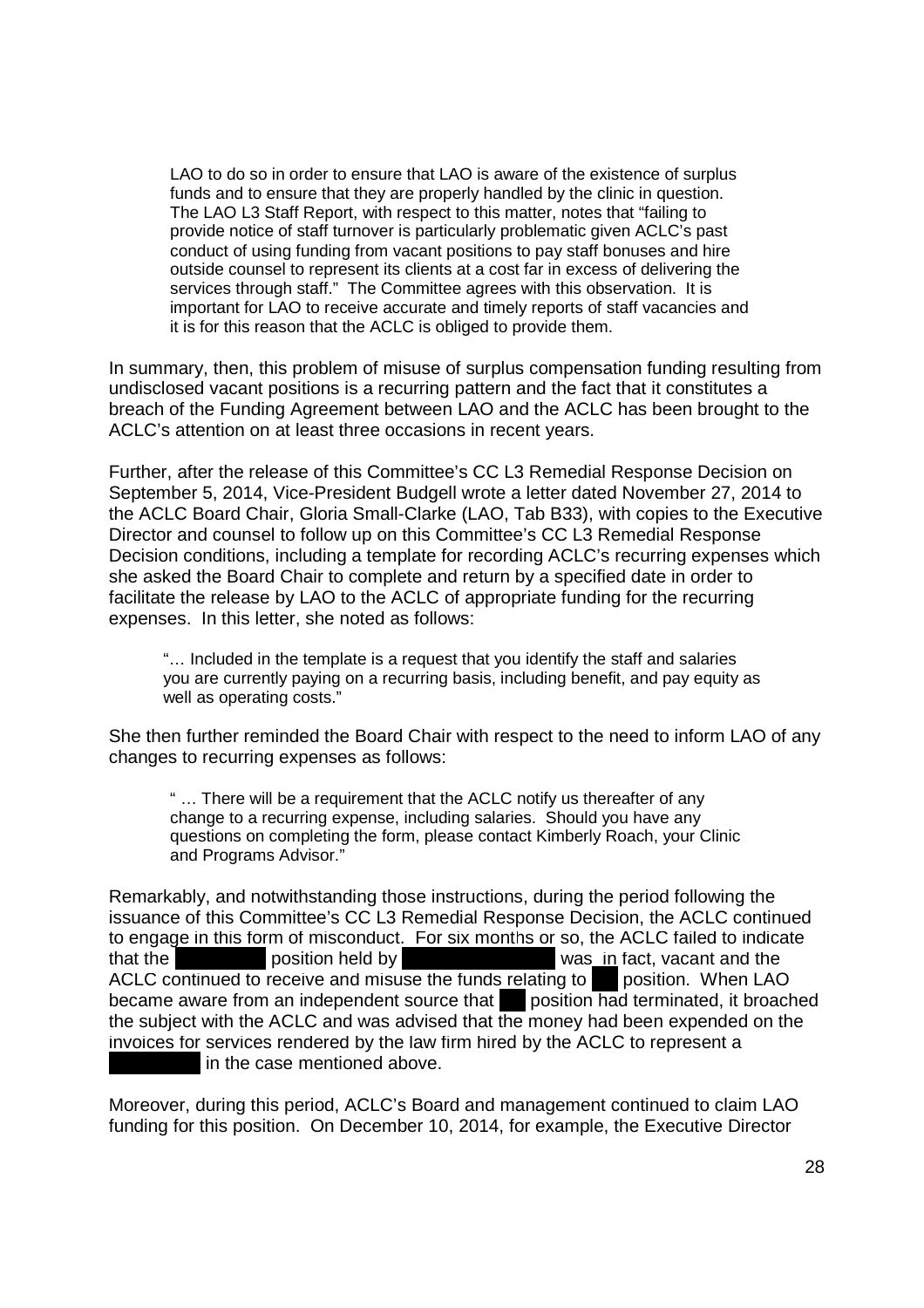wrote to Vice-President Budgell and included a completed template for ACLS's recurring monthly expenses, which continued to claim a monthly salary for the monthly expenses, which continued to claim a monthly salary for the position. Similarly, ACLC's quarterly reports for the period of the vacancy asserted that position. Similarly, ACLC's quarterly reports for the period of the vacancy asserted that the LAO funds were being spent on the vacant position. the LAO funds were being spent on the vacant position.

Although the clinic did file an "Information Change Form" concerning dated November 5, 2014, the form did not plainly indicate that was resigning position. The report indicated that the reason for the change was **and** and requested that the email account for **be kept intact with access disabled.** With respect to departing staff, the form instructs that the "Outgoing Staff" section of the With respect to departing staff, the form instructs that the "Outgoing Staff' section of the form should be completed, including the "last work-day in clinic". Such information was not provided in the November 5, 2014 form concerning **LAO** staff, reasonably, in our view, understood that was on leave.

Further, in a letter dated March 16, 2015 from LAO staff member, Margo Ayers to the Further, in a letter dated March 16, 2015 from LAO staff member, Margo Ayers to the Executive Director, Ms. Ayers reported that she had asked the ACLC's Office Manager Executive Director, Ms. Ayers reported that she had asked the ACLC's Office Manager whether **had returned**  . The Office Manager advised Margo **whether** Ayers that **Audiometer 1.** Thad not returned **Accord Manufally** Ms. Ayers then requested that the Executive Director advise as to when was expected to return The Executive Director responded to Vice-President Budgell and advised that The Executive Director responded to Vice—President Budgell and advised that would not be returning to ACLC. In that letter, the Executive Director also indicated that the funds for the vacant **position** "were used to pay for the outstanding invoice for outside counsel which was incurred for ACLC's test cases."

In a further letter to the Executive Director on April 1, 2015, Ms. Ayers asked the Executive Director to "complete a Staff Change Form advising of the date left the employ of the clinic." When, on April 10, 2015, the Executive Director forwarded the Staff Change Form concerning the position, it identified as having replaced **the starting April 1, 2015.** In the "Outgoing Staff" portion of the form, however, the entry for "Last day of employment" for was not filled in. That is to say, the ACLC persisted in its refusal to disclose the termination date for to say, the ACLC persisted in its refusal to disclose the termination date for employment. That date would, of course, indicate the point at which the surplus employment. That date would, of course, indicate the point at which the surplus compensation funds for the position would have begun to accumulate. compensation funds for the position would have begun to accumulate.

Subsequently, on a number of occasions, LAO staff communicated with the Executive Director requesting information concerning **the example of termination date (in letters dated** September 4, 2015 (LAO Tab A15), September 14, 2015 (LAO Tab A16), September 21, September 4, 2015 (LAO Tab A15), September 14, 2015 (LAO Tab A16), September 21, 2015 (LAO Tab A17), October 13, 2015 (LAO Tab B29) and November 3, 2015 (LAO 2015 (LAO Tab A17), October 13, 2015 (LAO Tab B29) and November 3, 2015 (LAO Tab B2)). The Executive Director simply declined to respond to any of these overtures Tab B2)). The Executive Director simply declined to respond to any of these overtures and by the time this Committee met to consider these matters on March 18, 2016, the Executive Director had still not disclosed **the set all termination date.** At the hearing, when ACLC counsel was asked directly for this information, the Executive Director disclosed through counsel that **had left** position in late November or December of 2014. It was also disclosed that came off the payroll, at the time when the November 5, 2015 Change

Form was filed Form was filed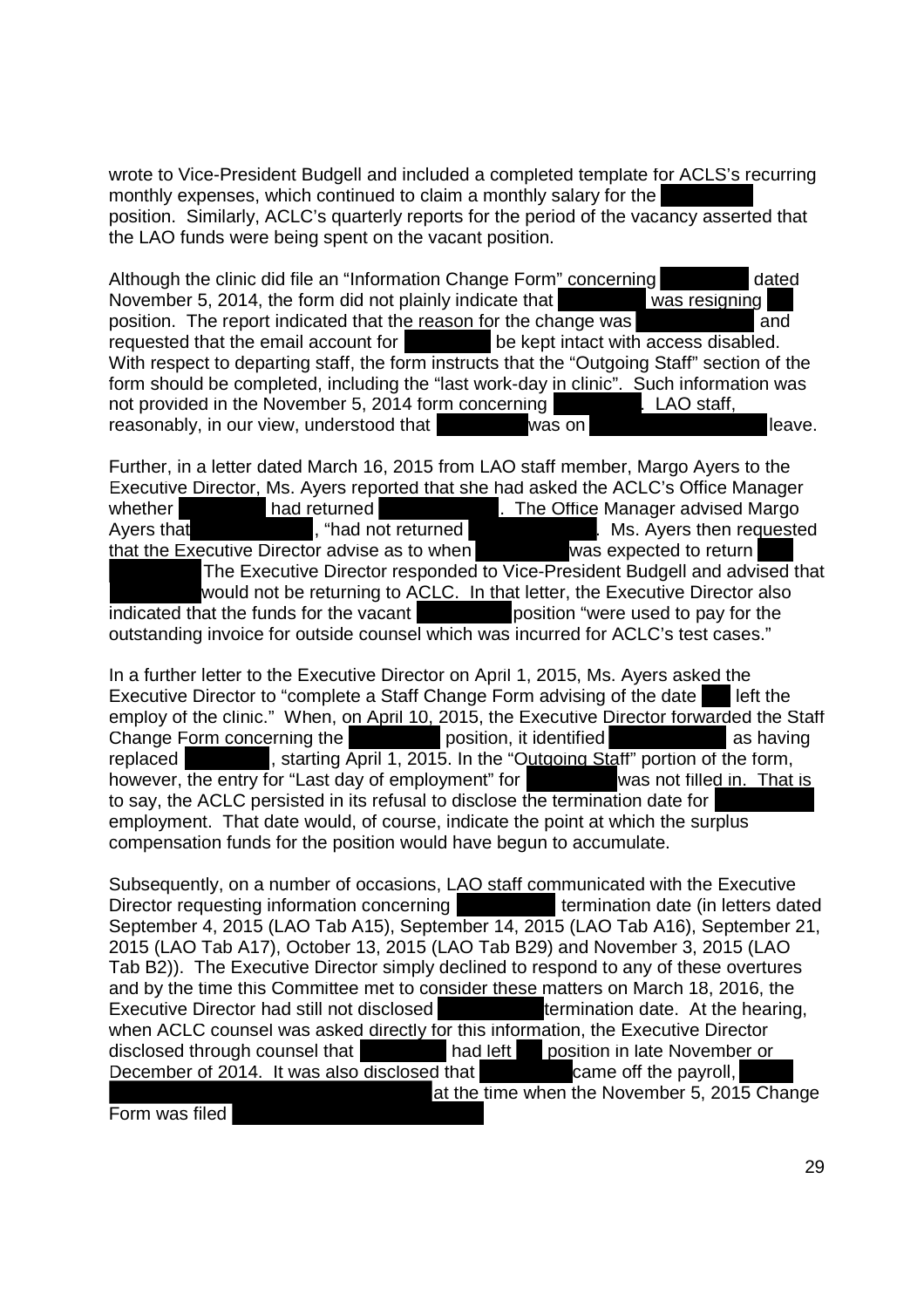Subsequently, LAO staff learned, again from an independent source, that there was a Subsequently, LAO staff learned, again from an independent source, that there was a second vacant position, that being the Director of Legal Services ("DLS"). That position second vacant position, that being the Director of Legal Services ("DLS"). That position had been vacant since April 1, 2015. On September 4, 2015, Vice-President Budgell had been vacant since April 1, 2015. On September 4, 2015, Vice—President Budgell wrote a letter to the Executive Director, referred to above, reaffirming the need for a termination date for **the set and for a copy of the invoice pertaining to the services** paid for with the surplus compensation funding. She also advised that she had been notified that **had not held the DLS position since at least April 1**, 2015. In this letter she also reminded the Executive Director of Condition #7 of this 2015. In this letter she also reminded the Executive Director of Condition #7 of this Committee's CC L3 Remedial Response Decision and relevant provisions of the Committee's CC L3 Remedial Response Decision and relevant provisions of the Memorandum of Understanding and the Legal Aid Services Act. She also advised that in Memorandum of Understanding and the Legal Aid Services Act. She also advised that in keeping with LAO's legislative obligations to ensure prudent expenditure of public funds keeping with LAO's legislative obligations to ensure prudent expenditure of public funds by clinics, that LAO is entitled to conduct an audit of ACLC's compensation funding and by clinics, that LAO is entitled to conduct an audit of ACLC's compensation funding and intends to do so later in that month. We will return to the latter point below. intends to do so later in that month. We will return to the latter point below.

In a further letter dated September 21, 2015, again referred to above, Vice-President In a further letter dated September 21, 2015, again referred to above, Vice—President Budgell reminded the Executive Director of the need for a Staff Change Form for the DLS Budgell reminded the Executive Director of the need for a Staff Change Form for the DLS position. In a letter dated October 23, 2015 (LAO Tab A20) received by LAO on October 28, 2015, the requested Staff Change Form for was provided, indicating last work day in the clinic as "March, 2015." last work day in the clinic as "March, 2015."

Again, as with the **position**, during the more than eight months that the DLS position was vacant, the ACLC continued to provide false information concerning its position was vacant, the ACLC continued to provide false information concerning its recurring expenses and quarterly reports suggesting that the money allocated to the DLS recurring expenses and quarterly reports suggesting that the money allocated to the DLS position were being expended on the salary of the DLS position, whereas in fact the position were being expended on the salary of the DLS position, whereas in fact the position was vacant. In addition to the false quarterly reports, however, LAO staff had a position was vacant. In addition to the false quarterly reports, however, LAO staff had a conversation about the holder of the DLS position on July 8, 2015 in which LAO asked conversation about the holder of the DLS position on July 8, 2015 in which LAO asked ACLC's management and staff whether the ACLC would be applying for test case ACLC's management and staff whether the ACLC would be applying for test case funding since (as LAO thought was the case), the DLS position was filled. LAO staff funding since (as LAO thought was the case), the DLS position was filled. LAO staff further asked whether the current DLS has policy experience. In response, the ACLC further asked whether the current DLS has policy experience. In response, the ACLC management responded that the current DLS did in fact have policy expertise, neglecting management responded that the current DLS did in fact have policy expertise, neglecting to mention that the former incumbent had left the position four months prior. Vice-to mention that the former incumbent had left the position four months prior. Vice-President Budgell, in her LAO L3 Staff Compliance Report alleging non-compliance with President Budgell, in her LAO L3 Staff Compliance Report alleging non-compliance with the eight conditions, observed that failure to report the vacancies on these occasions is the eight conditions, observed that failure to report the vacancies on these occasions is unacceptable and provided "a clear example of ACLC management's lack of unacceptable and provided "a clear example of ACLC management's lack of transparency and good faith in dealing with LAO." We agree with this submission. transparency and good faith in dealing with LAO." We agree with this submission.

In summary, then, during the period following the issuance of this Committee's CC L3 In summary, then, during the period following the issuance of this Committee's CC L3 Remedial Response Decision, the ACLC, notwithstanding several reminders of the Remedial Response Decision, the ACLC, notwithstanding several reminders of the nature of the terms and conditions of its funding on this matter, continued its practice of nature of the terms and conditions of its funding on this matter, continued its practice of providing false and misleading information to LAO thereby obtaining unauthorized access providing false and misleading information to LAO thereby obtaining unauthorized access to surplus compensation funding and again, without authorization, as is required by the to surplus compensation funding and again, without authorization, as is required by the MOU, expended the money on unauthorized and highly questionable expenses. A total MOU, expended the money on unauthorized and highly questionable expenses. A total of approximately \$100,000.00 was obtained in this improper fashion (\$70,808.99 for the DLS position, and from December 1, 2014 to March 31, 2015, \$27,689.27 for the DLS position, and from December 1, 2014 to March 31, 2015, \$27,689.27 for the position). position).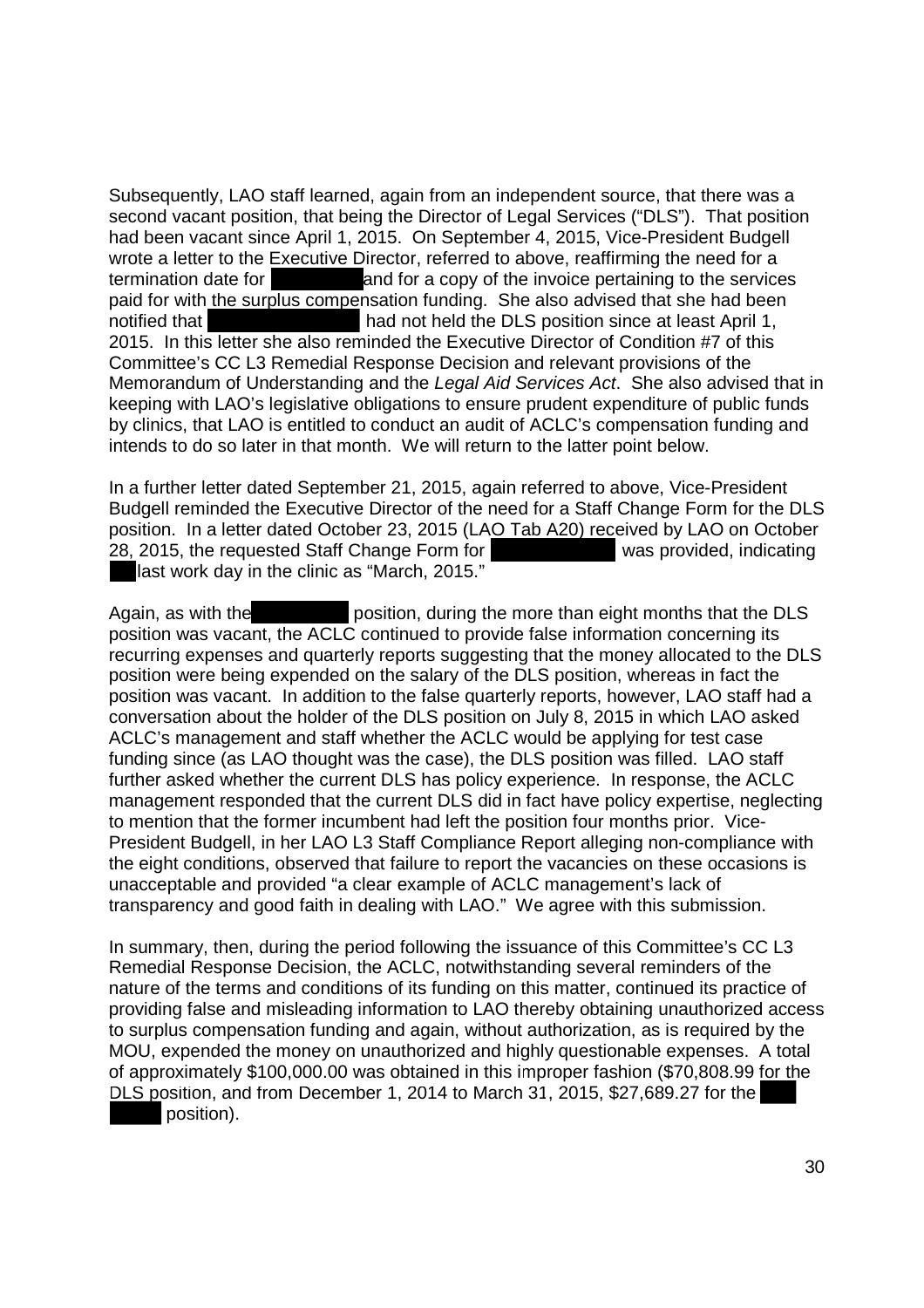It is perhaps not surprising, as indicated above, that in her letter to the Executive Director It is perhaps not surprising, as indicated above, that in her letter to the Executive Director of September 4, 2015 (LAO Tab A15), Vice-President Budgell indicated her intention to of September 4, 2015 (LAO Tab A15), Vice—President Budgell indicated her intention to conduct an audit of ACLC's compensation funding from the commencement of fiscal conduct an audit of ACLC's compensation funding from the commencement of fiscal year, 2013/14 later that month. As she noted, LAO is entitled under the provisions of year, 2013/14 later that month. As she noted, LAO is entitled under the provisions of LASA to conduct such audits and LAO certainly had good reason to be concerned about LASA to conduct such audits and LAO certainly had good reason to be concerned about the transparency and accuracy of ACLC's reporting on the use of compensation funding. the transparency and accuracy of ACLC's reporting on the use of compensation funding. The audit was to be conducted by LAO's Internal Audit Unit. On September 14, 2015 The audit was to be conducted by LAO's Internal Audit Unit. On September 14, 2015 (LAO Tab A16), Vice-President Budgell wrote further to the Executive Director advising (LAO Tab A16), Vice—President Budgell wrote further to the Executive Director advising her of the kinds of records that the Internal Audit Unit would wish to see. In a further her of the kinds of records that the Internal Audit Unit would wish to see. In a further letter to the Executive Director of September 21, 2015 (LAO Tab A17), Vice-President Budgell indicated that she had been advised that the Executive Director had informed Budgell indicated that she had been advised that the Executive Director had informed LAO's Internal Audit Unit that ACLC's co-operation with this audit including disclosure of all relevant documents was contingent upon LAO disclosing how LAO became aware that and and are no longer employed by the ACLC. Ms. Budgell further advised the Executive Director that LAO would not be providing such Budgell further advised the Executive Director that LAO would not be providing such information and has no obligation to do so. The fact that the Executive Director made information and has no obligation to do so. The fact that the Executive Director made such a request, however, may be considered to offer some further support for the such a request, however, may be considered to offer some further support for the proposition that the deception practiced on LAO by ACLC management with respect to proposition that the deception practiced on LAO by ACLC management with respect to vacant positions was quite intentional. vacant positions was quite intentional.

In a letter dated October 23, 2015 (LAO Tab A20) to Vice-President Budgell, the ACLC In a letter dated October 23, 2015 (LAO Tab A20) to Vice—President Budgell, the ACLC Executive Director advised that "The ACLC will not allow any documents to be removed Executive Director advised that "The ACLC will not allow any documents to be removed from its premises or copies made of any documentation. This is our right. The LAO from its premises or copies made of any documentation. This is our right. The LAO Auditors can take detailed notes of any documents they require as part of the Audit." Auditors can take detailed notes of any documents they require as part of the Audit." Again, as we noted above with respect to the PwC Forensic Audit, this unwillingness to Again, as we noted above with respect to the PwC Forensic Audit, this unwillingness to grant full access to information in the form of making copies of relevant material is, in our grant full access to information in the form of making copies of relevant material is, in our view a violation of Section 37(2) of LASA. view a violation of Section 37(2) of LASA.

Further, on September 24, 2015, a member of LAO's Internal Audit Unit was advised by Further, on September 24, 2015, a member of LAO's Internal Audit Unit was advised by ACLC management that ACLC would not allow LAO to go back as far as April, 2013 in its ACLC management that ACLC would not allow LAO to go back as far as April, 2013 in its audit. This is a very clear and, indeed, "fundamental" breach of the ACLC statutory audit. This is a very clear and, indeed, "fundamental" breach of the ACLC statutory obligations to provide any requested financial or other information to LAO under Section obligations to provide any requested financial or other information to LAO under Section 37(2) of LASA. This Committee was not advised of the explanation offered, if any, for the 37(2) of LASA. This Committee was not advised of the explanation offered, if any, for the Executive Director's refusal to make available information concerning compensation Executive Director's refusal to make available information concerning compensation matters as far back as early 2013. On October 13, 2015, Margo Ayers of LAO wrote to matters as far back as early 2013. On October 13, 2015, Margo Ayers of LAO wrote to the Executive Director indicating that the ACLC has no authority to limit the scope of the the Executive Director indicating that the ACLC has no authority to limit the scope of the audit conducted by LAO pursuant to Section 37(1) of LASA and that it is required to provide any requested information under Section 37(2). She noted, however, that in the provide any requested information under Section 37(2). She noted, however, that in the interest of completing the audit expeditiously the Internal Audit Unit would attend at the interest of completing the audit expeditiously the Internal Audit Unit would attend at the ACLC's offices to begin conducting the compensation funding audit for the period April 1, ACLC's offices to begin conducting the compensation funding audit for the period April 1, 2014 to the present time. Accordingly, if the compensation audit had proceeded, it would 2014 to the present time. Accordingly, if the compensation audit had proceeded, it would not have revealed whether there were any unreported vacancies of ACLC staff during the not have revealed whether there were any unreported vacancies of ACLC staff during the 2013-14 fiscal year. The audit would be restricted by the ACLC's refusal to grant access 2013-14 fiscal year. The audit would be restricted by the ACLC's refusal to grant access to the earlier materials for the period from April 1, 2014 to the then present time. It is our to the earlier materials for the period from April 1, 2014 to the then present time. It is our understanding that by the time of the filing of the November 6, 2015 L3 Staff Compliance understanding that by the time of the filing of the November 6, 2015 L3 Staff Compliance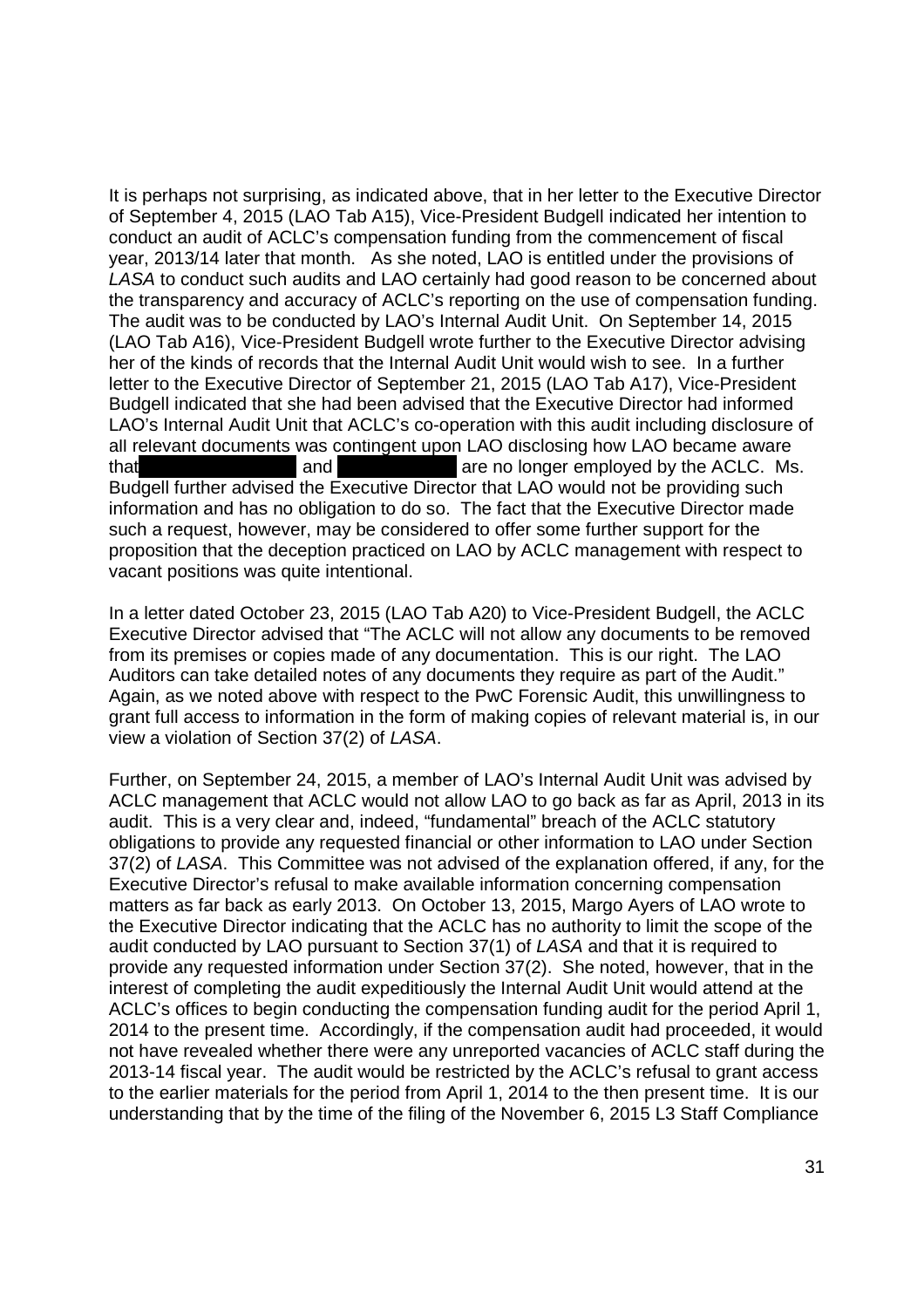Report concerning ACLC's alleged non-compliance with the conditions of the CC L3 Remedial Response Decision, no compensation audit for the period from Apri, 2014 on Remedial Response Decision, no compensation audit for the period from Apri, 2014 on had been completed. had been completed.

Notwithstanding the absence of a compensation audit, the evidence presented in this Notwithstanding the absence of a compensation audit, the evidence presented in this proceeding of actual and documented instances of refusal to provide information in order proceeding of actual and documented instances of refusal to provide information in order to secure unauthorized access to and improper use of LAO funding provide a sufficient to secure unauthorized access to and improper use of LAO funding provide a sufficient basis for a finding that misconduct of this kind did, in fact, occur. As we noted above, this basis for a finding that misconduct of this kind did, in fact, occur. As we noted above, this Committee, as indicated in the CC L3 Remedial Response Decision, considers this form Committee, as indicated in the CC L3 Remedial Response Decision, considers this form of misconduct to constitute, in itself, a "fundamental breach" of the ACLC's obligations of misconduct to constitute, in itself, a "fundamental breach" of the ACLC's obligations under the terms and conditions of its LAO funding. under the terms and conditions of its LAO funding.

Before turning to other matters, we wish to emphasize that the conduct of the ACLC in Before turning to other matters, we wish to emphasize that the conduct of the ACLC in refusing to report staff vacancies is deeply troubling for a number of reasons. refusing to report staff vacancies is deeply troubling for a number of reasons.

First, it provides clear evidence of an intentional refusal by the ACLC Executive Director First, it provides clear evidence of an intentional refusal by the ACLC Executive Director to comply with the ACLC's obligations of transparency with respect to the use of public to comply with the ACLC's obligations of transparency with respect to the use of public funds provided by LAO. These obligations are imposed on the ACLC by both legislation funds provided by LAO. These obligations are imposed on the ACLC by both legislation and the terms and conditions of its funding from LAO. Moreover, it is quite evident that and the terms and conditions of its funding from LAO. Moreover, it is quite evident that the refusal to disclose was intended to facilitate and did facilitate access to and the refusal to disclose was intended to facilitate and did facilitate access to and unauthorized use of LAO funding. unauthorized use of LAO funding.

Second, these incidents demonstrate a willingness on the part of the Executive Director Second, these incidents demonstrate a willingness on the part of the Executive Director to actively provide misleading and, indeed, false information to LAO in order to accomplish the same objective. accomplish the same objective.

Third, the phenomenon of refusing to provide information and, indeed, providing false Third, the phenomenon of refusing to provide information and, indeed, providing false and misleading information undermines the relationship of trust and confidence between and misleading information undermines the relationship of trust and confidence between LAO and the ACLC which is necessary to a successful and functional funding LAO and the ACLC which is necessary to a successful and functional funding relationship. relationship.

Moreover, this conduct by the Executive Director appears to have been acquiesced in by Moreover, this conduct by the Executive Director appears to have been acquiesced in by the ACLC Board. Although these allegations of misconduct were set out plainly in the the ACLC Board. Although these allegations of misconduct were set out plainly in the LAO L3 Staff Compliance Report, the ACLC in its written response submissions to this LAO L3 Staff Compliance Report, the ACLC in its written response submissions to this Committee, persisted in the view that its use of accumulated personnel funds was Committee, persisted in the view that its use of accumulated personnel funds was appropriate or permissible on the ground which this Committee rejected (at p. 15) in the appropriate or permissible on the ground which this Committee rejected (at p. 15) in the Committee's CC L3 Remedial Response Decision, that highly expensive external law Committee's CC L3 Remedial Response Decision, that highly expensive external law firms could count as "replacement staff" within the meaning of Section 26 of the firms could count as "replacement staff' within the meaning of Section 26 of the LAO/ACLC Funding Agreement. No reference was made in the ACLC's written LAO/ACLC Funding Agreement. No reference was made in the ACLC's written submissions to the misleading conduct that permitted the ACLC to gain access to these submissions to the misleading conduct that permitted the ACLC to gain access to these funds. funds.

Belatedly, however, on the eve of the oral hearing of this matter, the ACLC Board Chair Belatedly, however, on the eve of the oral hearing of this matter, the ACLC Board Chair wrote a letter to the Executive Director, dated March 10, 2016 (ACLC Supp. Tab 5), (a wrote a letter to the Executive Director, dated March 10, 2016 (ACLC Supp. Tab 5), (a copy of which was filed with this Committee at the oral hearing on March 18, 2016) which copy of which was filed with this Committee at the oral hearing on March 18, 2016) which reads as follows: reads as follows: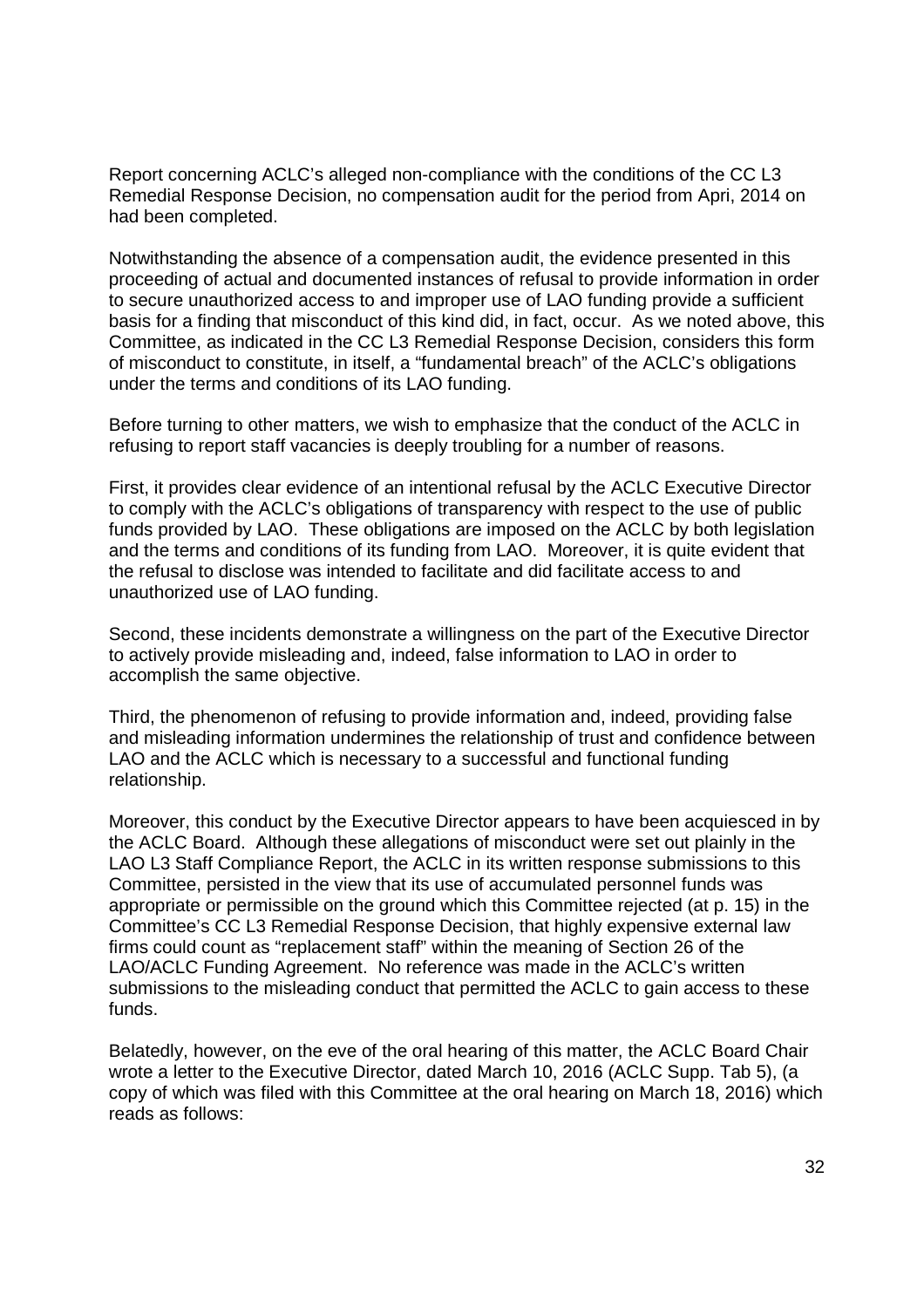March 16, 2016 March 16,2016

Personal and Confidential Personal and Confidential

Margaret Parsons Margaret Parsons Executive Director Executive Director African Canadian Legal Clinic African Canadian Legal Clinic

Dear Ms. Parsons Dear Ms. Parsons

#### Re: Letter of Warning and Imposition of Corrective Action Re: Letter of Warning and Imposition of Corrective Action

In preparing for the hearing scheduled for March 18, 2016, members of ACLC's In preparing for the hearing scheduled for March 18, 2016, members of ACLC's Board of Directors have reviewed the allegations made by staff of Legal Aid Board of Directors have reviewed the allegations made by staff of Legal Aid Ontario in the report it has submitted to the Clinic Committee. Ontario in the report it has submitted to the Clinic Committee.

It is apparent that most of the allegations are unfounded or based on distortions It is apparent that most of the allegations are unfounded or based on distortions and half-truths and that the relationship between LAO staff and ACLC continues and half-truths and that the relationship between LAO staff and ACLC continues to be plagued with difficulties for which you are not primarily responsible. to be plagued with difficulties for which you are not primarily responsible.

The Board of Directors is nevertheless deeply troubled by the allegation that The Board of Directors is nevertheless deeply troubled by the allegation that ACLC received funds from LAO that were earmarked for the Director of Legal ACLC received funds from LAO that were earmarked for the Director of Legal Services position, after that position had become vacant, and that you were not Services position, after that position had become vacant, and that you were not candid in discussing the matter with LAO staff. candid in discussing the matter with LAO staff.

We understand that your justification for the events in question is that We understand that your justification for the events in question is that had commenced legal action against ACLC to collect unpaid invoices. had commenced legal action against ACLC to collect unpaid invoices. Staff funds collected for the vacant Director of Legal Service position were used to Staff funds collected for the vacant Director of Legal Service position were used to settle the claim, and you did not benefit personally. settle the claim, and you did not benefit personally.

While we accept that your intentions were to protect the ACLC from legal liability, While we accept that your intentions were to protect the ACLC from legal liability, your conduct is inconsistent with the degree of integrity that is required of all your conduct is inconsistent with the degree of integrity that is required of all ACLC staff. Your actions also demonstrated poor judgment, as they have ACLC staff. Your actions also demonstrated poor judgment, as they have jeopardized ACLC's interests. jeopardized ACLC's interests.

We must ensure that conduct of this nature is not repeated and wish to remind We must ensure that conduct of this nature is not repeated and wish to remind you of your responsibility to ensure that ACLC complies with LAO policies and you of your responsibility to ensure that ACLC complies with LAO policies and directives. We also wish to remind you of the need for candour and integrity in directives. We also wish to remind you of the need for candour and integrity in dealing with stakeholders. dealing with stakeholders.

You are warned that if misconduct of this nature reoccurs, the Board will take You are warned that if misconduct of this nature reoccurs, the Board will take disciplinary action, up to and including the immediate termination of your disciplinary action, up to and including the immediate termination of your employment for cause. employment for cause.

In the future, your reports to the Board of Directors at all of its meetings must In the future, your reports to the Board of Directors at all of its meetings must include confirmation that you have made appropriate inquiries, and that all reports include confirmation that you have made appropriate inquiries, and that all reports to LAO are complete, up to date and accurate to the best of your knowledge. This to LAO are complete, up to date and accurate to the best of your knowledge. This report is to be provided to the Board in writing in advance of or at the beginning of report is to be provided to the Board in writing in advance of or at the beginning of each meeting and is to be minuted. each meeting and is to be minuted.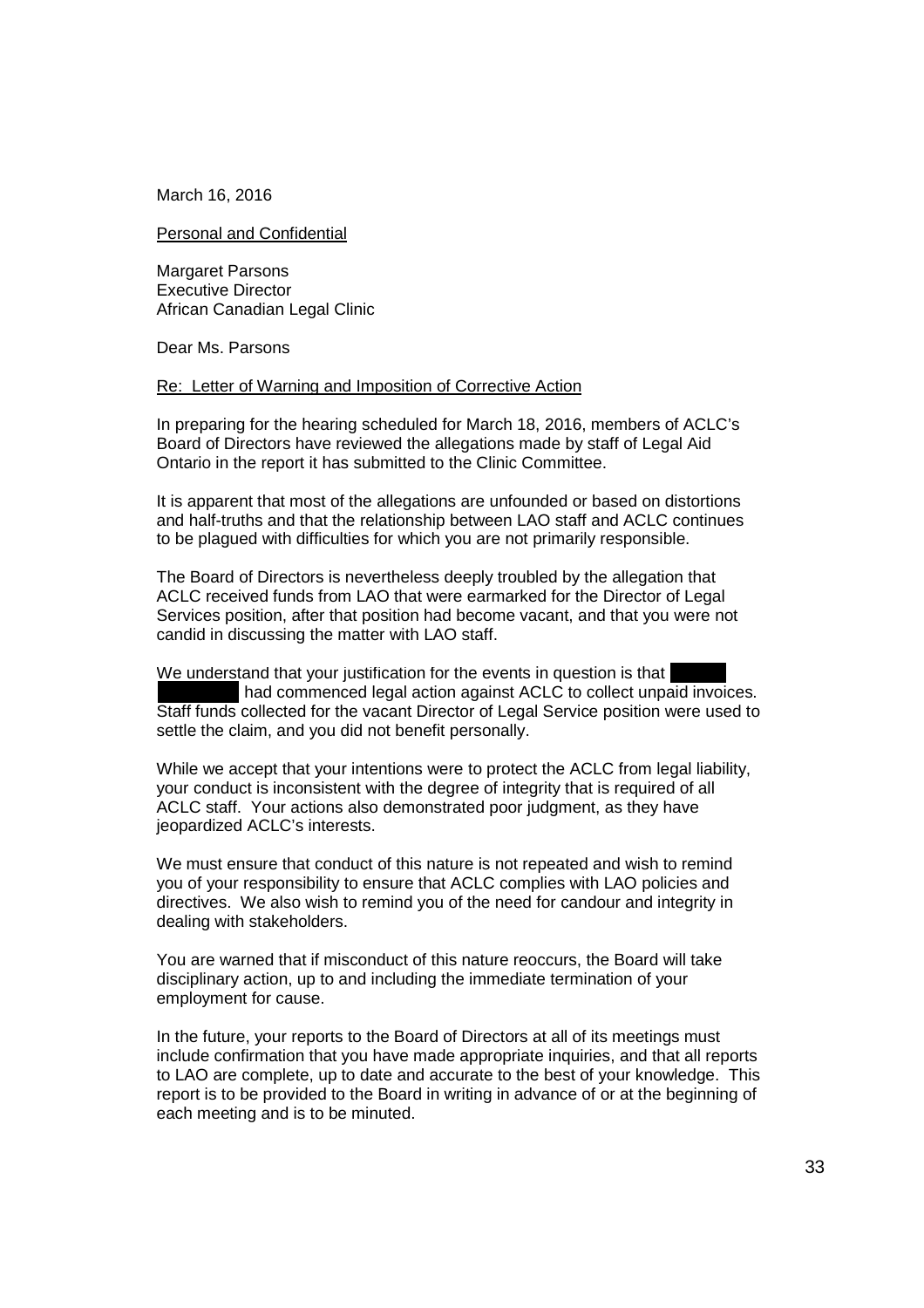The Board very much appreciates your hard work and devotion to ACLC and its The Board very much appreciates your hard work and devotion to ACLC and its constitutions. We are confident and hopeful that there will be no further difficulties constitutions. We are confident and hopeful that there will be no further difficulties of the nature referred to above and that your invaluable contribution can continue of the nature referred to above and that your invaluable contribution can continue for many years to come. for many years to come.

Sincerely, Sincerely,

Rawle Elliott Rawle Elliott Chair Chair Board of Directors Board of Directors African Canadian Legal Clinic African Canadian Legal Clinic

At the oral hearing of this matter, LAO Counsel expressed skepticism concerning what At the oral hearing of this matter, LAO Counsel expressed skepticism concerning what he characterized as a last-minute attempt to create the illusion of Board oversight. Further, he expressed skepticism as to whether the Board would have only become Further, he expressed skepticism as to whether the Board would have only become aware of these allegations on the very eve of the oral hearing. He suggested that either aware of these allegations on the very eve of the oral hearing. He suggested that either the Board did not take steps to review the LAO Staff Report at an earlier stage, thereby the Board did not take steps to review the LAO Staff Report at an earlier stage, thereby demonstrating a lack of judgment when approving the ACLC response or, alternatively, demonstrating a lack of judgment when approving the ACLC response or, alternatively, that the Board was aware of the allegations and nonetheless authorized the Response that the Board was aware of the allegations and nonetheless authorized the Response filed and realized ultimately that its position was untenable. filed and realized ultimately that its position was untenable.

In our view, we need not speculate as to what the Board may or may not have known in In our view, we need not speculate as to what the Board may or may not have known in the months following the filing of the LAO L3 Staff Compliance Report. It is our view, the months following the filing of the LAO L3 Staff Compliance Report. It is our view, however, that the warning signs of this particular form of misconduct have been present however, that the warning signs of this particular form of misconduct have been present over a period of several years and that a diligent and effective board would have taken action of some kind at a much earlier stage. action of some kind at a much earlier stage.

In its written and oral submissions, the ACLC sought to defend what we consider to be its In its written and oral submissions, the ACLC sought to defend what we consider to be its misleading quarterly reports on the basis that "recurring" expenses reported need not be misleading quarterly reports on the basis that "recurring" expenses reported need not be "actual" expenses. Rather, in its view, they are estimates or budgeted amounts that "actual" expenses. Rather, in its view, they are estimates or budgeted amounts that need not be altered when the actual expenses are less. We do not find this to be a plausible reading of the requirement in Condition #5, to file quarterly reports that show plausible reading of the requirement in Condition #5, to file quarterly reports that show "variances" from an approved budget. Even if one accepts this explanation for the "variances" from an approved budget. Even if one accepts this explanation for the misleading nature of the quarterly reports, however, it remains nonetheless the case that misleading nature of the quarterly reports, however, it remains nonetheless the case that the ACLC declined to respond straightforwardly to several requests from LAO as to the departure date for the **and provided other misleading information to LAO for** which the Executive Director has been reprimanded by the ACLC Board of Directors. which the Executive Director has been reprimanded by the ACLC Board of Directors. Quite apart from the misleading quarterly reports, then, this conduct amounts, in our Quite apart from the misleading quarterly reports, then, this conduct amounts, in our view, to a "fundamental breach" of the obligations of transparency imposed on the ACLC view, to a ''fundamental breach" of the obligations of transparency imposed on the ACLC both by statute and under the terms and conditions of its funding from LAO. both by statute and under the terms and conditions of its funding from LAO.

#### ii) Arrangements for Monthly Funding and Review of ACLC Expenses

Condition #7 also set out arrangements concerning the monthly funding that LAO would Condition #7 also set out arrangements concerning the monthly funding that LAO would provide to the ACLC and for the review of certain ACLC expenses by LAO. Under provide to the ACLC and for the review of certain ACLC expenses by LAO. Under Condition #7, ACLC was to provide a monthly schedule of recurring expenses such as Condition #7, ACLC was to provide a monthly schedule of recurring expenses such as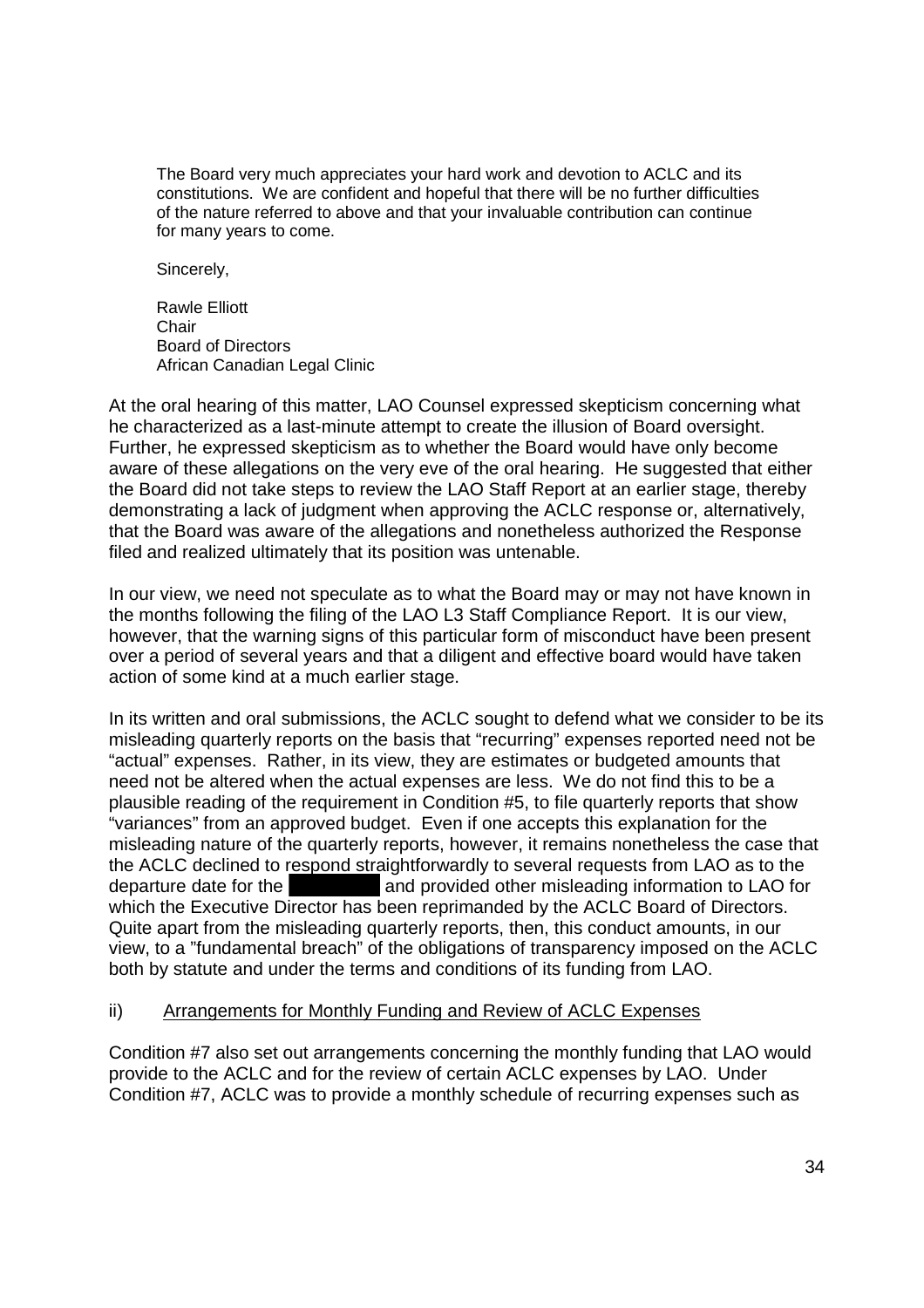rent, salaries and equipment leases, payment for which was to be released by LAO on rent, salaries and equipment leases, payment for which was to be released by LAO on the first day of each month. the first day of each month.

For all other expenditures, ACLC was to submit invoices and expense reports, which For all other expenditures, ACLC was to submit invoices and expense reports, which LAO was to review in a timely manner and either pay or provide an opportunity for the LAO was to review in a timely manner and either pay or provide an opportunity for the ACLC to provide further information or explanation with respect to invoices and expense ACLC to provide further information or explanation with respect to invoices and expense reports which LAO intended to reject. reports which LAO intended to reject.

Although both parties in their submissions to this Committee registered complaints about Although both parties in their submissions to this Committee registered complaints about the timeliness of each other's participation in this approval process, the Committee is of the timeliness of each other's participation in this approval process, the Committee is of the view that the important point is that ACLC did participate in an expense approval the view that the important point is that ACLC did participate in an expense approval process of this kind and afforded an opportunity to LAO to decline to reimburse process of this kind and afforded an opportunity to LAO to decline to reimburse expenses which either lacked an apparent business purpose or proper documentation. expenses which either lacked an apparent business purpose or proper documentation.

In our view, therefore, the ACLC substantially complied with this aspect of Condition #7. In our view, therefore, the ACLC substantially complied with this aspect of Condition #7.

#### **Condition #4** Condition #4

Condition #4 requires the ACLC to submit a financial restructuring plan to LAO for Condition #4 requires the ACLC to submit a financial restructuring plan to LAO for approval, which would have the effect of stabilizing the clinic's financial position and improve its financial management. Condition #4 states that the plan must include the improve its financial management. Condition #4 states that the plan must include the write-off of the \$50,009.00 account receivable from LAO shown in the ACLC March 31, 2013 financial statements. As well, it was to include a plan for eliminating the deficit of 2013 financial statements. As well, it was to include a plan for eliminating the deficit of \$139,340.00 in the Legal Aid Ontario funds made available to ACLC by March 31, 2016 \$139,340.00 in the Legal Aid Ontario funds made available to ACLC by March 31, 2016 and the elimination of the remaining accrued compensation liability for all employees and the elimination of the remaining accrued compensation liability for all employees without compromising client service. Condition #4 also referred to the fact that there had without compromising client service. Condition #4 also referred to the fact that there had been a write-off of the substantial accrued liability related to vacation and compensatory time for the Executive Director. The condition required accurate information concerning time for the Executive Director. The condition required accurate information concerning the write-off and made reference, in turn, to Condition #6 which requires an independent audit of that write-off. audit of that write—off.

#### i) The Write-off of the \$50,009.00 i) The Write-off of the \$50,009.00

This account receivable shown by the ACLC in its March 31, 2013 financial This account receivable shown by the ACLC in its March 31, 2013 financial statements relates to the phenomenon discussed at length above of surplus statements relates to the phenomenon discussed at length above of surplus compensation funding resulting from an undisclosed staff vacancy. In this instance, compensation funding resulting from an undisclosed staff vacancy. In this instance, LAO withheld the sum of \$50,009.00 as a result of the vacancy in the DLS position. LAO withheld the sum of \$50,009.00 as a result of the vacancy in the DLS position. LAO withheld these funds as noted above, whereas the ACLC treated the money as LAO withheld these funds as noted above, whereas the ACLC treated the money as a receivable which had the effect of reducing its deficit in its 2013 audited financial a receivable which had the effect of reducing its deficit in its 2013 audited financial statements to \$139,340.00. The PwC Forensic Audit Report referred to above, statements to \$139,340.00. The PwC Forensic Audit Report referred to above, discovered that surplus funds arising from the vacancy in the DLS position were discovered that surplus funds arising from the vacancy in the DLS position were being used for unauthorized purposes, including paying large lump-sum bonuses to being used for unauthorized purposes, including paying large |ump—sum bonuses to ACLC staff, contrary to Section 26 of the Funding Agreement. LAO advised the ACLC staff, contrary to Section 26 of the Funding Agreement. LAO advised the ACLC through its counsel by letter dated July 30, 2012 (LAO Tab B31) that as of ACLC through its counsel by letter dated July 30, 2012 (LAO Tab B31) that as of July, 2012, funding for the DLS position would not flow to the clinic until the position July, 2012, funding for the DLS position would not flow to the clinic until the position was filled. ACLC's conduct constituted a breach of the arrangement concerning was filled. ACLC's conduct constituted a breach of the arrangement concerning surplus compensation funds resulting from staff vacancies which are required by surplus compensation funds resulting from staff vacancies which are required by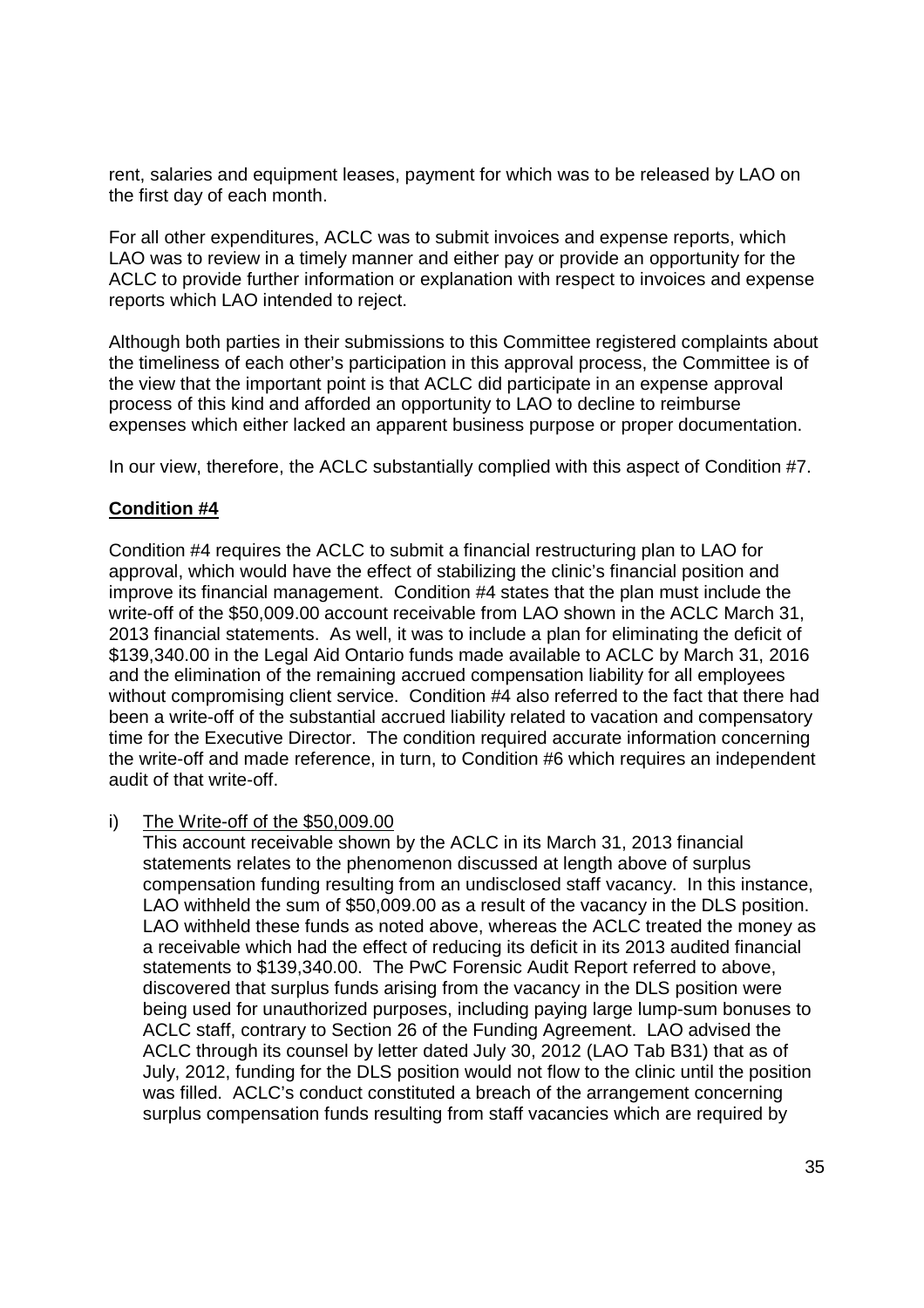LAO to be retained as a surplus and applied to the following year's budget. The LAO to be retained as a surplus and applied to the following year's budget. The ACLC's claim that the amount was properly considered to be a receivable is based ACLC's claim that the amount was properly considered to be a receivable is based on the receipt of a letter to the ACLC Board Chair, Christopher Holder, from Vice-President Budgell dated August 17, 2012 (LAO L3 Staff Report Tab G18) which President Budgell dated August 17, 2012 (LAO L3 Staff Report Tab G18) which indicated that "funding for vacant positions will be held in escrow by LAO and will indicated that "funding for vacant positions will be held in escrow by LAO and will only be forwarded to the clinic to cover actual costs when the positions are filled ...". Apparently it was on this basis that the auditors, having been informed by the ACLC Apparently it was on this basis that the auditors, having been informed by the ACLC of the "in escrow" status of the amount, included it in the March 31, 2013 financial of the "in escrow" status of the amount, included it in the March 31, 2013 financial statements as an account receivable subject to the following note: statements as an account receivable subject to the following note:

"This amount is under dispute between LAO and the Organization at year end "This amount is under dispute between LAO and the Organization at year end and the outcome is not determinable." and the outcome is not determinable."

Use of the phrase "in escrow" in this letter could, indeed, be misleading as it might Use of the phrase "in escrow" in this letter could, indeed, be misleading as it might reasonably be taken to suggest that the monies would be held in trust by LAO for the reasonably be taken to suggest that the monies would be held in trust by LAO for the ACLC. In the context of the August 17, 2012 letter, it was, however, clearly indicated ACLC. In the context of the August 17, 2012 letter, it was, however, clearly indicated that the funds would be made available to the ACLC only if and when the vacant that the funds would be made available to the ACLC only if and when the vacant positions were filled. In any event, LAO's view of the matter was plainly positions were filled. In any event, LAO's view of the matter was plainly communicated to the Executive Director in an email dated September 12, 2013 (LAO communicated to the Executive Director in an email dated September 12, 2013 (LAO Tab B31), which stated, in part, as follows: Tab B31 ), which stated, in part, as follows:

"Please note that, subject to any ultimate disposition of the ongoing dispute "Please note that, subject to any ultimate disposition of the ongoing dispute resolution process, it is LAO's position that, as the Funding Agreement requires resolution process, it is LAO's position that, as the Funding Agreement requires any surplus funds from vacant positions is to be accumulated, held as a surplus any surplus funds from vacant positions is to be accumulated, held as a surplus and applied to the following year's budget, and as the position remained vacant and applied to the following year's budget, and as the position remained vacant the entire fiscal year, ACLC should not expect any 2012-13 monies to be the entire fiscal year, ACLC should not expect any 2012-13 monies to be provided by LAO retroactively for the position. It is also LAO's position that provided by LAO retroactively for the position. It is also LAO's position that resumption of funding for the position going forward depends on the hiring of replacement staff and that LAO will only flow the funding once replacement staff has been hired." has been hired."

When the audited financial statements for 2012/13 were made available to LAO, When the audited financial statements for 2012/13 were made available to LAO, Vice-President Budgell wrote to the ACLC Board of Directors on November 26, 2013 Vice—President Budgell wrote to the ACLC Board of Directors on November 26, 2013 (LAO Tab B31) noticing the reference in the note concerning the \$50,009.00 account (LAO Tab B31) noticing the reference in the note concerning the \$50,009.00 account receivable as being held in escrow, objecting to this treatment of the amount. She receivable as being held in escrow, objecting to this treatment of the amount. She reiterated the point made in the September 12, 2013 email and indicated that it is reiterated the point made in the September 12, 2013 email and indicated that it is LAO's position that since there is no account receivable of this kind, the clinic's annual operating deficit for 2012/13 is understated by \$50,009.00 and should be annual operating deficit for 2012/13 is understated by \$50,009.00 and should be \$131,390.00. She also asked that ACLC notify its auditors regarding LAO's \$131,390.00. She also asked that ACLC notify its auditors regarding LAO's September 12, 2013 email. Nonetheless, it appears that this information may not September 12, 2013 email. Nonetheless, it appears that this information may not have been communicated to the auditors as the same note referring to a \$50,009.00 have been communicated to the auditors as the same note referring to a \$50,009.00 account receivable from LAO appears in the March 31, 2015 financial statements. account receivable from LAO appears in the March 31, 2015 financial statements. (LAO Tab A-23). (LAO Tab A—23).

Further, LAO counsel submitted in the present proceeding that there remains a Further, LAO counsel submitted in the present proceeding that there remains a concern subsequent to the issuance of this Committee's L3 Response Decision, concern subsequent to the issuance of this Committee's L3 Response Decision, including this requirement in Condition #4, that ACLC continues to take the position including this requirement in Condition #4, that ACLC continues to take the position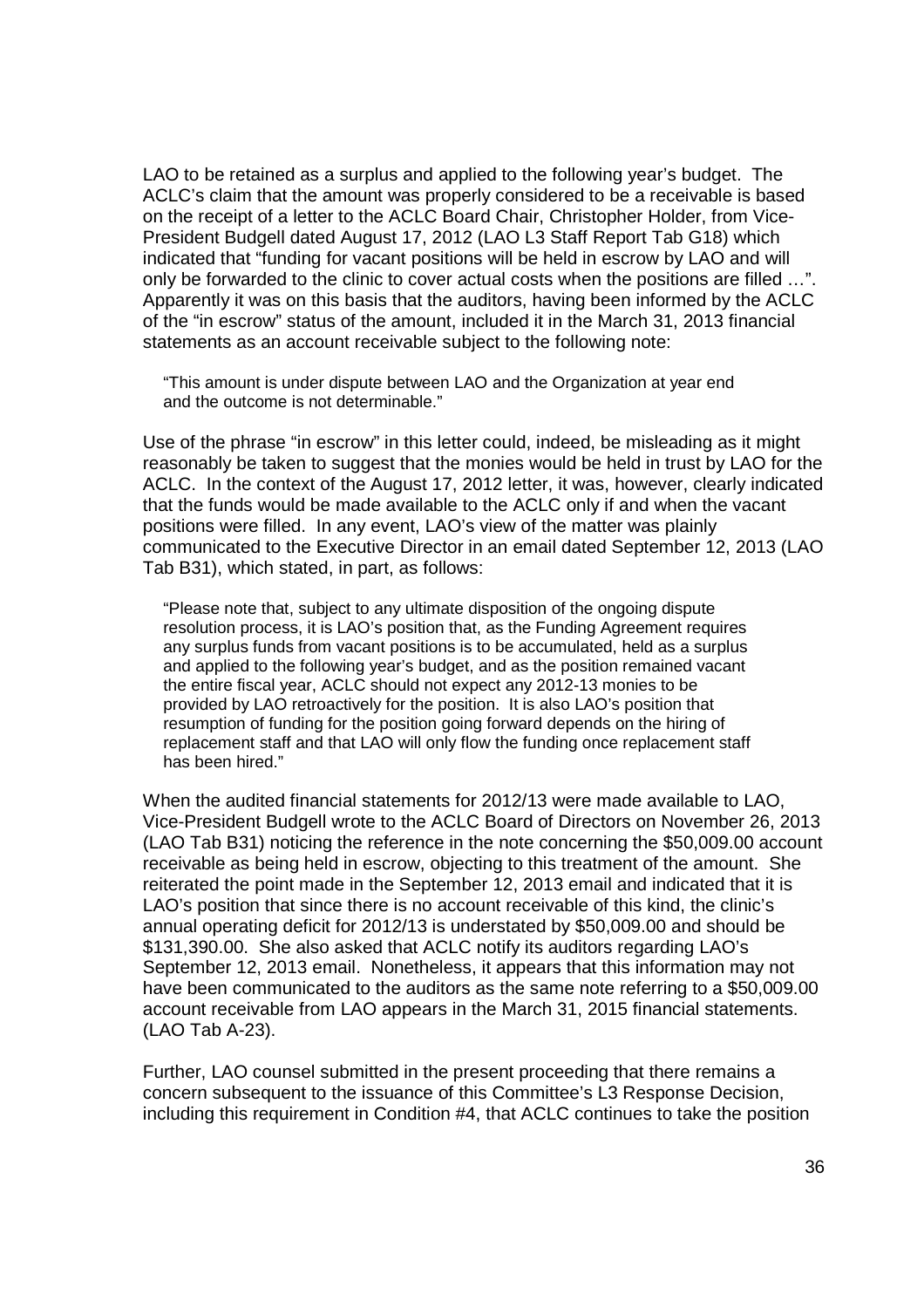that the matter is in dispute. Thus, notes prepared by Michelle Séguin, LAO Vice-that the matter is in dispute. Thus, notes prepared by Michelle Séguin, LAO Vice-President and Chief Administrative Officer who was, at the time, serving as the LAO President and Chief Administrative Officer who was, at the time, serving as the LAO Observer at ACLC Board meetings (pursuant to Condition #1) records a discussion Observer at ACLC Board meetings (pursuant to Condition #1) records a discussion in which the Executive Director raised the question as to whether or not the Board in which the Executive Director raised the question as to whether or not the Board wished to retain the \$50,009 as a receivable on its financial statements. At that time wished to retain the \$50,009 as a receivable on its financial statements. At that time the LAO Observer reminded the Board of the instruction in Condition #4 that clearly the LAO Observer reminded the Board of the instruction in Condition #4 that clearly states that ACLC must write off the receivable and remove it from ACLC's financial states that ACLC must write off the receivable and remove it from ACLC's financial statements. As noted above, the 2014/15 financial statements did contain the statements. As noted above, the 2014/15 financial statements did contain the Account Receivable note that had appeared in the previous financial statements as Account Receivable note that had appeared in the previous financial statements as an amount held in escrow. Confusingly, however, the 2014/15 financial statements an amount held in escrow. Confusingly, however, the 2014/15 financial statements show an expense item of \$50,009.00 as "other expenses" in listing all expenses in show an expense item of \$50,009.00 as "other expenses" in listing all expenses in the Legal Aid Ontario Fund account. the Legal Aid Ontario Fund account.

In support of the proposition that the ACLC has not given up on its assertion of an In support of the proposition that the ACLC has not given up on its assertion of an entitlement to the \$50,009.00, counsel for LAO points to the fact that in an exchange entitlement to the \$50,009.00, counsel for LAO points to the fact that in an exchange of correspondence relating to the proposed audit of the compensation funds, the of correspondence relating to the proposed audit of the compensation funds, the ACLC Executive Director wrote to Vice-President, Janet Budgell on October 23, ACLC Executive Director wrote to Vice—President, Janet Budgell on October 23, 2015, and made the following comments concerning the audit process: 2015, and made the following comments concerning the audit process:

"Regarding the timeframe of LAO's Audit dating back to April 2013, as you are "Regarding the timeframe of LAO's Audit dating back to April 2013, as you are aware, the ACLC did not receive its full complement of funds from LAO for the six aware, the ACLC did not receive its full complement of funds from LAO for the six (6) positions funded by LAO during this time period. You are also aware that (6) positions funded by LAO during this time period. You are also aware that LAO was holding compensation funds in "escrow" for the ACLC for the position of LAO was holding compensation funds in "escrow" for the ACLC for the position of the Director of Legal Services (DLS). The ACLC has never received a full the Director of Legal Services (DLS). The ACLC has never received a full accounting for these funds being "held in escrow" despite repeated requests. accounting for these funds being "held in escrow" despite repeated requests. These funds were given to LAO by the provincial government for the ACLC and These funds were given to LAO by the provincial government for the ACLC and LAO has failed to be transparent and forthcoming with us on the status of these LAO has failed to be transparent and forthcoming with us on the status of these "escrow" held funds. "escrow" held funds.

Please advise as to how will the DLS funds being "held in escrow" be dealt with Please advise as to how will the DLS funds being "held in escrow" be dealt with as part of LAO's Audit of ACLC's compensation funds." as part of LAO's Audit of ACLC's compensation funds."

In response, counsel for the ACLC submitted that there is no question but that the In response, counsel for the ACLC submitted that there is no question but that the write-off has occurred. In support of this proposition, notwithstanding the appearance of the note at the end of the financial statements concerning the amount appearance of the note at the end of the financial statements concerning the amount "held in escrow", Mr. Dewart filed in evidence an email from ACLC's auditor, MNP "held in escrow", Mr. Dewart filed in evidence an email from ACLC's auditor, MNP LLP which states that "the clinic processed an (sic) year end entry to fully provide for LLP which states that "the clinic processed an (sic) year end entry to fully provide for the receivable that was on the books related to \$50,009 due from LAO for the vacant the receivable that was on the books related to \$50,009 due from LAO for the vacant staff position from a couple years prior. As a result this amount is not included in the year end receivable balance." (ACLC Supp. Tab 6). year end receivable balance." (ACLC Supp. Tab 6).

Although LAO's counsel responded by noting that the October 15, 2015 letter from Although LAO's counsel responded by noting that the October 15, 2015 letter from the Executive Director protesting, in effect, the treatment of the \$50,009.00 occurred the Executive Director protesting, in effect, the treatment of the \$50,009.00 occurred many months after the alleged write-off, it is our view that in determining whether Condition #4 has been complied with in regard to the write-off of the \$50,009.00, the Condition #4 has been complied with in regard to the write—off of the \$50,009.00, the central question is whether the write-off has in fact occurred. In our view, and central question is whether the write—off has in fact occurred. In our view, and notwithstanding the confusion generated by the note in the 2014/15 financial notwithstanding the confusion generated by the note in the 2014/15 financial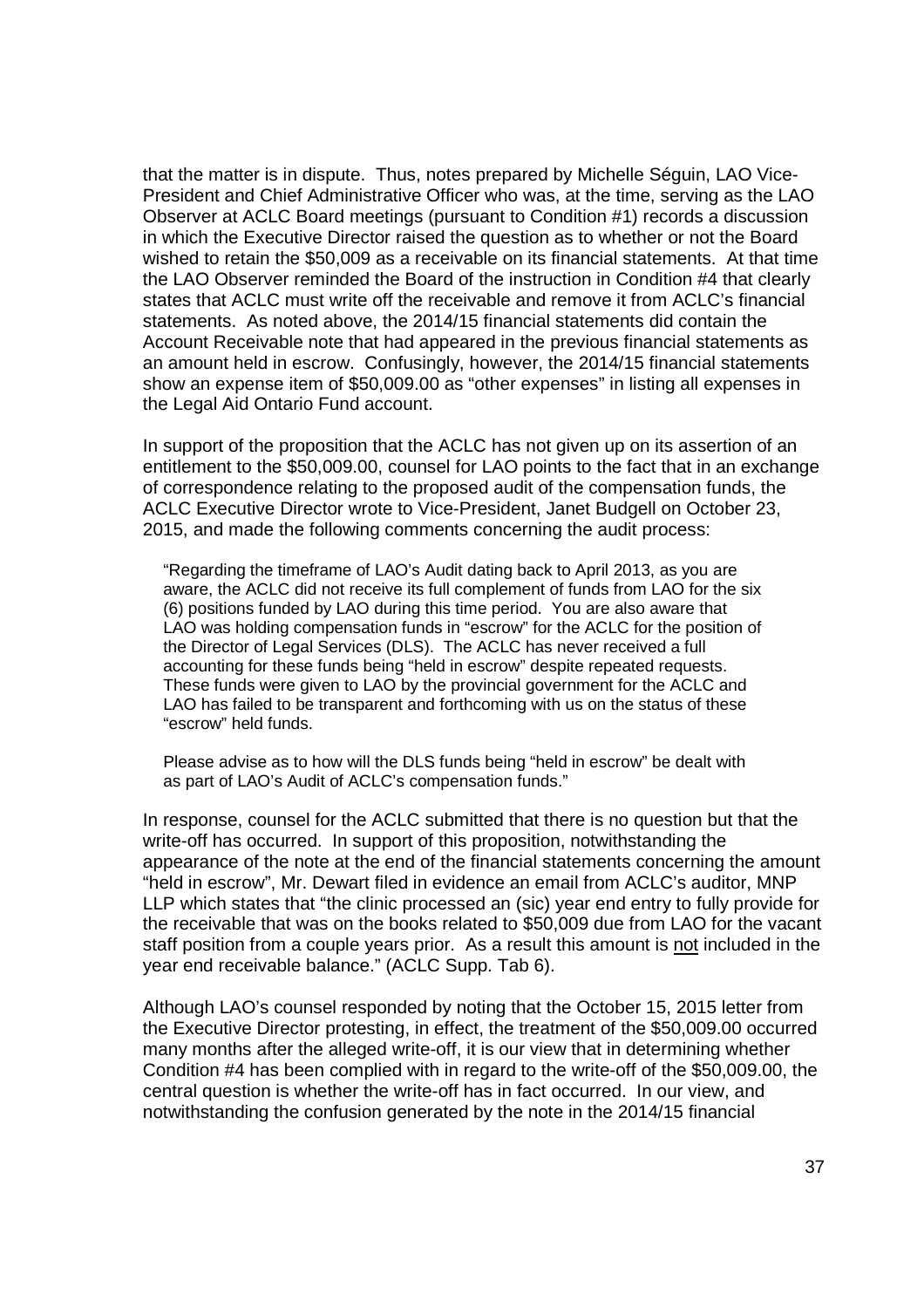statements, the statement of the auditor that the write-off has occurred should be statements, the statement of the auditor that the write—off has occurred should be considered authoritative. considered authoritative.

In our view, then, this aspect of Condition #4 has been complied with by the ACLC. In our view, then, this aspect of Condition #4 has been complied with by the ACLC.

ii) Adequate Financial Restructuring Plan

At the time of this Committee's CC L3 Remedial Response deliberations, the extent At the time of this Committee's CC L3 Remedial Response deliberations, the extent of the ACLC's current operating budget was unclear. A number of possible of the ACLC's current operating budget was unclear. A number of possible calculations were suggested by the parties. There is no doubt, however, that the calculations were suggested by the parties. There is no doubt, however, that the deficit was quite substantial. It was principally for this reason that Condition #4 deficit was quite substantial. It was principally for this reason that Condition #4 required the ACLC to "submit a financial restructuring plan to LAO for approval, required the ACLC to "submit a financial restructuring plan to LAO for approval, which stabilizes the clinic's financial position and improves its financial management." Condition #4 went on to stipulate that in order to obtain LAO management." Condition #4 went on to stipulate that in order to obtain LAO approval, the plan must include: approval, the plan must include:

- The write-off of the \$59,009.00 account receivable from LAO discussed above
- The elimination of the \$139,340.00 deficit in the LAO fund account by March 31, 2016 31, 2016
- The production of all relevant information and documentation relating to the write-off of accrued compensation liability write—off of accrued compensation liability
- The elimination of any remaining accrued compensation liability for all employees without compromising client service employees without compromising client service

Counsel for the ACLC has submitted that the ACLC has in fact submitted an Counsel for the ACLC has submitted that the ACLC has in fact submitted an adequate financial restructuring plan in the form of a paragraph in a letter to LAO adequate financial restructuring plan in the form of a paragraph in a letter to LAO from the office of ACLC counsel dated February 17, 2015 (LAO Tab A24). The from the office of ACLC counsel dated February 17, 2015 (LAO Tab A24). The paragraph reads as follows: paragraph reads as follows:

#### "Condition 4 – Financial Restructuring Plan "Condition 4 — Financial Restructurinq Plan

The ACLC's financial restructuring plan is as follows: The ACLC's financial restructuring plan is as follows:

- 1. Through cost reduction measures that are ongoing, the ACLC has been 1. Through cost reduction measures that are ongoing, the ACLC has been successful in significantly reducing its deficit as follows: successful in significantly reducing its deficit as follows:
	- $\circ$  As at March 31, 2014, the deficit was reduced significantly to \$4,807
	- $\circ$  It is expected that the deficit will be reduced further, or eliminated, as at March 31, 2015 March 31, 2015
	- o By March 31, 2016, the ACLC anticipates that its deficit will be eliminated. o By March 31, 2016, the ACLC anticipates that its deficit will be eliminated.
- 2. Accrued compensation liability has been eliminated. 2. Accrued compensation liability has been eliminated.
- 3. The auditor has advised the ACLC that the \$50,009.00 accounts receivable 3. The auditor has advised the ACLC that the \$50,009.00 accounts receivable from LAO cannot be written off almost three fiscal years later. However, in an from LAO cannot be written off almost three fiscal years later. However, in an effort to comply with this condition, the ACLC and its counsel will meet with effort to comply with this condition, the ACLC and its counsel will meet with the auditor to discuss the options to write-off the \$50,009.00 accounts the auditor to discuss the options to write—off the \$50,009.00 accounts receivable from LAO and will provide you with an update in the near future." receivable from LAO and will provide you with an update in the near future."

It may be noted that the above paragraph does not actually provide any information as to It may be noted that the above paragraph does not actually provide any information as to the measures taken or that will be taken to reduce the deficit, nor does it indicate what the measures taken or that will be taken to reduce the deficit, nor does it indicate what measures are being taken or will be taken to stabilize the clinic's financial position and improve its financial management. Indeed, the paragraph simply states that the deficit improve its financial management. Indeed, the paragraph simply states that the deficit has been substantially reduced and will be reduced further, noted that the accrued has been substantially reduced and will be reduced further, noted that the accrued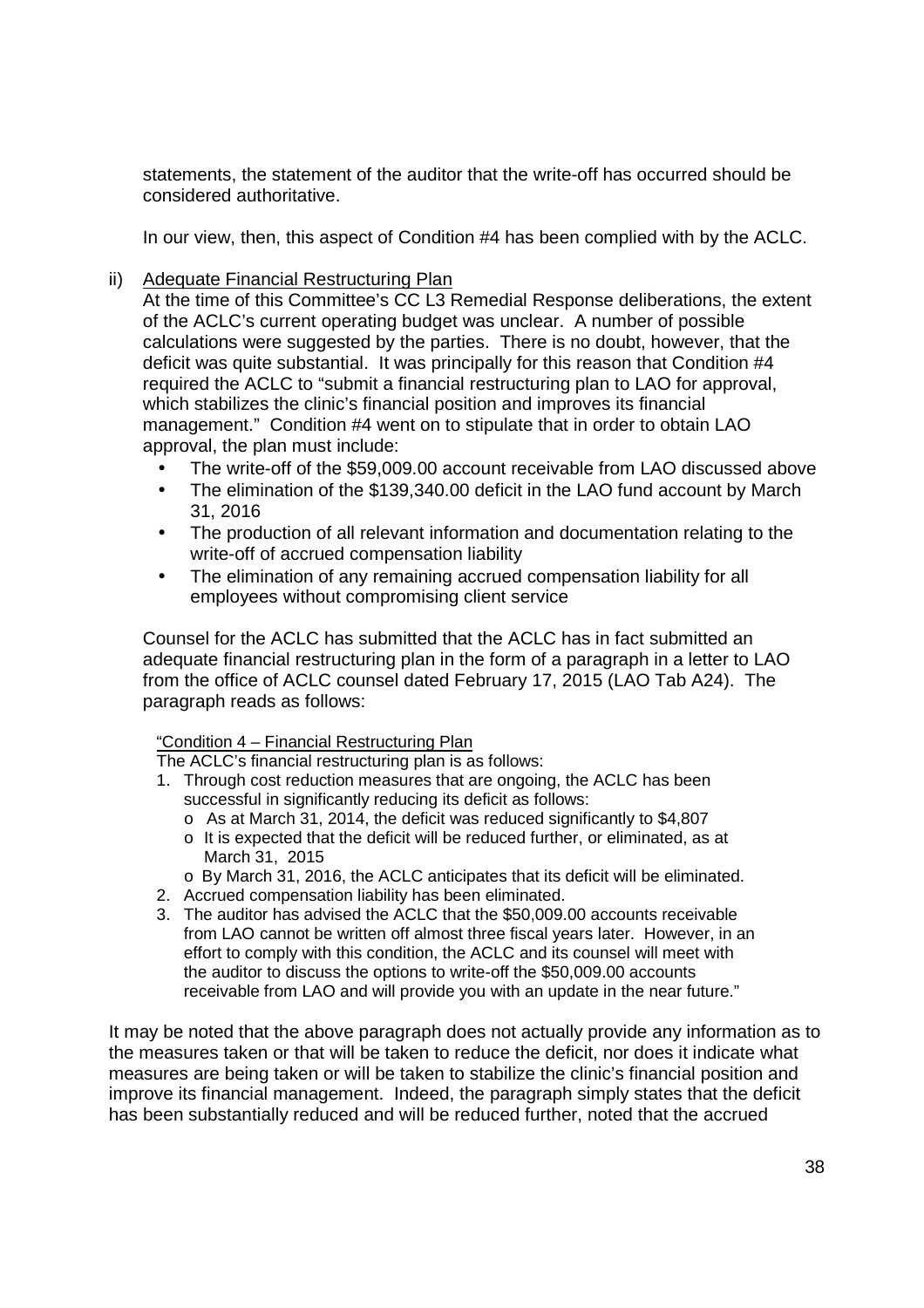compensation liability has been eliminated and suggested that it may not be possible to compensation liability has been eliminated and suggested that it may not be possible to write off the \$50,009.00 account receivable in the view of ACLC's auditors. write off the \$50,009.00 account receivable in the view of ACLC's auditors.

Counsel for LAO has submitted that this paragraph does not constitute an appropriate Counsel for LAO has submitted that this paragraph does not constitute an appropriate financial restructuring plan. Indeed, he characterizes the paragraph as being "vague, financial restructuring plan. Indeed, he characterizes the paragraph as being "vague, incomplete, lacks particulars and does not comply with Condition #4." With specific incomplete, lacks particulars and does not comply with Condition reference to the claim that the deficit would decrease in the paragraph, LAO counsel reference to the claim that the deficit would decrease in the paragraph, LAO counsel indicated that the deficit in the LAO General Fund had increased from \$35,677.00 as of indicated that the deficit in the LAO General Fund had increased from \$35,677.00 as of March 31, 2014 to \$117,885.00 as of March 31, 2015. He noted that the deficit increase March 31, 2014 to \$117,885.00 as of March 31, 2015. He noted that the deficit increase consists of the provision of the write-off of the \$50,009.00 account receivable together consists of the provision of the write—off of the \$50,009.00 account receivable together with \$32,199.00 of expenses in excess of revenue. He further suggested that the deficit with \$32,199.00 of expenses in excess of revenue. He further suggested that the deficit would have been even more substantial if the ACLC had not improperly used surplus would have been even more substantial if the ACLC had not improperly used surplus compensation funding to cover other kinds of expenses, as noted above. compensation funding to cover other kinds of expenses, as noted above.

In reply, counsel for the ACLC noted that the expense overage was largely attributable to In reply, counsel for the ACLC noted that the expense overage was largely attributable to unfunded moving costs and he observed that the ACLC had indeed made some progress unfunded moving costs and he observed that the ACLC had indeed made some progress in reducing its deficit and should be given credit for that. In this Committee's view, in reducing its deficit and should be given credit for that. In this Committee's view, however, in the absence of more information and increased transparency with respect to however, in the absence of more information and increased transparency with respect to financial information and management, it is difficult to determine how much progress has, financial information and management, it is difficult to determine how much progress has, in fact, been made and the nature of any measures taken to achieve that result. in fact, been made and the nature of any measures taken to achieve that result.

The Committee is of the view that the one paragraph quoted above in the letter of The Committee is of the view that the one paragraph quoted above in the letter of February 17, 2015 cannot be considered to constitute a reasonable attempt to comply February 17, 2015 cannot be considered to constitute a reasonable attempt to comply with this aspect of Condition #4. Condition #4, in our view, has not been met. with this aspect of Condition #4. Condition #4, in our view, has not been met.

### **Condition #5**  Condition #5

Condition #5 imposed a requirement on the ACLC that within ninety days of the Clinic Condition #5 imposed a requirement on the ACLC that within ninety days of the Clinic Committee's Decision, the ACLC will have fully implemented the policies and directives Committee's Decision, the ACLC will have fully implemented the policies and directives applicable to all clinics concerning travel, meals and hospitality and the procurement applicable to all clinics concerning travel, meals and hospitality and the procurement directive, that it implement best practice financial controls including restricting credit card directive, that it implement best practice financial controls including restricting credit card use to the Executive Director and other controls on the use of the corporate credit card. use to the Executive Director and other controls on the use of the corporate credit card.

Condition #5 also required the implementation of a number of financial reporting systems Condition #5 also required the implementation of a number of financial reporting systems including the establishment of a detailed budget for expenditures within both the LAO including the establishment of a detailed budget for expenditures within both the LAO General Fund and the LAO Legal Disbursement Fund, to be approved by the ACLC General Fund and the LAO Legal Disbursement Fund, to be approved by the ACLC Board of Directors, with quarterly reports to LAO comparing actual expenses against an Board of Directors, with quarterly reports to LAO comparing actual expenses against an approved budget and explaining variances, if any. approved budget and explaining variances, if any.

Further, Condition #5 required that any inter-fund transfers between LAO funds and other Further, Condition #5 required that any inter—fund transfers between LAO funds and other programs managed by the ACLC be reported to LAO on a monthly basis. The condition programs managed by the ACLC be reported to LAO on a monthly basis. The condition also required that no bonuses be paid to ACLC employees unless approved by LAO, that also required that no bonuses be paid to ACLC employees unless approved by LAO, that LAO be present at the ACLC Board of Directors meeting when the external auditors LAO be present at the ACLC Board of Directors meeting when the external auditors present the annual audit of the ACLC's financial statements, and finally that LAO's present the annual audit of the ACLC's financial statements, and finally that LAO's Internal Audit Unit be permitted to contact the ACLC's external auditors. Internal Audit Unit be permitted to contact the ACLC's external auditors.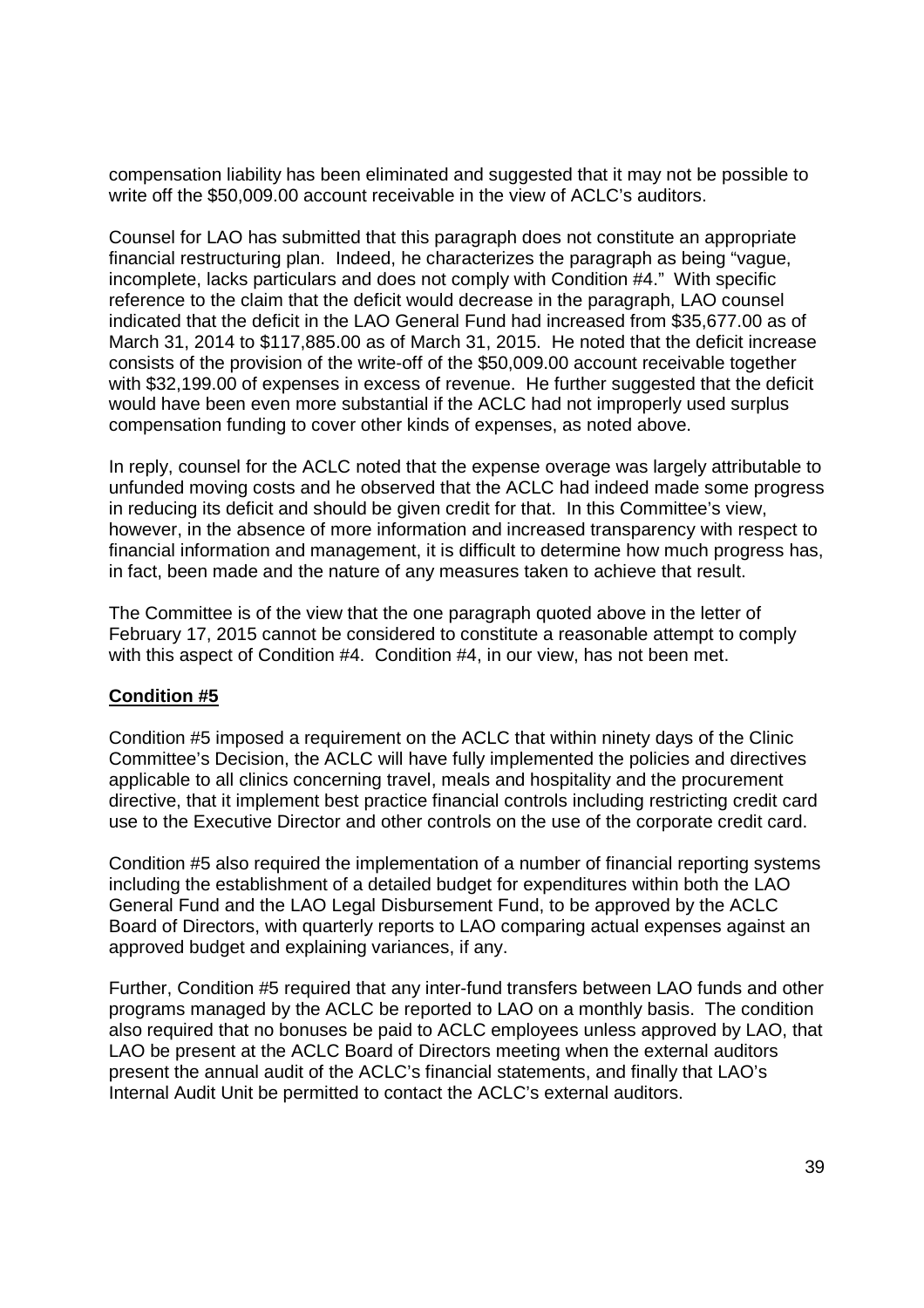#### a) Detailed Budgets

There is no doubt that the ACLC failed to comply with Condition #5's requirement that There is no doubt that the ACLC failed to comply with Condition #5's requirement that it prepare detailed budgets for approval by the ACLC Board of Directors and it prepare detailed budgets for approval by the ACLC Board of Directors and forwarding to LAO.

The controversy concerning this issue, however, is the cause of the ACLC failing to The controversy concerning this issue, however, is the cause of the ACLC failing to do so. It is the ACLC's position that there are essentially two reasons for its failure to do so. It is the ACLC's position that there are essentially two reasons for its failure to provide a budget. Counsel for the ACLC submitted that it had not been provided with provide a budget. Counsel for the ACLC submitted that it had not been provided with basic information by LAO as to what level of financial support it could expect and, basic information by LAO as to what level of financial support it could expect and, accordingly, it was unable to make appropriate budget estimates and calculations. accordingly, it was unable to make appropriate budget estimates and calculations. He further asserted that the LAO Observer, when confronted with this point, He further asserted that the LAO Observer, when confronted with this point, responded that the clinic could simply use last year's figures. Assuming that this was responded that the clinic could simply use last year's figures. Assuming that this was the advice given, it is not clear to this Committee why that could not have provided a the advice given, it is not clear to this Committee why that could not have provided a satisfactory basis for preparing budget estimates. satisfactory basis for preparing budget estimates.

ACLC counsel also places reliance on the alleged fact that since, under Condition #7 ACLC counsel also places reliance on the alleged fact that since, under Condition #7 (to which we will return), the ACLC was obliged to get approval for its monthly (to which we will return), the ACLC was obliged to get approval for its monthly expenses, the ACLC had no basis for predicting monthly revenues from LAO. This expenses, the ACLC had no basis for predicting monthly revenues from LAO. This alleged unwillingness of LAO to provide firm information was compounded, in his alleged unwillingness of LAO to provide firm information was compounded, in his view, by the fact that LAO, in the fourth quarter of the fiscal year, indicated to the view, by the fact that LAO, in the fourth quarter of the fiscal year, indicated to the ACLC that it was "almost out of money". In his view, this demonstrates that LAO had ACLC that it was "almost out of money". In his view, this demonstrates that LAO had a number in mind all along and simply refrained from advising the ACLC as to what a number in mind all along and simply refrained from advising the ACLC as to what that number was. that number was.

A similar point had been made by counsel for the ACLC in a letter dated February 17, A similar point had been made by counsel for the ACLC in a letter dated February 17, 2015 (LAO A-24) reporting on the ACLC's compliance with the conditions and stating 2015 (LAO A—24) reporting on the ACLC's compliance with the conditions and stating that it would provide detailed budgets only "when it released from the funding restrictions imposed by Condition #7. (Emphasis in the original). The letter further restrictions imposed by Condition #7. (Emphasis in the original). The letter further<br>asserted that "... it is impossible to establish a budget for the expenditure of funds when the amount of funding approved by and received from LAO varies on a month when the amount of funding approved by and received from LAO varies on a month to month basis." to month basis."

This alleged unwillingness of LAO to provide information concerning projected This alleged unwillingness of LAO to provide information concerning projected revenues for the ACLC would be troubling if it were true. The facts, however, appear revenues for the ACLC would be troubling if it were true. The facts, however, appear to be otherwise. Counsel for LAO drew attention to a letter from LAO to the ACLC Executive Director dated June 3, 2015 (LAO B-14). The LAO letter was written in Executive Director dated June 3, 2015 (LAO B-14). The LAO letter was written in response to a letter from the ACLC to LAO expressing concern about the difficulties in response to a letter from the ACLC to LAO expressing concern about the difficulties in fulfilling Condition #5 because LAO failed to provide the ACLC with a detailed fulfilling Condition #5 because LAO failed to provide the ACLC with a detailed approved budget for 2014/15. In the June 3, 2015 response, LAO confirmed that it approved budget for 2014/15. In the June 3, 2015 response, LAO confirmed that it had in fact provided the necessary information concerning its expected level of had in fact provided the necessary information concerning its expected level of support in the following terms: support in the following terms:

"I am writing in response to your letter dated March 27, 2015 in which you ''I am writing in response to your letter dated March 27, 2015 in which you advised that ACLC could not comply with Condition 5 because LAO did not advised that ACLC could not comply with Condition 5 because LAO did not provide the clinic with a 2014-15 budget. In fact, LAO has provided you with a provide the clinic with a 2014-15 budget. In fact, LAO has provided you with a monthly funding schedule that sets out ACLC's funding of \$59,351, which totals monthly funding schedule that sets out ACLC's funding of \$59,351, which totals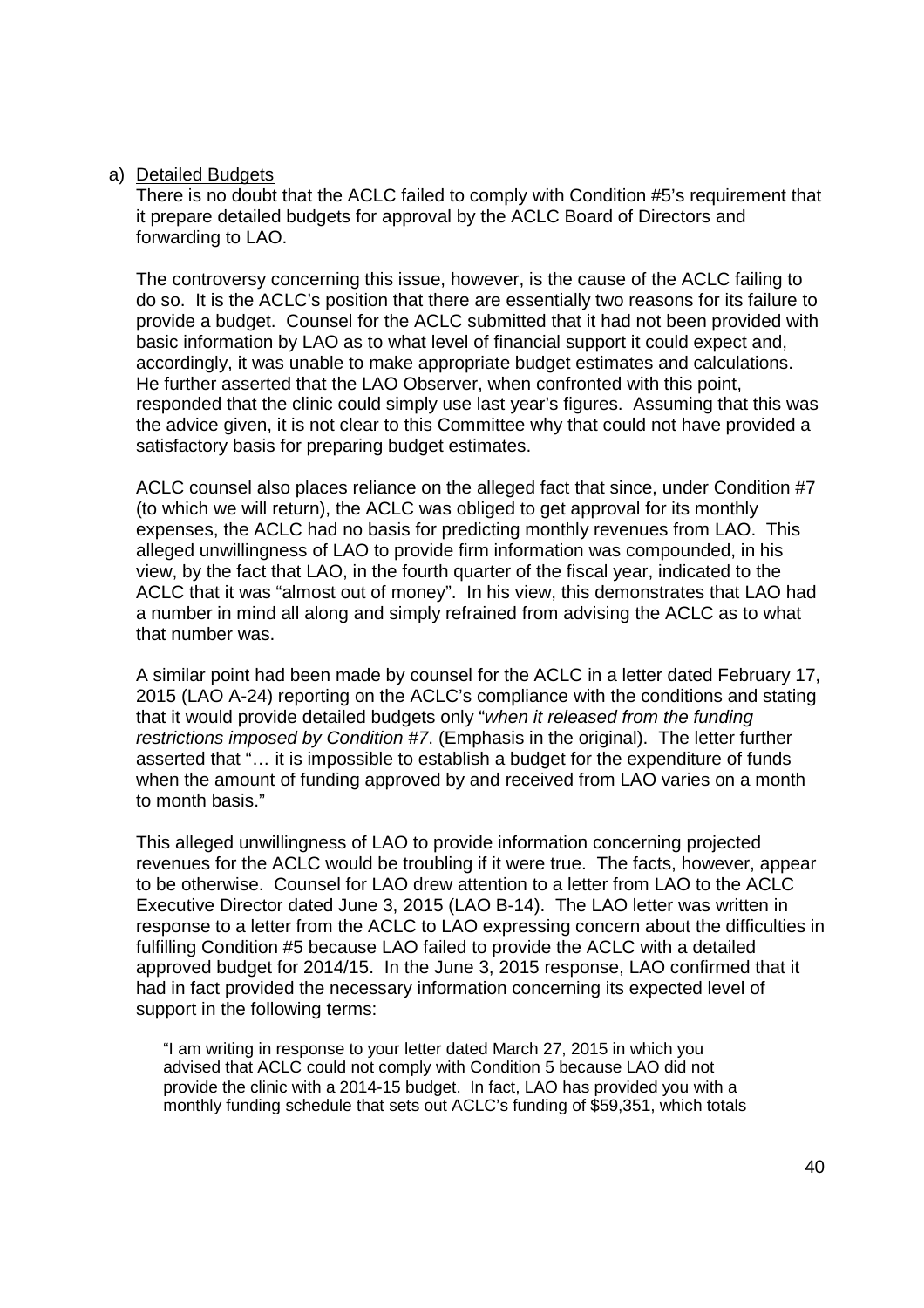annual funding of \$712,211. I am again attaching ACLC's monthly schedule to this letter." this letter."

Attached to this letter was a detailed breakdown of "Schedule of Monthly Funding" Attached to this letter was a detailed breakdown of "Schedule of Monthly Funding" detailing various projected recurring costs and other expenditures. detailing various projected recurring costs and other expenditures.

The ACLC Executive Director, in a March 27, 2015 letter also expressed concern that The ACLC Executive Director, in a March 27, 2015 letter also expressed concern that no budget has been established with respect to the Legal Disbursement Fund by no budget has been established with respect to the Legal Disbursement Fund by LAO. The LAO response on June 3, 2015 (LAO Tab B14), however, noted as LAO. The LAO response on June 3, 2015 (LAO Tab B14), however, noted as follows: follows:

"LAO provides the ACLC with \$10,901.00 in October and April of each year. This "LAO provides the ACLC with \$10,901.00 in October and April of each year. This amount should form the basis of the clinic's Legal Disbursement Budget."

Moreover, LAO counsel drew attention to two further letters from LAO to ACLC dated Moreover, LAO counsel drew attention to two further letters from LAO to ACLC dated July 10, 2015 (LAO Tab B24) and November 3, 2015 (LAO Tab B3) where LAO July 10, 2015 (LAO Tab B24) and November 3, 2015 (LAO Tab B3) where LAO appended schedules indicating a "monthly funding schedule" of \$59,657.53. In his appended schedules indicating a "monthly funding schedule" of \$59,657.53. In his view, the ACLC certainly knew that it was expecting to receive a minimum of view, the ACLC certainly knew that it was expecting to receive a minimum of \$721,000 from LAO in 2014/15. What it did not know was whether some of the ACLC \$721,000 from LAO in 2014/15. What it did not know was whether some of the ACLC expenses would be disallowed. In his view, this uncertainty cannot provide a expenses would be disallowed. In his view, this uncertainty cannot provide a reasonable basis for not preparing a budget. reasonable basis for not preparing a budget.

On this point, this Committee concludes that ACLC's claim that it could not prepare a On this point, this Committee concludes that ACLC's claim that it could not prepare a budget because of a lack of information from LAO is simply unsustainable. budget because of a lack of information from LAO is simply unsustainable.

A second explanation offered by the ACLC for not preparing a budget is that it had A second explanation offered by the ACLC for not preparing a budget is that it had been promised a template for a budget by the LAO Observer and that such a been promised a template for a budget by the LAO Observer and that such a template was not provided. Counsel for the ACLC conceded that there is controversy template was not provided. Counsel for the ACLC conceded that there is controversy as to whether or not such a commitment had been given by the LAO Observer. No as to whether or not such a commitment had been given by the LAO Observer. No such commitment is revealed in the detailed notes she made of her attendance at such commitment is revealed in the detailed notes she made of her attendance at ALCL Board meetings. ACLC counsel further submitted that the only template that ALCL Board meetings. ACLC counsel further submitted that the only template that had been provided by the LAO Observer was in the form of a hand-written note had been provided by the LAO Observer was in the form of a hand—written note prepared by the LAO Observer. A copy of this note was filed by counsel for the prepared by the LAO Observer. A copy of this note was filed by counsel for the ACLC at the hearing of this matter (ACLC Supplementary Tab 1) and described as, ACLC at the hearing of this matter (ACLC Supplementary Tab 1) and described as, "budget information from Michelle Séguin, LAO Observer – undated". The hand-"budget information from Michelle Séguin, LAO Observer — undated". The handwritten note is inscrutable. It contains three numbers and seven words which appear written note is inscrutable. It contains three numbers and seven words which appear to be headings. to be headings.

Again, these allegations might be troubling, if true. On its face, however, the hand-Again, these allegations might be troubling, if true. On its face, however, the handwritten note is obviously not designed as a budget template, nor was it presented, it written note is obviously not designed as a budget template, nor was it presented, it appears, by the LAO Observer as such. Her explanation for the note is that it was appears, by the LAO Observer as such. Her explanation for the note is that it was something she wrote down when responding to the ACLC bookkeeper's request for something she wrote down when responding to the ACLC bookkeeper's request for advice on how to record variances and that she had invited the bookkeeper to follow advice on how to record variances and that she had invited the bookkeeper to follow up with any further questions she might have on the topic. Thus explained, the up with any further questions she might have on the topic. Thus explained, the scribblings on the piece of paper appear to make some sense as a numerical scribblings on the piece of paper appear to make some sense as a numerical illustration of a variance. illustration of a variance.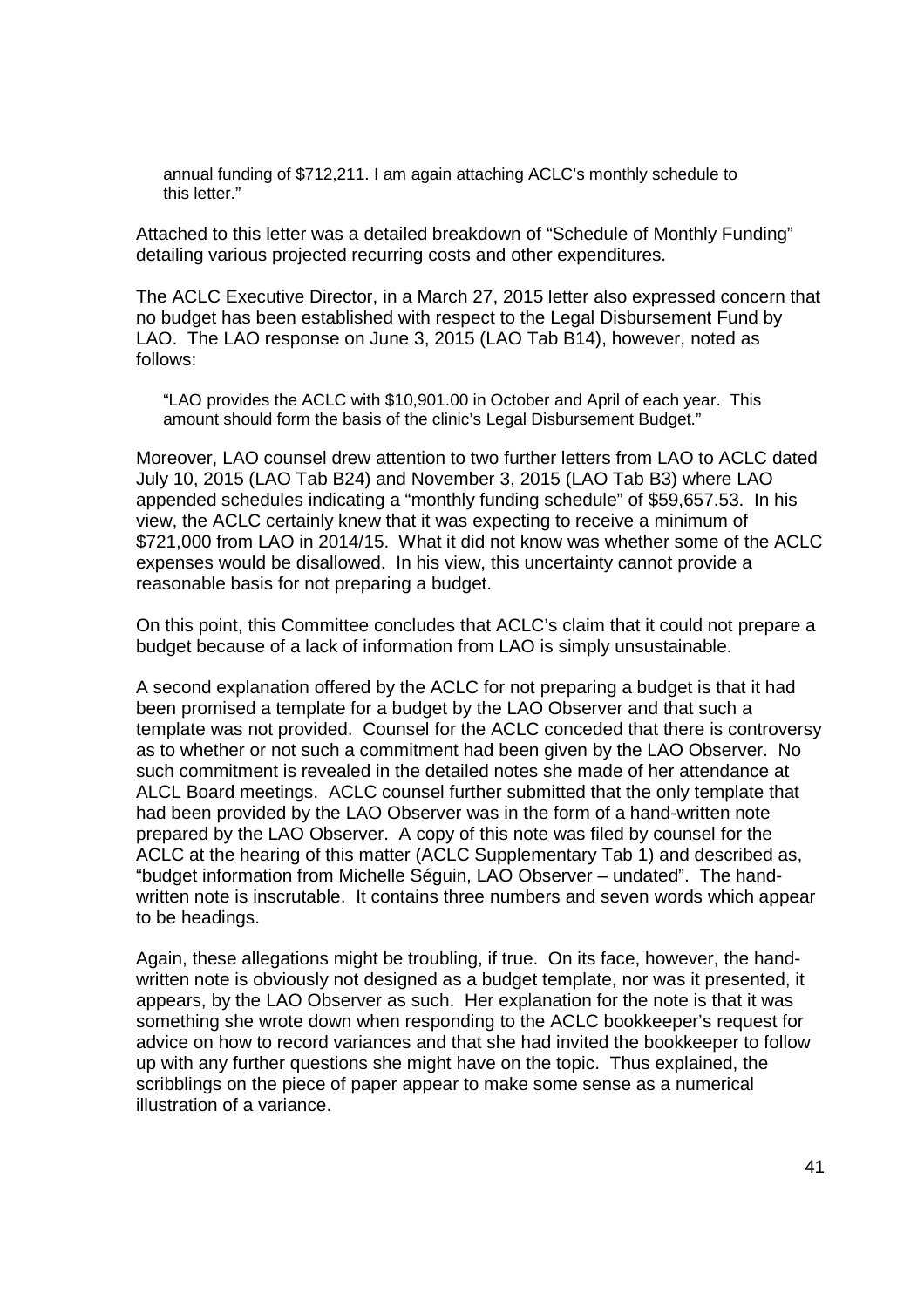More importantly, in our view, the ACLC's claim that it could not prepare a budget More importantly, in our view, the ACLC's claim that it could not prepare a budget without a budget template strains credulity. Indeed, it is surprising if it is the case that without a budget template strains credulity. Indeed, it is surprising if it is the case that the ACLC has not had a practice of preparing and maintaining annual budgets. It is the ACLC has not had a practice of preparing and maintaining annual budgets. It is not a complex matter to draw up a budget matching expected revenues with not a complex matter to draw up a budget matching expected revenues with anticipated expenses in various categories. Indeed, it is difficult to imagine how one anticipated expenses in various categories. Indeed, it is difficult to imagine how one could responsibly manage a large organization like the ACLC without doing so. If, could responsibly manage a large organization like the ACLC without doing so. If, indeed, the ACLC needed some assistance in identifying headings of expenditures or indeed, the ACLC needed some assistance in identifying headings of expenditures or budget lines, the schedule accompanying the LAO letter dated June 3, 2015 from budget lines, the schedule accompanying the LAO letter dated June 3, 2015 from LAO to ACLC which identifies categories of expenses and anticipated funding from LAO to ACLC which identifies categories of expenses and anticipated funding from LAO for them would have been a good place to start. LAO for them would have been a good place to start.

In sum, this Committee is of the view that ACLC's failure to engage in a budget In sum, this Committee is of the view that ACLC's failure to engage in a budget exercise amounts to substantial non-compliance with Condition #5 and its explanations for failing to do so are unconvincing. explanations for failing to do so are unconvincing.

b) Implementation of Policies and Best Practice Financial Controls b) Implementation of Policies and Best Practice Financial Controls

The ACLC takes the position that, apart from the issue of preparing budgets, The ACLC takes the position that, apart from the issue of preparing budgets, described above, the ACLC has otherwise adopted the policies and best practices described above, the ACLC has otherwise adopted the policies and best practices referred to in Condition #5 with one exception. That exception relates to controls referred to in Condition #5 with one exception. That exception relates to controls over the use of credit cards. The ACLC submitted that it had adopted the recommendation of having only one credit card in the name of the Executive Director recommendation of having only one credit card in the name of the Executive Director and it had otherwise implemented the recommendations made by the PwC Forensic Audit Report with respect to credit card use except for the recommendation that the Audit Report with respect to credit card use except for the recommendation that the ACLC cease its practice of making cash prepayments on its corporate credit card. In ACLC cease its practice of making cash prepayments on its corporate credit card. In a letter from its counsel dated February 17, 2015, ACLC (LAO Tab A24) asserted that a letter from its counsel dated February 17, 2015, ACLC (LAO Tab A24) asserted that it needed to be able to exceed its credit limit of \$3,000.00 for certain kinds of it needed to be able to exceed its credit limit of \$3,000.00 for certain kinds of purchases such as capital purchases and travel and that it was looking into purchases such as capital purchases and travel and that it was looking into alternative means of facilitating such purchases. In due course, the ACLC alternative means of facilitating such purchases. In due course, the ACLC determined that prepayment on the credit card was necessary and simply declined to determined that prepayment on the credit card was necessary and simply declined to adopt this policy. adopt this policy.

Counsel for LAO responded to this submission by suggesting that the ACLC, rather Counsel for LAO responded to this submission by suggesting that the ACLC, rather than simply refusing to act upon this recommendation, should have sought an than simply refusing to act upon this recommendation, should have sought an exception or revision of the recommendation from this Committee. While we agree exception or revision of the recommendation from this Committee. While we agree that this would have been a more appropriate course of action for the ACLC, we note that this would have been a more appropriate course of action for the ACLC, we note in passing that we are as yet unpersuaded that this practice of pre-payment creates a in passing that we are as yet unpersuaded that this practice of pre—payment creates a serious problem. When asked by this Committee to explain the rationale of the PwC serious problem. When asked by this Committee to explain the rationale of the PwC recommendation on this point, LAO counsel indicated that PwC had recommended recommendation on this point, LAO counsel indicated that PwC had recommended that there ought not be prepayment because it is a practice that, in effect, facilitates that there ought not be prepayment because it is a practice that, in effect, facilitates an increase to the credit limit, thus reducing the financial controls inherent in having a an increase to the credit limit, thus reducing the financial controls inherent in having a credit card limit. credit card limit.

The Committee offers no definite view on this point in the present context, but should The Committee offers no definite view on this point in the present context, but should the matter surface for further consideration, our preliminary view is that the rationale the matter surface for further consideration, our preliminary view is that the rationale for a credit card limit is to limit borrowing by the card holder and that prepayment for a credit card limit is to limit borrowing by the card holder and that prepayment does not offend that rationale. does not offend that rationale.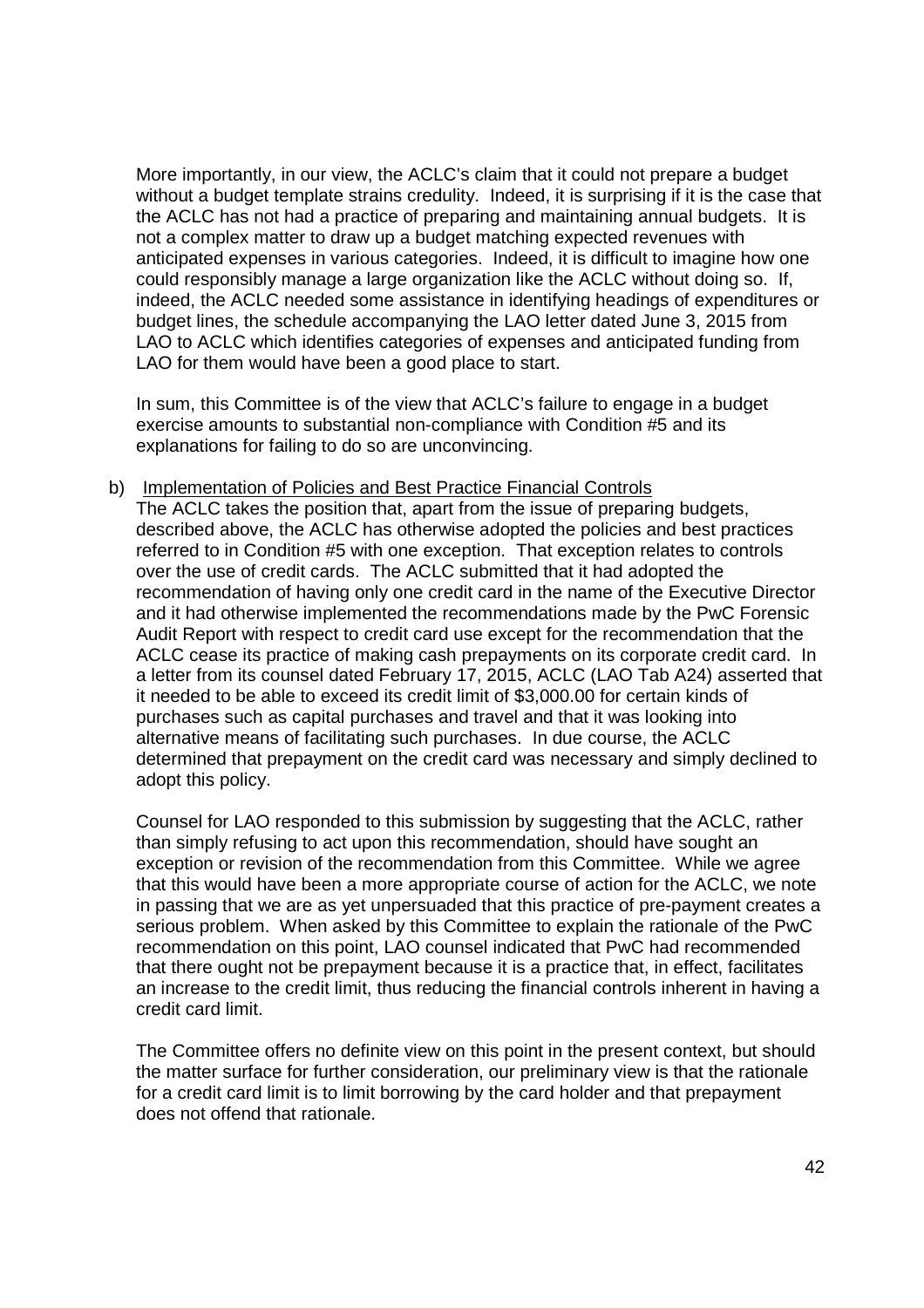More generally, although LAO counsel expressed concern as to whether or not the travel More generally, although LAO counsel expressed concern as to whether or not the travel directive had been consistently followed, once adopted, we think the critical fact on this directive had been consistently followed, once adopted, we think the critical fact on this point is that the ACLC has adopted the required Travel, Meal and Hospitality Directive point is that the ACLC has adopted the required Travel, Meal and Hospitality Directive and the Procurement Directive required by Condition #5 even though they have not been and the Procurement Directive required by Condition #5 even though they have not been implemented with perfection to date. More particularly, the ACLC has suggested that it was not aware that it required approval for out-of-country travel when authorizing travel to the United States. Presumably, this problem has now been corrected. to the United States. Presumably, this problem has now been corrected.

Our conclusion with respect to Condition #5, then, is that with the exceptions noted Our conclusion with respect to Condition #5, then, is that with the exceptions noted above concerning the preparation of budgets, the issue of credit card prepayment and above concerning the preparation of budgets, the issue of credit card prepayment and the filing of misleading quarterly reports of recurring expenses, the remainder of the the filing of misleading quarterly reports of recurring expenses, the remainder of the requirements in Condition #5 have been implemented.

## **Condition #6**  Condition #6

As noted above, Condition #6 was intended to settle the controversy concerning the As noted above, Condition #6 was intended to settle the controversy concerning the elimination by ACLC of a rather substantial overtime compensation liability to the elimination by ACLC of a rather substantial overtime compensation liability to the Executive Director. To that end, Condition #6 required the ACLC to co-operate with an independent audit of this compensation time accrual reduction. The parties agree that independent audit of this compensation time accrual reduction. The parties agree that the ACLC did co-operate with such an audit and that the information provided thereby was satisfactory. was satisfactory.

### **Condition #8**  Condition #8

Condition #8 provides as follows: Condition #8 provides as follows:

"Within 60 days of the Clinic Committee's decision, ACLC will implement all PwC "Within 60 days of the Clinic Committee's decision, ACLC will implement all PwC Forensic Review recommendations. Compliance will be verified by LAO's Internal Forensic Review recommendations. Compliance will be verified by LAO's Internal Audit and Compliance Division within 15 days thereafter. ACLC will fully co-operate with LAO's Internal Audit and Compliance Division, including providing timely and with LAO's Internal Audit and Compliance Division, including providing timely and complete access to all documents and background material requested, and making complete access to all documents and background material requested, and making staff and ACLC Board members available to meet with Division staff upon request, staff and ACLC Board members available to meet with Division staff upon request, to confirm compliance with the recommendations." to confirm compliance with the recommendations."

In the materials filed by LAO staff with respect to the LAO L3 Staff Compliance Report In the materials filed by LAO staff with respect to the LAO L3 Staff Compliance Report dated November 6, 2015 recommending that this Committee determine that the ACLC's dated November 6, 2015 recommending that this Committee determine that the ACLC's Board and management had failed to comply with the Conditions of this Committee's CC Board and management had failed to comply with the Conditions of this Committee's CC L3 Remedial Response Decision, there was not included a report prepared by the LAO L3 Remedial Response Decision, there was not included a report prepared by the LAO Internal Audit Unit ("IAU") pursuant to the instructions set out in Condition #8. At the oral Internal Audit Unit ("|AU") pursuant to the instructions set out in Condition #8. At the oral hearing with respect to this matter convened by this Committee on March 18, 2016, it hearing with respect to this matter convened by this Committee on March 18, 2016, it was explained by LAO counsel that, although the field work with respect to this was explained by LAO counsel that, although the field work with respect to this assessment to be performed by the IAU had been completed, the IAU had been assessment to be performed by the IAU had been completed, the IAU had been instructed by LAO senior management to terminate its work in light of the fact that the instructed by LAO senior management to terminate its work in light of the fact that the LAO staff had decided to go forward with its November 6, 2015 report and LAO staff had decided to go forward with its November 6, 2015 report and recommendations. It was the view of LAO staff that in light of the more general failure of recommendations. It was the view of LAO staff that in light of the more general failure of the ACLC to comply with the other conditions imposed by this Committee's CC L3 the ACLC to comply with the other conditions imposed by this Committee's CC L3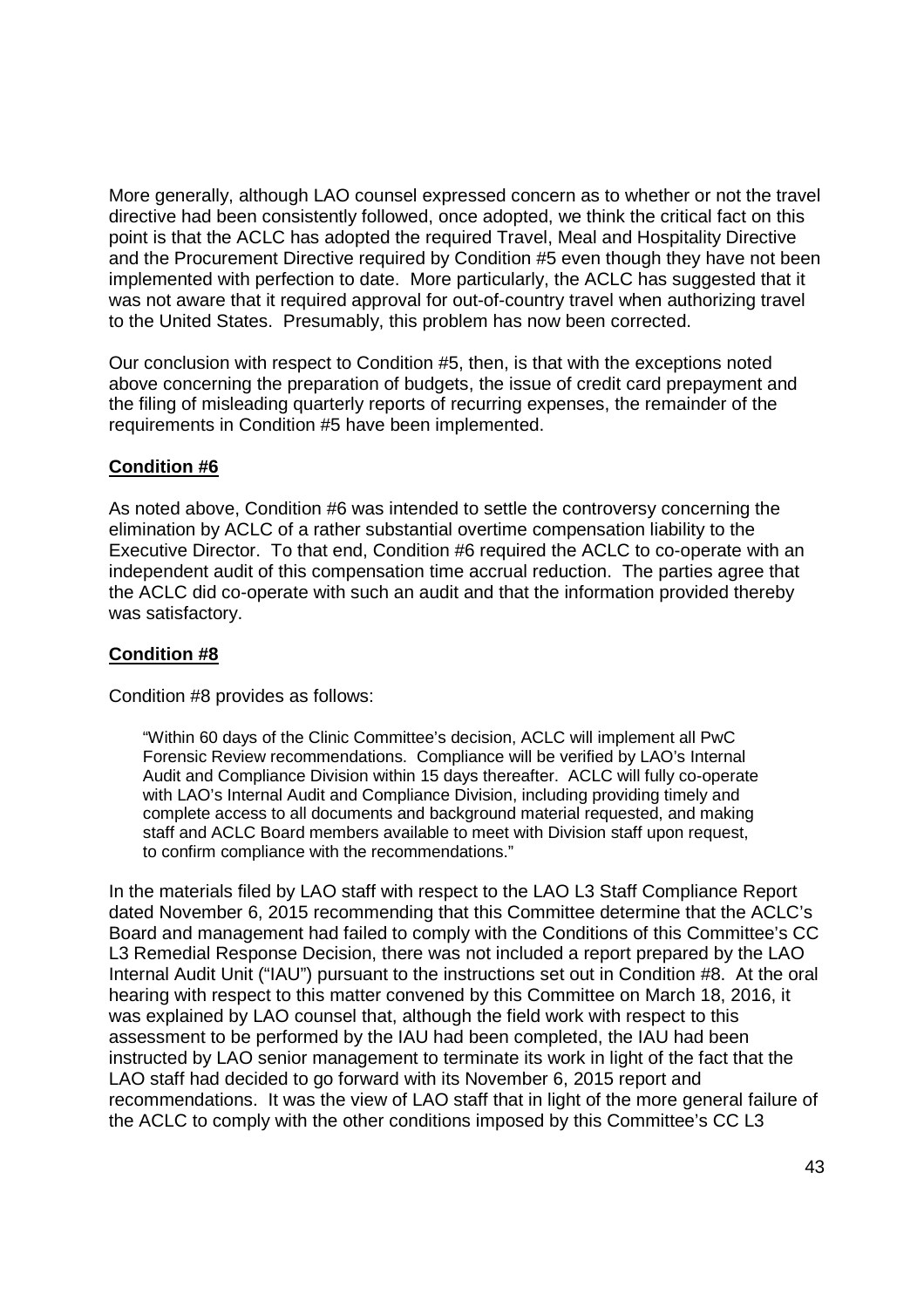Remedial Response Decision, that it simply would not matter whether the ACLC did, in Remedial Response Decision, that it simply would not matter whether the ACLC did, in fact, comply with Condition #8. fact, comply with Condition #8.

Counsel for the ACLC, on the other hand, expressed disappointment that the report of Counsel for the ACLC, on the other hand, expressed disappointment that the report of the IAU had not been completed as it was his view that it would be generally favourable the IAU had not been completed as it was his view that it would be generally favourable in its assessment of the ACLC's attempt to implement the recommendations made in the in its assessment of the ACLC's attempt to implement the recommendations made in the PwC Forensic Audit Report. In this Committee's deliberations, Committee members PwC Forensic Audit Report. In this Committee's deliberations, Committee members expressed the view that having access to the final version of the IAU Report would be of expressed the view that having access to the final version of the IAU Report would be of interest to the Committee. Accordingly, the Committee instructed its counsel, Mr. interest to the Committee. Accordingly, the Committee instructed its counsel, Mr. Steinecke, to inquire of the parties whether they would be willing to have the IAU Steinecke, to inquire of the parties whether they would be willing to have the IAU complete its report and make it available to the Committee. Counsel for both parties complete its report and make it available to the Committee. Counsel for both parties agreed to this request and further agreed to a timetable for the making of submissions by agreed to this request and further agreed to a timetable for the making of submissions by counsel on behalf of LAO, with a reply from the ACLC. In due course, the IAU counsel on behalf of LAO, with a reply from the ACLC. In due course, the IAU completed its report (the "IAU Report") and made it available to this Committee and to completed its report (the "|AU Report") and made it available to this Committee and to the parties. Written submissions concerning the IAU Report were also received by the the parties. Written submissions concerning the IAU Report were also received by the Committee from counsel for both parties. Committee from counsel for both parties.

In the course of the exchange of written submissions by counsel concerning the IAU In the course of the exchange of written submissions by counsel concerning the IAU Report, a further procedural issue emerged. Counsel for the ACLC alleged that counsel Report, a further procedural issue emerged. Counsel for the ACLC alleged that counsel for LAO had exceeded Mr. Steinecke's March 21, 2016 instructions to the effect that for LAO had exceeded Mr. Steinecke's March 21, 2016 instructions to the effect that each of the written submissions of the parties concerning the IAU report, "is limited to the each of the written submissions of the parties concerning the IAU report, "is limited to the internal LAO/ACLC report and is not intended to result in delivery of other information or internal LAO/ACLC report and is not intended to result in delivery of other information or submissions." Accordingly, this Committee sought further advice from Mr. Steinecke submissions." Accordingly, this Committee sought further advice from Mr. Steinecke with respect to this issue. In an email that the Committee shared with counsel, Mr. with respect to this issue. In an email that the Committee shared with counsel, Mr. Steinecke indicated that in his view, the March 21, 2016 instructions did not limit counsel Steinecke indicated that in his view, the March 21, 2016 instructions did not limit counsel to speaking only about the report itself. Counsel could, in his view, comment on to speaking only about the report itself. Counsel could, in his view, comment on "whether it thought the audit report observations were consistent with the ACLC's "whether it thought the audit report observations were consistent with the ACLC's practices after the audit period." He further noted that LAO, in its submissions, "did not practices after the audit period." He further noted that LAO, in its submissions, "did not attempt to include fresh evidence with its submissions and that, overall, its actual attempt to include fresh evidence with its submissions and that, overall, its actual submissions were just over six pages in length." submissions were just over six pages in length.''

Mr. Steinecke expressed some uncertainty, however, with respect to submissions made Mr. Steinecke expressed some uncertainty, however, with respect to submissions made by LAO counsel with respect to the Legal Disbursement Deficit ("LDD") issue, with by LAO counsel with respect to the Legal Disbursement Deficit ("LDD") issue, with respect to which, in his view, it was unclear whether staff was simply disagreeing with respect to which, in his view, it was unclear whether staff was simply disagreeing with the conclusion in the IAU Report, or making a new argument concerning this issue. He the conclusion in the IAU Report, or making a new argument concerning this issue. He further suggested that this Committee, having some expertise with respect to this issue, further suggested that this Committee, having some expertise with respect to this issue, would be in a better position to assess the nature of these submissions and further, if would be in a better position to assess the nature of these submissions and further, if there was new argumentation, whether such departure from his instructions was there was new argumentation, whether such departure from his instructions was significant and warranted an invitation for further submissions from ACLC. As we shall significant and warranted an invitation for further submissions from ACLC. As we shall further indicate below, it is our view that no new information concerning this issue was further indicate below, it is our view that no new information concerning this issue was introduced by LAO counsel and that the submissions made essentially repeated the introduced by LAO counsel and that the submissions made essentially repeated the information concerning the LDD issue provided in the original PwC Forensic Audit information concerning the LDD issue provided in the original PwC Forensic Audit Report, which was in turn briefly alluded to in the IAU Report. Moreover, in its written Report, which was in turn briefly alluded to in the IAU Report. Moreover, in its written reply to Mr. Steinecke, LAO staff indicated that they were not relying on the IAU Report reply to Mr. Steinecke, LAO staff indicated that they were not relying on the IAU Report in support of the positions taken at the oral hearing in this matter. Essentially, their in support of the positions taken at the oral hearing in this matter. Essentially, their position was that the IAU Report does not undermine the concerns initially expressed position was that the IAU Report does not undermine the concerns initially expressed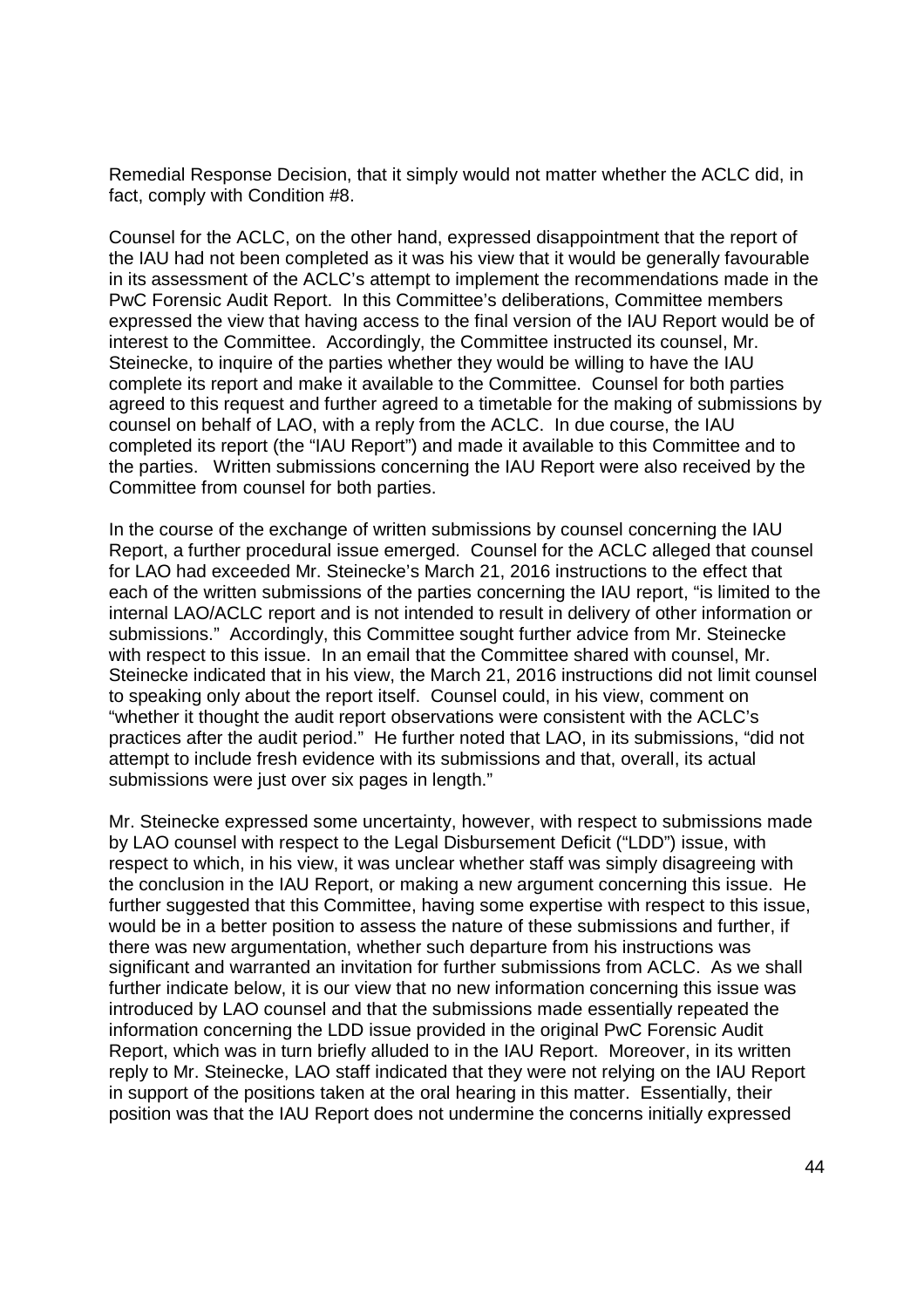concerning deficiencies in the ACLC's financial reporting and management. For this concerning deficiencies in the ACLC's financial reporting and management. For this reason, as well, it is our view that it is not necessary to invite further submissions from reason, as well, it is our view that it is not necessary to invite further submissions from counsel to the ACLC on the LDD issue. counsel to the ACLC on the LDD issue.

Before turning to consider the findings set out in the IAU Report, we wish to emphasize, Before turning to consider the findings set out in the IAU Report, we wish to emphasize, as a preliminary matter, that the IAU Report deals only with the question of ACLC's as a preliminary matter, that the IAU Report deals only with the question of ACLC's compliance with the recommendations in the PwC Forensic Audit Report. It does not compliance with the recommendations in the PwC Forensic Audit Report. It does not deal with the broader question of ACLC's compliance with the eight conditions set out in deal with the broader question of ACLC's compliance with the eight conditions set out in this Committee's CC L3 Remedial Response Decision. Moreover, it deals only with this Committee's CC L3 Remedial Response Decision. Moreover, it deals only with ACLC's compliance with the PwC recommendations within a limited timeframe from ACLC's compliance with the PwC recommendations within a limited timeframe from February 17, 2015 to July 31, 21015. February 17, 2015 to July 31, 21015.

With respect to the question of compliance by ACLC with Condition #8, there are With respect to the question of compliance by ACLC with Condition #8, there are essentially two requirements, one relating to the implementation of all of the PwC essentially two requirements, one relating to the implementation of all of the PwC Forensic Audit recommendations, and the other relating to ACLC's co-operation with the Forensic Audit recommendations, and the other relating to ACLC's co—operation with the IAU audit of that implementation. With respect to the question of co-operation, it is not IAU audit of that implementation. With respect to the question of co—operation, it is not seriously questioned that the ACLC co-operated with the IAU in its assessment of whether the ACLC had, indeed, successfully implemented all of the PwC Forensic Audit whether the ACLC had, indeed, successfully implemented all of the PwC Forensic Audit Report recommendations. It is true that the ACLC, once again, refused to make Report recommendations. It is true that the ACLC, once again, refused to make available copies of documents of interest to the IAU. As we have indicated above, this available copies of documents of interest to the IAU. As we have indicated above, this refusal to grant access to financial information in this form constitutes, in our view, a refusal to grant access to financial information in this form constitutes, in our view, a clear breach of the obligations imposed on the ACLC by LASA and by the LAO/ACLC clear breach of the obligations imposed on the ACLC by LASA and by the LAO/ACLC Funding Agreement. In its report, however, the IAU indicates that it was sympathetic to Funding Agreement. In its report, however, the IAU indicates that it was sympathetic to the ACLC's refusal to provide copies of the documents and that it was able to "work the ACLC's refusal to provide copies of the documents and that it was able to "work around" this problem in preparing its report. Accordingly, and subject to this reservation, around" this problem in preparing its report. Accordingly, and subject to this reservation, we conclude that the ACLC essentially complied with this aspect of Condition #8. we conclude that the ACLC essentially complied with this aspect of Condition #8.

With respect to the implementation of the PwC Forensic Audit recommendations, With respect to the implementation of the PwC Forensic Audit recommendations, however, the IAU Report concludes that the ACLC's implementation of the however, the IAU Report concludes that the ACLC's implementation of the recommendations was incomplete. The IAU summarizes it findings by noting that "in the recommendations was incomplete. The IAU summarizes it findings by noting that "in the majority (78%) of instances, the PwC recommendations had been implemented or majority (78%) of instances, the PwC recommendations had been implemented or fulfilled within the required timeframe by ACLC." (IAU Report, p. 3). We do not consider fulfilled within the required timeframe by ACLC." (IAU Report, p. 3). We do not consider it necessary to review the IAU's findings in detail. As a more general matter, where the it necessary to review the |AU's findings in detail. As a more general matter, where the recommendations had not been fully implemented, the IAU indicated "action plans" for recommendations had not been fully implemented, the IAU indicated "action plans" for ACLC, whereby it could successfully implement the recommendations in question. ACLC, whereby it could successfully implement the recommendations in question. Before finalizing its report the IAU submitted a draft to the ACLC for comment. The Before finalizing its report the IAU submitted a draft to the ACLC for comment. The ACLC observed, with respect to the various action plans, that it would implement them. ACLC observed, with respect to the various action plans, that it would implement them.

In general terms, the PwC Forensic Audit Report recommended various measures to be In general terms, the PwC Forensic Audit Report recommended various measures to be taken by the ACLC to strengthen its financial controls over expenditures, improved taken by the ACLC to strengthen its financial controls over expenditures, improved monitoring of financial transactions to ensure compliance with the Funding Agreement, monitoring of financial transactions to ensure compliance with the Funding Agreement, proper implementation of lieu day policies, policies on travel expenses and other matters, proper implementation of lieu day policies, policies on travel expenses and other matters, improved reporting on financial matters to LAO, the development of a policy on inter-fund transfers and other matters. The PwC Forensic Audit Report also identified a series of transfers and other matters. The PwC Forensic Audit Report also identified a series of concerns with credit card use by ACLC staff and recommended further inquiries into this concerns with credit card use by ACLC staff and recommended further inquiries into this issue. Accordingly, a further audit of credit card transactions was undertaken by PwC issue. Accordingly, a further audit of credit card transactions was undertaken by PwC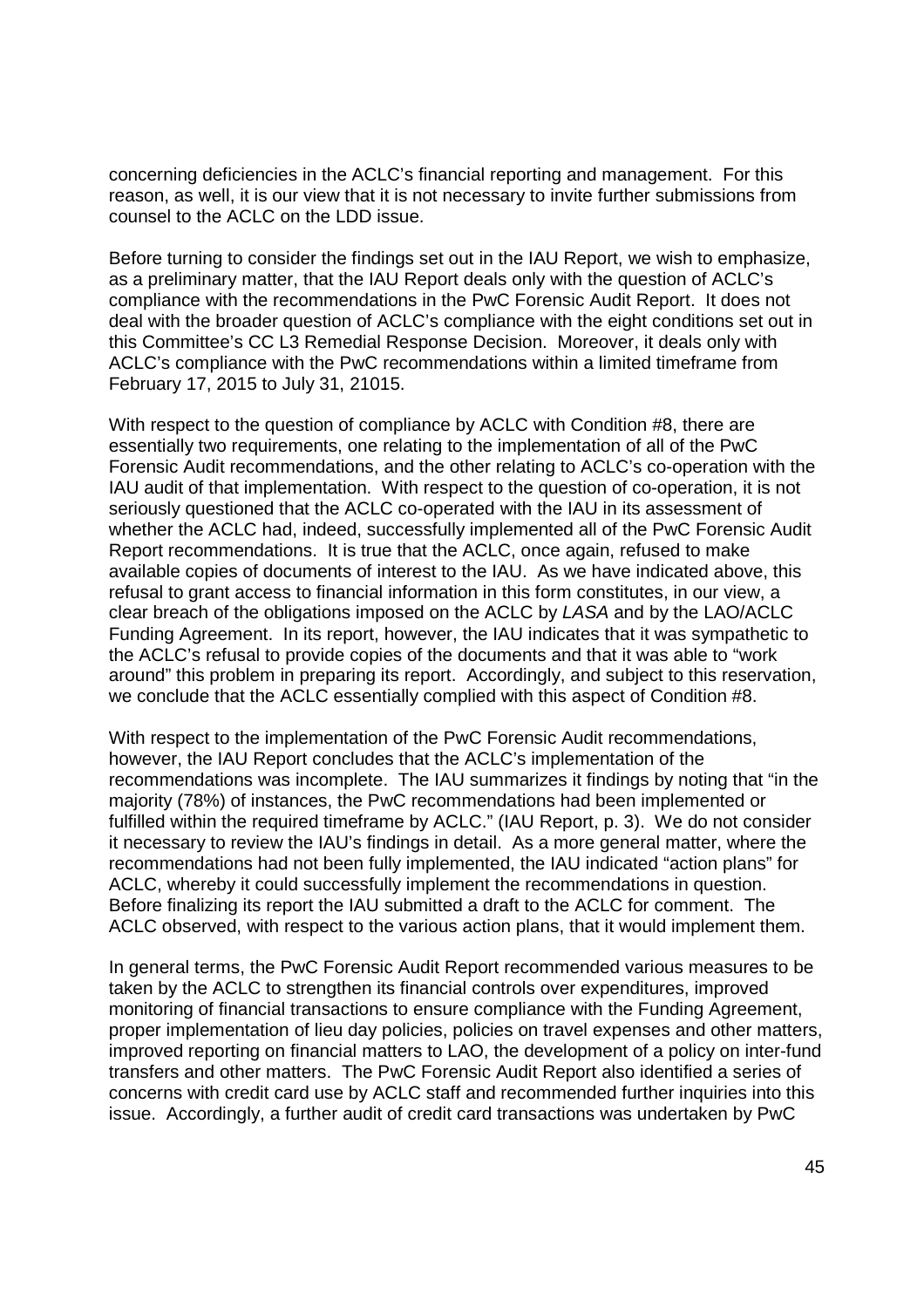and an Addendum to the Forensic Audit Review Report on this subject was prepared and an Addendum to the Forensic Audit Review Report on this subject was prepared (the "PwC Addendum Report"). (the "PwC Addendum Report").

The PwC Addendum Report identified a number of problematic aspects of credit card The PwC Addendum Report identified a number of problematic aspects of credit card use by ACLC staff and made a series of recommendations for changes in the use of the use by ACLC staff and made a series of recommendations for changes in the use of the cards and the documentation of credit card expenditures. Particularly troubling, in our cards and the documentation of credit card expenditures. Particularly troubling, in our view, were the PwC findings that the cards had been used for personal and other view, were the PwC findings that the cards had been used for personal and other questionable purposes. The LAO/ACLC Funding Agreement permits the ACLC to use questionable purposes. The LAO/ACLC Funding Agreement permits the ACLC to use credit cards in Article 29 in the following terms: credit cards in Article 29 in the following terms:

"The Clinic may obtain a credit card(s) for the purpose of paying the expenses "The Clinic may obtain a credit card(s) for the purpose of paying the expenses associated with the operation of the Clinic. The credit card limit of any such credit associated with the operation of the Clinic. The credit card limit of any such credit cards(s) shall not exceed \$5,000." cards(s) shall not exceed \$5,000."

Plainly, use of the cards for personal matters is a breach of this aspect of the Funding Plainly, use of the cards for personal matters is a breach of this aspect of the Funding Agreement. Moreover, it is not entirely clear that the ACLC was reimbursed for such Agreement. Moreover, it is not entirely clear that the ACLC was reimbursed for such expenditures. An attempt by PwC to determine whether the Executive Director had expenditures. An attempt by PwC to determine whether the Executive Director had reimbursed the ACLC for an expenditure on an ACLC credit card of \$754.00 for a reimbursed the ACLC for an expenditure on an ACLC credit card of \$754.00 for a diamond ring at The Diamond Shop, is described in the PwC Addendum Report in the diamond ring at The Diamond Shop, is described in the PwC Addendum Report in the following terms (at pp. 67-68): following terms (at pp. 67-68):

"Ms. Parsons was unable to explain the purpose of this expenditure. As set out in "Ms. Parsons was unable to explain the purpose of this expenditure. As set out in Appendix C, and based on our understanding as set out in Section 5 - Findings, it is unknown to which fund this expenditure relates. It is our understanding from is unknown to which fund this expenditure relates. It is our understanding from Ms. Parsons that the payment to The Diamond Shop of \$754 may have related to Ms. Parsons that the payment to The Diamond Shop of \$754 may have related to the purchase of a ring by Ms. Parsons for personal purposes. Ms. Parsons the purchase of a ring by Ms. Parsons for personal purposes. Ms. Parsons indicated that she repaid the amount in cash the subsequent day. The cash indicated that she repaid the amount in cash the subsequent day. The cash payment was provided to the Office Manager at the time. We further understand from Ms. Parsons that was only with the Clinic for a period of one month in 2007. Ms. Parsons was unable to recall full name or exact dates of employment. We were unable to identify a deposit in the General Fund dates of employment. We were unable to identify a deposit in the General Fund cash account, petty cash or other records indicating repayment to the Clinic in the cash account, petty cash or other records indicating repayment to the Clinic in the amount of \$754. amount of \$754.

We understand from a former Office Manager that the purchase from The We understand from a former Office Manager that the purchase from The Diamond Shop was identified as part of reconciling the credit card statement. Diamond Shop was identified as part of reconciling the credit card statement. When this transaction was raised by the former Office Manager with Ms. Parsons, When this transaction was raised by the former Office Manager with Ms. Parsons, we understand that Ms. Parsons indicated that she had forgotten to repay the we understand that Ms. Parsons indicated that she had forgotten to repay the Clinic for the purchase. We understand from the former Office Manager that Ms. Clinic for the purchase. We understand from the former Office Manager that Ms. Parsons made no mention to of the expenditure being repaid to a Clinic staff member. The former Office Manager indicated that was not aware of subsequent repayment by Ms. Parsons for this expenditure. subsequent repayment by Ms. Parsons for this expenditure.

In the Correspondence from Dewart Gleason LLP dated December 18, 2012, In the Correspondence from Dewart Gleason LLP dated December 18, 2012, provided in response to the Correspondence from Fasken Martineau DuMoulin provided in response to the Correspondence from Fasken Martineau DuMoulin LLP, dated December 14, 2012, the ACLC acknowledged use of the Clinic credit LLP, dated December 14, 2012, the ACLC acknowledged use of the Clinic credit card by Ms. Parsons to purchase jewellery. The ACLC stated that Ms. Parsons card by Ms. Parsons to purchase jewellery. The ACLC stated that Ms. Parsons explained to PwC that on the same day the purchase was made, she withdrew explained to PwC that on the same day the purchase was made, she withdrew funds from her personal bank account and reimbursed the Clinic for the funds from her personal bank account and reimbursed the Clinic for the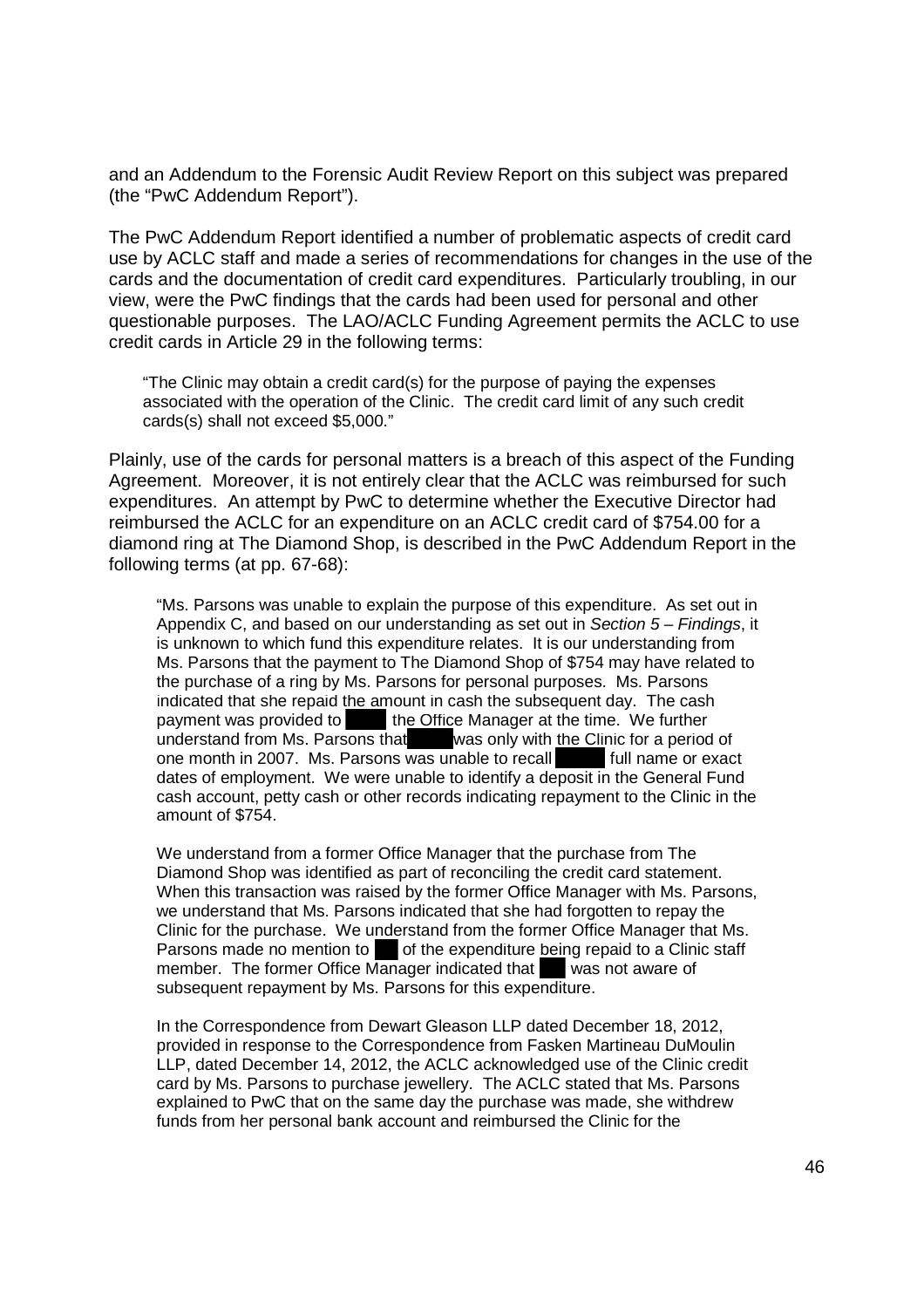expenditure. The ACLC further stated that PwC was advised that the Office expenditure. The ACLC further stated that PwC was advised that the Office Manager at the time forgot to provide Ms. Parsons with a receipt indicating Manager at the time forgot to provide Ms. Parsons with a receipt indicating repayment to the Clinic and Ms. Parsons forgot to ask for a receipt. The ACLC stated that Ms. Parsons explained this to the Clinic Board and offered to make the stated that Ms. Parsons explained this to the Clinic Board and offered to make the payment a second time, however, the Clinic Board declined the offer. payment a second time, however, the Clinic Board declined the offer.

As stated above, during our interview with Ms. Parsons, we were advised that she As stated above, during our interview with Ms. Parsons, we were advised that she repaid the Clinic for this expenditure in cash the subsequent day. We were not repaid the Clinic for this expenditure in cash the subsequent day. We were not aware of, or provided with an explanation regarding the fact that the Office aware of, or provided with an explanation regarding the fact that the Office Manager forgot to issue a receipt to Ms. Parsons for this purchase or that Ms. Manager forgot to issue a receipt to Ms. Parsons for this purchase or that Ms. Parsons forgot to request a receipt from the Office Manager. In our review of the Parsons forgot to request a receipt from the Office Manager. In our review of the Clinic Board meeting minutes for the Period of Review, we noted no reference to Clinic Board meeting minutes for the Period of Review, we noted no reference to this purchase at The Diamond Shop. In the correspondence from Fasken this purchase at The Diamond Shop. In the correspondence from Fasken Martineau DuMoulin LLP dated January 7, 2013, LAO requested from the ACLC copies of Ms. Parsons' bank statements for March and April, 2007 supporting the copies of Ms. Parsons' bank statements for March and April, 2007 supporting the withdrawal of funds from Ms. Parsons' personal bank account to reimburse the withdrawal of funds from Ms. Parsons' personal bank account to reimburse the Clinic for the ring purchase. In the correspondence from Dewart Gleason LLP Clinic for the ring purchase. In the correspondence from Dewart Gleason LLP dated January 10, 2013, the ACLC declined to provide this supporting dated January 10, 2013, the ACLC declined to provide this supporting documentation." documentation."

It may be reasonable to assume that if the banking records were supportive of the It may be reasonable to assume that if the banking records were supportive of the Executive Director's assertions, they would have been made available to PwC. The Executive Director's assertions, they would have been made available to PwC. The PwC Addendum Report, however, makes no explicit finding to this effect. PwC Addendum Report, however, makes no explicit finding to this effect.

With respect to other obviously personal expenditures, the ACLC explained that they With respect to other obviously personal expenditures, the ACLC explained that they were incurred by a former employee who misused her credit card without authorization. were incurred by a former employee who misused her credit card without authorization. Other questionable expenditures pertained, for example, to the purchase of alcohol from Other questionable expenditures pertained, for example, to the purchase of alcohol from the LCBO. A former Office Manager explained that alcohol was kept on-site at the clinic the LCBO. A former Office Manager explained that alcohol was kept on—site at the clinic for "Bacardi Friday" events. (PwC Addendum Report, p. 64). for "Bacardi Friday" events. (PwC Addendum Report, p. 64).

In a number of instances of credit card transactions, PwC was unable to identify either In a number of instances of credit card transactions, PwC was unable to identify either the user of the card or the business purpose of the transaction. In short, the PwC the user of the card or the business purpose of the transaction. In short, the PwC Addendum Report demonstrated that credit card use by the ACLC was badly in need of Addendum Report demonstrated that credit card use by the ACLC was badly in need of the imposition of new controls and restrictions. the imposition of new controls and restrictions.

The IAU Report found that the ACLC has made progress in ensuring more effective The IAU Report found that the ACLC has made progress in ensuring more effective management oversight of credit card transactions. Thus, for example, the ACLC now management oversight of credit card transactions. Thus, for example, the ACLC now has only one corporate credit card, the use of which is monitored directly by the has only one corporate credit card, the use of which is monitored directly by the Executive Director. The IAU Report also found, however, that credit card expenditures Executive Director. The IAU Report also found, however, that credit card expenditures were not (in 18% of the cases) documented in the manner recommended by PwC (IAU were not (in 18% of the cases) documented in the manner recommended by PwC (IAU Report, p. 6). The IAU Report does not mention that the ACLC simply refused to accept Report, p. 6). The IAU Report does not mention that the ACLC simply refused to accept the recommendation by PwC that it not engage in the practice of making pre-payments the recommendation by PwC that it not engage in the practice of making pre—payments on its credit card. As noted above, it is our view that the ACLC should have sought a waiver of this requirement from LAO or from this Committee, rather than simply refusing waiver of this requirement from LAO or from this Committee, rather than simply refusing to abide by the PwC recommendation. to abide by the PwC recommendation.

Among the recommendations not implemented was the recommendation by PwC that Among the recommendations not implemented was the recommendation by PwC that further investigation be made with respect to the flow of LAO moneys in and out of the further investigation be made with respect to the flow of LAO moneys in and out of the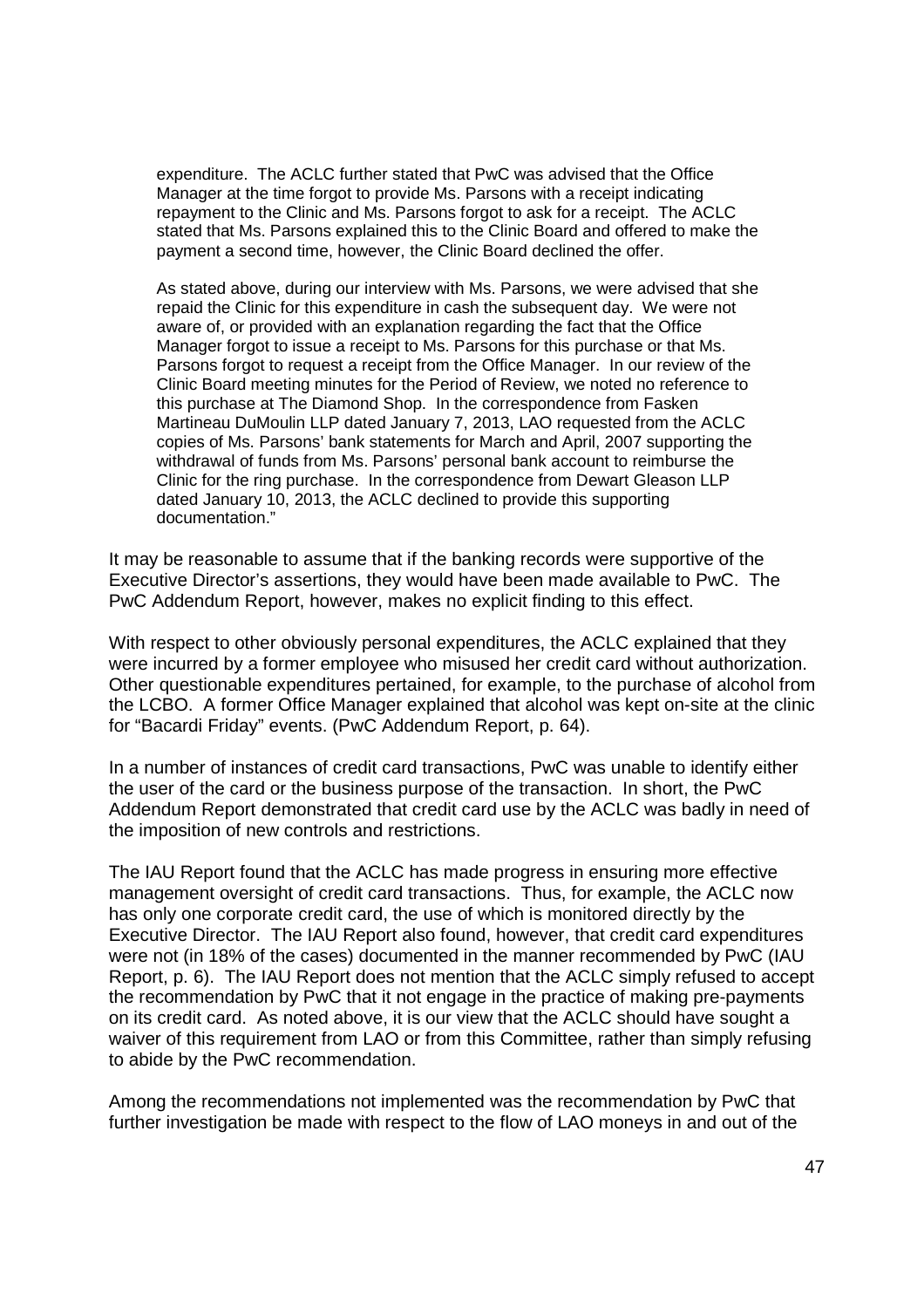ACLC Legal Disbursements Fund. The PwC Forensic Audit Report had noted some ACLC Legal Disbursements Fund. The PwC Forensic Audit Report had noted some inconsistencies in the reporting, both by letter and in the financial statements, of a deficit inconsistencies in the reporting, both by letter and in the financial statements, of a deficit in this account and recommended that further investigation be undertaken in order to get in this account and recommended that further investigation be undertaken in order to get a clearer picture of the actual deficit in that account. When the IAU assessed a clearer picture of the actual deficit in that account. When the IAU assessed compliance with this recommendation, it was advised that relevant documentation was compliance with this recommendation, it was advised that relevant documentation was not readily available and accordingly, the IAU concluded that, "the recommendation has not readily available and accordingly, the IAU concluded that, "the recommendation has been closed due to the low achievability of further work." In its written submissions been closed due to the low achievability of further work." In its written submissions concerning the IAU Report, ACLC counsel disclosed that relevant documents that were concerning the IAU Report, ACLC counsel disclosed that relevant documents that were made at the time in question were "held in storage or had been purged during its recent made at the time in question were "held in storage or had been purged during its recent office move". Apparently it has thus become impractical, or perhaps, impossible, to follow-up on this issue.

Another of the not-implemented recommendations relates to the adoption by the ACLC of a policy for inter-fund transfers; that is, transfers in and out of accounts maintained by the ACLC to hold funds provided by LAO, to be spent, presumably, on non-LAO projects and, presumably, to be reimbursed to LAO accounts in due course. PwC also and, presumably, to be reimbursed to LAO accounts in due course. PwC also recommended that the ACLC adopt monitoring procedures to ensure that the clinic recommended that the ACLC adopt monitoring procedures to ensure that the clinic complied with the LAO/ACLC Funding Agreement and its own inter-fund transfer policy complied with the LAO/ACLC Funding Agreement and its own inter—fund transfer policy when conducting any fund transfers, including regular reporting to and written approval when conducting any fund transfers, including regular reporting to and written approval from the ACLC Board. from the ACLC Board.

The ACLC has taken the position that it cannot implement this recommendation unless The ACLC has taken the position that it cannot implement this recommendation unless LAO provides a model inter-fund transfer policy for it to follow. One might have thought that a good beginning could be made on drafting such a policy by the ACLC by simply that a good beginning could be made on drafting such a policy by the ACLC by simply describing its current policies and practices with respect to inter-fund transfers, i.e. when describing its current policies and practices with respect to inter—fund transfers, i.e. when do they occur and for what purpose or purposes, the nature of the required approvals for do they occur and for what purpose or purposes, the nature of the required approvals for them, and the mechanisms in force, if any, to ensure that the ACLC accounts containing them, and the mechanisms in force, if any, to ensure that the ACLC accounts containing LAO funds were appropriately reimbursed with respect to any such withdrawals. LAO LAO funds were appropriately reimbursed with respect to any such withdrawals. LAO could then have indicated whether it considered these practices to be in compliance with could then have indicated whether it considered these practices to be in compliance with the LAO/ACLC Funding Agreement. Be that as it may, the IAU Report indicated some the LAO/ACLC Funding Agreement. Be that as it may, the IAU Report indicated some sympathy with the perceived difficulty of the ACLC in drafting an inter-fund policy and in its "action plan" on this point suggested that LAO should "provide a sample to ACLC to assist in developing its inter-fund policy and guidelines on managing inter-fund activities." (IAU Report, p. 11). (IAU Report, p. 11).

In their respective submissions concerning the IAU Report, counsel for the parties take In their respective submissions concerning the IAU Report, counsel for the parties take different view of the significance of the IAU Report. Counsel for the ACLC submitted different view of the significance of the IAU Report. Counsel for the ACLC submitted that, "the internal audit report is reliable and objective. It recognizes the significant that, "the internal audit report is reliable and objective. It recognizes the significant progress made by the ACLC in addressing deficiencies identified by PwC. ACLC is progress made by the ACLC in addressing deficiencies identified by PwC. ACLC is dedicated to ongoing improvements of its policies and practices." In its submissions, dedicated to ongoing improvements of its policies and practices." In its submissions, LAO emphasizes that the ACLC failed to comply with Condition #8 in the sense that LAO emphasizes that the ACLC failed to comply with Condition #8 in the sense that within the required timeframe, the ACLC implemented only eleven of the twenty-three PwC recommendations. Further, it was noted that in a number of circumstances where PwC recommendations. Further, it was noted that in a number of circumstances where the ACLC had adopted policies recommended by PwC, it had failed to comply with those the ACLC had adopted policies recommended by PwC, it had failed to comply with those policies on a number of occasions by ignoring, for example, the requirement in the LAO policies on a number of occasions by ignoring, for example, the requirement in the LAO Clinic Travel, Meal and Hospitality Directive, that LAO must pre-approve international Clinic Travel, Meal and Hospitality Directive, that LAO must pre—approve international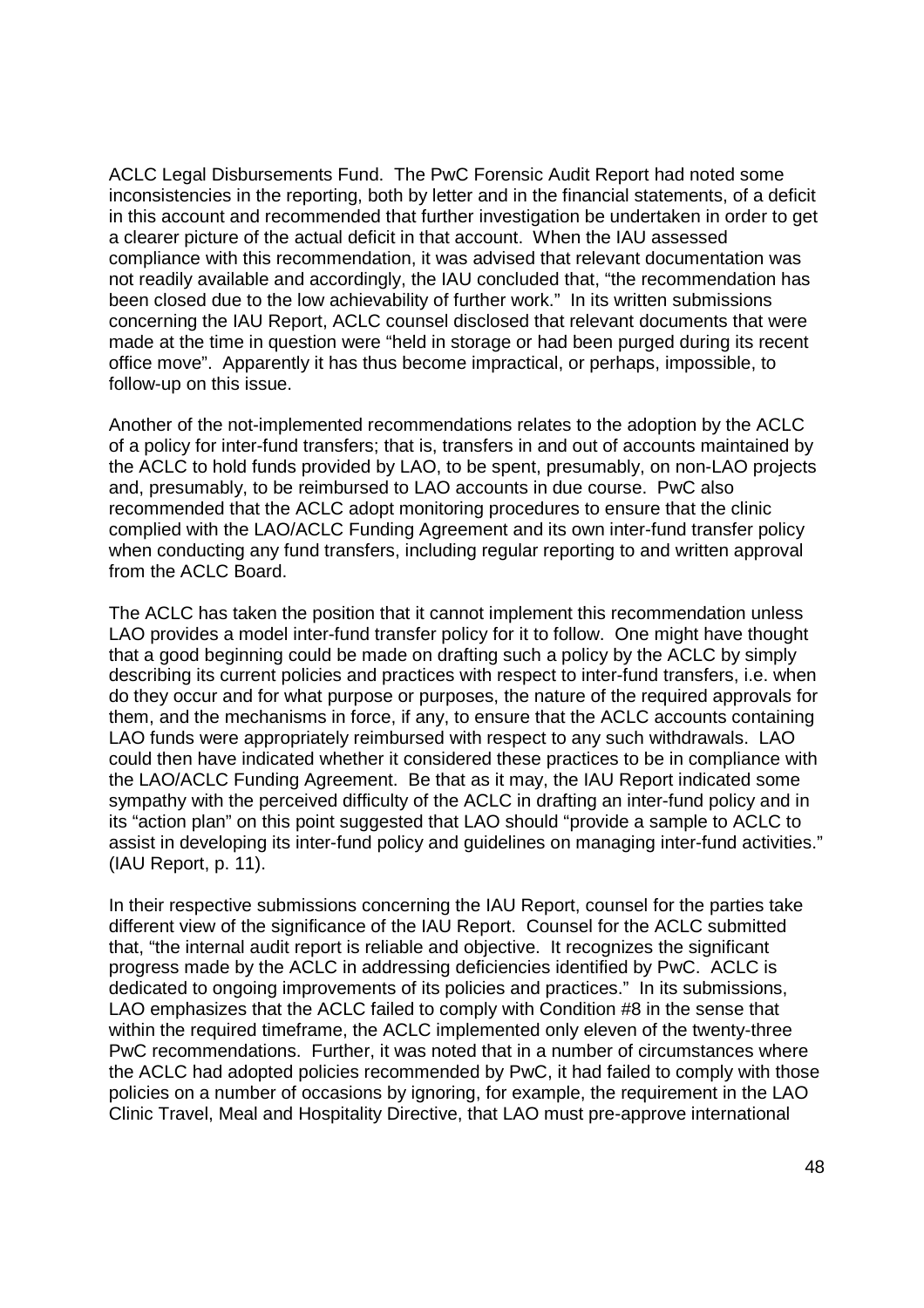travel and, additionally, various other requirements of that and other directives. Further, travel and, additionally, various other requirements of that and other directives. Further, as indicated above, LAO staff submitted that the IAU Report does not mitigate the as indicated above, LAO staff submitted that the IAU Report does not mitigate the ACLC's failure to comply with the other conditions imposed by this Committee's CC L3 ACLC's failure to comply with the other conditions imposed by this Committee's CC L3 Remedial Response Decision and its continuing breach of the obligations imposed upon Remedial Response Decision and its continuing breach of the obligations imposed upon the ACLC by the LAO/ACLC Funding Agreement, the LAO/ACLC Memorandum of the ACLC by the LAO/ACLC Funding Agreement, the LAO/ACLC Memorandum of Understanding and the Legal Aid Services Act (LASA). Understanding and the Legal Aid Services Act (LASA).

Our finding with respect to ACLC compliance with Condition #8, then, is that compliance Our finding with respect to ACLC compliance with Condition #8, then, is that compliance has been merely partial. Apart from the refusal to grant access to copies of documents has been merely partial. Apart from the refusal to grant access to copies of documents to the IAU, the ACLC did co-operate in the IAU's assessment of its implementation of the PwC Forensic Audit recommendations. With respect to the question of implementation, PwC Forensic Audit recommendations. With respect to the question of implementation, however, it is common ground to the IAU Report and to the submissions of both parties however, it is common ground to the IAU Report and to the submissions of both parties that full compliance with this condition has not been achieved by the ACLC. that full compliance with this condition has not been achieved by the ACLC.

### c) Second Category of Conditions – Enhancement of Board Capacity to Engage in Effective Supervision of the Operations of the Clinic in Effective Supervision of the Operations of the Clinic

As previously noted, the second category of conditions imposed in this Committee's CC As previously noted, the second category of conditions imposed in this Committee's CC L3 Remedial Response Decision had as its objective the enhancement of the capacity of L3 Remedial Response Decision had as its objective the enhancement of the capacity of the ACLC Board to supervise the operations of the clinic and to ensure that the ACLC the ACLC Board to supervise the operations of the clinic and to ensure that the ACLC complies with its obligations under the Legal Aid Services Act (LASA) and under the terms and conditions of its Funding Agreement with LAO. Condition #1 required terms and conditions of its Funding Agreement with LAO. Condition #1 required permission for the appointment of an LAO Observer to attend ACLC Board of Directors' permission for the appointment of an LAO Observer to attend ACLC Board of Directors' meetings under certain terms and conditions. Condition #2 required the ACLC to comply meetings under certain terms and conditions. Condition #2 required the ACLC to comply with its obligations under Section 19 of its Funding Agreement with LAO with respect to with its obligations under Section 19 of its Funding Agreement with LAO with respect to the composition of the Board. Condition #3 required the ACLC to collaborate with LAO the composition of the Board. Condition #3 required the ACLC to collaborate with LAO on organizing and successfully completing an approved training experience for all on organizing and successfully completing an approved training experience for all members of the ACLC Board of Directors, the approved program to be organized within members of the ACLC Board of Directors, the approved program to be organized within six months of the Committee's CC L3 Remedial Response Decision, and completed six months of the Committee's CC L3 Remedial Response Decision, and completed within nine months of the Decision. We consider the question of compliance with each of within nine months of the Decision. We consider the question of compliance with each of these conditions in turn. these conditions in turn.

# **Condition #1**  Condition #1

Condition #1 provides a set of arrangements concerning the presence of an LAO Condition #1 provides a set of arrangements concerning the presence of an LAO Observer at all ACLC Board of Directors' meetings. An Observer to be appointed by Observer at all ACLC Board of Directors' meetings. An Observer to be appointed by LAO was to be provided with Board meeting materials in advance of the meetings and LAO was to be provided with Board meeting materials in advance of the meetings and would be permitted to provide LAO's perspective on issues discussed at the meetings. would be permitted to provide LAO's perspective on issues discussed at the meetings. The Observer would not, however, have voting rights or sit as a member of the Board. The Observer would not, however, have voting rights or sit as a member of the Board. Condition #1 speaks directly to the issue of access to Board information and indicates Condition #1 speaks directly to the issue of access to Board information and indicates that the LAO Observer was to have access to information including financial eligibility that the LAO Observer was to have access to information including financial eligibility and resource allocation information concerning particular clients. Condition #1 also and resource allocation information concerning particular clients. Condition #1 also provided, however, that the ACLC Board could meet in-camera with the LAO Observer provided, however, that the ACLC Board could meet in—camera with the LAO Observer not present, to discuss matters pertaining to the present Dispute Resolution Process, not present, to discuss matters pertaining to the present Dispute Resolution Process, and secondly, matters pertaining to the Association of Community Legal Clinics of and secondly, matters pertaining to the Association of Community Legal Clinics of Ontario (ACLCO). Condition #1 also provided that the ACLC Board could withhold Ontario (ACLCO). Condition #1 also provided that the ACLC Board could withhold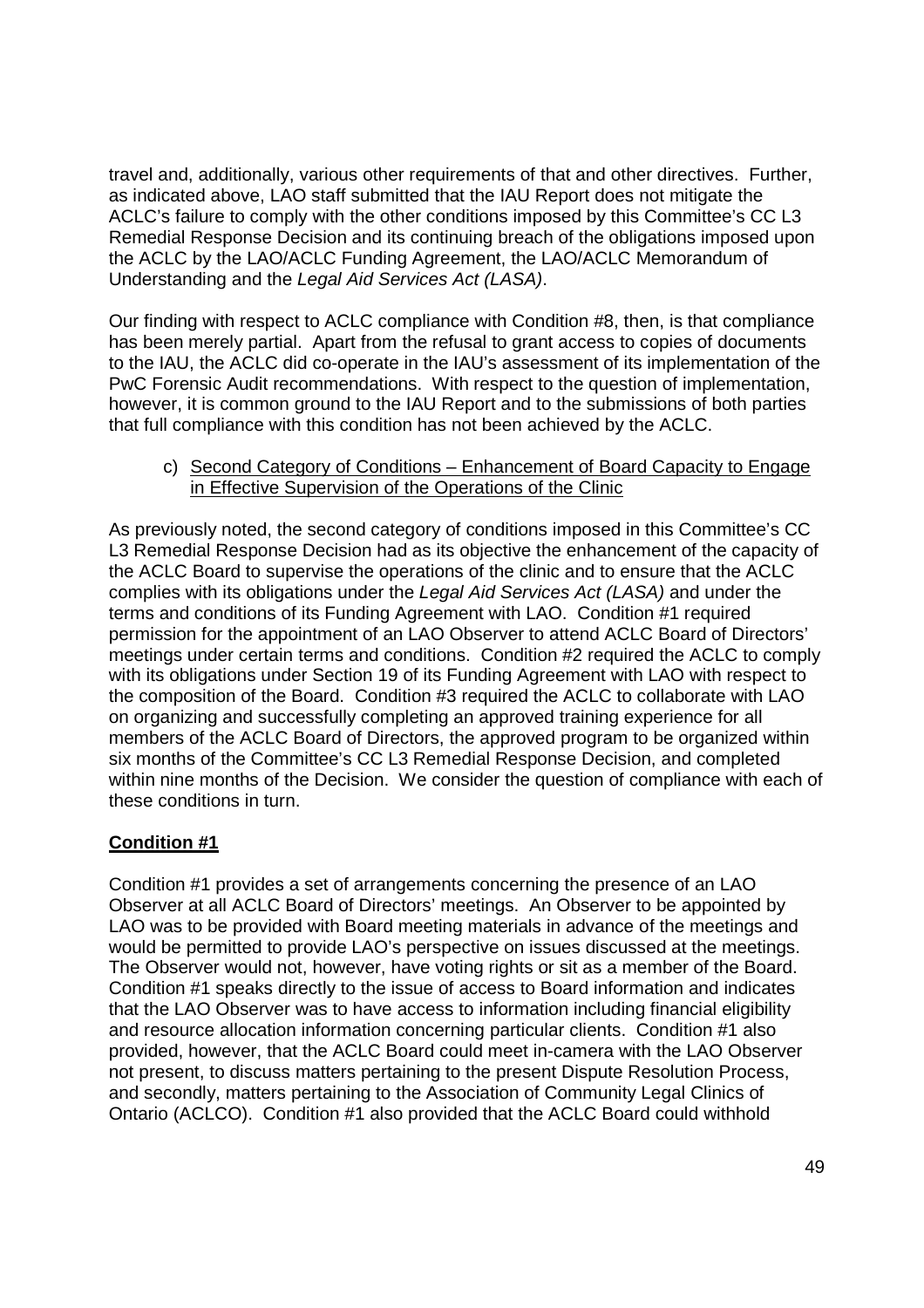material or meet in-camera with respect to matters subject to solicitor-client privilege, provided however, that the ACLC Board disclosed sufficient information to LAO provided however, that the ACLC Board disclosed sufficient information to LAO concerning the nature of the information with respect to which privilege was claimed by concerning the nature of the information with respect to which privilege was claimed by the Board to enable LAO to determine whether it agreed with the claim of privilege was the Board to enable LAO to determine whether it agreed with the claim of privilege was reasonable in the circumstances. Finally, Condition #1 requires that the Chair of the reasonable in the circumstances. Finally, Condition #1 requires that the Chair of the ACLC Board of Directors meet on a monthly (or otherwise mutually agreeable) basis, "in ACLC Board of Directors meet on a monthly (or othen/vise mutually agreeable) basis, "in order to ensure that the Observer is kept abreast of activities at the ACLC".

LAO staff submit that the Board and management of the ACLC have failed to comply in LAO staff submit that the Board and management of the ACLC have failed to comply in good faith with the requirements of Condition #1. More particularly, the LAO staff allege good faith with the requirements of Condition #1. More particularly, the LAO staff allege that the LAO Observer was not included in all Board meetings, and that the ACLC Board that the LAO Observer was not included in all Board meetings, and that the ACLC Board refused to provide information on such matters as inter-fund transfers, overall revenue and expenditures and details concerning the ACLC's deficit or surplus position. Further, and expenditures and details concerning the ACLC's deficit or surplus position. Further, it is alleged that the one-on-one meetings with the ACLC Board Chair were quite unsuccessful and typically constituted brief meetings of ten to fifteen minutes, in which unsuccessful and typically constituted brief meetings of ten to fifteen minutes, in which the LAO Observer reported her impressions of recent Board meetings, with respect to which the ACLC Board Chair was simply unresponsive. Indeed, the ACLC Board Chair which the ACLC Board Chair was simply unresponsive. Indeed, the ACLC Board Chair was reported to have said on a number of occasions that her meetings with the LAO was reported to have said on a number of occasions that her meetings with the LAO Observer were "a waste of time". Observer were "a waste of time".

The ACLC responded to these allegations by asserting that it had substantially complied The ACLC responded to these allegations by asserting that it had substantially complied with Condition #1, that the failure to include the LAO Observer in two Board with Condition #1, that the failure to include the LAO Observer in two Board teleconference meetings was "an honest mistake", and that the ACLC has, in any event, teleconference meetings was "an honest mistake", and that the ACLC has, in any event, provided minutes of the two teleconference meetings to the LAO Observer (LAO Tab provided minutes of the two teleconference meetings to the LAO Observer (LAO Tab A34 and A36). The teleconference meetings, it may be noted, were held after the LAO A34 and A36). The teleconference meetings, it may be noted, were held after the LAO Observer had attended five Board meetings on previous occasions. Although one of the Observer had attended five Board meetings on previous occasions. Although one of the teleconference meetings was held simply for the purpose of setting dates for the Annual teleconference meetings was held simply for the purpose of setting dates for the Annual Strategic Planning Meeting and the ACLC Annual General Meeting, the other Strategic Planning Meeting and the ACLC Annual General Meeting, the other teleconference meeting was held for the purpose of reviewing the audited financial teleconference meeting was held for the purpose of reviewing the audited financial statements and approving a change of accounting method from the deferral method to the restricted funds method of accounting. This meeting would obviously been of greater the restricted funds method of accounting. This meeting would obviously been of greater interest to the LAO Observer. Indeed, the change of accounting method is a matter of interest to the LAO Observer. Indeed, the change of accounting method is a matter of some controversy. The LAO Observer indicated that, in her view, the change had the some controversy. The LAO Observer indicated that, in her view, the change had the effect of masking, to some extent, the ACLC's deficit. The ACLC responds to this effect of masking, to some extent, the ACLC's deficit. The ACLC responds to this allegation by denying that it has this effect, by noting that some other clinics use the allegation by denying that it has this effect, by noting that some other clinics use the restricted funds method and by asserting that it adopted the new method because it restricted funds method and by asserting that it adopted the new method because it would be easier for its various funders to understand. would be easier for its various funders to understand.

LAO had appointed as its Observer, LAO's Vice-President and Chief Administrative LAO had appointed as its Observer, LAO's Vice—President and Chief Administrative Officer, Michelle Séguin. Ms. Séguin is a Chartered Accountant with twenty-five years of Officer, Michelle Séguin. Ms. Séguin is a Chartered Accountant with twenty—five years of experience in financial management. LAO submitted that Ms. Séguin had been experience in financial management. LAO submitted that Ms. Séguin had been appointed because of her credentials and experience in financial matters and, in part, appointed because of her credentials and experience in financial matters and, in part, because she had no prior oversight responsibilities concerning the ACLC. because she had no prior oversight responsibilities concerning the ACLC.

In accord with Condition #1, once Ms. Séguin had been appointed as the LAO Observer, In accord with Condition #1, once Ms. Séguin had been appointed as the LAO Observer, the ACLC Board began the practice of inviting her to their regular Board meetings. Ms. the ACLC Board began the practice of inviting her to their regular Board meetings. Ms.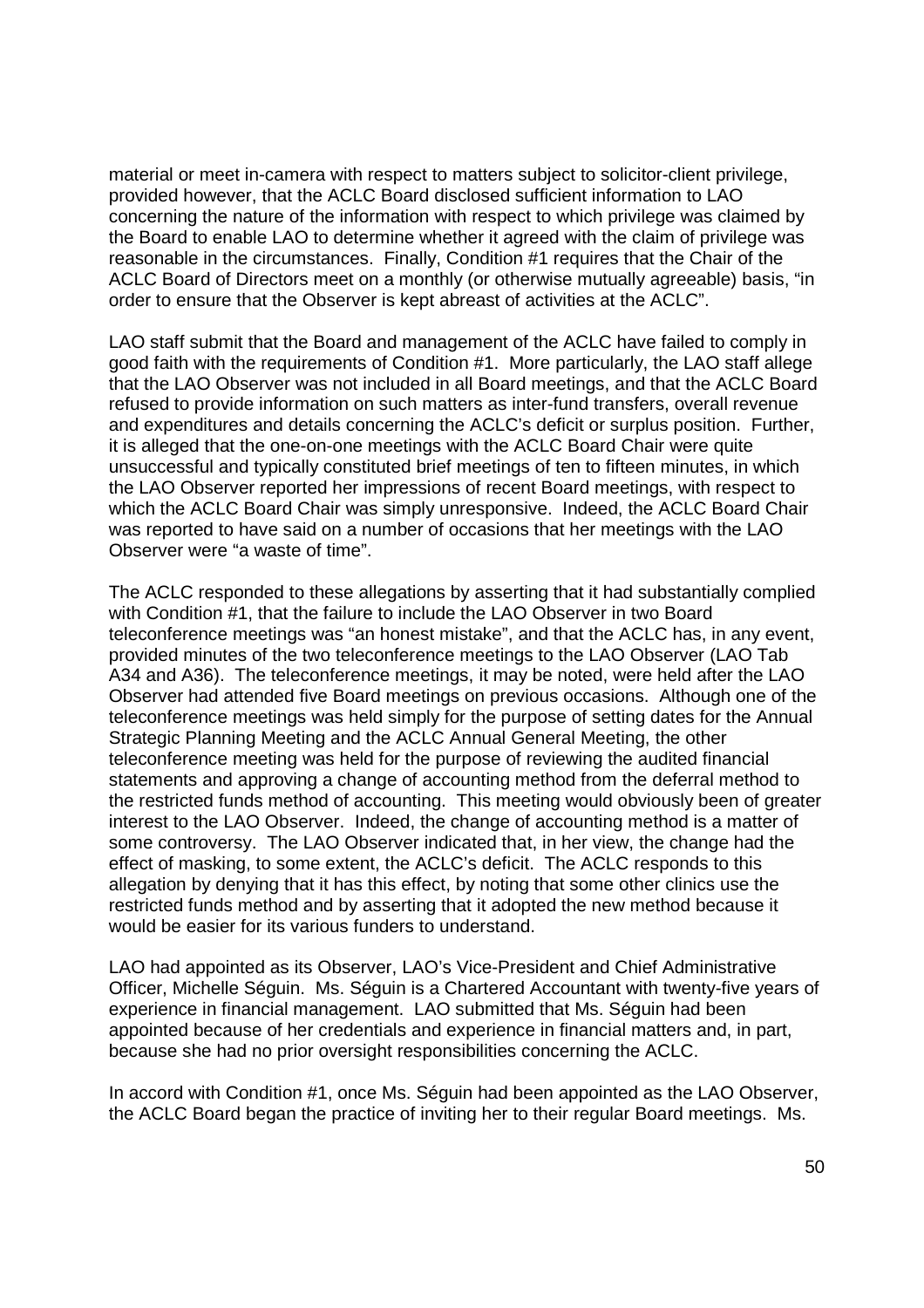Séguin attended at least seven such meetings and made extensive notes of her Séguin attended at least seven such meetings and made extensive notes of her observations and suggestions for improvement to ACLC Board practices. As noted observations and suggestions for improvement to ACLC Board practices. As noted above, Ms. Séguin shared these impressions with the ACLC Board Chair at regular one-above, Ms. Séguin shared these impressions with the ACLC Board Chair at regular oneon-one meetings with her, but these meetings did not result either in substantive on—one meetings with her, but these meetings did not result either in substantive discussion flowing from her impressions, or, indeed, in the provision of information by the discussion flowing from her impressions, or, indeed, in the provision of information by the ACLC Board Chair in order to keep the Observer "abreast of activities at ACLC". Ms. ACLC Board Chair in order to keep the Observer "abreast of activities at ACLC". Ms. Séguin's notes indicate that the ACLC Board Chair considered that the matters raised by Séguin's notes indicate that the ACLC Board Chair considered that the matters raised by Ms. Séguin were more appropriate for discussion with the ACLC Board in its entirety. By Ms. Séguin were more appropriate for discussion with the ACLC Board in its entirety. By way of explanation for the Board Chair's lack of responsiveness in these meetings, way of explanation for the Board Chair's lack of responsiveness in these meetings, counsel for the ACLC submitted that the Board Chair was neither comfortable with nor counsel for the ACLC submitted that the Board Chair was neither comfortable with nor equipped to engage in discussions of the kind advanced by the LAO Observer. Further, equipped to engage in discussions of the kind advanced by the LAO Observer. Further, counsel submitted that the LAO Observer was, in any event, able to relay her counsel submitted that the LAO Observer was, in any event, able to relay her impressions to the ACLC Board of Directors at subsequent Board meetings. impressions to the ACLC Board of Directors at subsequent Board meetings.

In an attempt to determine whether the ACLC has indeed complied with Condition #1, In an attempt to determine whether the ACLC has indeed complied with Condition #1, this Committee has reviewed the extensive notes prepared by the LAO Observer with respect to each of the meetings of the ACLC Board that she attended and the minutes respect to each of the meetings of the ACLC Board that she attended and the minutes prepared by the ACLC for those meetings. We have reviewed, as well, the prepared by the ACLC for those meetings. We have reviewed, as well, the memorandum from the LAO Observer reporting her summary observations with respect memorandum from the LAO Observer reporting her summary observations with respect to this experience. It is unnecessary to review these observations in detail, but their tone to this experience. It is unnecessary to review these observations in detail, but their tone is very critical of the conduct of the ACLC Board with respect to five broad categories of is very critical of the conduct of the ACLC Board with respect to five broad categories of issues concerning Board governance, including financial management, oversight, the issues concerning Board governance, including financial management, oversight, the use of public funds, respect for the Clinic Committee's conditions and lack of co-use of public funds, respect for the Clinic Committee's conditions and lack of cooperation with the LAO Observer. The summary provides particulars with respect to operation with the LAO Observer. The summary provides particulars with respect to such questions as the lack of the provision of information to the Board concerning the such questions as the lack of the provision of information to the Board concerning the overall financial position of the ACLC, the failure to provide budgets and quarterly overall financial position of the ACLC, the failure to provide budgets and quarterly reporting with respect to ACLC's expenditures, the approval by the ACLC Board of sending a five-person delegation comprised of the ACLC Chair and four staff members to the unveiling of the Ark of Return in New York City without giving any consideration to to the unveiling of the Ark of Return in New York City without giving any consideration to ACLC's current financial position, a similar approval of the sending of three people, two ACLC's current financial position, a similar approval of the sending of three people, two staff members and one Board member, to a training program in Maryland, the fact that staff members and one Board member, to a training program in Maryland, the fact that Board meetings were conducted in her absence and the Board's refusal to provide Board meetings were conducted in her absence and the Board's refusal to provide information relating to other sources of funding for the ACLC. information relating to other sources of funding for the ACLC.

Ms. Séguin concluded her summary with the following observations: Ms. Séguin concluded her summary with the following observations:

"It is my view that the ACLC has consistently demonstrated that its financial, ''It is my view that the ACLC has consistently demonstrated that its financial, administrative and governance abilities are insufficient to provide LAO with the administrative and governance abilities are insufficient to provide LAO with the confidence that the ACLC is making effective use of public funds, and fully meeting confidence that the ACLC is making effective use of public funds, and fully meeting the Conditions of the Clinic Committee of the LAO Board. Additionally, repeated the Conditions of the Clinic Committee of the LAO Board. Additionally, repeated derogatory comments by the ACLC Board members and its Executive Director derogatory comments by the ACLC Board members and its Executive Director revealed a basic hostility towards LAO, its legislative role and its employees, that is revealed a basic hostility towards LAO, its legislative role and its employees, that is incompatible with the obligations of the clinic to work in good faith with its funder." incompatible with the obligations of the clinic to work in good faith with its funder."

With respect to the latter point, Ms. Séguin alleged that both the Executive Director and With respect to the latter point, Ms. Séguin alleged that both the Executive Director and the members of the ACLC Board were "antagonistic and hostile toward LAO and me" the members of the ACLC Board were "antagonistic and hostile toward LAO and me" and made derogatory personal comments about LAO staff. To some extent, this latter and made derogatory personal comments about LAO staff. To some extent, this latter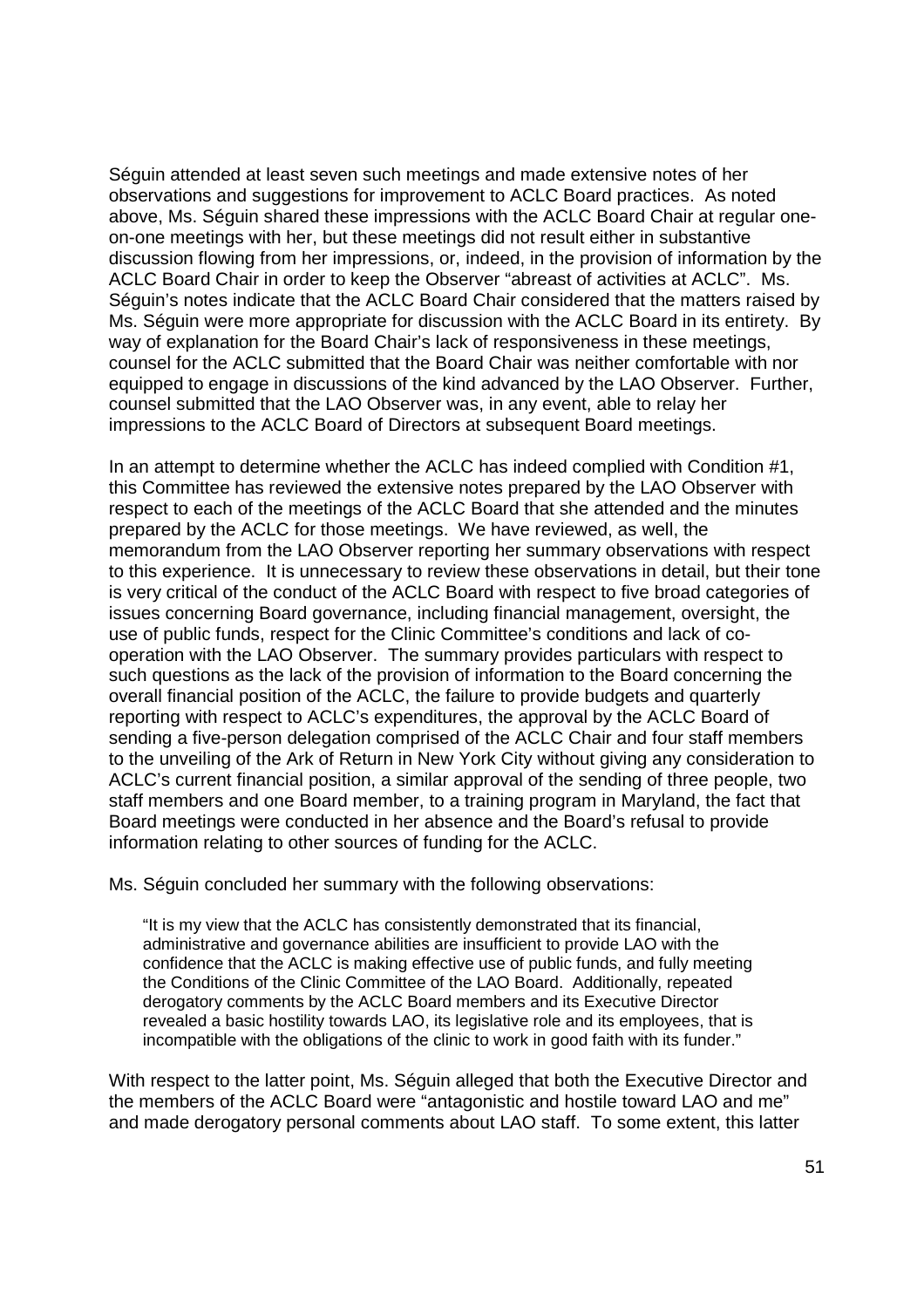point is indeed reflected in the minutes of Board meetings prepared by the ACLC. Thus, point is indeed reflected in the minutes of Board meetings prepared by the ACLC. Thus, the April 21, 2015 Board minutes (LAO Tab A32) report the following exchange: the April 21, 2015 Board minutes (LAO Tab A32) report the following exchange:

"The Board responded to the comments made by the LAO Observer about feeling "The Board responded to the comments made by the LAO Observer about feeling insulted and reminded her that she is for once experiencing the onslaught of insults insulted and reminded her that she is for once experiencing the onslaught of insults and offensive treatment the ACLC has been experiencing at the hands of LAO since and offensive treatment the ACLC has been experiencing at the hands of LAO since the Clinic was announced in 1993. The ACLC has consistently been insulted and the Clinic was announced in 1993. The ACLC has consistently been insulted and discriminated against by LAO. It has been on-going for over 20 years. The ACLC discriminated against by LAO. It has been on-going for over 20 years. The ACLC has been subjected to suspicion, ridicule, criticism and discrimination. has been subjected to suspicion, ridicule, criticism and discrimination.

Ms. Séguin's allegation that derogatory comments were made about LAO staff members Ms. Séguin's allegation that derogatory comments were made about LAO staff members is also borne out to some extent in the ACLC Board's minutes. In the ACLC Board is also borne out to some extent in the ACLC Board's minutes. In the ACLC Board minutes of October 17, 2015, it is recorded that the Board and Executive Director minutes of October 17, 2015, it is recorded that the Board and Executive Director requested clarification of the LAO Observer's assertion that the Executive Director had requested clarification of the LAO Observer's assertion that the Executive Director had been making derogatory comments about LAO staff members. This assertion on the been making derogatory comments about LAO staff members. This assertion on the part of the LAO Observer was criticized by the Executive Director as demeaning of part of the LAO Observer was criticized by the Executive Director as demeaning of African Canadians. The minute then observes of the Board's discussion of this point African Canadians. The minute then observes of the Board's discussion of this point that: that:

"The Board didn't get personal but discussed its ongoing treatment by LAO, in "The Board didn't get personal but discussed its ongoing treatment by LAO, in particular, Janet Budgell, Bob Ward and Margo Ayers as racist towards ACLC." particular, Janet Budgell, Bob Ward and Margo Ayers as racist towards ACLC." (ACLC Supp. Tab 4, p. 4). (ACLC Supp. Tab 4, p. 4).

For its part, the ACLC submits that the admittedly hostile or tense relationship between For its part, the ACLC submits that the admittedly hostile or tense relationship between the LAO Observer was provoked, at least in part, by the LAO Observer's early request the LAO Observer was provoked, at least in part, by the LAO Observer's early request that she be allowed to bring a note-taker to Board meetings, or in the alternative, to record the meetings. The ACLC alleges that this created the impression that the LAO record the meetings. The ACLC alleges that this created the impression that the LAO Observer saw her role as one of gathering information rather than the development of a Observer saw her role as one of gathering information rather than the development of a relationship of trust and confidence. The ACLC refused to allow the LAO Observer relationship of trust and confidence. The ACLC refused to allow the LAO Observer either to bring a note-taker or to record the Board's deliberations. either to bring a note—taker or to record the Board's deliberations.

There were other differences of opinion concerning the role of the LAO Observer. Thus, There were other differences of opinion concerning the role of the LAO Observer. Thus, it was the LAO's Observer's position, communicated at an early stage to the ACLC it was the LAO's Observer's position, communicated at an early stage to the ACLC Board, that Condition #1 permitted her to attend meetings of the Board and Sub-Board, that Condition #1 permitted her to attend meetings of the Board and Sub-Committees, such as the Finance Committee. The ACLC took the position that Board Committees, such as the Finance Committee. The ACLC took the position that Board Committee meetings were not "Board meetings" within the meaning of Condition #1 and Committee meetings were not "Board meetings" within the meaning of Condition #1 and therefore refused to include her in such meetings. In our view, it was not reasonable in therefore refused to include her in such meetings. In our view, it was not reasonable in the context for the ACLC to exclude the LAO Observer from Board Finance Committee the context for the ACLC to exclude the LAO Observer from Board Finance Committee meetings. meetings.

As noted above, the LAO Observer was of the view that she was entitled to receive As noted above, the LAO Observer was of the view that she was entitled to receive information concerning resources provided to the ACLC by other funders. The ACLC information concerning resources provided to the ACLC by other funders. The ACLC Board took the view that she was not entitled to such information and moreover, Board took the view that she was not entitled to such information and moreover, excluded Ms. Séguin from Board meetings when discussion relating to other funders was excluded Ms. Séguin from Board meetings when discussion relating to other funders was to take place. Discussions relating to other funders was not identified in Condition #1 as to take place. Discussions relating to other funders was not identified in Condition #1 as a basis for excluding the LAO Observer. Moreover, in our view, this refusal to share a basis for excluding the LAO Observer. Moreover, in our view, this refusal to share information concerning other sources of funding is a clear breach of the Legal Aid information concerning other sources of funding is a clear breach of the Legal Aid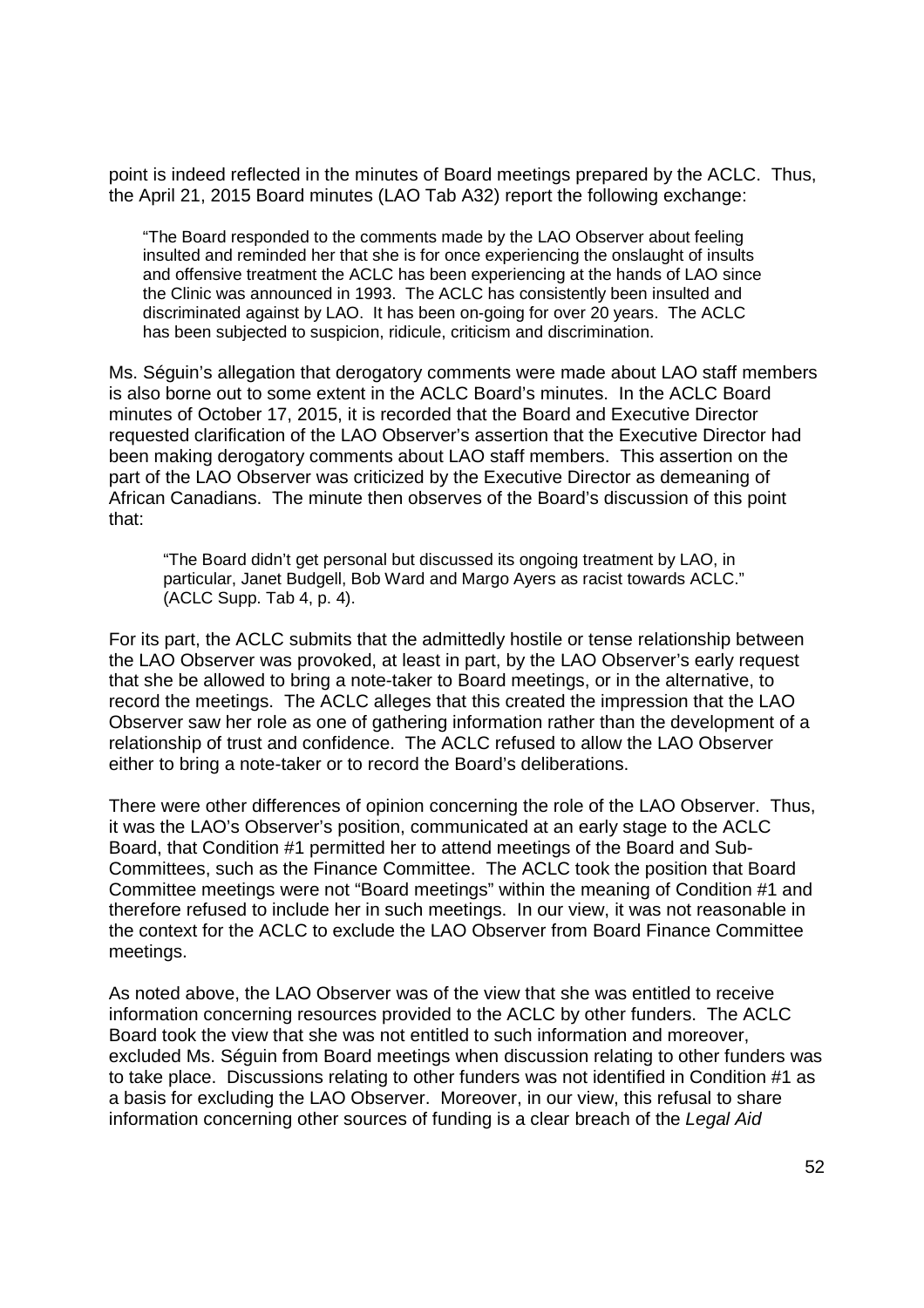Services Act (LASA) and the Funding Agreement between LAO and the ACLC (LAO Tab Services Act (LASA) and the Funding Agreement between LAO and the ACLC (LAO Tab A3, Section 42). Under Section 37(2) (d) of the LASA, a clinic is obliged to provide to A3, Section 42). Under Section 37(2) (d) of the LASA, a clinic is obliged to provide to LAO "any financial or other information relating to the operation of the clinic that [LAO] LAO "any financial or other information relating to the operation of the clinic that [LAO] may request." may request."

The ACLC's exclusion of Ms. Séguin from such discussions and refusal to provide The ACLC's exclusion of Ms. Séguin from such discussions and refusal to provide information concerning other funders became the subject of an exchange between information concerning other funders became the subject of an exchange between counsel after Ms. Séguin was excluded from discussions pertaining to other funders at counsel after Ms. Séguin was excluded from discussions pertaining to other funders at the March 19<sup>th</sup>, 2015 Board meeting. On March 12, 2015, Mr. Forrest, on behalf of LAO wrote to ACLC's counsel asserting that LAO was entitled to access to such materials and wrote to ACLC's counsel asserting that LAO was entitled to access to such materials and that, indeed, such access was imperative, "in light of the issues concerning inter-fund transfers with this Clinic." (LAO Tab B4, p.2). Ms. Basa replied for the ACLC asserting transfers with this Clinic." (LAO Tab B4, p.2). Ms. Basa replied for the ACLC asserting that, "The ACLC does not have the authority from the funders of its other programs that, "The ACLC does not have the authority from the funders of its other programs (which are not related to legal aid services) to share information with LAO." (LAO Tab (which are not related to legal aid services) to share information with LAO." (LAO Tab B6, p.2) A similar explanation for the refusal to disclose such information was offered by B6, p.2) A similar explanation for the refusal to disclose such information was offered by counsel for the ACLC at the oral hearing of this Committee on March 18, 2016. When counsel for the ACLC at the oral hearing of this Committee on March 18, 2016. When asked by the Chair as to whether the ACLC had ever sought such authorization from the asked by the Chair as to whether the ACLC had ever sought such authorization from the other funders, it was conceded that such authority had not been sought. Counsel other funders, it was conceded that such authority had not been sought. Counsel submitted further, however, that if the matter of access to such information was important submitted further, however, that if the matter of access to such information was important to LAO that they should have followed up on the issue and that Mr. Forrest failed to do so after intimating that he would. (ACLC Supp. Tab 2). The fact remains, however, that the ACLC refused to provide this information and was supported by counsel in doing so. the ACLC refused to provide this information and was supported by counsel in doing so.

We remain of the view that refusal to provide information pertaining to other funders We remain of the view that refusal to provide information pertaining to other funders constitutes a clear breach of LASA and the Funding Agreement. This refusal and the constitutes a clear breach of LASA and the Funding Agreement. This refusal and the exclusion of Ms. Séguin from ACLC Board discussions concerning other funders exclusion of Ms. Séguin from ACLC Board discussions concerning other funders constitutes, in turn, a clear breach of Condition #1. constitutes, in turn, a clear breach of Condition #1.

In considering whether the ACLC has complied with Condition #1, a number of In considering whether the ACLC has complied with Condition #1, a number of observations are pertinent. First, in a general and technical sense, the ACLC complied observations are pertinent. First, in a general and technical sense, the ACLC complied with Condition #1 in the sense that it invited the LAO Observer to a number of Board with Condition #1 in the sense that it invited the LAO Observer to a number of Board meetings, provided her with relevant Board material, and permitted her to engage in meetings, provided her with relevant Board material, and permitted her to engage in discussions with the ACLC Board at these meetings. In the absence of evidence to the discussions with the ACLC Board at these meetings. In the absence of evidence to the contrary, we find that the failure of the ACLC Board to include the LAO Observer in the contrary, we find that the failure of the ACLC Board to include the LAO Observer in the two summer teleconference meetings in August of 2015 was "an honest mistake" that two summer teleconference meetings in August of 2015 was "an honest mistake" that would not warrant a finding of non-compliance with Condition #1. would not warrant a finding of non-compliance with Condition #1.

With respect to the question of access to information, however, our finding is that the With respect to the question of access to information, however, our finding is that the ACLC Board's refusal to share financial information concerning other funding sources ACLC Board's refusal to share financial information concerning other funding sources and the exclusion of Ms. Séguin from ACLC Board discussions pertaining to other and the exclusion of Ms. Séguin from ACLC Board discussions pertaining to other funders constitutes a failure to comply with Condition #1. The exclusion of the LAO funders constitutes a failure to comply with Condition #1. The exclusion of the LAO Observer from Board Committee meetings, also, in our view, constitutes a failure to Observer from Board Committee meetings, also, in our view, constitutes a failure to comply with Condition #1. comply with Condition #1.

At the same time, it is disappointing that the ACLC Board's reception of the LAO At the same time, it is disappointing that the ACLC Board's reception of the LAO Observer was fraught with such difficulties. It would appear that an opportunity to Observer was fraught with such difficulties. It would appear that an opportunity to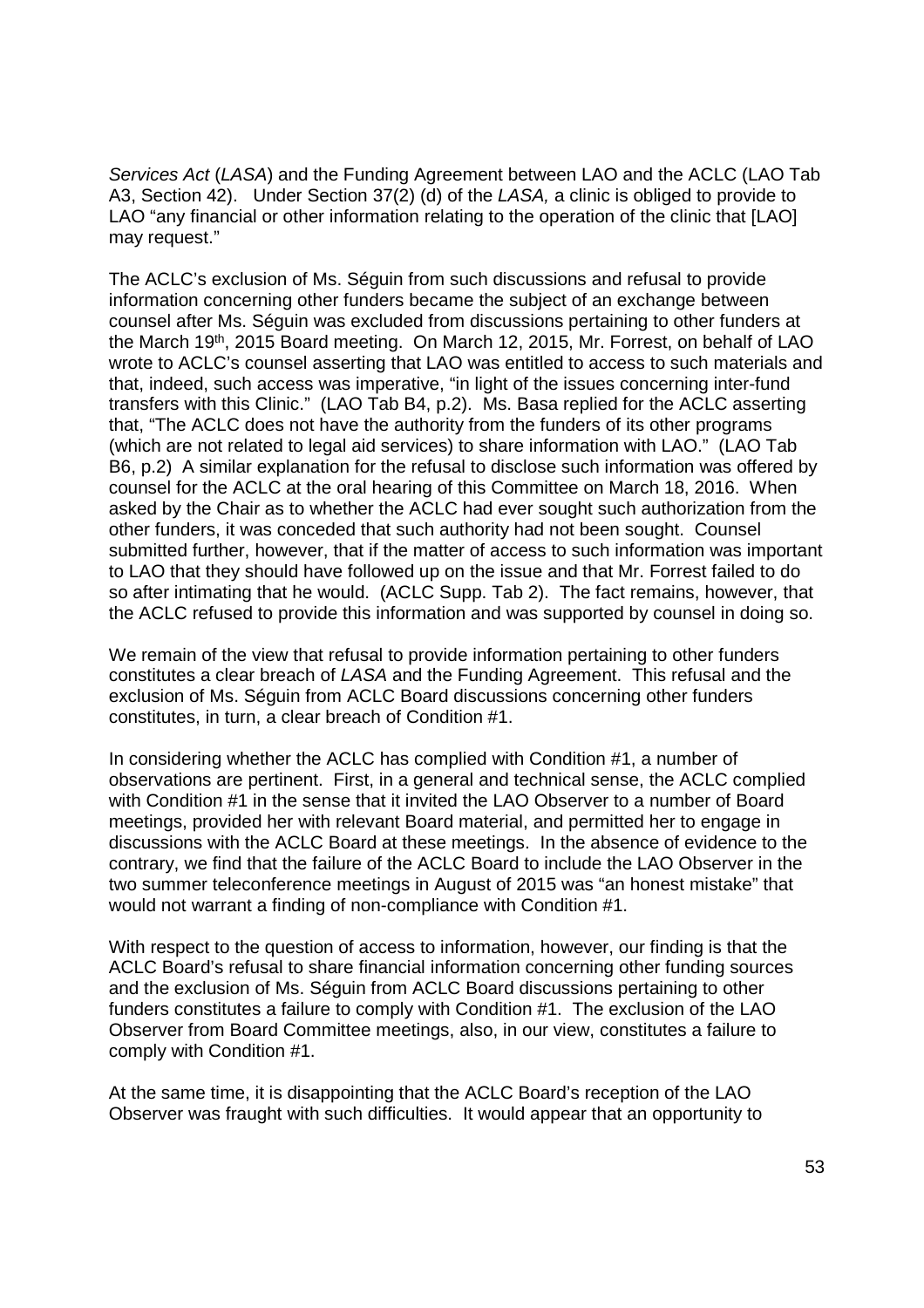strengthen the Board's willingness and capacity to engage in effective oversight of the strengthen the Board's willingness and capacity to engage in effective oversight of the operations of the clinic was not exploited effectively by the ACLC Board. Indeed, the operations of the clinic was not exploited effectively by the ACLC Board. Indeed, the observations and recommendations provided by the LAO Observer in her extensive observations and recommendations provided by the LAO Observer in her extensive written reports provide support for the view expressed earlier in the CC L3 Remedial written reports provide support for the view expressed earlier in the CC L3 Remedial Response Decision by this Committee to the effect that the ACLC Board does not Response Decision by this Committee to the effect that the ACLC Board does not appear to engage in effective supervision of this kind. appear to engage in effective supervision of this kind.

In summary, then, it is our view that the ACLC has partially complied with Condition #1. In summary, then, it is our view that the ACLC has partially complied with Condition #1.

## **Condition #2**  Condition #2

Section 10 of the LAO/ACLC Funding Agreement sets out requirements with respect to Section 10 of the LAO/ACLC Funding Agreement sets out requirements with respect to the composition of the clinic Board and includes in the list of categories of persons that the composition of the clinic Board and includes in the list of categories of persons that would be appointed to the Board: would be appointed to the Board:

- (c) Persons with financial skills (c) Persons with financial skills
- (e) Lawyers (e) Lawyers

Since the resignation in protest of the two lawyer members of the ACLC Board in 2009, Since the resignation in protest of the two lawyer members of the ACLC Board in 2009, recounted above, there does not appear to have been any new lawyer members of the recounted above, there does not appear to have been any new lawyer members of the Board; at least none were drawn to our attention and there were no lawyers on the Board Board; at least none were drawn to our attention and there were no lawyers on the Board at the time of this Committee's deliberations on the LAO L3 Staff Report. Similarly, we at the time of this Committee's deliberations on the LAO L3 Staff Report. Similarly, we were not aware of the identity of two individuals with financial skills. PwC, in its Forensic were not aware of the identity of two individuals with financial skills. PwC, in its Forensic Audit Report, noted that "(t)he clinic Board is comprised of members with little financial Audit Report, noted that "(t)he clinic Board is comprised of members with little financial background" (p. 35). In order to increase the capacity of the Board to engage in more background" (p. 35). In order to increase the capacity of the Board to engage in more effective supervision of the financial management and operation of the ACLC, it was this effective supervision of the financial management and operation of the ACLC, it was this Committee's view that the ACLC should make reasonable and verifiable efforts to meet Committee's view that the ACLC should make reasonable and verifiable efforts to meet its obligations under Section 10 of the Funding Agreement and appoint at least two its obligations under Section 10 of the Funding Agreement and appoint at least two lawyers and two persons with financial skills to the Board. lawyers and two persons with financial skills to the Board.

Further, Condition #2 stipulated that the "reasonable efforts" will include "identifying at Further, Condition #2 stipulated that the "reasonable efforts" will include "identifying at least five suitable candidates for each vacant position each month and approaching them least five suitable candidates for each vacant position each month and approaching them by telephone or in person in addition to a written approach." by telephone or in person in addition to a written approach."

Condition #2 noted that this condition would be met when "all four of the described Board Condition #2 noted that this condition would be met when ''all four of the described Board positions had been filled." Plainly, the objective of Condition #2 was to strengthen both positions had been filled.'' Plainly, the objective of Condition #2 was to strengthen both the skill set and the sense of professional independence of a number of members of the the skill set and the sense of professional independence of a number of members of the Board with a view to enhancing the Board's capacity to discharge its statutory and other Board with a view to enhancing the Board's capacity to discharge its statutory and other responsibilities. responsibilities.

Condition #2 has not been met. In its original written response to LAO's submissions, Condition #2 has not been met. In its original written response to LAO's submissions, the ACLC made the following claim: the ACLC made the following claim:

"The Board includes a paralegal (C. Holder), a lawyer (S. Agbakwa), a bookkeeper (G. Self), "The Board includes a paralegal (C. Holder), a lawyer (S. Agbakwa), a bookkeeper (G. Self), and individual with a university degree in financial accounting and management (C. Holder) and individual with a university degree in financial accounting and management (C. Holder) and an accountant (V. Manswell)." and an accountant (V. Manswell)."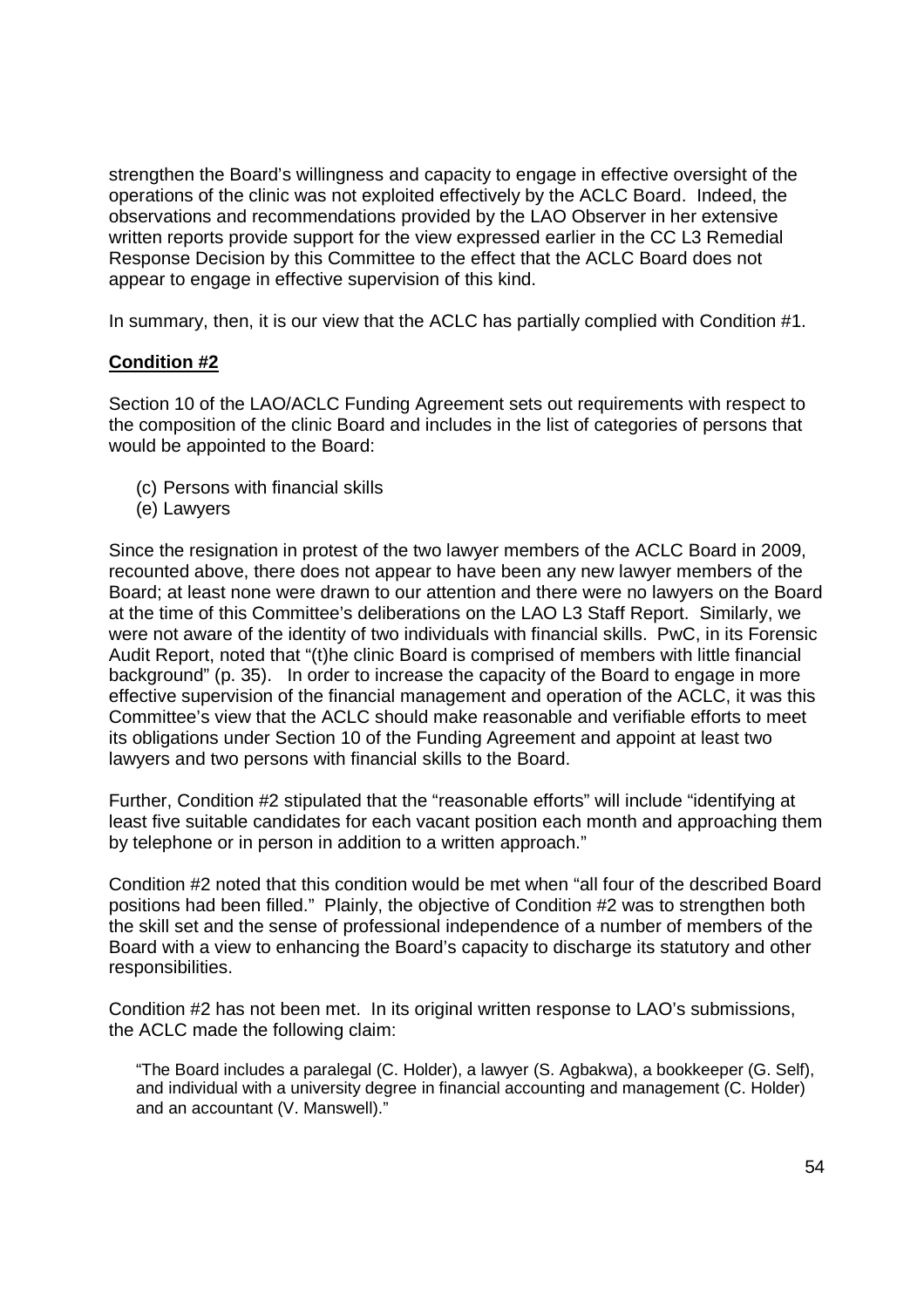It will be noted that only one lawyer has been successfully appointed and that Mr. It will be noted that only one lawyer has been successfully appointed and that Mr. Holder, who is, in fact, a reappointed former member of the Board is counted twice as a Holder, who is, in fact, a reappointed former member of the Board is counted twice as a paralegal and as an individual with a university degree in financial accounting and paralegal and as an individual with a university degree in financial accounting and management. management.

With respect to the question of process, LAO submitted that the ACLC's Board and With respect to the question of process, LAO submitted that the ACLC's Board and management have not demonstrated reasonable efforts to fill the Board vacancies as management have not demonstrated reasonable efforts to fill the Board vacancies as required by Condition #2. On January 29, 2015, LAO requested in writing that the ACLC required by Condition #2. On January 29, 2015, LAO requested in writing that the ACLC report on a monthly basis with respect to its reasonable efforts (LAO A-29) and that in response, ACLC's management indicated that a lawyer had joined the Board but that response, ACLC's management indicated that a lawyer had joined the Board but that efforts to recruit someone with financial skills had not been successful (LAO A-24). efforts to recruit someone with financial skills had not been successful (LAO A—24). ACLC's Board and management provided LAO with no further reports. LAO counsel ACLC's Board and management provided LAO with no further reports. LAO counsel noted further that the minutes of Board meetings held during that period which were filed noted further that the minutes of Board meetings held during that period which were filed in evidence before this Committee, did not indicate any evidence of such reasonable in evidence before this Committee, did not indicate any evidence of such reasonable efforts. Further, the extensive notes prepared by the LAO Observer of the board efforts. Further, the extensive notes prepared by the LAO Observer of the board meetings she attended did not reveal reasonable efforts to recruit or, indeed, any meetings she attended did not reveal reasonable efforts to recruit or, indeed, any meaningful discussion of the Board composition issue. meaningful discussion of the Board composition issue.

No explanation was provided with respect to the extent of the difficulty encountered by No explanation was provided with respect to the extent of the difficulty encountered by the ACLC management in recruiting lawyers in particular. There appear to be two possible explanations: it may be that reasonable efforts were simply not made, which possible explanations: it may be that reasonable efforts were simply not made, which would constitute a breach of the conditions, or alternatively, it may well be that members would constitute a breach of the conditions, or alternatively, it may well be that members of the African Canadian community who are members of the legal profession, are of the African Canadian community who are members of the legal profession, are reluctant to become involved as members of the Board of the ACLC. If this is in fact the reluctant to become involved as members of the Board of the ACLC. If this is in fact the explanation for the ACLC's inability to attract lawyers to the Board, this would only serve explanation for the ACLC's inability to attract lawyers to the Board, this would only serve to justify the concerns that led to the imposition of Condition #2. to justify the concerns that led to the imposition of Condition #2.

In response to a question from the Chair, Mr. Dewart, on behalf of the ACLC, conceded In response to a question from the Chair, Mr. Dewart, on behalf of the ACLC, conceded that resumes of the people who were appointed were not made available to LAO. that resumes of the people who were appointed were not made available to LAO. Although Condition #2 does not specifically require this, the Committee is of the view that Although Condition #2 does not specifically require this, the Committee is of the view that good faith efforts to comply with Condition #2 would have prompted the ACLC to do so. good faith efforts to comply with Condition #2 would have prompted the ACLC to do so. In determining, for example, whether a particular individual could be fairly characterized In determining, for example, whether a particular individual could be fairly characterized as a "person with financial skills", it would be useful to have an indication of the person's as a "person with financial skills", it would be useful to have an indication of the person's education in financial matters and their experience in financial work. education in financial matters and their experience in financial work.

In sum, the Committee's conclusion is that the ACLC did not comply with Condition #2. In sum, the Committee's conclusion is that the ACLC did not comply with Condition #2.

### **Condition #3**  Condition #3

As noted above, Condition #3 requires the ACLC Board to organize within six months of As noted above, Condition #3 requires the ACLC Board to organize within six months of this Committee's CC L3 Remedial Response Decision and to successfully complete this Committee's CC L3 Remedial Response Decision and to successfully complete within nine months of that date, an appropriate training experience for all members of the within nine months of that date, an appropriate training experience for all members of the ACLC Board "on the duties and responsibilities of Board members including duties of ACLC Board "on the duties and responsibilities of Board members including duties of monitoring, oversight and risk management". The organization of the program was to be monitoring, oversight and risk management". The organization of the program was to be done in collaboration with LAO staff and subject to their approval. Counsel for LAO done in collaboration with LAO staff and subject to their approval. Counsel for LAO suggested that the effective date for the revised CC L3 Remedial Response Decision of suggested that the effective date for the revised CC L3 Remedial Response Decision of this Committee is November 17, 2014 and accordingly, that the deadlines for the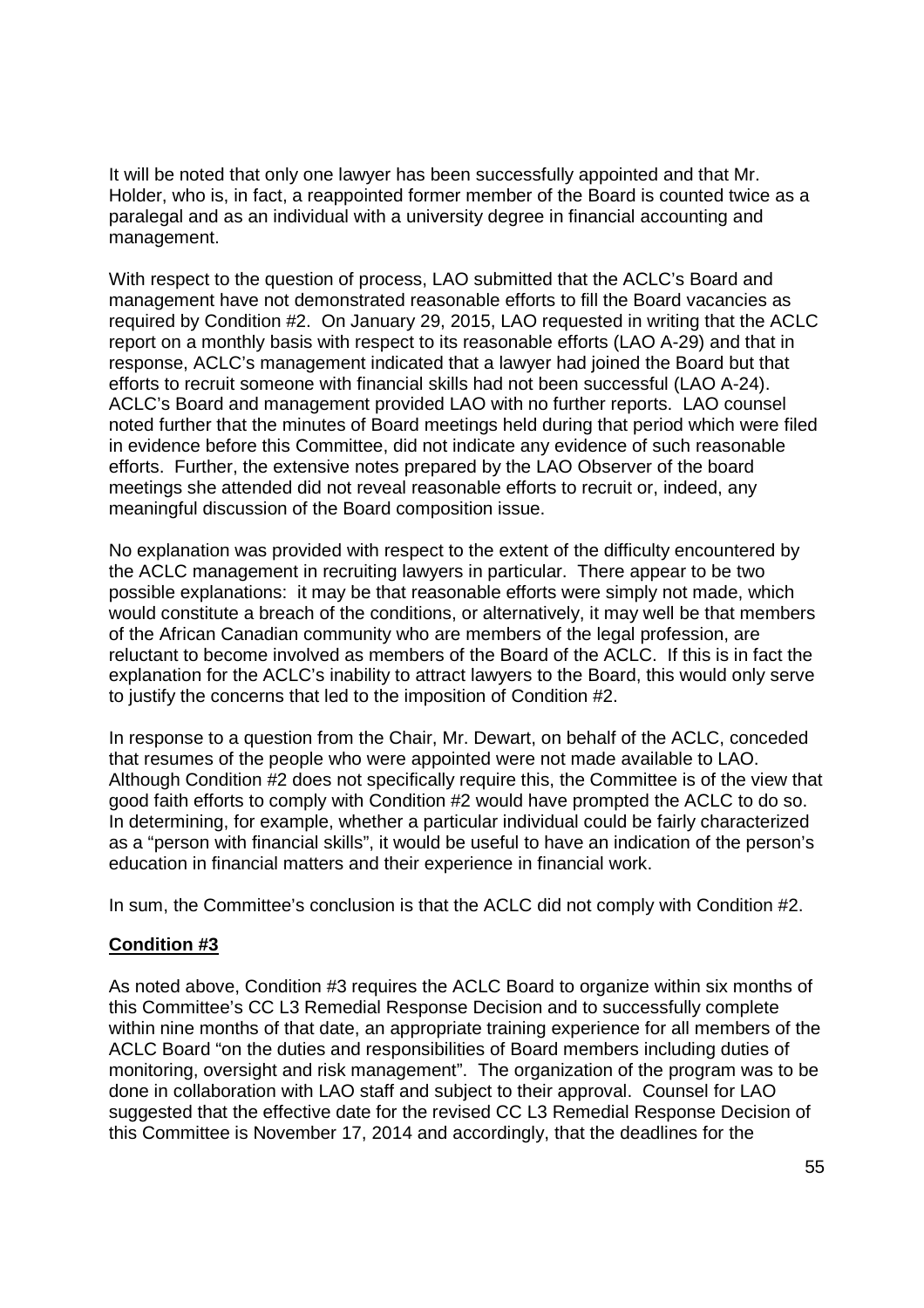organization and successful completion of the Board training program are May 17, 2015 organization and successful completion of the Board training program are May 17, 2015 and August 17, 2015, respectively. and August 17, 2015, respectively.

No Board training had been organized or completed by those dates or indeed, by No Board training had been organized or completed by those dates or indeed, by November 6, 2015, the date on which LAO staff brought a motion before this Committee November 6, 2015, the date on which LAO staff brought a motion before this Committee alleging failure of the ACLC to comply with the CC L3 Remedial Response Decision alleging failure of the ACLC to comply with the CC L3 Remedial Response Decision conditions, which led to the present proceeding. conditions, which led to the present proceeding.

The ACLC attributes its failure to comply with this condition, however, to the The ACLC attributes its failure to comply with this condition, however, to the unwillingness of LAO staff to approve providers of Board Governance training that it unwillingness of LAO staff to approve providers of Board Governance training that it suggested. Accordingly, a brief account of the ACLC failed attempts to secure such suggested. Accordingly, a brief account of the ACLC failed attempts to secure such approval from LAO staff must be given. On March 20, 2015, the ACLC submitted a approval from LAO staff must be given. On March 20, 2015, the ACLC submitted a proposal for a Board training program to be conducted by , described by proposal for a Board training program to be conducted by, described by ACLC's counsel as "a well-respected provider of Board governance and development training". LAO staff refused to approve **that its in the sole**, however, on the basis that its sole proprietor and the person who would provide the training had been a member of the proprietor and the person who would provide the training had been a member of the Board of Directors of another clinic funded by LAO at a time when that clinic was itself Board of Directors of another clinic funded by LAO at a time when that clinic was itself subject to the Dispute Resolution Policy due to concerns about financial mismanagement and Board oversight. In communicating this decision and the reasons for it to the ACLC and Board oversight. In communicating this decision and the reasons for it to the ACLC in a letter dated April 24, 2015 (LAO Tab A38), LAO included a list of three companies in a letter dated April 24, 2015 (LAO Tab A38), LAO included a list of three companies that provide Board training that the ACLC might wish to contact. Subsequently, having been approached directly by the proprietor of **Vice-President Budgell wrote** to the ACLC on May 7, 2015 (LAO Tab A39) reaffirming the decision to not approve and encouraging the ACLC to retain an acceptable governance trainer as and encouraging the ACLC to retain an acceptable governance trainer as soon as possible. soon as possible.

Counsel for the ACLC characterizes LAO's refusal to approve as "unreasonable". On the contrary, however, this Committee is of the view that the "unreasonable". On the contrary, however, this Committee is of the view that the involvement of the sole proprietor of **and as a board member of an unsuccessful** clinic was a reasonable basis for concern and that the decision to withhold approval of was reasonable in the circumstances. was reasonable in the circumstances.

There is no indication in the record as to whether any of the providers recommended by There is no indication in the record as to whether any of the providers recommended by LAO staff were in fact considered or contacted by the ACLC. On July 30, 2015, however, the ACLC Executive Director forwarded a request (LAO Tab A41) that however, the ACLC Executive Director forwarded a request (LAO Tab A41) that<br>██ be retained to provide Board governance training. Appended to this email was a twopage outline of the topics to be covered and a brief profile of the sole proprietor of page outline of the topics to be covered and a brief profile of the sole proprietor of LAO staff, having visited the website of developed some concerns about the qualifications and/or expertise of in the Board governance training field. Again, while we view these concerns as reasonable in the circumstances, this is not in any way to suggest that is not a highly capable individual. holds a doctorate in education and is a member of the faculty at The website of **Fig. 1.1.** The website of  $\blacksquare$ , however, describes as a and lists a very broad range of and lists a very broad range of subjects in which possesses expertise, including Board governance, but places a good deal of emphasis on various aspects of wellness training of various kinds. The good deal of emphasis on various aspects of wellness training of various kinds. The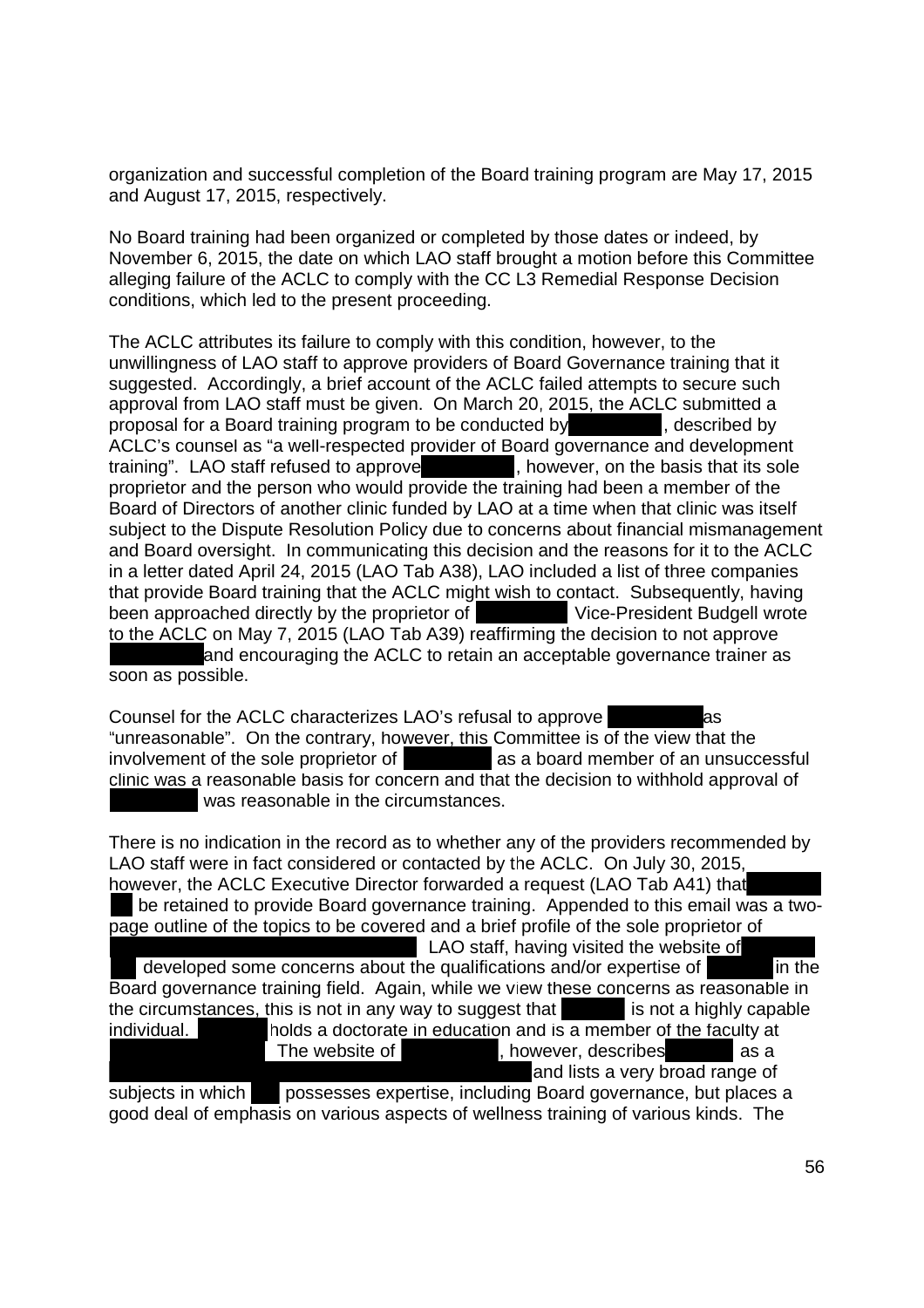website also indicated that **had been associated with** for of period of only three months. Accordingly, Vice-President Budgell wrote to the ACLC Executive of only three months. Accordingly, Vice—President Budgell wrote to the ACLC Executive Director on August 13, 2015 (LAO Tab A42), asking for additional information concerning Director on August 13, 2015 (LAO Tab A42), asking for additional information concerning the proposed trainer "including, specifically, copies of: the proposed trainer "including, specifically, copies of:

- a. any materials outlining the board governance, risk management and financial a. any materials outlining the board governance, risk management and financial oversight training to be provided. This could include a copy of the training oversight training to be provided. This could include a copy of the training materials this trainer proposes to use for the ACLC training and/or any materials materials this trainer proposes to use for the ACLC training and/or any materials used by the trainer in the past when training other boards; and used by the trainer in the past when training other boards; and
- b. the trainer's C.V. and references as we could not find any business website that b. the trainer's C.V. and references as we could not find any business website that outlines this training." outlines this training."

Not having the benefit of a reply from the Executive Director, Vice-President Budgell, on Not having the benefit of a reply from the Executive Director, Vice—President Budgell, on September 14, 2015 (LAO Tab A43), wrote to the Executive Director reminding her of this request for further information concerning this request for further information concerning

On September 15, 2015, the Executive Director wrote to Vice-President Budgell (LAO On September 15, 2015, the Executive Director wrote to Vice—President Budgell (LAO Tab A45) enclosing the original proposal together with a three-page proposed agenda covering much of the same ground and a one-page summary listing **training** training experience, related academic experience and Board and Committee memberships. The experience, related academic experience and Board and Committee memberships. The material provided is not directly responsive to the requests of Vice-President Budgell for training materials and references. Nonetheless, it does indicate more about experience than did the website. experience than did the website.

Although the material provided does indicate that has served on a number of Boards in Bermuda and Toronto, it would not be unfair to observe that the listed Boards in Bermuda and Toronto, it would not be unfair to observe that the listed experience as a facilitator does not indicate extensive involvement in Board governance training. There appear to be two occasions in which facilitated Board training in Bermuda and one in Toronto. Again, with no intent or desire to minimize Bermuda and one in Toronto. Again, with no intent or desire to minimize achievements and impressive career, we can understand why the concerns of LAO staff were not completely assuaged by the information provided concerning the were not completely assuaged by the information provided concerning the proposal. proposal.

On October 2, 2015 Margo Ayers of LAO wrote to the Executive Director (LAO Tab A46) On October 2, 2015 Margo Ayers of LAO wrote to the Executive Director (LAO Tab A46) indicating that the information provided was "insufficient for LAO to perform due diligence indicating that the information provided was "insufficient for LAO to perform due diligence regarding this organization." The letter went on to say that, "The information provided regarding this organization." The letter went on to say that, "The information provided does not reference experience in training board of directors on the issues of monitoring, does not reference experience in training board of directors on the issues of monitoring, oversight, and risk management. As such, LAO is declining ACLC's proposal to engage as board training provider." This letter attached a long list of Vendors of as board training provider." This letter attached a long list of Vendors of Record for training services from the Ministry of Government Services and encouraged Record for training services from the Ministry of Government Services and encouraged the ACLC to contact any of the listed vendors with the objective of obtaining a proposal the ACLC to contact any of the listed vendors with the objective of obtaining a proposal addressing the listed issues. addressing the listed issues.

Approximately three weeks later, the ACLC Executive Director wrote to Vice-President Approximately three weeks later, the ACLC Executive Director wrote to Vice—President Budgell requesting a reconsideration of the decision to decline the proposal to retain Budgell requesting a reconsideration of the decision to decline the proposal to retain (LAO Tab B1). The letter went on to criticize LAO's alleged failure to (LAO Tab B1). The letter went on to criticize LAO's alleged failure to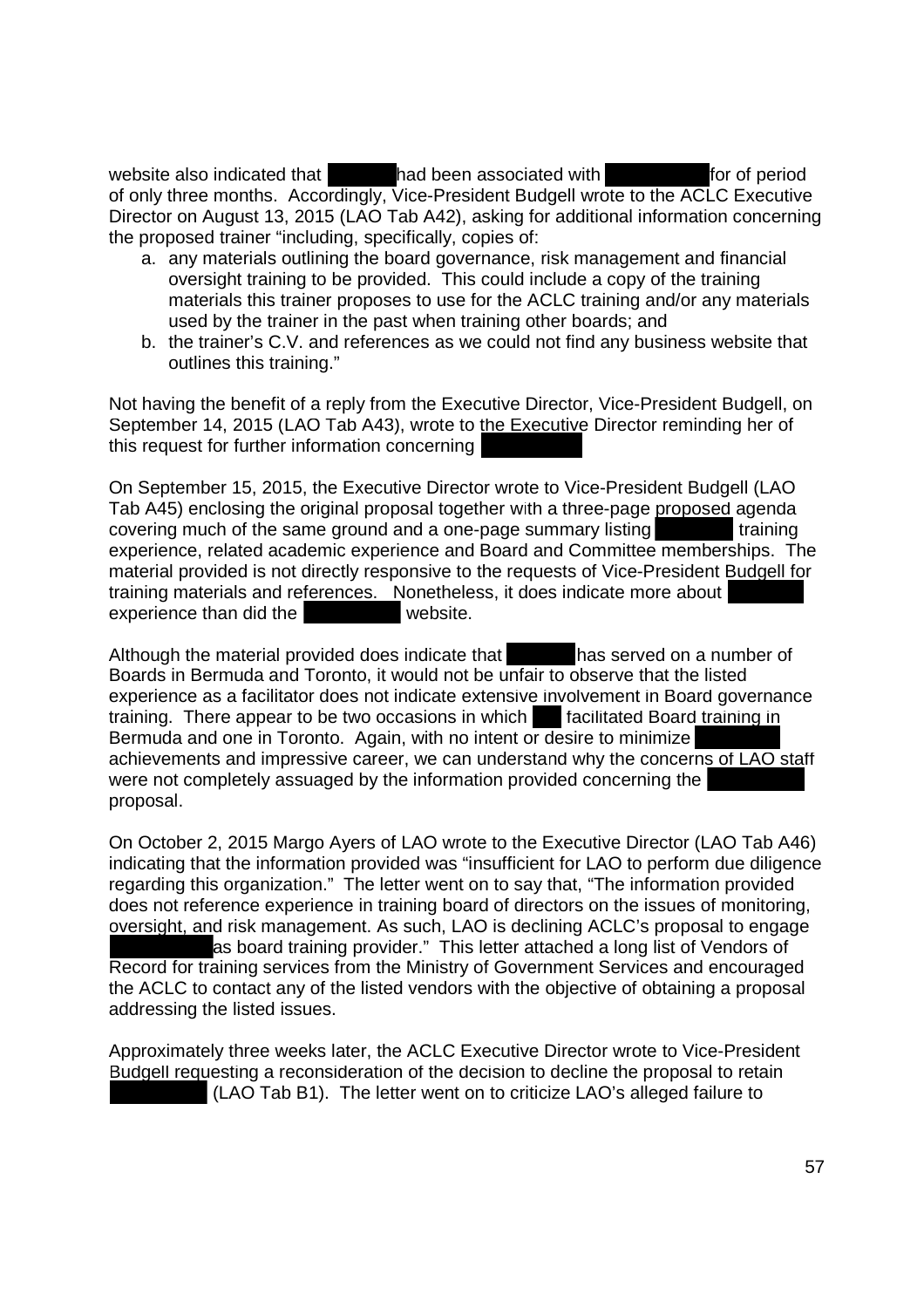collaborate with the ACLC to complete the training in a timely manner and concluded collaborate with the ACLC to complete the training in a timely manner and concluded that: that:

"The ACLC is no longer willing to engage in a process that we believe will be "The ACLC is no longer willing to engage in a process that we believe will be beneficial to our Board only to be frustrated with unnecessary challenges and beneficial to our Board only to be frustrated with unnecessary challenges and roadblocks by yourself and others at LAO." roadblocks by yourself and others at LAO."

The letter went on to say: The letter went on to say:

is not approved upon re-consideration by LAO to conduct the Board training it will no longer be engaging in a search for a Trainer." Board training it will no longer be engaging in a search for a Trainer."  $" \ldots$  if  $\blacksquare$ 

The letter concluded by suggesting that if was not approved, the ACLC Board had decided that LAO should simply choose a suitable vendor from the list Board had decided that LAO should simply choose a suitable vendor from the list provided on April 2, 2015. provided on April 2, 2015.

LAO did not respond to this overture from the ACLC because, according to LAO counsel, LAO did not respond to this overture from the ACLC because, according to LAO counsel, LAO was on the verge of delivering its LAO L3 Staff Compliance Report, which was in LAO was on the verge of delivering its LAO L3 Staff Compliance Report, which was in fact delivered to this Committee a week or so later, on November 6, 2015. fact delivered to this Committee a week or so later, on November 6, 2015.

In considering whether the ACLC has complied with Condition #3, the Committee is of In considering whether the ACLC has complied with Condition #3, the Committee is of the view that it is not necessary or desirable to try to establish the precise level of the view that it is not necessary or desirable to try to establish the precise level of responsibility of either party for this condition not being fulfilled. From the ACLC responsibility of either party for this condition not being fulfilled. From the ACLC perspective, the LAO staff were too demanding in terms of their requirements for perspective, the LAO staff were too demanding in terms of their requirements for qualifications of an approved vendor and from LAO's perspective, the ACLC did not qualifications of an approved vendor and from LAO's perspective, the ACLC did not move in a timely fashion to seek compliance with the condition, proposed two vendors move in a timely fashion to seek compliance with the condition, proposed two vendors over a period of several months in respect of which LAO had legitimate reservations, and failed to propose any of the vendors suggested by LAO. On the record before us, failed to propose any of the vendors suggested by LAO. On the record before us, however, we see no evidence of bad faith on the part of LAO staff. Further, in the however, we see no evidence of bad faith on the part of LAO staff. Further, in the circumstances, it should have been a relatively simple matter for the ACLC to have circumstances, it should have been a relatively simple matter for the ACLC to have selected an experienced provider of such services acceptable to LAO. selected an experienced provider of such services acceptable to LAO.

The important point for present purposes, however, is that Condition #3 has not been The important point for present purposes, however, is that Condition #3 has not been complied with by the ACLC. complied with by the ACLC.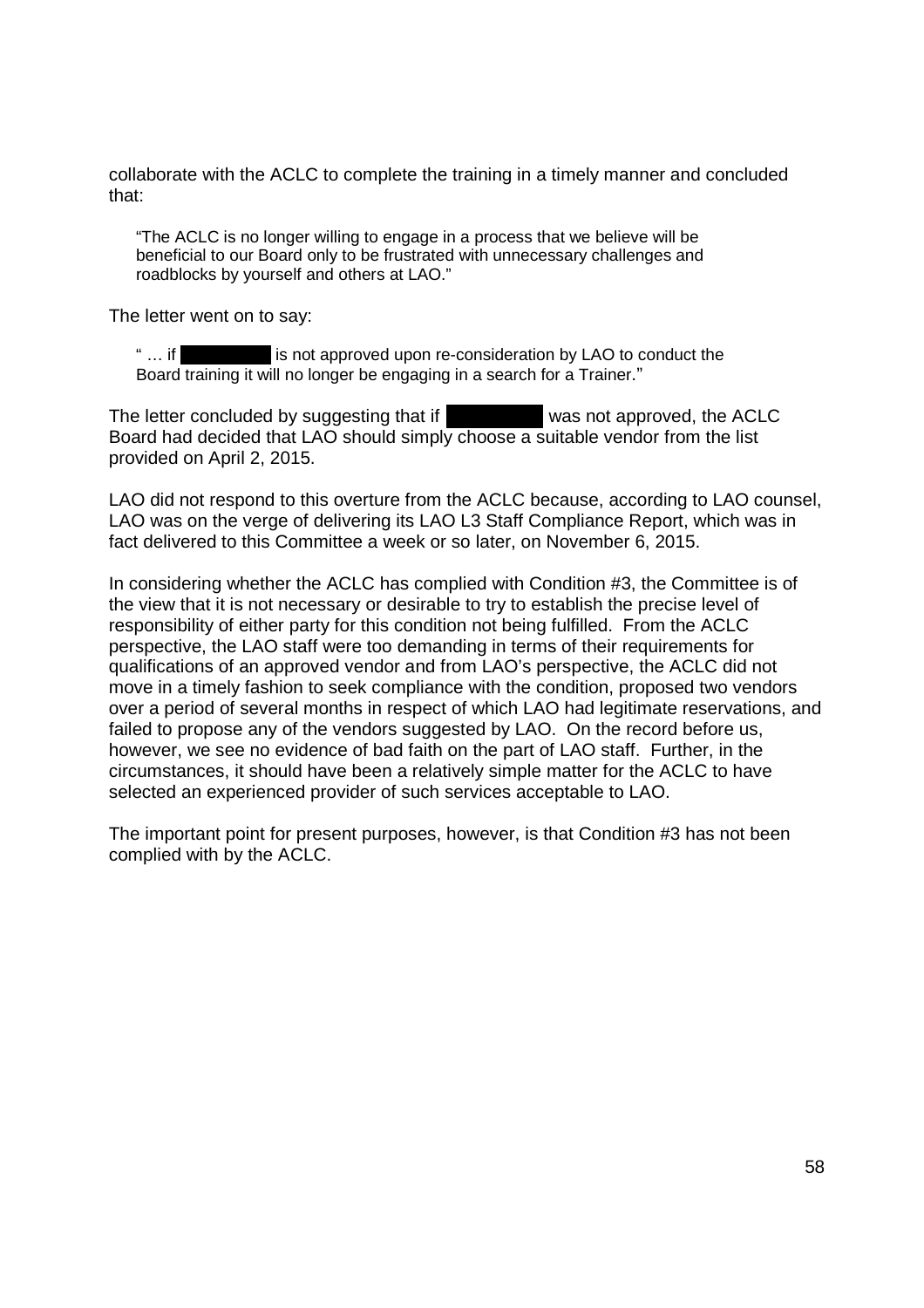# **Part V – Summary of Findings**  Part V — Summary of Findinqs

#### **Introduction**

For the convenience of the reader, we provide in Part V a brief summary of this For the convenience of the reader, we provide in Part V a brief summary of this Committee's findings and determinations with respect to the ACLC's compliance or non-Committee's findings and determinations with respect to the ACLC's compliance or noncompliance with the eight conditions imposed on the ACLC by this Committee's CC L3 compliance with the eight conditions imposed on the ACLC by this Committee's CC L3 Remedial Response Decision. As a result of that Decision, the eight conditions were to Remedial Response Decision. As a result of that Decision, the eight conditions were to be fully complied with by the ACLC within a certain timeframe in order for the clinic to be fully complied with by the ACLC within a certain timeframe in order for the clinic to continue to be eligible for funding by LAO. This Committee's reasoning and analysis continue to be eligible for funding by LAO. This Committee's reasoning and analysis with respect to the ACLC's compliance or non-compliance with the eight conditions are set out at much greater length in Part IV of this decision. set out at much greater length in Part IV of this decision.

The eight conditions with which the ACLC was required to comply are reproduced in The eight conditions with which the ACLC was required to comply are reproduced in Appendix A to this Decision. We will not reproduce them again here but will briefly allude Appendix A to this Decision. We will not reproduce them again here but will briefly allude to important aspects of each condition before briefly summarizing this Committee's to important aspects of each condition before briefly summarizing this Committee's findings. findings.

As noted above, the eight conditions can be divided into two broad categories: First, As noted above, the eight conditions can be divided into two broad categories: First, Conditions 7, 4, 5 6 and 8 address deficiencies in the financial management of the ACLC Conditions 7, 4, 5 6 and 8 address deficiencies in the financial management of the ACLC and required specific types of remediation. Second, Conditions 1, 2 and 3 were and required specific types of remediation. Second, Conditions 1, 2 and 3 were designed to strengthen the willingness and capacity of the ACLC Board of Directors to designed to strengthen the willingness and capacity of the ACLC Board of Directors to effectively supervise the operations of the clinic and enable it to meet its statutory effectively supervise the operations of the clinic and enable it to meet its statutory obligations to ensure that the ACLC complies with its obligations under the Legal Aid Services Act ("LASA") and under the terms and conditions of its funding by LAO. This Committee's analysis in Part IV of this Decision of the ACLC's compliance or non-Committee's analysis in Part IV of this Decision of the ACLC's compliance or noncompliance with each of the eight conditions followed the order set out above and this compliance with each of the eight conditions followed the order set out above and this summary of findings will follow the same order. summary of findings will follow the same order.

### Condition #7 Condition #7

Condition #7, along with part of Condition #5, sets out the arrangements on which Condition #7, along with part of Condition #5, sets out the arrangements on which continued monthly funding would be provided to the ACLC while it is subject to Level continued monthly funding would be provided to the ACLC while it is subject to Level Three of the Dispute Resolution Policy ("DRP") process and the eight conditions. Three of the Dispute Resolution Policy ("DRP") process and the eight conditions. Condition #7 provides for monthly funding of two kinds. The first kind is funding for Condition #7 provides for monthly funding of two kinds. The first kind is funding for recurring expenses such as rent, salaries and equipment leases, payment for which would be made to the ACLC by LAO on the first day of each month. The second would be made to the ACLC by LAO on the first day of each month. The second category of funding is for ACLC expenses for other purposes with respect to which category of funding is for ACLC expenses for other purposes with respect to which Condition #7 required invoices and expense reports to be provided by the ACLC and Condition #7 required invoices and expense reports to be provided by the ACLC and approved by LAO. approved by LAO.

This Committee has concluded that there was a very substantial problem of non-This Committee has concluded that there was a very substantial problem of noncompliance by the ACLC with respect to its recurring expenses. In essence, the ACLC compliance by the ACLC with respect to its recurring expenses. In essence, the ACLC provided misleading information concerning its recurring expenses relating to staff provided misleading information concerning its recurring expenses relating to staff salaries and thereby secured improper access to LAO funds and used such funds in a manner not permitted by the terms of the LAO/ACLC Funding Agreement. manner not permitted by the terms of the LAO/ACLC Funding Agreement.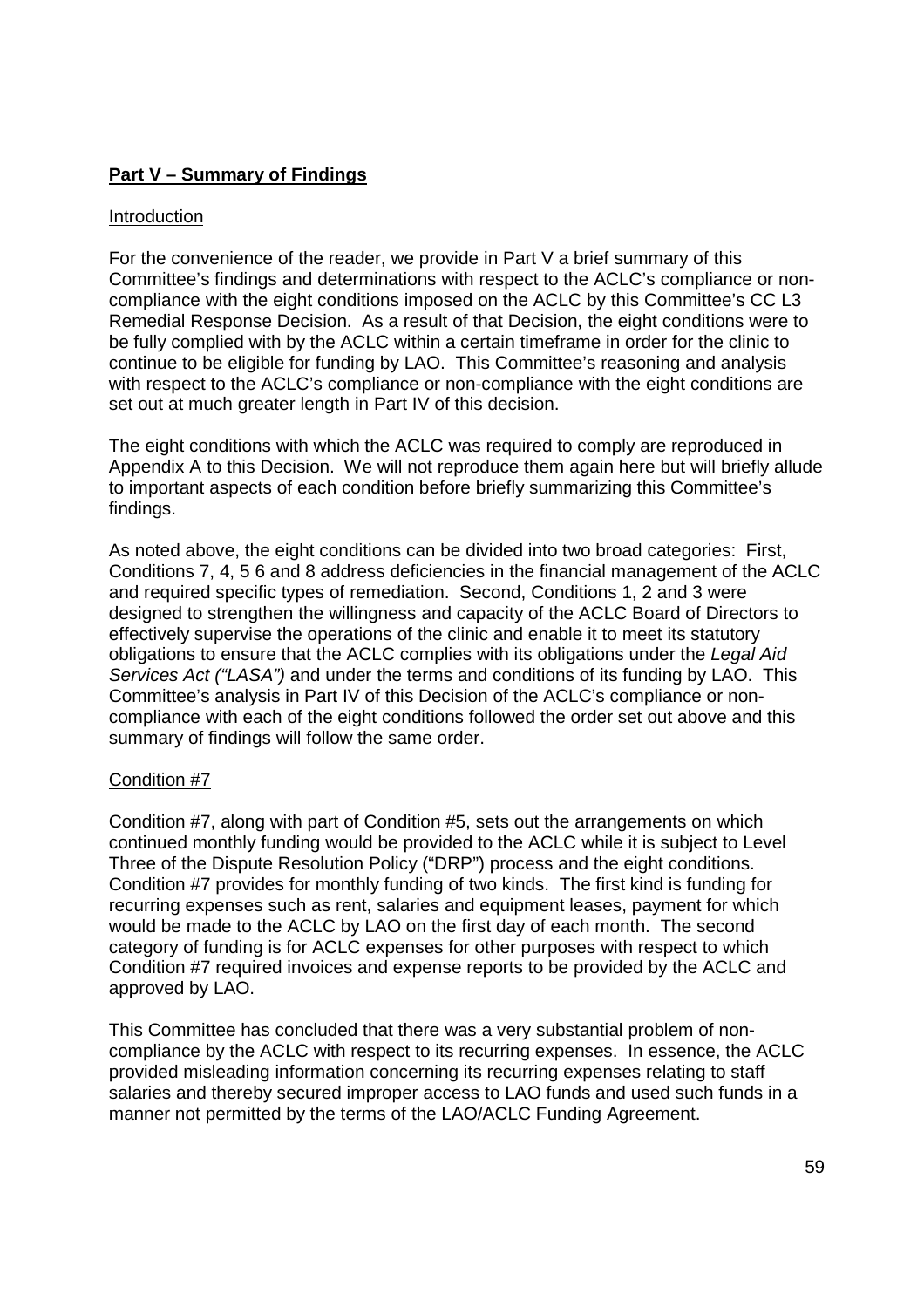The Funding Agreement provides in Section 21 that funding provided for personnel The Funding Agreement provides in Section 21 that funding provided for personnel expenses cannot be used for non-personnel expenses. Section 26 of the agreement provides that funds accumulated by reason of staff vacancies may be expended for the provides that funds accumulated by reason of staff vacancies may be expended for the purpose of employment of "replacement staff" and may only be expended for some other purpose of employment of "replacement staff' and may only be expended for some other purpose with the approval of LAO. We find that there occurred two staff vacancies since purpose with the approval of LAO. We find that there occurred two staff vacancies since the issuance of this Committee's CC L3 Remedial Response Decision that were not the issuance of this Committee's CC L3 Remedial Response Decision that were not reported to LAO in the required manner, and further, that the ACLC continued to claim reported to LAO in the required manner, and further, that the ACLC continued to claim funding for these purposes, which it then spent without LAO approval in an unauthorized funding for these purposes, which it then spent without LAO approval in an unauthorized fashion. fashion.

There are a number of troubling aspects to this misconduct. First, the ACLC has There are a number of troubling aspects to this misconduct. First, the ACLC has engaged in this form of wrongdoing on several occasions in the past and has been engaged in this form of wrongdoing on several occasions in the past and has been consistently advised by LAO that it must not do so. Misconduct of this kind was drawn to consistently advised by LAO that it must not do so. Misconduct of this kind was drawn to the attention of the ACLC by LAO in September of 2010 when the ACLC was placed the attention of the ACLC by LAO in September of 2010 when the ACLC was placed under Level One of the DRP. Further misconduct of this kind was drawn to the attention under Level One of the DRP. Further misconduct of this kind was drawn to the attention of the ACLC in July of 2012 when LAO learned that vacancy funding was used to pay of the ACLC in July of 2012 when LAO learned that vacancy funding was used to pay additional lump-sum or bonus payments to staff totalling \$170,000, of which \$121,000 was paid to the Executive Director. was paid to the Executive Director.

A third instance of this misconduct was the subject of discussion in this Committee's CC A third instance of this misconduct was the subject of discussion in this Committee's CC L3 Remedial Response Decision which related to the use of vacancy funding to hire L3 Remedial Response Decision which related to the use of vacancy funding to hire highly expensive outside counsel to undertake test-case litigation, in one instance involving a **and as the client.** Fees totalling \$283,905 (after the retained firm wrote down \$200,000 of its billings) were expended on this particular case. In its CC L3 wrote down \$200,000 of its billings) were expended on this particular case. In its CC L3 Remedial Response Decision, this Committee noted that this misconduct on the part of Remedial Response Decision, this Committee noted that this misconduct on the part of the ACLC was particularly problematic in light of its recurring nature. For this reason, it the ACLC was particularly problematic in light of its recurring nature. For this reason, it is both surprising and troubling to learn that this form of misconduct recurred in the is both surprising and troubling to learn that this form of misconduct recurred in the period following the CC L3 Remedial Response Decision. period following the CC L3 Remedial Response Decision.

Second, it is troubling that when LAO obtained from independent sources knowledge of Second, it is troubling that when LAO obtained from independent sources knowledge of the fact that there were vacant positions at the ACLC, LAO staff sought, on several the fact that there were vacant positions at the ACLC, LAO staff sought, on several occasions, to obtain accurate information from the ACLC, as to when the staff in occasions, to obtain accurate information from the ACLC, as to when the staff in question had left their positions. The ACLC simply declined to provide that information. question had left their positions. The ACLC simply declined to provide that information. Even more troubling is the fact, conceded by the ACLC Board, that the Executive Even more troubling is the fact, conceded by the ACLC Board, that the Executive Director was not candid in discussing this matter with LAO staff. Refusal to provide Director was not candid in discussing this matter with LAO staff. Refusal to provide information and the provision of false or misleading information to LAO concerning information and the provision of false or misleading information to LAO concerning financial matters is not only a breach of the ACLC's statutory obligations and its financial matters is not only a breach of the ACLC's statutory obligations and its obligation under the Funding Agreement it has entered into with LAO, but it undermines obligation under the Funding Agreement it has entered into with LAO, but it undermines the relationship of trust and confidence between LAO and the ACLC, which is necessary the relationship of trust and confidence between LAO and the ACLC, which is necessary to a successful and functional funding relationship. It is our view that the misuse of to a successful and functional funding relationship. It is our view that the misuse of vacancy funding and the provision of false and misleading information concerning vacancy funding and the provision of false and misleading information concerning vacancies constitutes a "fundamental breach" of the ACLC's statutory obligations and its vacancies constitutes a "fundamental breach" of the ACLC's statutory obligations and its obligations to LAO under the Funding Agreement. obligations to LAO under the Funding Agreement.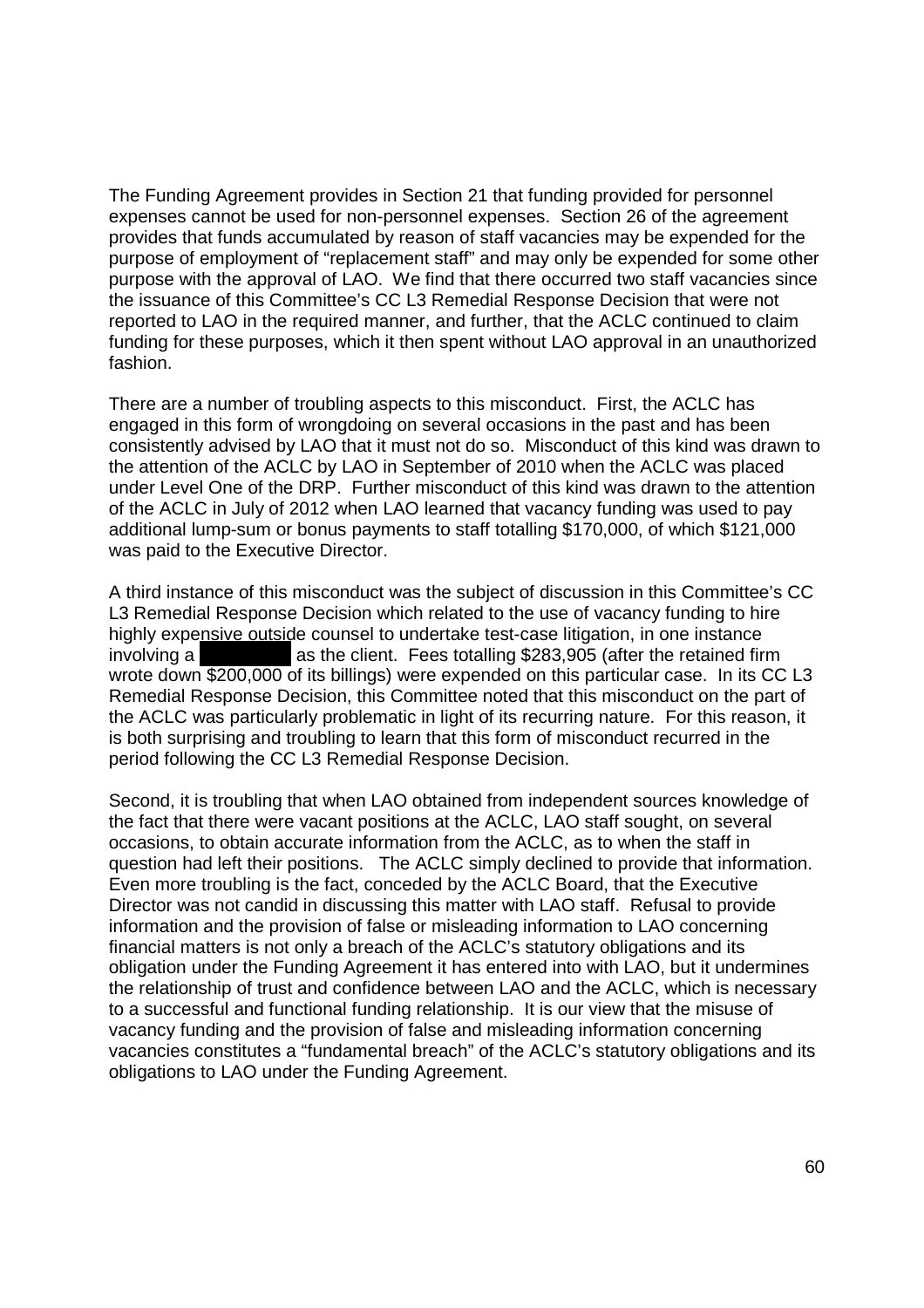Finally, in light of the history of this form of misconduct by the ACLC and several Finally, in light of the history of this form of misconduct by the ACLC and several warnings given by LAO on this point to the ACLC, the provision of false and misleading warnings given by LAO on this point to the ACLC, the provision of false and misleading information on this issue by the ACLC to LAO provides support for our conclusion that information on this issue by the ACLC to LAO provides support for our conclusion that the wrongdoing of the ACLC on this issue was intentional. the wrongdoing of the ACLC on this issue was intentional.

With respect to the arrangements set out in Condition #7 for a monthly review of the With respect to the arrangements set out in Condition #7 for a monthly review of the ACLC's non-recurring expenses, it is our view that the ACLC substantially complied with ACLC's non—recurring expenses, it is our view that the ACLC substantially complied with this aspect of Condition #7 and Condition #5. this aspect of Condition #7 and Condition #5.

In sum, the ACLC did not fully comply with Condition #7 and a related aspect of In sum, the ACLC did not fully comply with Condition #7 and a related aspect of Condition #5. Condition #5.

#### Condition #4

Condition #4 requires the ACLC to submit a financial restructuring plan to LAO for Condition #4 requires the ACLC to submit a financial restructuring plan to LAO for approval which would have the effect of stabilizing the clinic's financial position and improving its financial management. The plan was required to include the write-off of the \$50,009 account receivable from LAO shown in the ACLC's March 31, 2013 financial \$50,009 account receivable from LAO shown in the ACLC's March 31, 2013 financial statements and was to include, as well, a plan for eliminating the ACLC's deficit of statements and was to include, as well, a plan for eliminating the ACLC's deficit of \$139,340 in respect to LAO funding made available to the ACLC by March 31, 2016, and \$139,340 in respect to LAO funding made available to the ACLC by March 31, 2016, and the elimination of the accrued compensation liability for all employees. the elimination of the accrued compensation liability for all employees.

With respect to the account receivable of \$50,009, this account receivable related to the With respect to the account receivable of \$50,009, this account receivable related to the phenomenon discussed above of surplus compensation funding in the context of non-phenomenon discussed above of surplus compensation funding in the context of nondisclosure of staff vacancies. In this instance, LAO withheld the sum of \$50,009 as a disclosure of staff vacancies. In this instance, LAO withheld the sum of \$50,009 as a result of the vacancy of the Director of Legal Services ("DLS") position. It is unnecessary result of the vacancy of the Director of Legal Services ("DLS") position. It is unnecessary to describe here the nature of the disagreement between LAO and the ACLC concerning to describe here the nature of the disagreement between LAO and the ACLC concerning the status of this amount. This Committee was satisfied, however, on the basis of a the status of this amount. This Committee was satisfied, however, on the basis of a written statement from the ACLC's auditors, that this amount has in fact been written off. written statement from the ACLC's auditors, that this amount has in fact been written off.

Accordingly, our finding is that this aspect of Condition #4 has been complied with by the Accordingly, our finding is that this aspect of Condition #4 has been complied with by the ACLC. ACLC.

With respect to the requirement that the ACLC prepare an adequate financial With respect to the requirement that the ACLC prepare an adequate financial restructuring plan with the elements briefly alluded to above, we have concluded that the restructuring plan with the elements briefly alluded to above, we have concluded that the ACLC did not make a reasonable attempt to comply with this aspect of Condition #4. ACLC did not make a reasonable attempt to comply with this aspect of Condition #4. The ACLC's purported compliance with this requirement was a paragraph contained in a The ACLC's purported compliance with this requirement was a paragraph contained in a letter to LAO from ACLC's counsel asserting that the ACLC had significantly reduced its letter to LAO from ACLC's counsel asserting that the ACLC had significantly reduced its deficit and will be reducing it further, that its accrued compensation liability has been deficit and will be reducing it further, that its accrued compensation liability has been eliminated and that there were anticipated difficulties in writing off the \$50,009 account eliminated and that there were anticipated difficulties in writing off the \$50,009 account receivable that it would attempt to resolve with the auditor. This brief paragraph did not receivable that it would attempt to resolve with the auditor. This brief paragraph did not actually provide any information as to the measures taken or that would be taken to actually provide any information as to the measures taken or that would be taken to reduce the deficit, nor the measures that were being taken or will be taken to stabilize reduce the deficit, nor the measures that were being taken or will be taken to stabilize the clinic's financial position and improve its financial management. This aspect of Condition #4, in our view, has not been met. Condition #4, in our view, has not been met.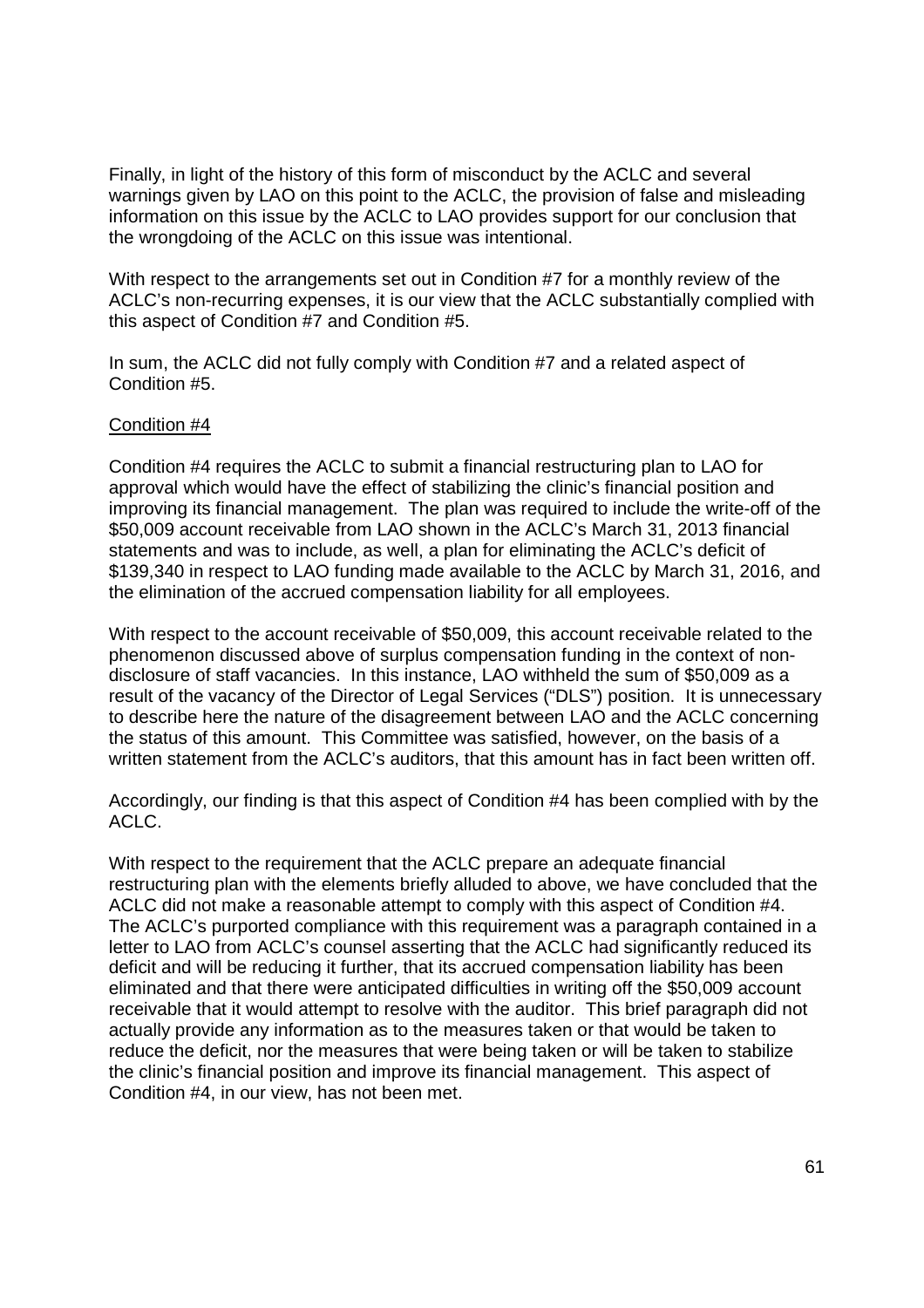In sum, the ACLC has not fully complied with Condition #4. In sum, the ACLC has not fully complied with Condition #4.

### Condition #5

Condition #5 imposed a series of requirements relating to the improvement of financial Condition #5 imposed a series of requirements relating to the improvement of financial management by the ACLC. In brief, it required three different types of measures. First, management by the ACLC. In brief, it required three different types of measures. First, it required the ACLC to have fully implemented, within 90 days, the policies and it required the ACLC to have fully implemented, within 90 days, the policies and directives applicable to all clinics concerning travel, meals, hospitality and procurement directives applicable to all clinics concerning travel, meals, hospitality and procurement and adopt best practice financial controls, including restrictions on the use of corporate and adopt best practice financial controls, including restrictions on the use of corporate credit cards. credit cards.

Second, it required the implementation of a number of financial reporting systems, Second, it required the implementation of a number of financial reporting systems, including the establishment of a detailed budget for expenditures of funds provided by including the establishment of a detailed budget for expenditures of funds provided by LAO, such budget to be approved by the ACLC Board of Directors with quarterly reports LAO, such budget to be approved by the ACLC Board of Directors with quarterly reports to LAO comparing actual expenses to the approved budget. to LAO comparing actual expenses to the approved budget.

Third, Condition #4 required that any inter-fund transfers between LAO funds and other Third, Condition #4 required that any inter—fund transfers between LAO funds and other programs managed by the ACLC be reported to LAO on a monthly basis, that no programs managed by the ACLC be reported to LAO on a monthly basis, that no bonuses be paid to ACLC employees without LAO approval, that LAO be present at the bonuses be paid to ACLC employees without LAO approval, that LAO be present at the ACLC Board of Directors meeting when the external auditors present the annual audit and that LAO's Internal Audit Unit ("IAU") be permitted to contact the ACLC's external and that LAO's Internal Audit Unit ("|AU") be permitted to contact the ACLC's external auditors. auditors.

With respect to the preparation of budgets, it is uncontested that the ACLC failed to With respect to the preparation of budgets, it is uncontested that the ACLC failed to prepare a budget in accord with the instructions in Condition #5. The ACLC provided, prepare a budget in accord with the instructions in Condition #5. The ACLC provided, however, a series of explanations for its failure to do so. It is our view, however, that the however, a series of explanations for its failure to do so. It is our view, however, that the explanations provided, which were examined by this Committee at some length, are unconvincing. It is surprising to this Committee that the ACLC does not have a practice unconvincing. It is surprising to this Committee that the ACLC does not have a practice of preparing and maintaining annual budgets as this would seem to be a necessary of preparing and maintaining annual budgets as this would seem to be a necessary instrument of financial management in a large organization like the ACLC. It is this instrument of financial management in a large organization like the ACLC. It is this Committee's view that the ACLC's failure to engage in a budget exercise amounts to Committee's view that the ACLC's failure to engage in a budget exercise amounts to substantial non-compliance with Condition #5.

With respect to restrictions on the use of credit cards, the ACLC simply refused to adopt With respect to restrictions on the use of credit cards, the ACLC simply refused to adopt the recommendation made in the PwC Forensic Audit Report, that the ACLC cease its the recommendation made in the PwC Forensic Audit Report, that the ACLC cease its practice of making cash pre-payments on its corporate credit cards. A more appropriate practice of making cash pre—payments on its corporate credit cards. A more appropriate course, in our view, would have been to seek an exception or revision of the course, in our view, would have been to seek an exception or revision of the recommendation from this Committee. recommendation from this Committee.

Our finding with respect to Condition #5, then, is with the exceptions noted above Our finding with respect to Condition #5, then, is with the exceptions noted above concerning the preparation of budgets, the quarterly reporting of actual expenses and concerning the preparation of budgets, the quarterly reporting of actual expenses and the issue of the credit card pre-payment, the remainder of the requirements of Condition #5 have been implemented. #5 have been implemented.

In sum, there has been partial compliance with Condition #5. In sum, there has been partial compliance with Condition #5.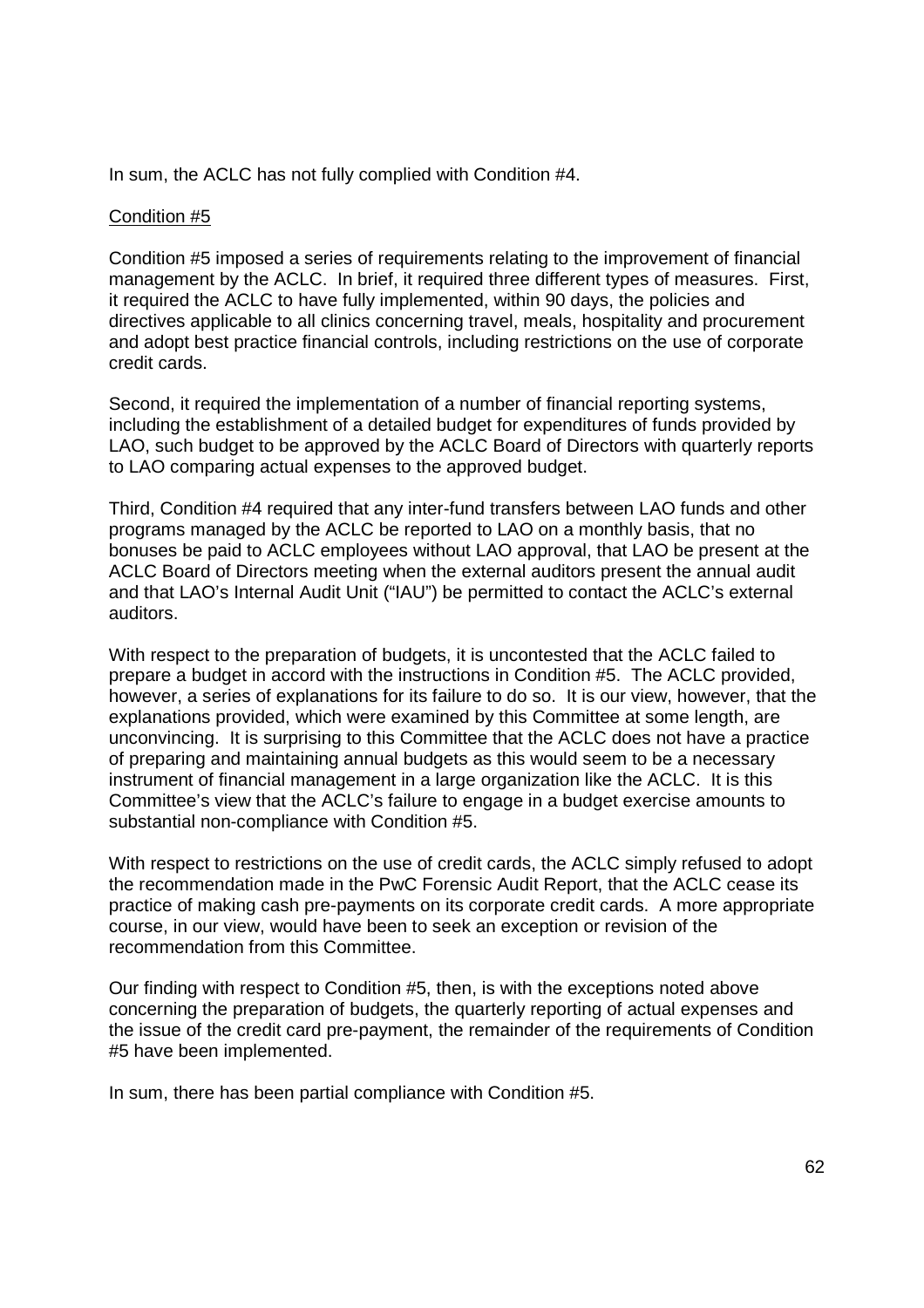#### Condition #6

Condition #6 required the ACLC to cooperate with an independent audit in order to settle Condition #6 required the ACLC to cooperate with an independent audit in order to settle the controversy concerning the elimination by the ACLC of the rather substantial the controversy concerning the elimination by the ACLC of the rather substantial overtime compensation liability to the Executive Director. Our finding is that the ACLC did cooperate with such an audit and that the information provided thereby was did cooperate with such an audit and that the information provided thereby was satisfactory. satisfactory.

#### Condition #8

At an early stage in LAO's investigation of allegations made by third parties of financial At an early stage in LAO's investigation of allegations made by third parties of financial mismanagement at the ACLC, LAO retained PricewaterhouseCoopers LLP ("PwC") to mismanagement at the ACLC, LAO retained PricewaterhouseCoopers LLP ("PwC") to conduct a forensic audit of the ACLC's finances as part of the Level One DRP process. conduct a forensic audit of the ACLC's finances as part of the Level One DRP process. In the extensive Financial Audit Report, PwC identified a number of problematic aspects In the extensive Financial Audit Report, PwC identified a number of problematic aspects of the ACLC's financial management practices and made recommendations designed to improve those practices. As well, in the supplementary report, the PwC Addendum improve those practices. As well, in the supplementary report, the PwC Addendum Report, PwC audited the ACLC's use of credit cards and identified a number of problems Report, PwC audited the ACLC's use of credit cards and identified a number of problems including the use of credit cards for personal purchases and made a number of including the use of credit cards for personal purchases and made a number of recommendations with respect to the reform of the ACLC's practices in this regard. recommendations with respect to the reform of the ACLC's practices in this regard.

Condition #8 required that the ACLC fully implement all of the PwC Forensic Review Condition #8 required that the ACLC fully implement all of the PwC Forensic Review recommendations within 90 days of the Clinic Committee's CC L3 Remedial Response recommendations within 90 days of the Clinic Committee's CC L3 Remedial Response Decision. Condition #8 also required that the ACLC fully cooperate with LAO's Internal Decision. Condition #8 also required that the ACLC fully cooperate with LAO's Internal Audit Unit ("IAU") to enable the IAU to verify the ACLC's compliance with Condition #8's Audit Unit ("|AU") to enable the IAU to verify the ACLC's compliance with Condition #8's requirement to implement the PwC Forensic Review recommendations. requirement to implement the PwC Forensic Review recommendations.

Although the ACLC did substantially comply with the requirements that it facilitate Although the ACLC did substantially comply with the requirements that it facilitate verification of its compliance with the PwC recommendations by making relevant verification of its compliance with the PwC recommendations by making relevant documents available to the IAU, it refused to allow the IAU to make copies of any of documents available to the IAU, it refused to allow the IAU to make copies of any of these documents. Similarly, it had refused to make copies of documents available to these documents. Similarly, it had refused to make copies of documents available to PwC in the course of its forensic review. It is our view that failure to cooperate with PwC in the course of its forensic review. It is our view that failure to cooperate with audits of this kind by refusing to make copies of relevant documents available to the audits of this kind by refusing to make copies of relevant documents available to the auditors constitutes a substantial breach of the ACLC's obligations under Section 37 of auditors constitutes a substantial breach of the ACLC's obligations under Section 37 of the Legal Aid Services Act (LASA). In its report, however, the LAO IAU indicates that it was sympathetic to the ACLC's refusal to provide copies of the documents and that it was sympathetic to the ACLC's refusal to provide copies of the documents and that it was able to "work around" this problem in preparing its report. Accordingly, and subject was able to "work around" this problem in preparing its report. Accordingly, and subject to this reservation, we conclude that the ACLC essentially complied with this aspect of Condition #8. Condition #8.

In terms of its implementation of the PwC recommendations, the IAU found that in the In terms of its implementation of the PwC recommendations, the IAU found that in the majority (78%) of instances, the ACLC had implemented or fulfilled the PwC majority (78%) of instances, the ACLC had implemented or fulfilled the PwC recommendations within the timeframe required by Condition #8. While obviously some recommendations within the timeframe required by Condition #8. While obviously some progress in implementation has been made, it is nonetheless the case that more than a progress in implementation has been made, it is nonetheless the case that more than a fifth of the recommendations or 20% of the PwC recommendations have not been fifth of the recommendations or 20% of the PwC recommendations have not been implemented by the ACLC. In sum, the ACLC has not fully complied with Condition #8. implemented by the ACLC. In sum, the ACLC has not fully complied with Condition #8.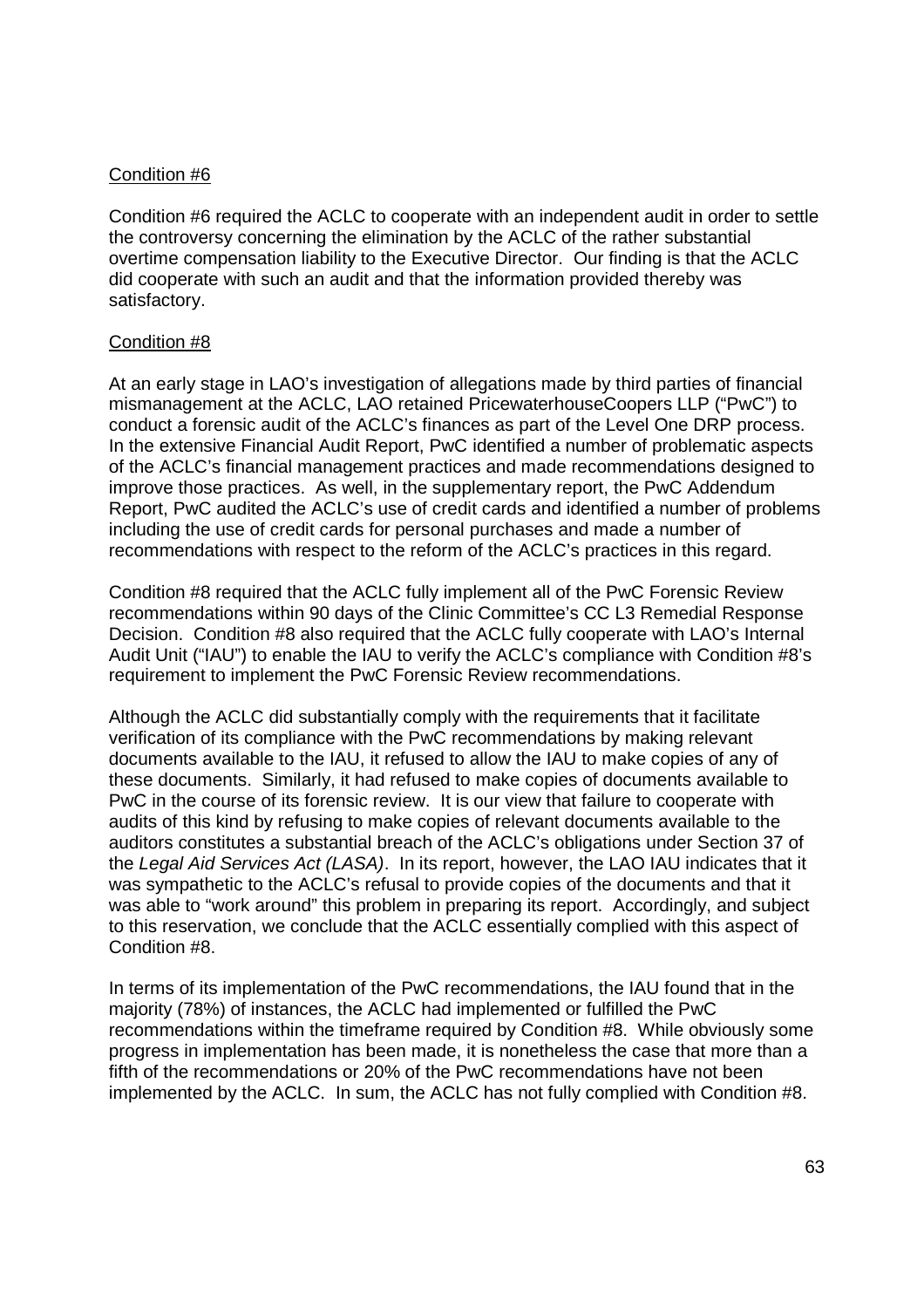The second category of conditions, Conditions 1, 2 and 3, as noted above, had, as its The second category of conditions, Conditions 1, 2 and 3, as noted above, had, as its objective, the enhancement of the capacity of the ACLC Board to supervise the objective, the enhancement of the capacity of the ACLC Board to supervise the operations of the clinic and ensure that the ACLC complies with its obligations under the operations of the clinic and ensure that the ACLC complies with its obligations under the Legal Aid Services Act ("LASA") and under the terms and conditions of its Funding Legal Aid Services Act ("LASA") and under the terms and conditions of its Funding Agreement with LAO. Agreement with LAO.

### Condition #1

Condition #1 provides for a set of arrangements concerning the presence of an LAO Condition #1 provides for a set of arrangements concerning the presence of an LAO Observer at all ACLC Board of Directors' meetings. The Observer was to be appointed Observer at all ACLC Board of Directors' meetings. The Observer was to be appointed by LAO and was to be provided with meeting materials in advance of the meetings. The by LAO and was to be provided with meeting materials in advance of the meetings. The Observer was to be permitted to provide the LAO perspective on issues discussed at Observer was to be permitted to provide the LAO perspective on issues discussed at Board meetings, but would not have voting rights or sit as a member of the ACLC Board. Board meetings, but would not have voting rights or sit as a member of the ACLC Board. Condition #1 deals explicitly with the question of access to information and stipulates, in Condition #1 deals explicitly with the question of access to information and stipulates, in essence, that the Observer will have full access to all Board information, subject to essence, that the Observer will have full access to all Board information, subject to certain exceptions relating to the present DRP process, the Association of Community certain exceptions relating to the present DRP process, the Association of Community Legal Clinics of Ontario ("ACLCO"), and material subject to solicitor-client privilege.

With respect to the question of compliance, the ACLC complied with Condition #1 in a With respect to the question of compliance, the ACLC complied with Condition #1 in a general and technical sense in that it invited the LAO Observer to a number of Board general and technical sense in that it invited the LAO Observer to a number of Board meetings, provided her with relevant Board material and permitted her to engage meetings, provided her with relevant Board material and permitted her to engage discussions with the ACLC Board at these meetings. The LAO Observer was not invited discussions with the ACLC Board at these meetings. The LAO Observer was not invited to two Board teleconference meetings, but we accept the submissions of the ACLC that to two Board teleconference meetings, but we accept the submissions of the ACLC that this constituted an "honest mistake" on their part. this constituted an "honest mistake" on their part.

The ACLC refused, however, to allow the LAO Observer to attend Board Committee The ACLC refused, however, to allow the LAO Observer to attend Board Committee meetings, including meetings of the Board Finance Committee. The ACLC also meetings, including meetings of the Board Finance Committee. The ACLC also excluded the LAO Observer from Board meetings during discussions pertaining to excluded the LAO Observer from Board meetings during discussions pertaining to funding received by the ACLC from other funders and refused to share financial funding received by the ACLC from other funders and refused to share financial information with her concerning other funding sources. information with her concerning other funding sources.

In our view, the refusal to share information concerning other sources of funding is a In our view, the refusal to share information concerning other sources of funding is a clear breach of the LASA, Section 37(2) (d) and Section 42 of the LAO/ACLC Funding clear breach of the LASA, Section 37(2) (d) and Section 42 of the LAO/ACLC Funding Agreement. It also constitutes a failure to comply with Condition #1 of this Committee's Agreement. It also constitutes a failure to comply with Condition #1 of this Committee's CC L3 Remedial Response Decision. The refusal to allow the LAO Observer to attend CC L3 Remedial Response Decision. The refusal to allow the LAO Observer to attend Board Committee meetings and the exclusion of the LAO Observer from Board meetings Board Committee meetings and the exclusion of the LAO Observer from Board meetings when matters concerning other funders was discussed also constitutes a failure to when matters concerning other funders was discussed also constitutes a failure to comply with Condition #1. comply with Condition #1.

In summary, then, the ACLC has only partially complied with Condition #1. In summary, then, the ACLC has only partially complied with Condition #1.

# Condition #2

Condition #2 required the ACLC to comply with the requirements set out in Section 10 of Condition #2 required the ACLC to comply with the requirements set out in Section 10 of the LAO/ACLC Funding Agreement with respect to the composition of the Board of the LAO/ACLC Funding Agreement with respect to the composition of the Board of Directors of the clinic. Section 10 provides a list of categories of persons that would be Directors of the clinic. Section 10 provides a list of categories of persons that would be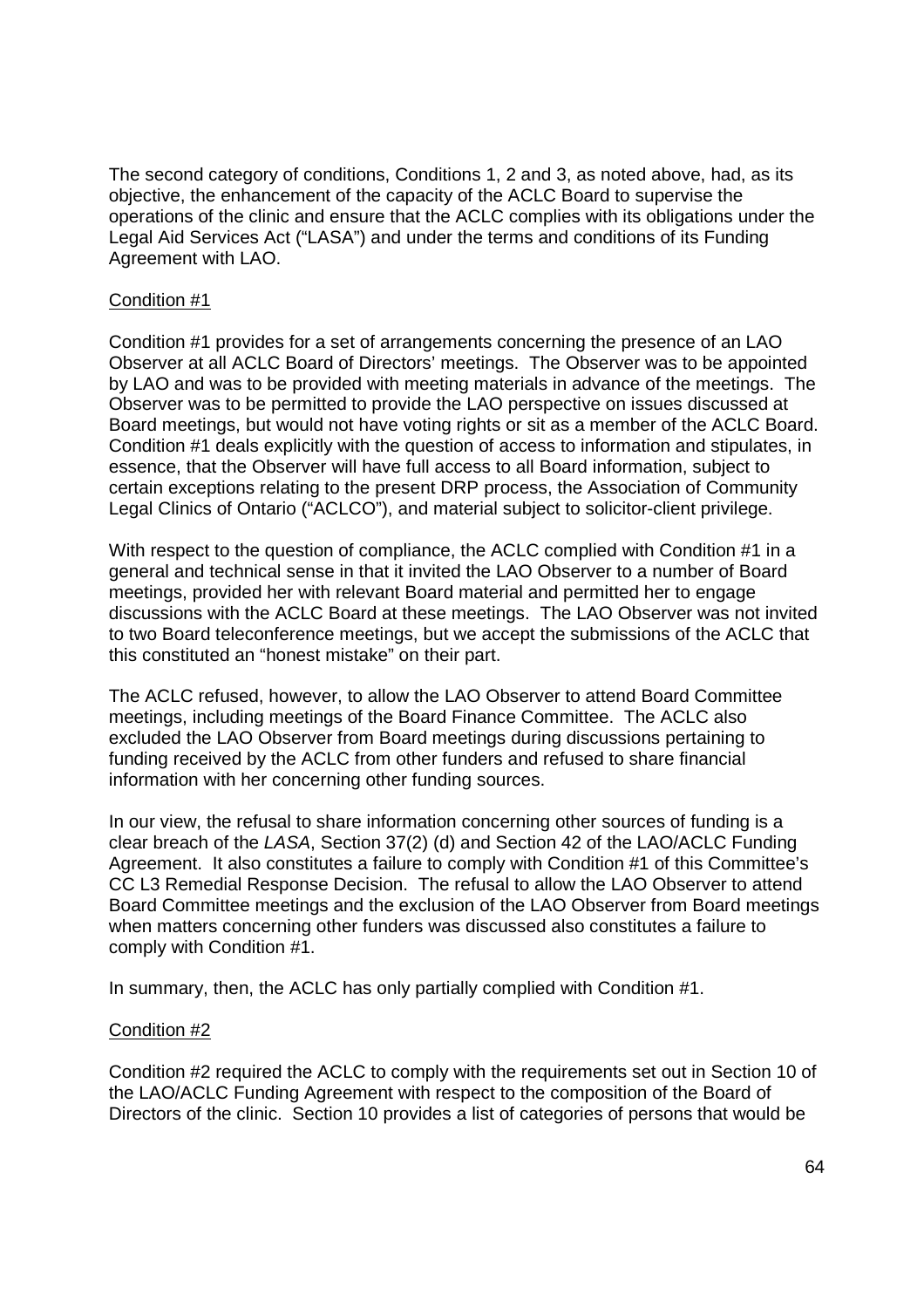included in the Board ("persons with financial skills" and "lawyers"). LAO interprets this included in the Board ("persons with financial skills" and ''lawyers''). LAO interprets this requirement as requiring the ACLC to appoint at least two persons with financial skills requirement as requiring the ACLC to appoint at least two persons with financial skills and two lawyers. and two lawyers.

Since the resignation in protest of the two lawyer members of the ACLC Board in 2009, Since the resignation in protest of the two lawyer members of the ACLC Board in 2009, there does not appear to have been any new lawyer members appointed to the Board. there does not appear to have been any new lawyer members appointed to the Board. There were no lawyers on the Board at the time of this Committee's deliberations on the There were no lawyers on the Board at the time of this Committee's deliberations on the LAO L3 Staff Report. In recent months, the ACLC has appointed only one new lawyer LAO L3 Staff Report. In recent months, the ACLC has appointed only one new lawyer member of the Board. As far as persons with financial skills are concerned, the ACLC member of the Board. As far as persons with financial skills are concerned, the ACLC asserts that an accountant has been appointed to the Board. The ACLC also asserts asserts that an accountant has been appointed to the Board. The ACLC also asserts that there are two other persons on the Board with financial skills, but it is difficult to that there are two other persons on the Board with financial skills, but it is difficult to determine, in the absence of resumes, whether these individuals possess sufficient determine, in the absence of resumes, whether these individuals possess sufficient financial expertise and experience to comply with this requirement. financial expertise and experience to comply with this requirement.

In sum, the ACLC has not complied with Condition #2. In sum, the ACLC has not complied with Condition #2.

#### Condition #3 Condition #3

Condition #3 requires the ACLC Board to organize within six months of this Committee's Condition #3 requires the ACLC Board to organize within six months of this Committee's CC L3 Remedial Response Decision and to successfully complete within nine months of CC L3 Remedial Response Decision and to successfully complete within nine months of that date, an appropriate Board training experience for all members of the ACLC Board that date, an appropriate Board training experience for all members of the ACLC Board on the duties and responsibilities of Board members, including the duties of monitoring, on the duties and responsibilities of Board members, including the duties of monitoring, oversight and risk management. The organization of the program was to be done in collaboration with LAO staff and subject to their approval. collaboration with LAO staff and subject to their approval.

The ACLC did not move in a timely fashion to seek compliance with this condition. The ACLC did not move in a timely fashion to seek compliance with this condition. Although the ACLC did propose two vendors over a period of several months, LAO had Although the ACLC did propose two vendors over a period of several months, LAO had legitimate reservations concerning the proposed vendors and proposed a number of legitimate reservations concerning the proposed vendors and proposed a number of alternative vendors to the ACLC. By the time of the submission to this Committee of the alternative vendors to the ACLC. By the time of the submission to this Committee of the LAO L3 Staff Compliance Report on November 6, 2015, (approximately one year after LAO L3 Staff Compliance Report on November 6, 2015, (approximately one year after issuance of this Committee's revised set of the eight conditions), the ACLC had neither issuance of this Committee's revised set of the eight conditions), the ACLC had neither organized nor completed a training program of the kind described in Condition #3. organized nor completed a training program of the kind described in Condition #3.

In sum, the ACLC did not comply with Condition #3. In sum, the ACLC did not comply with Condition #3.

#### Conclusion Conclusion

Counsel for the ACLC has submitted that the ACLC's failure to fully comply with the eight Counsel for the ACLC has submitted that the ACLC's failure to fully comply with the eight conditions is merely partial and that the failure to fully comply results from a lack of co-conditions is merely partial and that the failure to fully comply results from a lack of cooperation by LAO Staff. The ACLC Compliance Response stated in part, the following operation by LAO Staff. The ACLC Compliance Response stated in part, the following with respect to the ACLC's level of compliance with the eight conditions: with respect to the ACLC's level of compliance with the eight conditions:

"The majority of these conditions have been discharged. The remainder – "The majority of these conditions have been discharged. The remainder those that remain in force until a future date – have been complied with those that remain in force until a future date — have been complied with and have been partially satisfied. The conditions which have not yet been and have been partially satisfied. The conditions which have not yet been fully discharged require the co-operation of LAO staff and it has prohibited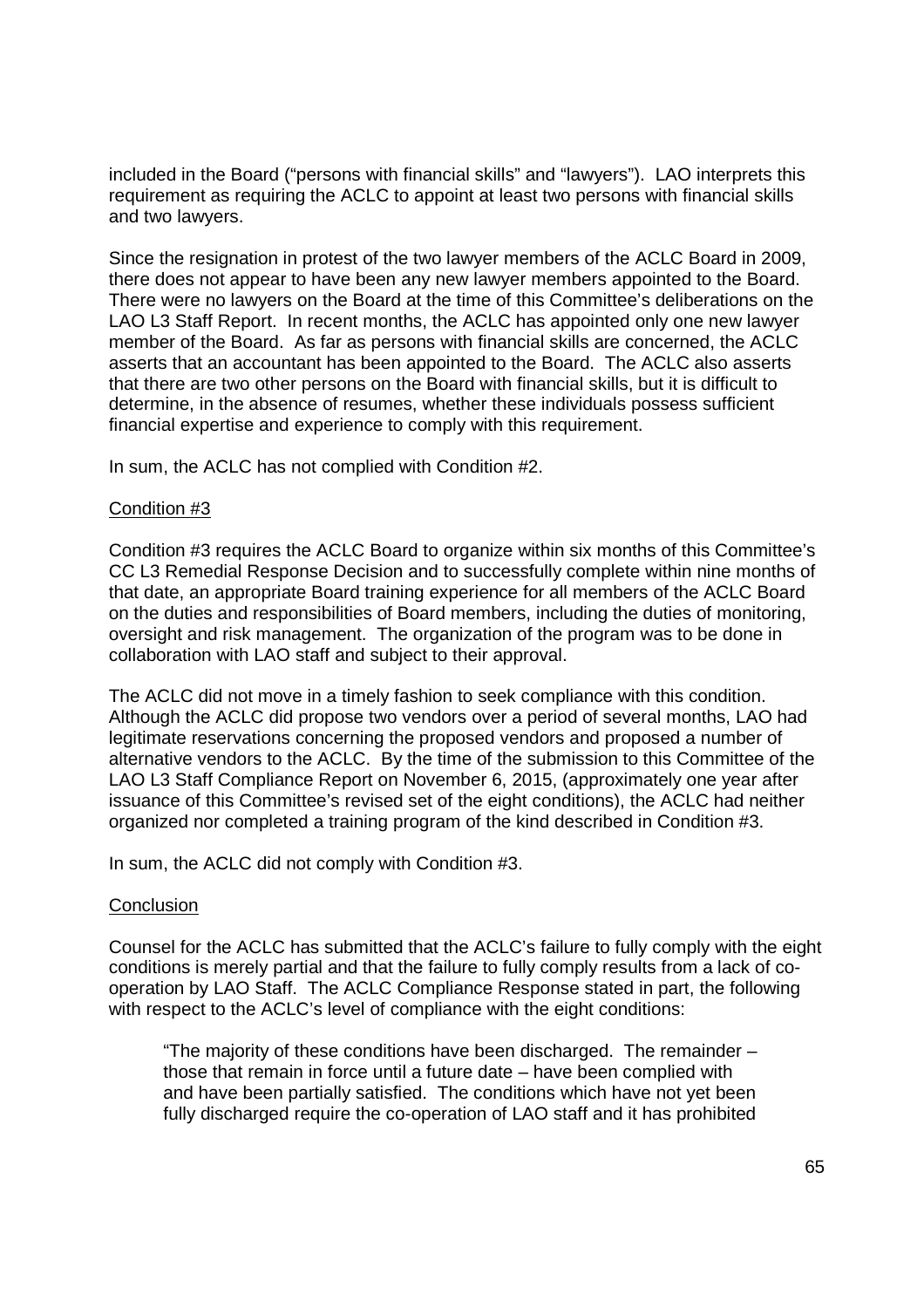full execution. LAO staff routinely take unreasonable and contradictory full execution. LAO staff routinely take unreasonable and contradictory positions, mischaracterise facts, refuse to respond to or co-operate with positions, mischaracterise facts, refuse to respond to or co—operate with the ACLC and thwart the ACLC's ability to discharge the conditions." the ACLC and thwart the ACLC's ability to discharge the conditions."

This Committee, for the reasons set out above takes a different view. We have This Committee, for the reasons set out above takes a different view. We have concluded, in light of the evidence filed and the submissions made by the parties, that of concluded, in light of the evidence filed and the submissions made by the parties, that of the conditions imposed upon the ACLC by this Committee's CC L3 Remedial Response the conditions imposed upon the ACLC by this Committee's CC L3 Remedial Response Decision, the ACLC fully complied with only one of the eight conditions, that being Decision, the ACLC fully complied with only one of the eight conditions, that being Condition #6 which required the ACLC to cooperate with an independent audit of the Condition #6 which required the ACLC to cooperate with an independent audit of the compensation time accrual reduction concerning the Executive Director. With respect to compensation time accrual reduction concerning the Executive Director. With respect to each of the other seven conditions, the ACLC engaged in merely partial compliance. each of the other seven conditions, the ACLC engaged in merely partial compliance. Moreover, the deficiencies in ACLC's compliance, identified above, are, in our view, both Moreover, the deficiencies in ACLC's compliance, identified above, are, in our view, both substantive and substantial. The ACLC has yet to take sufficient steps to demonstrate to substantive and substantial. The ACLC has yet to take sufficient steps to demonstrate to LAO that it is prepared to improve its financial management and governance practices in LAO that it is prepared to improve its financial management and governance practices in such a way as to demonstrate that can and will utilize the public funds made available to such a way as to demonstrate that can and will utilize the public funds made available to it by LAO in a manner that is effective, transparent and accountable. Further, in many it by LAO in a manner that is effective, transparent and accountable. Further, in many instances, its refusal or failure to comply with particular conditions constituted not only a instances, its refusal or failure to comply with particular conditions constituted not only a failure to fully comply with the condition in question, but also constituted a failure to abide failure to fully comply with the condition in question, but also constituted a failure to abide by its obligations under LASA and under the LAO/ACLC Memorandum of Understanding by its obligations under LASA and under the LAO/ACLC Memorandum of Understanding and the LAO/ACLC Funding Agreement. Accordingly, it is our view that the ACLC has and the LAO/ACLC Funding Agreement. Accordingly, it is our view that the ACLC has failed to fully comply with the eight conditions imposed by this Committee's CC L3 failed to fully comply with the eight conditions imposed by this Committee's CC L3 Remedial Response Decision and remains in "fundamental breach" of those obligations Remedial Response Decision and remains in "fundamental breach" of those obligations as that term is defined in Section 26 of the DRP. as that term is defined in Section 26 of the DRP.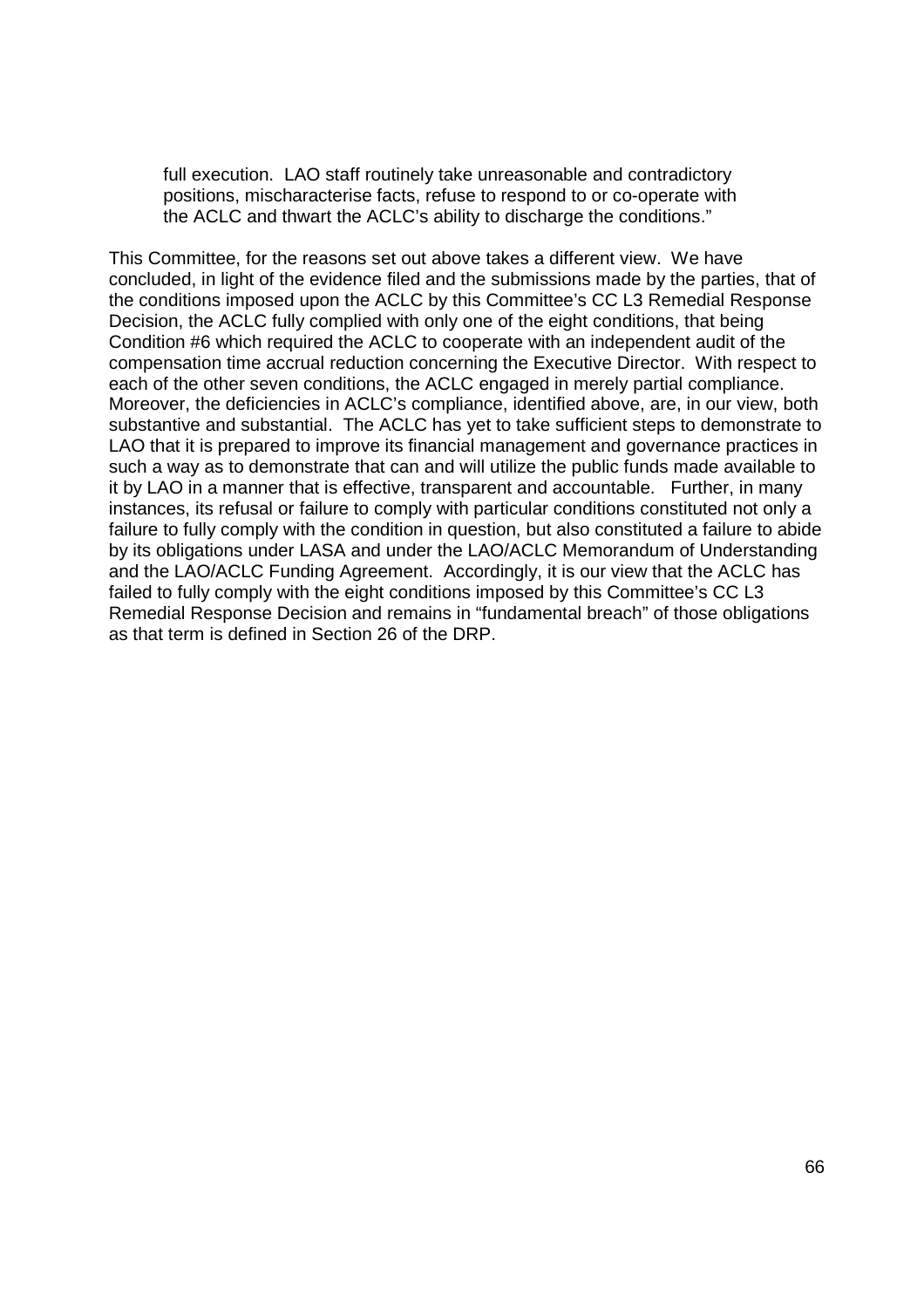## **Part VI – LAO's Commitment to the African Canadian Community**  Part VI — LAO's Commitment to the African Canadian Community

Although the LAO L3 Staff Compliance Report recommended a cessation of LAO Although the LAO L3 Staff Compliance Report recommended a cessation of LAO funding of the ACLC as a result of its "fundamental breach" of its statutory obligations funding of the ACLC as a result of its "fundamental breach" of its statutory obligations and its obligations under the LAO/ACLC Memorandum of Understanding and the and its obligations under the LAO/ACLC Memorandum of Understanding and the LAO/ACLC Funding Agreement, the LAO staff wished to reassure members of the LAO/ACLC Funding Agreement, the LAO staff wished to reassure members of the African Canadian community that it would continue and review its support for the African Canadian community that it would continue and review its support for the community by funding legal aid services designed to facilitate access to justice for community by funding legal aid services designed to facilitate access to justice for community members. The LAO staff report addressed these issues in the concluding community members. The LAO staff report addressed these issues in the concluding paragraphs of the report in the following terms: paragraphs of the report in the following terms:

 "LAO's commitment to the African Canadian community is unwavering. LAO "LAO's commitment to the African Canadian community is unwavering. LAO believes test case litigation, community outreach, and law reform are critical to believes test case litigation, community outreach, and law reform are critical to achieving access to justice for the African Canadian community. LAO has no achieving access to justice for the African Canadian community. LAO has no intention of reducing its funding of this important work, or its funding of services to intention of reducing its funding of this important work, or its funding of services to the African Canadian community generally. In fact, LAO has recently increased the African Canadian community generally. In fact, LAO has recently increased its engagement in work supportive of the African Canadian community with the its engagement in work supportive of the African Canadian community with the creation of LAO's Racialized Communities Strategy. This project is led by policy creation of LAO's Racialized Communities Strategy. This project is led by policy counsel dedicated exclusively to addressing the over-representation of racialized counsel dedicated exclusively to addressing the over-representation of racialized communities in the justice system. Through this initiative, LAO is deepening its communities in the justice system. Through this initiative, LAO is deepening its involvement in ongoing and emerging issues affecting racialized communities, involvement in ongoing and emerging issues affecting racialized communities, such as carding. such as carding.

LAO has a duty to the African Canadian community and to the public at large to LAO has a duty to the African Canadian community and to the public at large to ensure that the community legal clinics it funds operate in a professional, ensure that the community legal clinics it funds operate in a professional, transparent and fiscally responsible manner. Since 2010, LAO has been engaged transparent and fiscally responsible manner. Since 2010, LAO has been engaged in the DRP process with ACLC's Board and management, working in good faith to in the DRP process with ACLC's Board and management, working in good faith to support ACLC's compliance with its legal obligations and public sector norms. support ACLC's compliance with its legal obligations and public sector norms.

LAO has given ACLC's Board and management every opportunity to comply with LAO has given ACLC's Board and management every opportunity to comply with the Committee's Decision and Conditions, and to solve their longstanding the Committee's Decision and Conditions, and to solve their longstanding governance and financial problems. As outlined above, ACLC's Board and governance and financial problems. As outlined above, ACLC's Board and management have failed to comply with the Conditions. LAO has come to the management have failed to comply with the Conditions. LAO has come to the unfortunate, but inescapable conclusion that ACLC's Board and management are unfortunate, but inescapable conclusion that ACLC's Board and management are unwilling to fulfill their obligations, and are not acting in good faith. unwilling to fulfill their obligations, and are not acting in good faith.

Despite now being in the most serious stage of the DRP, ACLC's Board and Despite now being in the most serious stage of the DRP, ACLC's Board and management have not cooperated with LAO. They have not remediated the management have not cooperated with LAO. They have not remediated the obligations they were found to have breached, and are still in fundamental breach. obligations they were found to have breached, and are still in fundamental breach. They have undermined the remedial intent of the Committee's Decisions. They have undermined the remedial intent of the Committee's Decisions.

Further, the longstanding approach of ACLC's Board and management to LAO as Further, the longstanding approach of ACLC's Board and management to LAO as an organization, and to individual LAO staff is unprofessional and disrespectful, an organization, and to individual LAO staff is unprofessional and disrespectful, and has become intolerable. ACLC's Board and management have made it and has become intolerable. ACLC's Board and management have made it impossible for LAO to carry out its statutory obligation to monitor and oversee impossible for LAO to carry out its statutory obligation to monitor and oversee ACLC. And to ensure accountability for public funds. The funds ACLC's Board ACLC. And to ensure accountability for public funds. The funds ACLC's Board and management have misused and mismanaged could have been, and should and management have misused and mismanaged could have been, and should have been, spent on services for the African Canadian community. have been, spent on services for the African Canadian community.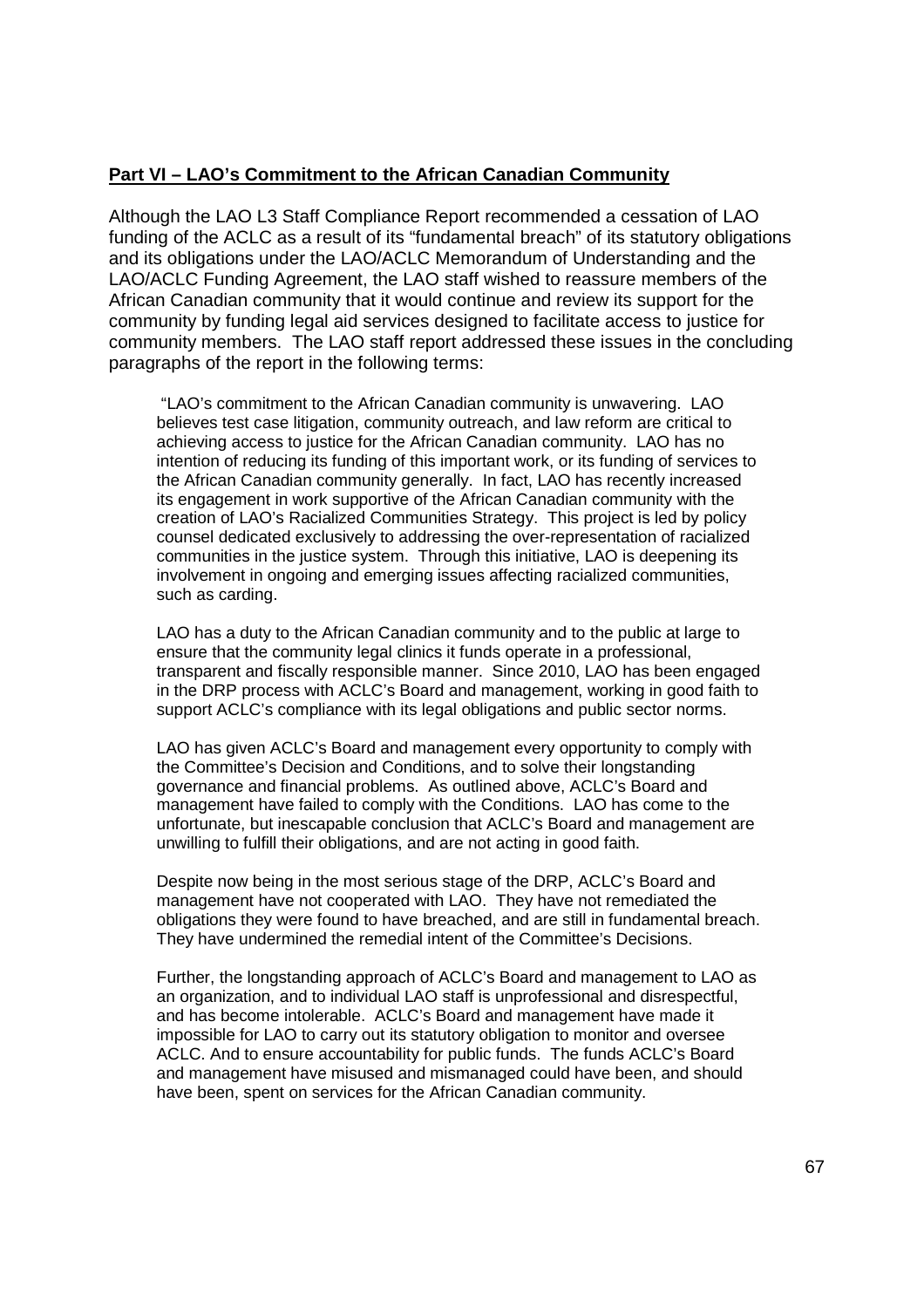This conclusion is in no way a reflection upon staff of ACLC. From LAO's This conclusion is in no way a reflection upon staff of ACLC. From LAO's perspective, ACLC's staff are capable, hard-working professionals deeply perspective, ACLC's staff are capable, hard-working professionals deeply committed to social justice. LAO admires and is very grateful for their work. committed to social justice. LAO admires and is very grateful for their work. LAO's recommendations is based entirely on the acts and omissions of ACLC's LAO's recommendations is based entirely on the acts and omissions of ACLC's current Board and Executive Director. current Board and Executive Director.

LAO staff recommends that the Committee exercise its authority under LASA LAO staff recommends that the Committee exercise its authority under LASA Section 39(4), the MOU, the FA and the DRP to suspend LAO's funding of ACLC, Section 39(4), the MOU, the FA and the DRP to suspend LAO's funding of ACLC, and to deny ACLC's 2014-15 Funding Application, as well as any future request and to deny ACLC's 2014-15 Funding Application, as well as any future request for funding by ACLC's Board and management. for funding by ACLC's Board and management.

If the Committee follows this recommendation, the LAO funds currently flowing to If the Committee follows this recommendation, the LAO funds currently flowing to ACLC will be redirected to ensure continuity of service to the African Canadian ACLC will be redirected to ensure continuity of service to the African Canadian community. In the immediate term, LAO has the capacity to deliver the services it community. In the immediate term, LAO has the capacity to deliver the services it is currently funding ACLC to deliver. LAO would be supported by the advice of an is currently funding ACLC to deliver. LAO would be supported by the advice of an external advisory committee drawn from leaders in the African Canadian external advisory committee drawn from leaders in the African Canadian community. The intention would be to move as quickly as reasonably possible to community. The intention would be to move as quickly as reasonably possible to seek proposals for an independent not-for-profit corporation with a properly seek proposals for an independent not-for-profit corporation with a properly qualified board of directors from the African Canadian community to provide the qualified board of directors from the African Canadian community to provide the LAO-funded legal services currently being provided by ACLC. LAO-funded legal services currently being provided by ACLC.

It is important to note that ACLC is a not-for-profit corporation with voting It is important to note that ACLC is a not-for-profit corporation with voting members who are approved by its Board of Directors. According to ACLC's most members who are approved by its Board of Directors. According to ACLC's most recent audited financial statements, ACLC's total funding was approximately recent audited financial statements, ACLC's total funding was approximately \$2,093,368 in 2014/15. LAO funds ACLC monthly totalling \$719,390 annually, \$2,093,368 in 2014/15. LAO funds ACLC monthly totalling \$719,390 annually, which represents approximately 35% of ACLC's overall 2014-15 income. which represents approximately 35% of ACLC's overall 2014-15 income. Therefore, if the Committee follows this recommendation, ACLC may continue Therefore, if the Committee follows this recommendation, ACLC may continue certain of its work, provided other funds continue to fund ACLC. LAO staff cannot certain of its work, provided other funds continue to fund ACLC. LAO staff cannot continue to recommend that ACLC be provided with any further LAO funding." continue to recommend that ACLC be provided with any further LAO funding."

Counsel for the ACLC responded to these submissions by suggesting that the Counsel for the ACLC responded to these submissions by suggesting that the establishment of a new clinic would not likely be an easy matter, in his view. The establishment of a new clinic would not likely be an easy matter, in his view. The preferable course, he suggested, was to preserve and build upon the valuable work that preferable course, he suggested, was to preserve and build upon the valuable work that the ACLC has accomplished over the years. Counsel for LAO responded to these the ACLC has accomplished over the years. Counsel for LAO responded to these submissions by observing that, while creating a new clinic would not be an easy matter, submissions by observing that, while creating a new clinic would not be an easy matter, it would be easier than making further attempts to hold the ACLC accountable for its it would be easier than making further attempts to hold the ACLC accountable for its expenditure of public funds, an exercise that has absorbed considerable LAO resources expenditure of public funds, an exercise that has absorbed considerable LAO resources and staff time in recent years. Further, he suggested that LAO has a good deal of and staff time in recent years. Further, he suggested that LAO has a good deal of experience in supporting the creation of new community legal clinics. experience in supporting the creation of new community legal clinics.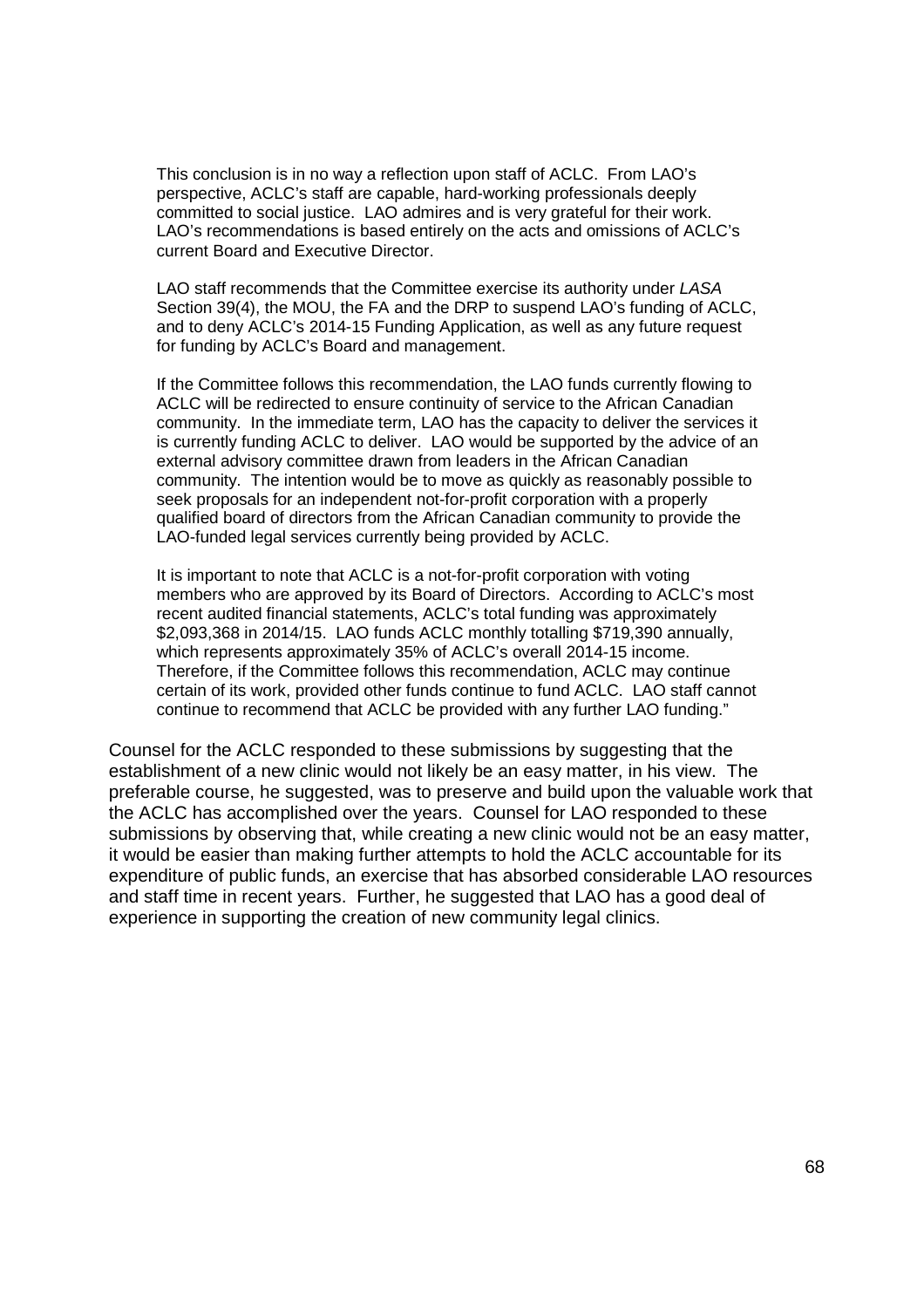# **Part VII – Section 39(5) of the Legal Aid Services Act (LASA) Issue**  Part VII — Section 39(5) of the Leqal Aid Services Act (LASA) Issue

At the conclusion of the hearing, counsel to the Clinic Committee, Richard Steinecke, At the conclusion of the hearing, counsel to the Clinic Committee, Richard Steinecke, made submissions with respect to the various options available to the Committee in the made submissions with respect to the various options available to the Committee in the event that it came to the conclusion that the African Canadian Legal Clinic (ACLC) is not event that it came to the conclusion that the African Canadian Legal Clinic (ACLC) is not in substantial compliance with the Conditions imposed in this Committee's Level Three in substantial compliance with the Conditions imposed in this Committee's Level Three Remedial Response dated September 5, 2014. He expressed his view that if the Remedial Response dated September 5, 2014. He expressed his view that if the Committee decided that a decision to reduce or suspend funding to the clinic was Committee decided that a decision to reduce or suspend funding to the clinic was appropriate, the Committee would be obliged under Section 39(5) of LASA to "give notice appropriate, the Committee would be obliged under Section 39(5) of LASA to "give notice of its intent to do so and to provide a reasonable opportunity to comply with this Act or the terms and conditions or direction or to meet the operational standards". Section the terms and conditions or direction or to meet the operational standards". Section 39(4) and (5) provide as follows: 39(4) and (5) provide as follows:

**39.** (4) If the board of directors of the Corporation is of the opinion at any time that a clinic funded by the Corporation is not complying with this Act or with the terms and clinic funded by the Corporation is not complying with this Act or with the terms and conditions attached to its funding or with a direction issued under section 38 or is not conditions attached to its funding or with a direction issued under section 38 or is not meeting the operational standards established by the Corporation, the board of directors meeting the operational standards established by the Corporation, the board of directors may reduce or suspend the funding of the clinic.

#### **Notice to clinic**  Notice to clinic

 (5) Before taking any action under subsection (4), the board of directors of the (5) Before taking any action under subsection (4), the board of directors of the Corporation shall give the board of directors of the clinic notice of its intent and a Corporation shall give the board of directors of the clinic notice of its intent and <sup>a</sup> reasonable opportunity to comply with this Act or the terms and conditions or direction or to meet the operational standards. 1998, c. 26, s. 39. to meet the operational standards. 1998, c. 26, s. 39.

Mr. Steinecke also suggested that counsel for the parties by invited to make submissions Mr. Steinecke also suggested that counsel for the parties by invited to make submissions on this point. on this point.

LAO counsel submitted that a reasonable time to comply had already been imposed by LAO counsel submitted that a reasonable time to comply had already been imposed by the Committee in its September 5, 2014 CC L3 Remedial Response Decision and that the Committee in its September 5, 2014 CC L3 Remedial Response Decision and that the time had expired, and indeed, a much longer period of time than stipulated in the the time had expired, and indeed, a much longer period of time than stipulated in the Decision and that this period of time constituted "a reasonable opportunity to comply". Decision and that this period of time constituted "a reasonable opportunity to comply".

ACLC counsel submitted that no decision was taken by this Committee in its September ACLC counsel submitted that no decision was taken by this Committee in its September 5, 2014 Decision to reduce or suspend the funding to the clinic. Rather, the Committee 5, 2014 Decision to reduce or suspend the funding to the clinic. Rather, the Committee had expressed the view that if LAO staff was of the view that the ACLC had failed to had expressed the view that if LAO staff was of the view that the ACLC had failed to comply with the conditions of the Level Three Remedial Response, the staff may comply with the conditions of the Level Three Remedial Response, the staff may recommend to the Committee that the funding of the ACLC be reduced or suspended. recommend to the Committee that the funding of the ACLC be reduced or suspended. Accordingly, in his view no decision to suspend or defund under Section 39(4) was taken Accordingly, in his view no decision to suspend or defund under Section 39(4) was taken in September, 2014 and further, if such a decision were now to be taken by the Clinic in September, 2014 and further, if such a decision were now to be taken by the Clinic Committee, it would be subject to the requirement of Section 39(5) to provide notice of its Committee, it would be subject to the requirement of Section 39(5) to provide notice of its intention and a reasonable opportunity to comply. intention and a reasonable opportunity to comply.

The response of LAO Counsel was to submit that interpreting Section 39(4) and (5) in The response of LAO Counsel was to submit that interpreting Section 39(4) and (5) in this fashion could result in an endless cycle of notices and reasonable opportunities this fashion could result in an endless cycle of notices and reasonable opportunities since a decision to defund would only be taken at the end of a reasonable opportunity since a decision to defund would only be taken at the end of a reasonable opportunity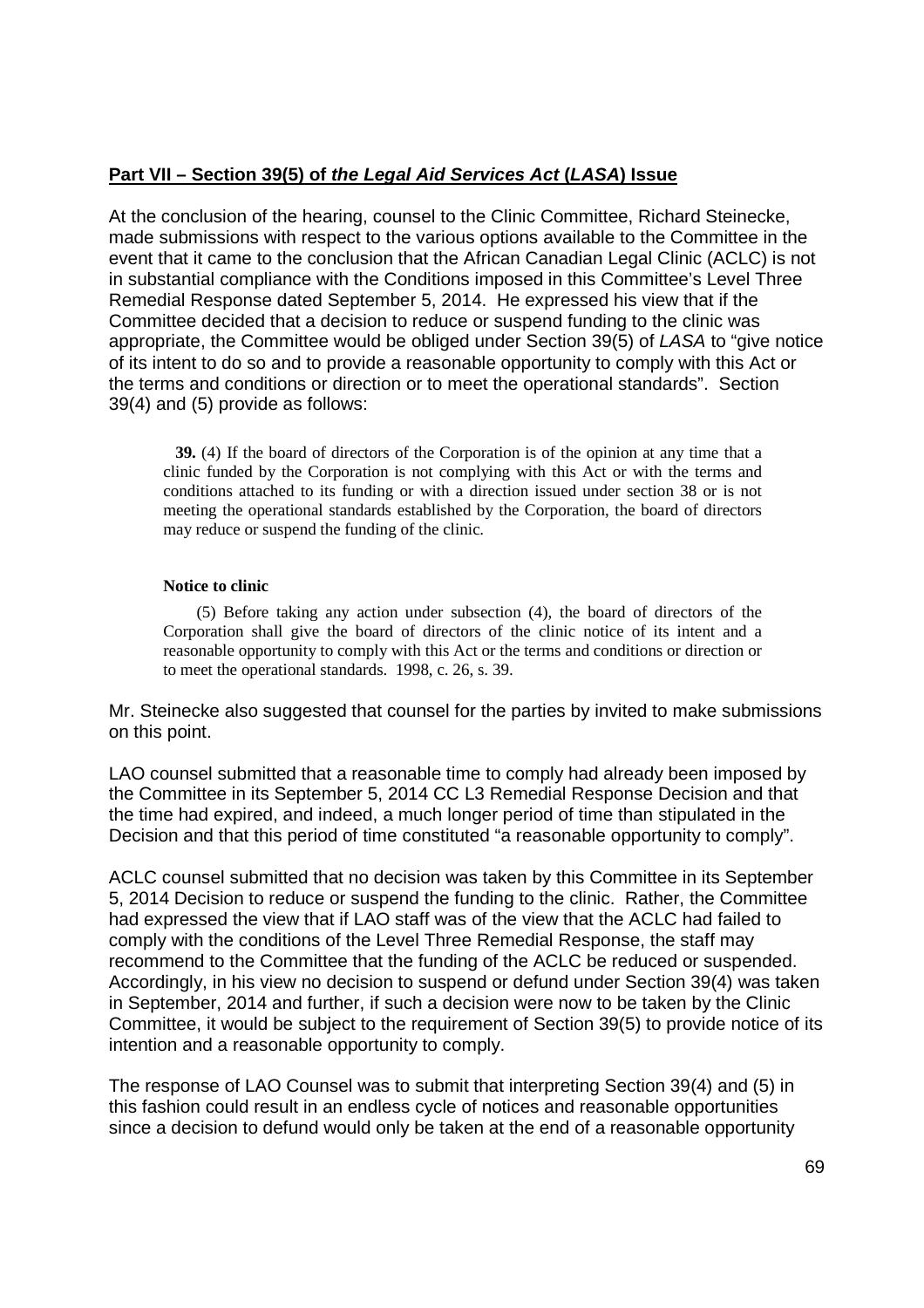and again become subject to the requirement of notice and a reasonable opportunity and again become subject to the requirement of notice and a reasonable opportunity under Section 39(5). under Section 39(5).

We are not persuaded that the combined effect of Sub-sections (4) and (5) of Section 39 We are not persuaded that the combined effect of Sub—sections (4) and (5) of Section 39 does create the prospect of an endless cycle of this kind, but we do agree with Mr. does create the prospect of an endless cycle of this kind, but we do agree with Mr. Steinecke and counsel for the ACLC that a critical question is whether a decision to Steinecke and counsel for the ACLC that a critical question is whether a decision to reduce or suspend funding was in fact taken by this Committee on September 4, 2014. reduce or suspend funding was in fact taken by this Committee on September 4, 2014. In this regard, it is necessary to review carefully the precise wording of the opening In this regard, it is necessary to review carefully the precise wording of the opening paragraphs of Part V: Decision, of the September 5, 2014 decision. They read as paragraphs of Part V: Decision, of the September 5, 2014 decision. They read as follows: follows:

"For the foregoing reasons, this Committee's decision with the respect to this matter "For the foregoing reasons, this Committee's decision with the respect to this matter is as follows: is as follows:

Pursuant to the authority conferred upon Legal Aid Ontario ("LAO") by Sections Pursuant to the authority conferred upon Legal Aid Ontario ("LAO") by Sections 34(5), 38(1) and 39(4) of the Legal Aid Services Act ("LASA"), and by Part VI of the Dispute Resolution Policy, such authority having been delegated to this Committee Dispute Resolution Policy, such authority having been delegated to this Committee pursuant to Section 61(1) of LASA by resolution of the Board of Directors of LAO and pursuant to Section 61(1) of LASA by resolution of the Board of Directors of LAO andpursuant to the authority conferred upon this Committee by Section 35 of LASA, this pursuant to the authority conferred upon this Committee by Section 35 of LASA, this Committee decides as follows: Committee decides as follows:

- a) That the African Canadian Legal Clinic ("ACLC") is in fundamental breach of its a) That the African Canadian Legal Clinic ("ACLC") is in fundamental breach of its obligations as defined in Section 25 of the Dispute Resolution Policy and, obligations as defined in Section 25 of the Dispute Resolution Policy and, accordingly, must comply with the Conditions of a Level Three Remedial accordingly, must comply with the Conditions of a Level Three Remedial Response set out further below, and Response set out further below, and
- b) That, pursuant to Sections 34(5), 35 and 38(1) of LASA, this Committee's b) That, pursuant to Sections 34(5), 35 and 38(1) of LASA, this Committee's approval of the 2014-15 Funding Application of the ACLC is conditional upon the approval of the 2014-15 Funding Application of the ACLC is conditional upon the ACLC's compliance with the Conditions of the Level Three Remedial Response ACLC's compliance with the Conditions of the Level Three Remedial Response set out further below, and set out further below, and
- $c)$  That if, in the opinion of LAO staff, the ACLC fails to comply with the Conditions of the Level Three Remedial Response, the LAO staff may recommend to this Committee that continued funding of the ACLC be reduced or suspended Committee that continued funding ofthe ACLC be reduced or suspended pursuant to Section 39(4) of LASA." (Emphasis added). pursuant to Section 39(4) of LASA." (Emphasis added).

In our view, Mr. Steinecke's advice on the point is sound. The Committee's September In our view, Mr. Steinecke's advice on the point is sound. The Committee's September 5<sup>th</sup>, 2014 Decision does not purport to reduce or suspend the funding of the ACLC. It explicitly leaves that decision to another day on the basis of staff advice to that effect. explicitly leaves that decision to another day on the basis of staff advice to that effect. Accordingly, in our view, a decision to suspend the funding of the ACLC on this occasion Accordingly, in our view, a decision to suspend the funding of the ACLC on this occasion would engage the notice requirement of Section 39(5) of LASA. would engage the notice requirement of Section 39(5) of LASA.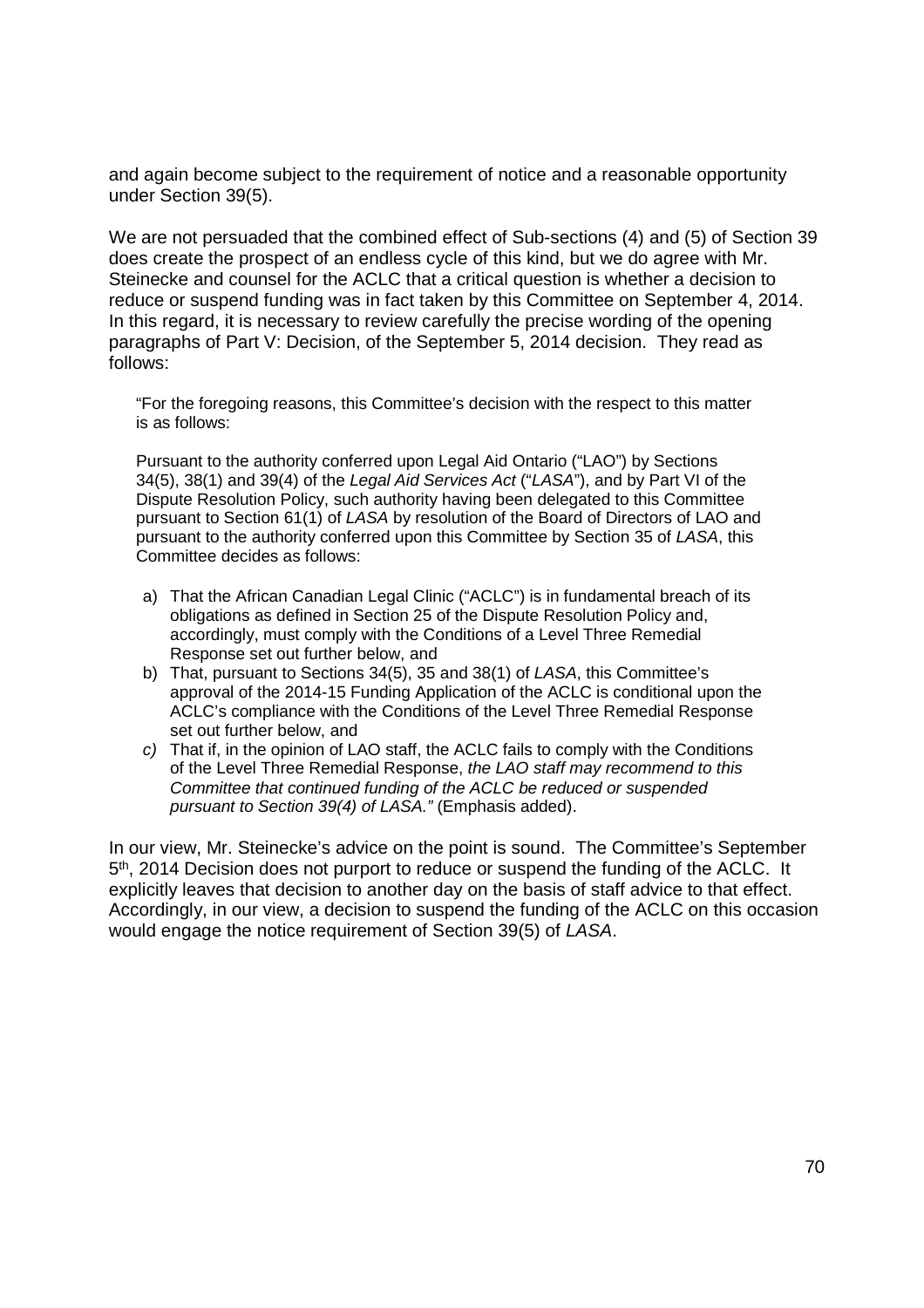# **PART VIII – CONCLUSION AND DECISION**  PART VIII — CONCLUSION AND DECISION

In its September 5, 2014 Clinic Committee Level Three Remedial Response Decision In its September 5, 2014 Clinic Committee Level Three Remedial Response Decision ("CC L3 Remedial Response Decision"), this Committee decided that the African ("CC L3 Remedial Response Decision"), this Committee decided that the African Canadian Legal Clinic ("ACLC) was in fundamental breach of its obligations under Canadian Legal Clinic ("ACLC) was in fundamental breach of its obligations under Section 25 of the Legal Aid Ontario ("LAO") Dispute Resolution Policy ("DRP"), and Section 25 of the Legal Aid Ontario ("LAO") Dispute Resolution Policy ("DRP"), and accordingly, this Committee imposed a Level Three Remedial Response Decision on the accordingly, this Committee imposed a Level Three Remedial Response Decision on the ACLC that required the ACLC to comply with eight conditions. The Decision further ACLC that required the ACLC to comply with eight conditions. The Decision further stipulated that, pursuant to Sections 34(5), 35 and 38(1) of the Legal Aid Services Act ("LASA"), this Committee's approval of the 2014-15 funding application of the ACLC is ('LASA'), this Committee's approval of the 2014-15 funding application of the ACLC is conditional upon the ACLC's compliance with the eight conditions of the CC L3 Remedial conditional upon the ACLC's compliance with the eight conditions of the CC L3 Remedial Response Decision. Further, the Decision provided that if, in the opinion of LAO staff, Response Decision. Further, the Decision provided that if, in the opinion of LAO staff, the ACLC fails to comply with the conditions of the CC L3 Remedial Response Decision, the ACLC fails to comply with the conditions of the CC L3 Remedial Response Decision, the LAO staff may recommend to this Committee that continued funding of the ACLC be the LAO staff may recommend to this Committee that continued funding of the ACLC be reduced or suspended pursuant to Section 39(4) of LASA. In its November 6, 2015 LAO reduced or suspended pursuant to Section 39(4) of LASA. In its November 6, 2015 LAO Staff Compliance Report, LAO staff alleged that the ACLC had not complied with the Staff Compliance Report, LAO staff alleged that the ACLC had not complied with the eight conditions of the CC L3 Remedial Response Decision and recommended that this eight conditions of the CC L3 Remedial Response Decision and recommended that this Committee exercise its authority under Section 39(4) of LASA, under the LAO/ACLC Committee exercise its authority under Section 39(4) of LASA, under the LAO/ACLC Memorandum of Understanding ("MOU"), under the LAO/ACLC Funding Agreement and Memorandum of Understanding ("MOU"), under the LAO/ACLC Funding Agreement and the DRP, to suspend LAO's funding of the ACLC and to deny the ACLC's 2014-15 the DRP, to suspend LAO's funding of the ACLC and to deny the ACLC's 2014-15 funding application as well as any future requests for funding by the ACLC's Board and funding application as well as any future requests for funding by the ACLC's Board and Management. Management.

As noted above in Parts IV and V of these Reasons, we have concluded that the ACLC As noted above in Parts IV and V of these Reasons, we have concluded that the ACLC has not in fact fully complied with the eight conditions set out in the CC L3 Remedial has not in fact fully complied with the eight conditions set out in the CC L3 Remedial Response Decision. Indeed, it is our view that the ACLC has only fully complied with one Response Decision. Indeed, it is our view that the ACLC has only fully complied with one of these conditions, that being Condition #6 and is in significant default in its failure to of these conditions, that being Condition #6 and is in significant default in its failure to comply with each of the other seven conditions. As we further noted in Parts IV and V of comply with each of the other seven conditions. As we further noted in Parts IV and V of these Reasons, a number of the failures of the ACLC to comply with the eight conditions these Reasons, a number of the failures of the ACLC to comply with the eight conditions also constitutes non-compliance with its obligations of transparency under Section 37 of LASA and with various aspects of the LAO/ACLC MOU and the LAO/ACLC Funding LASA and with various aspects of the LAO/ACLC MOU and the LAO/ACLC Funding Agreement. Thus, for example, the ACLC has either declined or refused to provide Agreement. Thus, for example, the ACLC has either declined or refused to provide financial information concerning various matters to LAO during the course of this financial information concerning various matters to LAO during the course of this remedial process. This conduct constitutes, in our view, a clear breach of Section 37(d) remedial process. This conduct constitutes, in our view, a clear breach of Section 37(d) of LASA which requires the ACLC to provide "any other financial or other information of LASA which requires the ACLC to provide "any other financial or other information related to the operation of the clinic that the corporation may request." Particularly related to the operation of the clinic that the corporation may request." Particularly troubling from this Committee's perspective is the fact that on numerous occasions, troubling from this Committee's perspective is the fact that on numerous occasions, misleading or false information was provided by the ACLC to LAO in order to secure misleading or false information was provided by the ACLC to LAO in order to secure improper access to LAO funding in order to facilitate unauthorized use of the funding in improper access to LAO funding in order to facilitate unauthorized use of the funding in question. question.

For these and for other reasons set out in Parts IV and V of these Reasons, we remain of For these and for other reasons set out in Parts IV and V of these Reasons, we remain of the view that the ACLC is in "fundamental breach" of its obligations under LASA and the view that the ACLC is in "fundamental breach" of its obligations under LASA and under the LAO/ACLC MOU and the LAO/ACLC Funding Agreement. Accordingly, it is under the LAO/ACLC MOU and the LAO/ACLC Funding Agreement. Accordingly, it is our conclusion that the relationship between the ACLC and LAO has become dysfunctional as a result of the apparent unwillingness and/or incapacity of the ACLC dysfunctional as a result of the apparent unwillingness and/or incapacity of the ACLC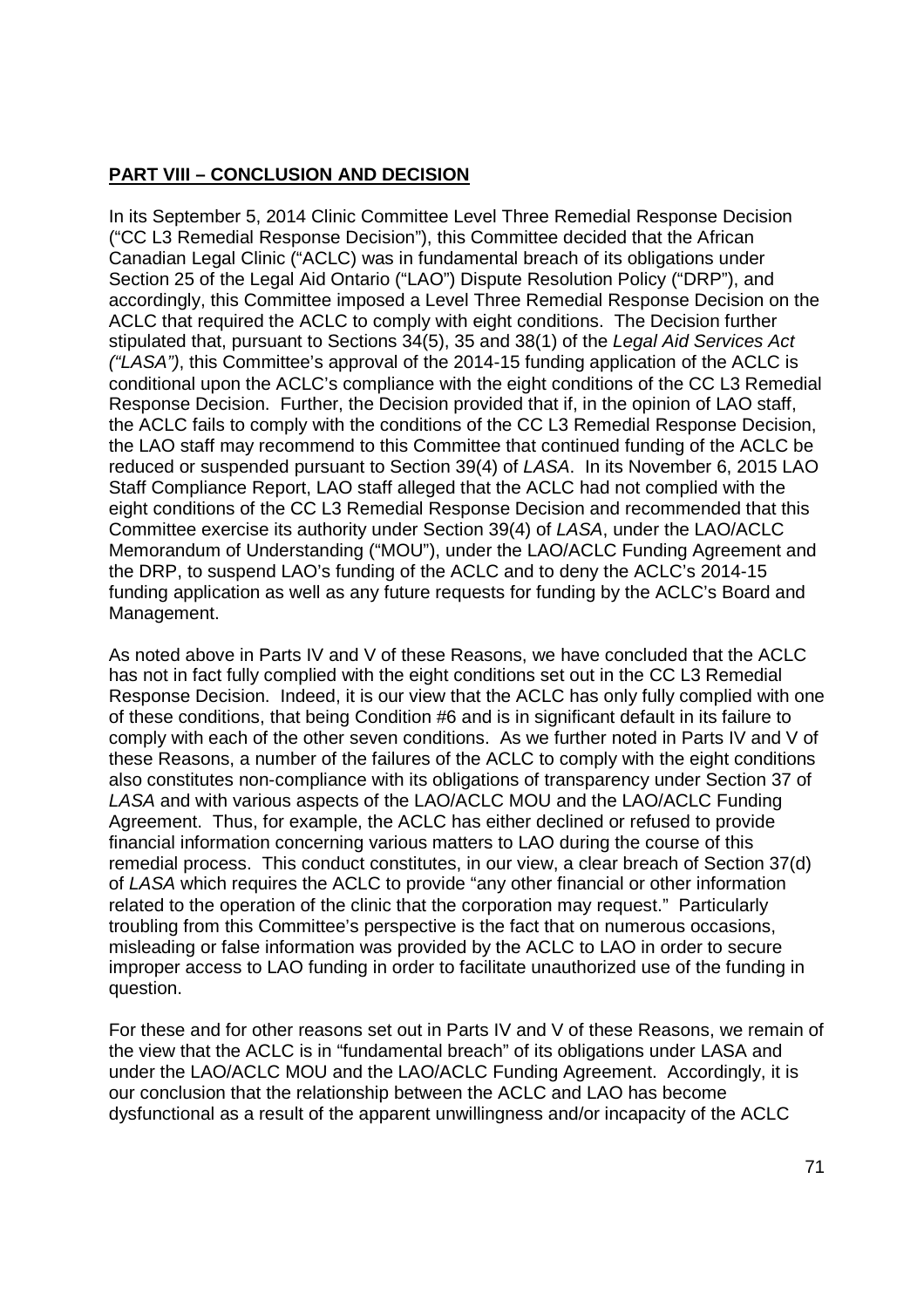Board of Directors to comply with public sector norms in its governance and financial Board of Directors to comply with public sector norms in its governance and financial management and practices. Accordingly, in our view, it is appropriate, as recommended management and practices. Accordingly, in our view, it is appropriate, as recommended by the LAO staff, that this Committee suspend LAO's funding of the ACLC and to the by the LAO staff, that this Committee suspend LAO's funding of the ACLC and to the extent it is not moot given that interim funding was provided during this period, leave extent it is not moot given that interim funding was provided during this period, leave unchanged the Committee's decision in 2014 withholding approval of the ACLC's 2014- unchanged the Committee's decision in <sup>2014</sup> withholding approval of the ACLC's 2014-15 Funding Application. 15 Funding Application.

As noted in Part VII of these Reasons, however, it is our view that Section 39(5) of LASA requires this Committee to give the Board of Directors of the ACLC "notice of its intent" to requires this Committee to give the Board of Directors of the ACLC "notice of its intent" to exercise its authority under Section 39(4) of LASA to suspend the funding of the ACLC and to provide "a reasonable opportunity to comply with this Act or the terms and and to provide "a reasonable opportunity to comply with this Act or the terms and conditions or direction or to meet the operational standards" established by LAO. conditions or direction or to meet the operational standards" established by LAO. Accordingly, we herewith giving notice to the Board of Directors of the ACLC that this Accordingly, we herewith giving notice to the Board of Directors of the ACLC that this Committee intends to exercise its authority under Section 39(4) of LASA to suspend the Committee intends to exercise its authority under Section 39(4) of LASA to suspend the funding of the clinic on December 31, 2016, unless, by that time, the ACLC will have fully funding of the clinic on December 31, 2016, unless, by that time, the ACLC will have fully complied with the eight conditions set out in this Committee's CC L3 Remedial Response complied with the eight conditions set out in this Committee's CC L3 Remedial Response Decision to the satisfaction of this Committee. Full compliance with the eight conditions Decision to the satisfaction of this Committee. Full compliance with the eight conditions will include the reinstatement of the LAO Observer pursuant to Condition #1. This will include the reinstatement of the LAO Observer pursuant to Condition #1. This Committee is of the view that the granting of slightly more than six months' notice of its Committee is of the view that the granting of slightly more than six months' notice of its intention to suspend funding of the ACLC provides a reasonable time within which the intention to suspend funding of the ACLC provides a reasonable time within which the ACLC can either succeed in fully complying with the eight conditions or alternatively, ACLC can either succeed in fully complying with the eight conditions or alternatively, organize its affairs in such a way as to continue its operations without such funding. organize its affairs in such a way as to continue its operations without such funding.

This Committee will advise the parties of dates in December of 2016 when it can be This Committee will advise the parties of dates in December of 2016 when it can be available to the parties to entertain written or oral submissions from the parties available to the parties to entertain written or oral submissions from the parties concerning the question as to whether the ACLC has fully complied with the eight concerning the question as to whether the ACLC has fully complied with the eight remedial conditions imposed by this Committee along with a proposed procedure for the remedial conditions imposed by this Committee along with a proposed procedure for the parties to follow. parties to follow.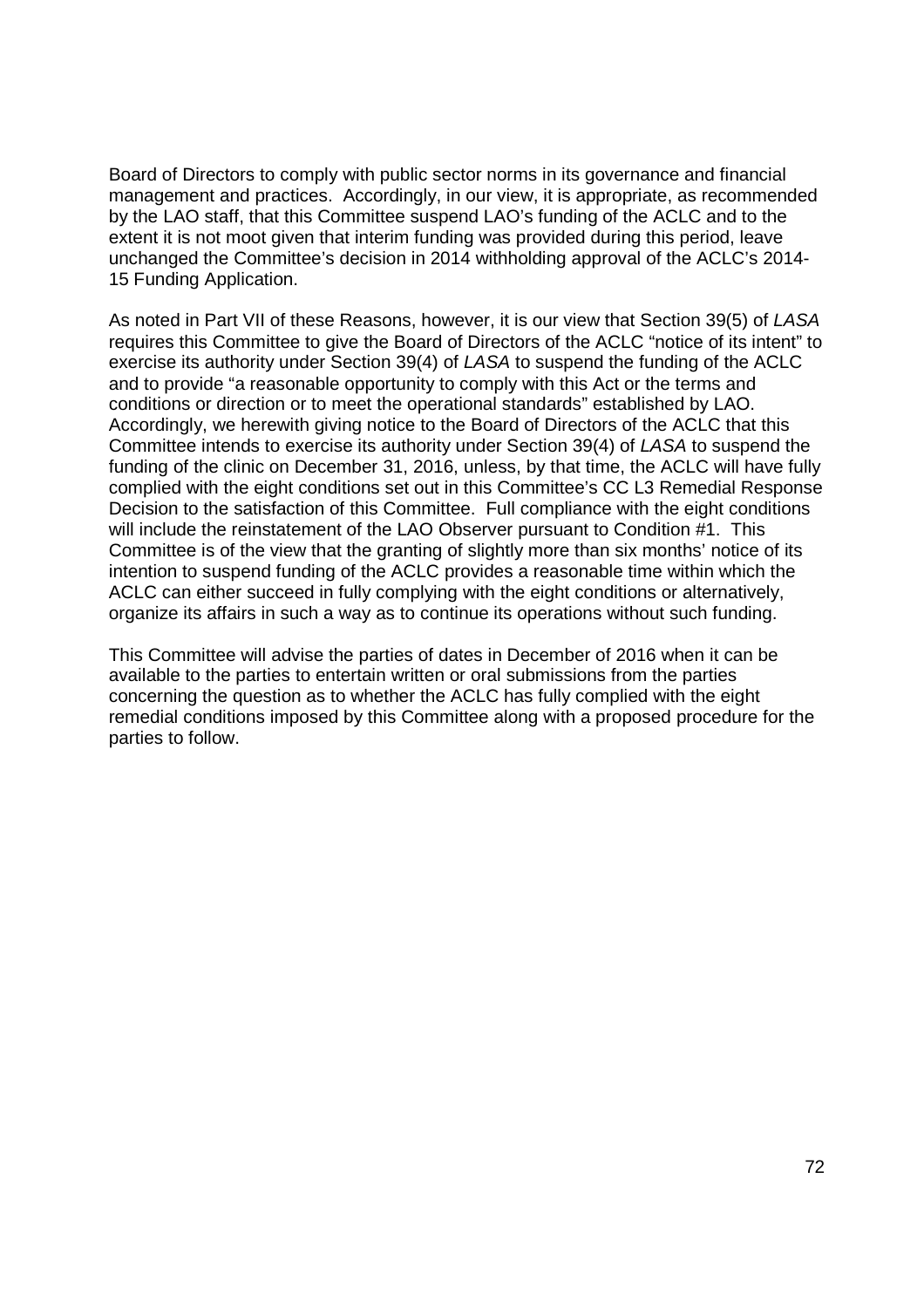# **APPENDIX A – LEVEL THREE CONDITIONS AS REVISED ON RECONSIDERATION**  APPENDIX A — LEVEL THREE CONDITIONS AS REVISED ON RECONSIDERATION **BY THE CLINIC COMMITTEE**  BY THE CLINIC COMMITTEE

# **Condition 1**: Condition 1:

ACLC will notify LAO staff in writing of all ACLC Board of Directors meetings as soon as ACLC will notify LAO staff in writing of all ACLC Board of Directors meetings as soon as they are scheduled and will permit an LAO observer to attend all ACLC Board of they are scheduled and will permit an LAO observer to attend all ACLC Board of Directors meetings. The observer would not be a Board member or have voting rights, Directors meetings. The observer would not be a Board member or have voting rights, but he or she will be provided with Board meeting materials, in advance of the meetings but he or she will be provided with Board meeting materials, in advance of the meetings and be permitted to provide LAO staff perspectives on the issues discussed. LAO staff is and be permitted to provide LAO staff perspectives on the issues discussed. LAO staff is to have access to financial eligibility and resource allocation information concerning to have access to financial eligibility and resource allocation information concerning particular clients and such information is not to be redacted from Board materials made particular clients and such information is not to be redacted from Board materials made available to the LAO staff observer. The ACLC Board may meet in camera, without the available to the LAO staff observer. The ACLC Board may meet in camera, without the LAO staff observer present, to discuss (i) matters pertaining to the Dispute Resolution LAO staff observer present, to discuss (i) matters pertaining to the Dispute Resolution Process in which the ACLC and LAO are adverse in interest, and (ii) matters pertaining Process in which the ACLC and LAO are adverse in interest, and (ii) matters pertaining to the Association of Community Legal Clinics of Ontario (ACLCO). If, in addition, the to the Association of Community Legal Clinics of Ontario (ACLCO). If, in addition, the ACLC wishes to withhold material or meet in camera with respect to matters to which it ACLC wishes to withhold material or meet in camera with respect to matters to which it maintains that solicitor-client privilege applies, it must provide, before doing so, sufficient description of the information or documentation and/or the subject matter of the proposed description of the information or documentation and/or the subject matter of the proposed in camera discussions, without disclosing details that would result in the disclosure of the in camera discussions, without disclosing details that would result in the disclosure of the content of privileged solicitor-client communications, to enable LAO to determine whether it agrees that ACLC's claim of privilege is a reasonable one in all the circumstances. The it agrees that ACLC's claim of privilege is a reasonable one in all the circumstances. The Chair of the ACLC Board of Directors will meet with the LAO observer on a monthly basis Chair of the ACLC Board of Directors will meet with the LAO observer on a monthly basis or on some other schedule mutually agreed to by the Board Chair and the LAO observer or on some other schedule mutually agreed to by the Board Chair and the LAO observer in order to ensure that the observer is kept abreast of activities at the ACLC. This in order to ensure that the observer is kept abreast of activities at the ACLC. This condition will remain in force during the fulfillment of the other conditions and then for one condition will remain in force during the fulfillment of the other conditions and then for one year after the fulfillment of the other conditions. year after the fulfillment of the other conditions.

# **Condition 2:**  Condition 2:

ACLC is required to comply with its obligation in Section 10 of its Funding Agreement ACLC is required to comply with its obligation in Section 10 of its Funding Agreement with LAO, that it make reasonable efforts to have a Board that includes "persons with with LAO, that it make reasonable efforts to have a Board that includes "persons with financial skills" and "lawyers", and that the ACLC report to LAO staff, when requested to financial skills" and "lawyers", and that the ACLC report to LAO staff, when requested to do so, on such reasonable efforts to ensure that there are at least two persons with do so, on such reasonable efforts to ensure that there are at least two persons with financial skills and two lawyers on the Board of Directors of ACLC. The reasonable financial skills and two lawyers on the Board of Directors of ACLC. The reasonable efforts will include identifying at least five suitable candidates for each vacant position efforts will include identifying at least five suitable candidates for each vacant position each month and approaching them by telephone or in person in addition to a written each month and approaching them by telephone or in person in addition to a written approach. This condition will be met on the date on which all four of the described Board approach. This condition will be met on the date on which all four of the described Board positions have been filled. positions have been filled.

# **Condition 3:**  Condition 3:

The ACLC Board of Directors will organize within six months of the Committee's decision The ACLC Board of Directors will organize within six months of the Committee's decision and will successfully complete within nine months of the Committee's decision an and will successfully complete within nine months of the Committee's decision an approved appropriate training experience for all members of the ACLC Board of Directors approved appropriate training experience for all members of the ACLC Board of Directors on the duties and responsibilities of board members including duties of monitoring, on the duties and responsibilities of board members including duties of monitoring, oversight and risk management. The organization of the training experience will be done oversight and risk management. The organization of the training experience will be done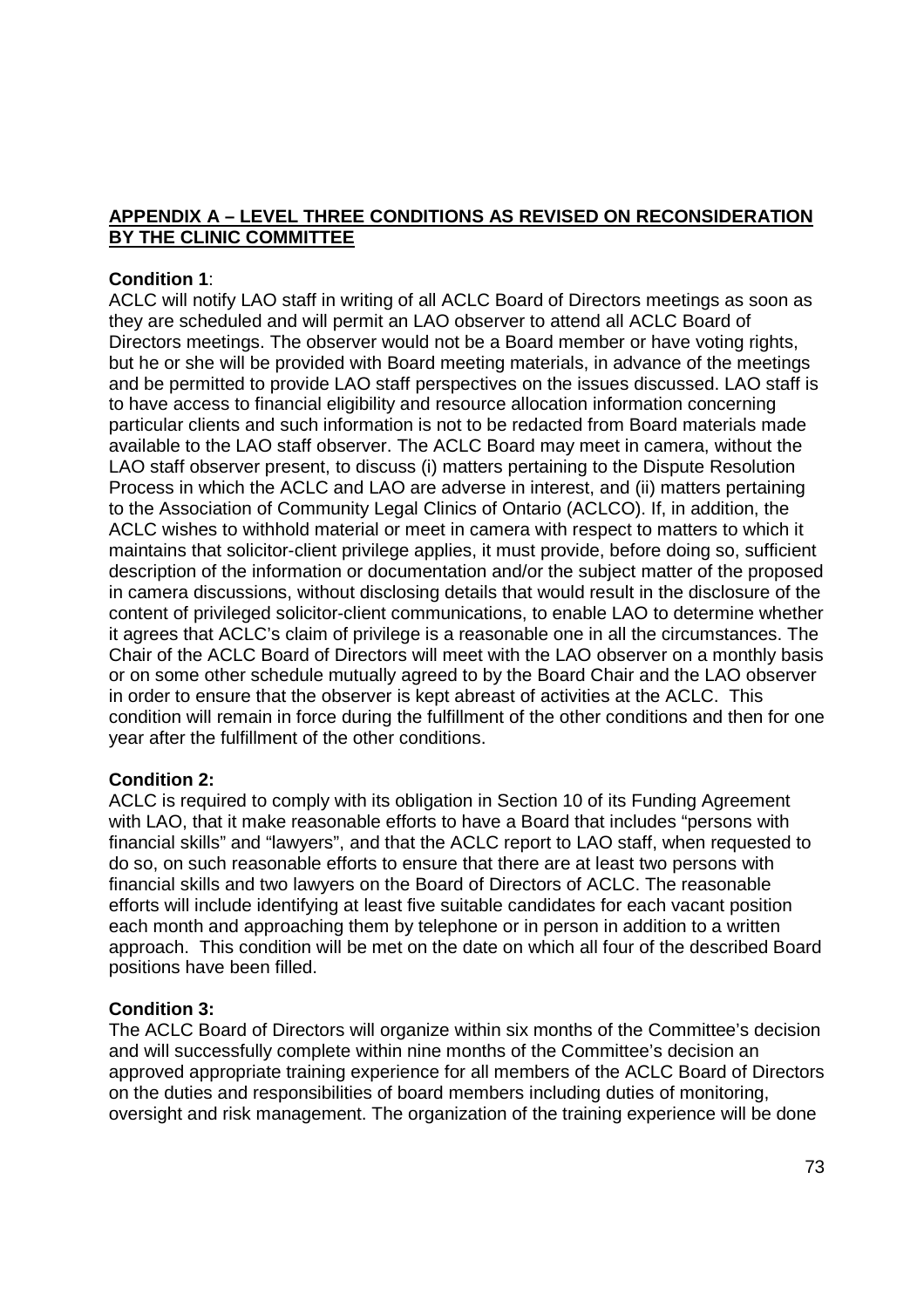in collaboration with LAO staff and it will be approved by LAO staff before it is conducted. in collaboration with LAO staff and it will be approved by LAO staff before it is conducted. Its expense will be borne by LAO. Successful completion will be demonstrated by a Its expense will be borne by LAO. Successful completion will be demonstrated by a written report by the facilitator(s) of the training experience to LAO staff on the attendance and outcomes of the training experience. attendance and outcomes of the training experience.

# **Condition 4:**  Condition 4:

Within 90 days of the Clinic Committee's decision, ACLC will submit a financial Within 90 days of the Clinic Committee's decision, ACLC will submit a financial restructuring plan to LAO for approval, which stabilizes the clinic's financial position and improves its financial management. In order to obtain LAO approval the plan must improves its financial management. In order to obtain LAO approval the plan must include: include:

- The write-off the \$50,009.00 accounts receivable from LAO shown in the ACLC's March 31, 2013 Financial Statements. March 31, 2013 Financial Statements.
- The elimination of the \$139,340.00 deficit in the Legal Aid Ontario Funds by March The elimination of the \$139,340.00 deficit in the Legal Aid Ontario Funds by March 31, 2016 and any other deficit that may be incurred by the ACLC in their 2013/14 31, 2016 and any other deficit that may be incurred by the ACLC in their 2013/14 fiscal year
- Subject to Condition 6, the production of all relevant information and Subject to Condition 6, the production of all relevant information and documentation related to the write-off of the accrued liability related to accrued documentation related to the write—off of the accrued liability related to accrued vacation and compensatory time. The documentation is to be attested by the vacation and compensatory time. The documentation is to be attested by the ACLC Board Chair for completeness and accuracy. In the event that there exists ACLC Board Chair for completeness and accuracy. In the event that there exists material information and documentation subject to solicitor and client privilege that material information and documentation subject to solicitor and client privilege that the ACLC cannot or will not waive, the ACLC should provide the LAO Staff with a the ACLC cannot or will not waive, the ACLC should provide the LAO Staff with a sufficient description of the information or documentation, provided that such description does not disclose details that would have the effect of disclosing the description does not disclose details that would have the effect of disclosing the content of privileged solicitor-client communications, to enable the LAO Staff to determine whether it agrees that ACLC's claim of privilege is a reasonable one in determine whether it agrees that ACLC's claim of privilege is a reasonable one in all the circumstances. Even in such cases, however, the ACLC should attempt to all the circumstances. Even in such cases, however, the ACLC should attempt to disclose relevant information and documentation by redaction of the privileged disclose relevant information and documentation by redaction of the privileged information where possible information where possible
- The elimination of any remaining accrued compensation liability for all employees The elimination of any remaining accrued compensation liability for all employees without compromising client service without compromising client service

# **Condition 5:**  Condition 5:

Within ninety (90) days of the Clinic Committee's decision, the ACLC will have Within ninety (90) days of the Clinic Committee's decision, the ACLC will have adopted the following policies, directives, best practices and reporting systems: adopted the following policies, directives, best practices and reporting systems:

- Full implementation of the following policies and directives, which apply to all Full implementation of the following policies and directives, which apply to all clinics: clinics:
	- o Travel, Meals and Hospitality Directive 0 Travel, Meals and Hospitality Directive
	- o Procurement Directive 0 Procurement Directive
- Implementation of best practices financial controls including: Implementation of best practices financial controls including:
	- o Corporate Credit Cards: 0 Corporate Credit Cards:
		- $\triangleright$  Having only one corporate credit card in the name of the Executive Director, that all other credit cards be cancelled, that no other staff can use Director, that all other credit cards be cancelled, that no other staff can use the card without prior written authorization for the transaction from the the card without prior written authorization for the transaction from the Executive Director, and requiring subsequent review and approval by the Executive Director, and requiring subsequent review and approval by the Executive Director Executive Director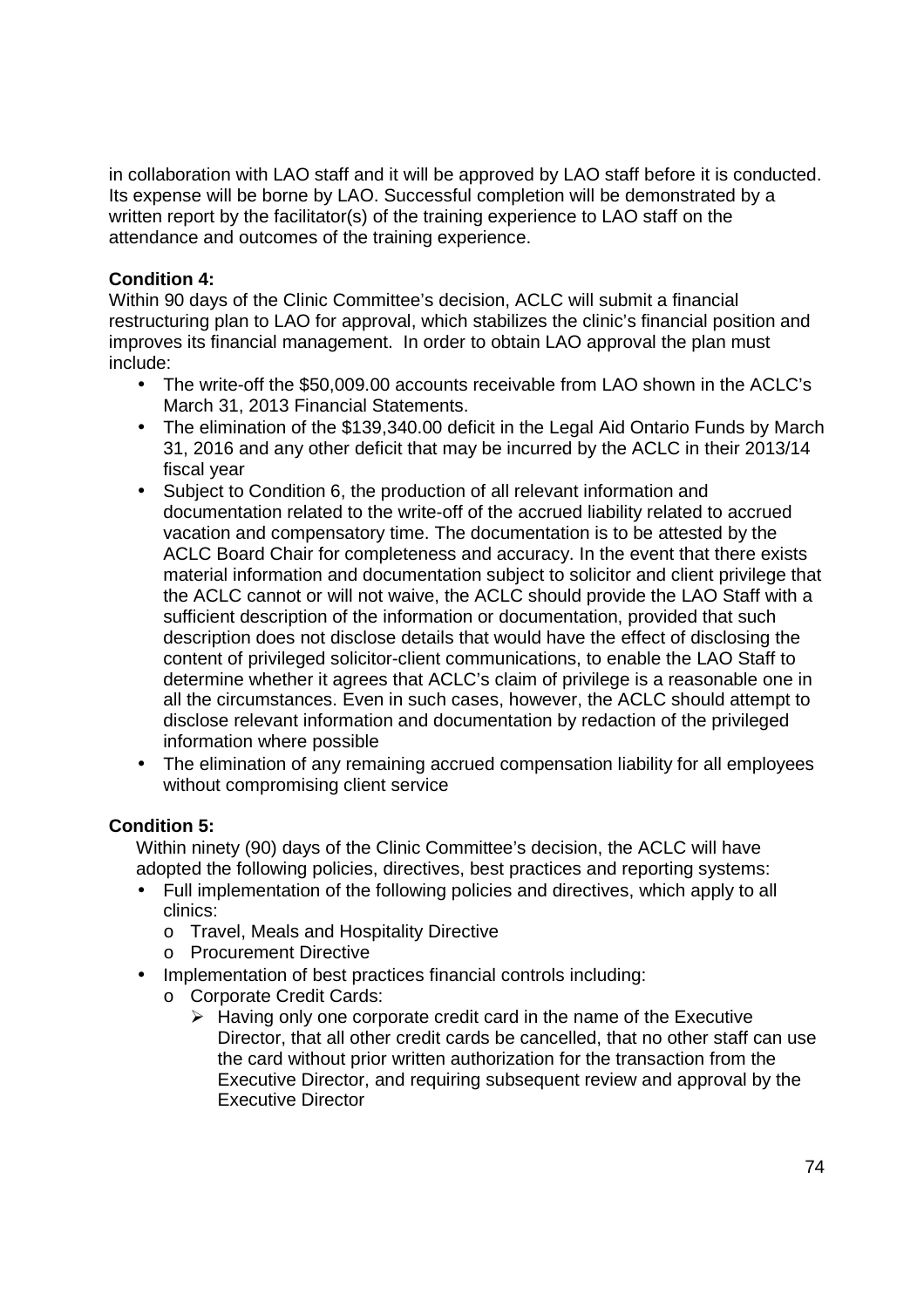- $\triangleright$  That the payment of the credit card be done within 30 days of receipt of the credit card invoice credit card invoice
- That no cash advances be made from the corporate credit card > That no cash advances be made from the corporate credit card
- Full compliance with PwC recommendations governing the use of the > Full compliance with PwC recommendations governing the use of the corporate credit card including preparation of expense reports that are corporate credit card including preparation of expense reports that are reviewed and approved by the Executive Director, a process for reviewing reviewed and approved by the Executive Director, a process for reviewing and approving expenditures by all staff including the Executive Director, and approving expenditures by all staff including the Executive Director, and quarterly monitoring of expenditures by the Board of Directors to and quarterly monitoring of expenditures by the Board of Directors to ensure compliance with all applicable policies ensure compliance with all applicable policies
- Implementation of the following financial reporting systems:
	- o Establishment of detailed budgets for the expenditure of funds within both the 0 Establishment of detailed budgets for the expenditure of funds within both the LAO General Fund and the LAO Legal Disbursement Fund LAO General Fund and the LAO Legal Disbursement Fund
	- o That the ACLC Board of Directors approve these budgets
	- o Report quarterly to LAO on the actual expenses against the approved budget 0 Report quarterly to LAO on the actual expenses against the approved budget and the reasons for the variances and the reasons for the variances
	- o That any inter-fund transfers between the Legal Aid Ontario funds and other programs managed by the ACLC be reported to LAO monthly programs managed by the ACLC be reported to LAO monthly
	- o No bonuses are to be paid to ACLC employees out of Legal Aid Ontario No bonuses are to be paid to ACLC employees out of Legal Aid Ontario funding unless approved by LAO funding unless approved by LAO
	- o LAO to be present at the ACLC Board of Directors' meeting when the external LAO to be present at the ACLC Board of Directors' meeting when the external auditors present the annual Audited Financial Statements to the ACLC Board auditors present the annual Audited Financial Statements to the ACLC Board
	- o Providing LAO's Internal Audit Unit the right to contact ACLC's external Providing LAO's Internal Audit Unit the right to contact ACLC's external auditors auditors

# **Condition 6:**  Condition 6:

ACLC will co-operate with an independent audit of the compensation time accrual reduction by an auditor of LAO's choice, to be conducted within fifteen business days of reduction by an auditor of LAO's choice, to be conducted within fifteen business days of the Clinic Committee's decision. the Clinic Committee's decision.

# **Condition 7:**  Condition 7:

LAO will provide monthly funding based on: LAO will provide monthly funding based on:

- o a monthly schedule of recurring expenses such as rent, salaries and <sup>O</sup> a monthly schedule of recurring expenses such as rent, salaries and equipment leases in a format approved by LAO. For such expenses, payment equipment leases in a format approved by LAO. For such expenses, payment will be released by LAO on the first day of each month will be released by LAO on the first day of each month
- $\circ$  receipt of invoices and expense reports for all other expenditures which ACLC will submit, and which LAO will review, in a timely manner. Where LAO has no will submit, and which LAO will review, in a timely manner. Where LAO has no problems or questions, LAO will release these funds within seven business problems or questions, LAO will release these funds within seven business days of receipt. Where LAO has concerns or questions, LAO will communicate days of receipt. Where LAO has concerns or questions, LAO will communicate those concerns or questions to ACLC within seven business days. In cases those concerns or questions to ACLC within seven business days. In cases where an expense claim is rejected, LAO will advise ACLC of the basis of the where an expense claim is rejected, LAO will advise ACLC of the basis of the rejection within seven business days of receipt. Where LAO receives further rejection within seven business days of receipt. Where LAO receives further information or explanation in response to its questions or concerns, LAO will information or explanation in response to its questions or concerns, LAO will either pay for or deny the expense within seven business days of the receipt of either pay for or deny the expense within seven business days of the receipt of the additional information or explanation the additional information or explanation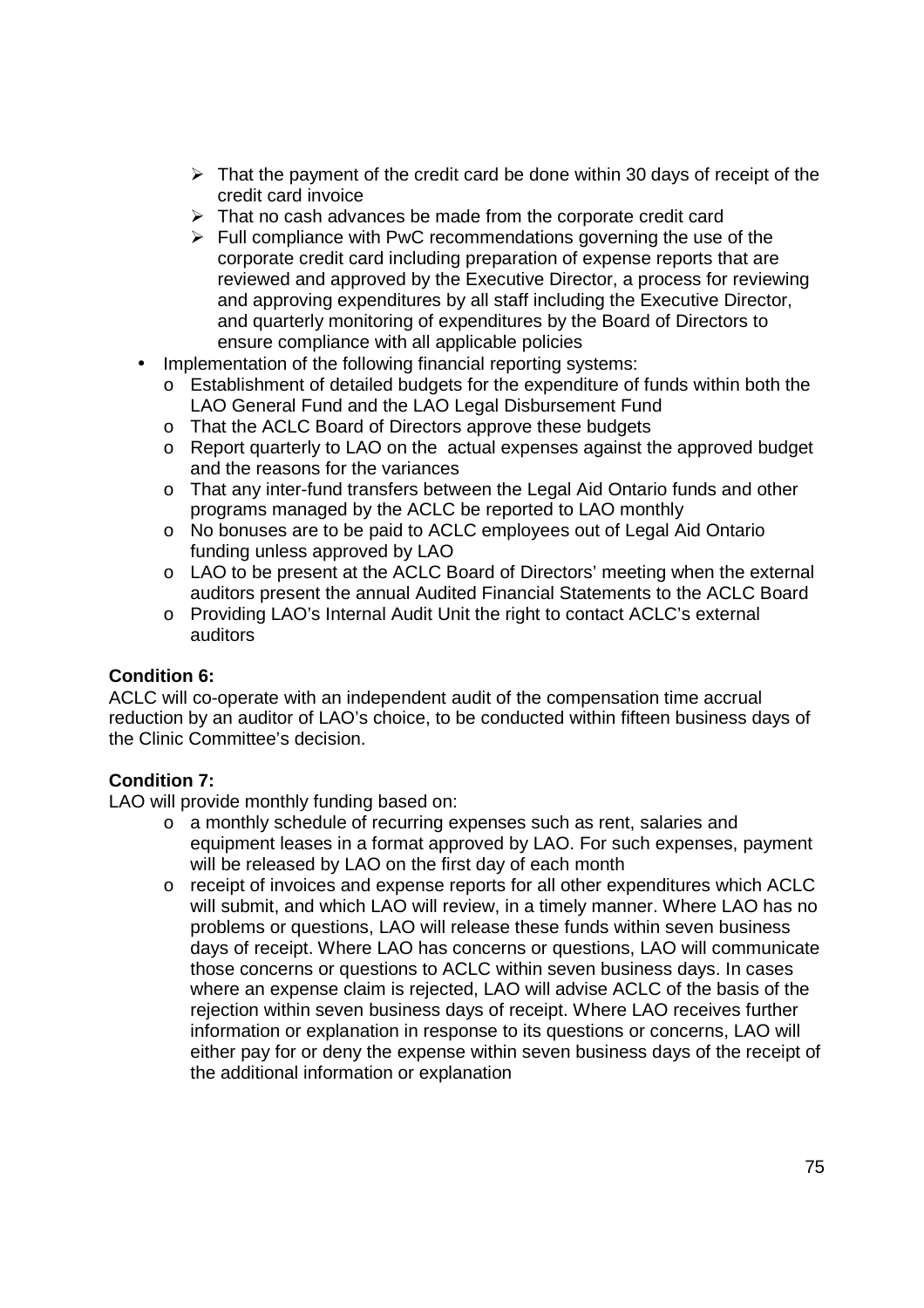LAO approval will be based on its assessment of whether expenses are permitted and LAO approval will be based on its assessment of whether expenses are permitted and comply with the LAO-Clinic Funding Agreement, applicable policies and directives.

# **Condition 8:**  Condition 8:

Within 90 days of the Clinic Committee's decision, ACLC will implement all PwC Forensic Within 90 days of the Clinic Committee's decision, ACLC will implement all PwC Forensic Review recommendations. Compliance will be verified by LAO's Internal Audit and Review recommendations. Compliance will be verified by LAO's Internal Audit and Compliance Division within 15 days thereafter. ACLC will fully cooperate with LAO's Compliance Division within 15 days thereafter. ACLC will fully cooperate with LAO's Internal Audit and Compliance Division, including providing timely and complete access Internal Audit and Compliance Division, including providing timely and complete access to all documents and background materials requested, and making staff and ACLC to all documents and background materials requested, and making staff and ACLC Board members available to meet with Division staff upon request, to confirm compliance Board members available to meet with Division staff upon request, to confirm compliance with the recommendations. with the recommendations.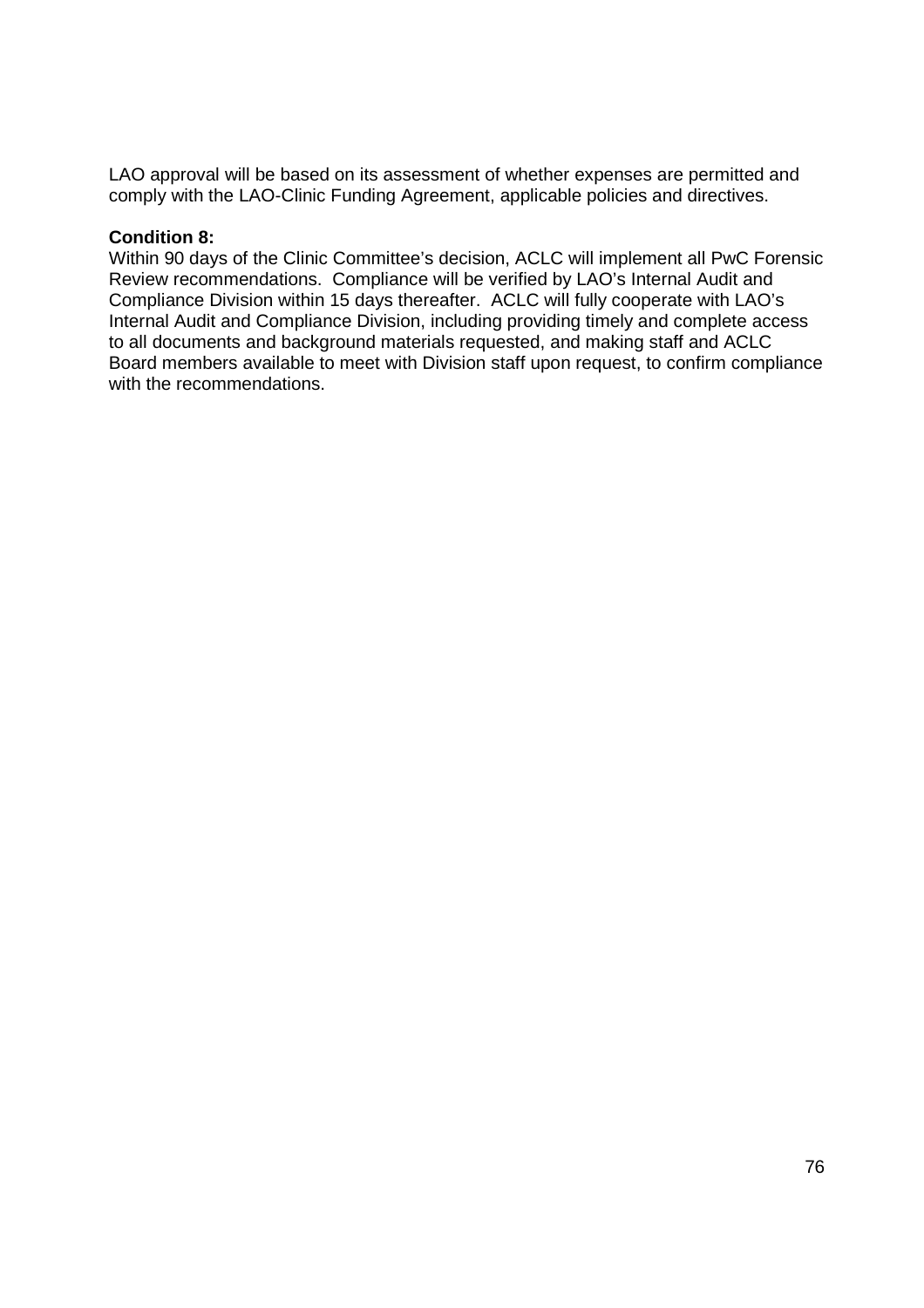# **APPENDIX B – GLOSSARY OF ACRONYMS AND SHORT-FORM REFERENCES**  APPENDIX B — GLOSSARY OF ACRONYMS AND SHORT-FORM REFERENCES

# ACLC ACLC

African Canadian Legal Clinic. African Canadian Legal Clinic.

## ACLC Compliance Response ACLC Compliance Response

The ACLC's undated written response to the LAO L3 Staff Compliance Report The ACLC's undated written response to the LAO L3 Staff Compliance Report received by this Committee on December 23, 2015. received by this Committee on December 23, 2015.

## ACLC L3 Response ACLC L3 Response

 A document prepared by the ACLC dated June 9, 2014 filed with this Committee A document prepared by the ACLC dated June 9, 2014 filed with this Committee which sets out the ACLC's response to the LAO L3 Staff Report. which sets out the ACLC's response to the LAO L3 Staff Report.

# ACLCO ACLCO

Association of Community Legal Clinics of Ontario. Association of Community Legal Clinics of Ontario.

## Clinic Committee Clinic Committee

The Clinic Committee of the LAO Board of Directors (often referred to in these The Clinic Committee of the LAO Board of Directors (often referred to in these reasons as "this Committee") is created by LAO pursuant to Section 8 of the reasons as "this Committee") is created by LAO pursuant to Section 8 of the LASA with a mandate that includes hearing appeals by clinics from decisions LASA with a mandate that includes hearing appeals by clinics from decisions made by LAO on clinic funding applications. Additionally, the LAO Board of made by LAO on clinic funding applications. Additionally, the LAO Board of Directors has delegated its authority under Sections 34(5), 38(1) and 39(4) of Directors has delegated its authority under Sections 34(5), 38(1) and 39(4) of LASA to require compliance by clinics with their statutory obligations under LASA LASA to require compliance by clinics with their statutory obligations under LASA and their obligations under their funding arrangements with LAO. The present and their obligations under their funding arrangements with LAO. The present proceeding is a proceeding before this Committee. proceeding is a proceeding before this Committee.

# CC L3 Remedial Response Decision CC L3 Remedial Response Decision

 This is the decision of this Committee (the "Clinic Committee") dated September 5, This is the decision of this Committee (the "Clinic Committee") dated September 5, 2014, which, in response to the LAO L3 Staff Report, determined that it was 2014, which, in response to the LAO L3 Staff Report, determined that it was appropriate to impose a DRP Level Three remedial response upon the ACLC and appropriate to impose a DRP Level Three remedial response upon the ACLC and to impose eight conditions on the ACLC, compliance with which are the subject of the present proceedings. At the request of the ACLC, a further hearing was the present proceedings. At the request of the ACLC, a further hearing was conducted by this Committee to entertain submissions from the ACLC to the effect conducted by this Committee to entertain submissions from the ACLC to the effect that the terms of the eight conditions be revised in some respects. This Committee that the terms of the eight conditions be revised in some respects. This Committee issued, on November 7, 2014, a further decision revising, to some extent, the eight issued, on November 7, 2014, a further decision revising, to some extent, the eight conditions. The revised set of conditions are reproduced as Appendix A to this conditions. The revised set of conditions are reproduced as Appendix A to this Decision. Decision.

# DLS

The Director of Legal Services position at the ACLC. The Director of Legal Services position at the ACLC.

# DRP DRP

The "Dispute Resolution Process" is provided for in the MOU entered into by LAO The "Dispute Resolution Process" is provided for in the MOU entered into by LAO with each of its clinics. The purpose of the DRP is to provide a framework for with each of its clinics. The purpose of the DRP is to provide a framework for addressing situations where LAO has reason to believe that a clinic is not addressing situations where LAO has reason to believe that a clinic is not complying with its obligations, whether they be statutory in nature under the complying with its obligations, whether they be statutory in nature under the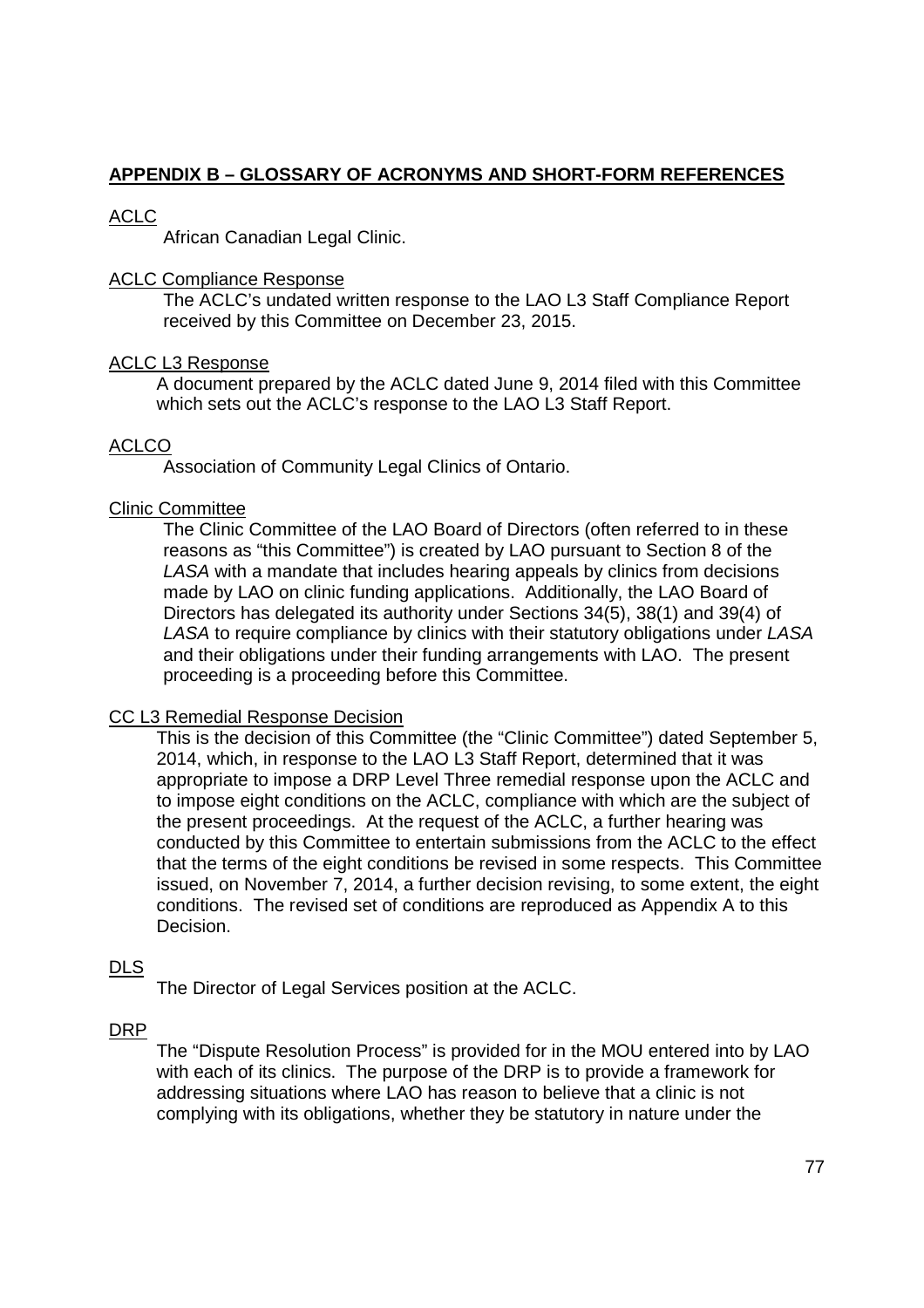provisions in LASA, or imposed under the terms and conditions of the funding provisions in LASA, or imposed under the terms and conditions of the funding made available to the clinic in question by LAO, such terms and conditions being made available to the clinic in question by LAO, such terms and conditions being set out in the Memorandum of Understanding (MOU) and Funding Agreement entered into by the particular clinic with LAO. The DRP provides for a staged entered into by the particular clinic with LAO. The DRP provides for a staged process of monitoring and moves through three "levels" of formality or intensity if process of monitoring and moves through three ''levels'' of formality or intensity if success in ensuring compliance by the clinic is not achieved at an earlier stage. success in ensuring compliance by the clinic is not achieved at an earlier stage.

## Fundamental Breach Fundamental Breach

Section 25 of the DRP defines "fundamental breach in the following terms: Section 25 of the DRP defines "fundamental breach in the following terms:

"A "fundamental breach" of the Clinic's obligations shall include: "A "fundamental breach" of the C|inic's obligations shall include:

- a) a failure, without reasonable grounds, to participate in a Level Two a) a failure, without reasonable grounds, to participate in a Level Two remediation plan; remediation plan;
- b) a refusal or failure by the Clinic to carry out its responsibilities under the b) a refusal or failure by the Clinic to carry out its responsibilities under the Act or the Memorandum of Understanding; or Act or the Memorandum of Understanding; or
- c) an inability on the part of the Clinic to carry out its responsibilities under c) an inability on the part of the Clinic to carry out its responsibilities under the act or the Memorandum of Understanding which results in serious the act or the Memorandum of Understanding which results in serious financial mismanagement, serious professional misconduct or financial mismanagement, serious professional misconduct or negligence, misrepresentation of statistical, financial or other negligence, misrepresentation of statistical, financial or other information provide to Lao, significant reduction in the provision of clinic information provide to Lao, significant reduction in the provision of clinic law services, significant personnel problems or significant board law services, significant personnel problems or significant board governance problems." governance problems."

## **Funding Agreement**

A Funding Agreement is entered into by LAO with each of the community legal A Funding Agreement is entered into by LAO with each of the community legal clinics it funds, including the ACLC. The Funding Agreement sets out the process for a clinic's annual application for funding from LAO and sets out the terms and conditions of that funding. conditions of that funding.

# <u>IAU</u>

 The Internal Audit Unit of Legal Aid Ontario which performed an audit of the The Internal Audit Unit of Legal Aid Ontario which performed an audit of the ACLC's compliance with Condition #8 of this Committee's CC L3 Remedial ACLC's compliance with Condition #8 of this Committee's CC L3 Remedial Response Decision. Response Decision.

## **IAU Report**

The report of the IAU of ACLC's compliance with Condition #8 of the Committee The report of the IAU of ACLC's compliance with Condition #8 of the Committee L3 Remedial Response Decision. L3 Remedial Response Decision.

## LAO LAO

Legal Aid Ontario Legal Aid Ontario

## LAO L3 Staff Report LAO L3 Staff Report

A two-volume document filed by LAO with this Committee dated April 3, 2014 requesting that this Committee impose a Level Three Remedial Response under requesting that this Committee impose a Level Three Remedial Response under the DRP upon the ACLC on the basis that LAO's concerns relating to the ACLC the DRP upon the ACLC on the basis that LAO's concerns relating to the ACLC have not been resolved at Levels 1 and 2 of the DRP and that the ACLC is in have not been resolved at Levels <sup>1</sup> and 2 of the DRP and that the ACLC is in "fundamental breach" of its obligations. "fundamental breach" of its obligations.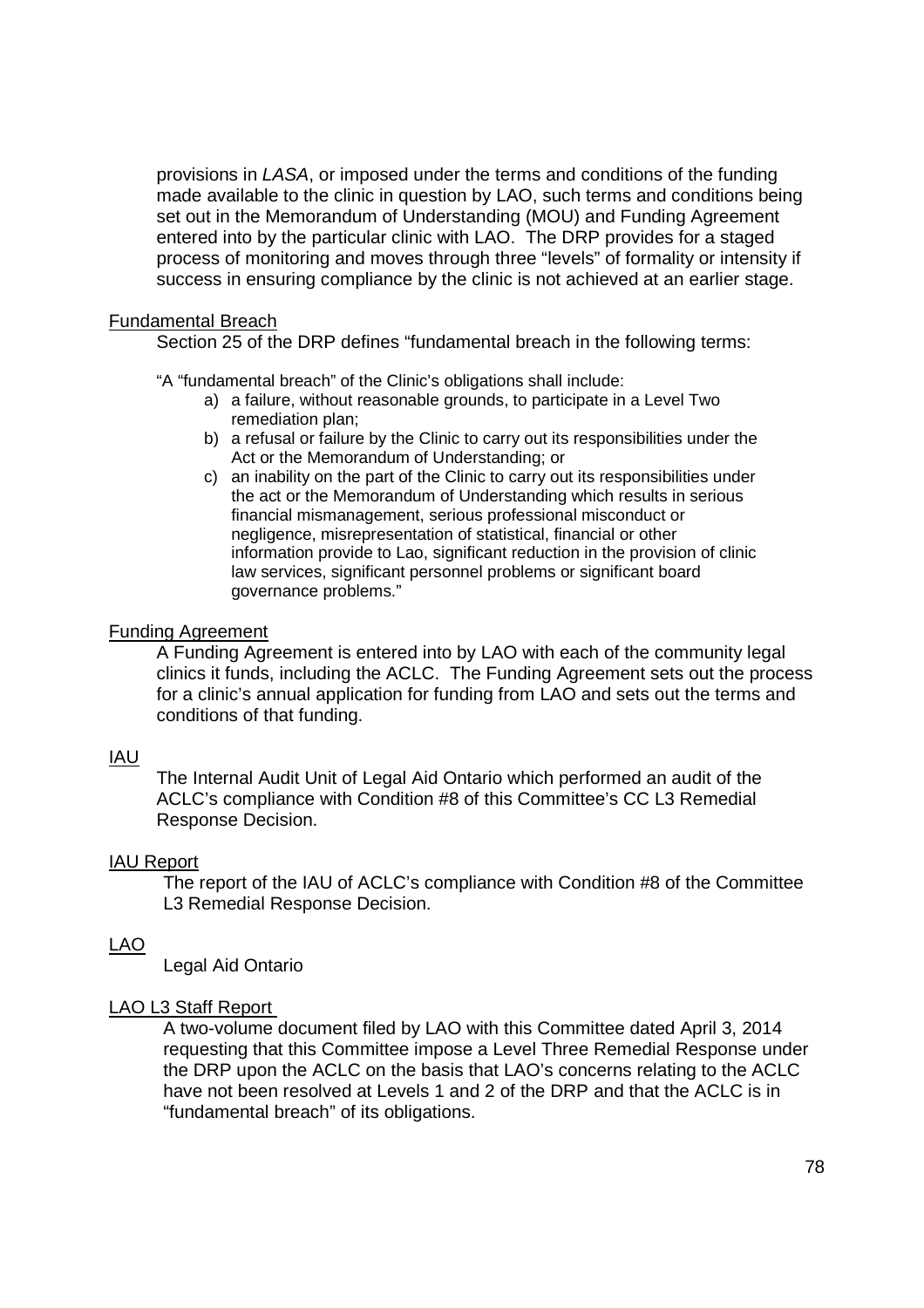## LAO L3 Staff Compliance Report

A report dated November 6, 2015 filed with this Committee alleging that the ACLC A report dated November 6, 2015 filed with this Committee alleging that the ACLC had failed to comply with the conditions imposed upon the ACLC by this had failed to comply with the conditions imposed upon the ACLC by this Committee in its CC L3 Remedial Response Decision and that as a result, this Committee in its CC L3 Remedial Response Decision and that as a result, this Committee should decide to suspend or terminate LAO funding of the ACLC. Committee should decide to suspend or terminate LAO funding of the ACLC.

#### LAO Observer

Under Condition #1 of this Committee's CC L3 Remedial Response Decision, Under Condition #1 of this Committee's CC L3 Remedial Response Decision, ACLC was required to invite an LAO Observer to attend and participate in ACLC ACLC was required to invite an LAO Observer to attend and participate in ACLC Board meetings. LAO appointed M. Michelle Séguin, LAO's Vice-President and Board meetings. LAO appointed M. Michelle Séguin, LAO's Vice—President and Chief Administrative Officer as the LAO Observer. Chief Administrative Officer as the LAO Observer.

## LASA

Legal Aid Services Act, 1998, S.O. 1998, c.26, an Ontario statute that established Legal Aid Services Act, 1998, S.O. 1998, c.26, an Ontario statute that established LAO and regulates its governance of the legal aid system, including the funding of LAO and regulates its governance of the legal aid system, including the funding of community legal clinics. community legal clinics.

#### LDD LDD

 Legal Disbursements Deficit, a deficit in the Legal Disbursements Account of the Legal Disbursements Deficit, a deficit in the Legal Disbursements Account of the ACLC which is the account maintained for funds provided by LAO to the ACLC to ACLC which is the account maintained for funds provided by LAO to the ACLC to cover legal disbursements of certain kinds. cover legal disbursements of certain kinds.

#### MOU

A Memorandum of Understanding is entered into by LAO with each of the clinics it A Memorandum of Understanding is entered into by LAO with each of the clinics it funds, including the ACLC. The MOU sets out the terms and conditions of the funds, including the ACLC. The MOU sets out the terms and conditions of the relationship between LAO and the clinic in question, pursuant to which LAO will relationship between LAO and the clinic in question, pursuant to which LAO will provide funding to the clinic in question. provide funding to the clinic in question.

#### PwC

PricewaterhouseCoopers LLP, the accounting firm that was retained by LAO to PricewaterhouseCoopers LLP, the accounting firm that was retained by LAO to conduct the Forensic Audit of the ACLC, which commenced on June 11, 2011 and conduct the Forensic Audit of the ACLC, which commenced on June 11, 2011 and was completed in January of 2012, and on a supplementary audit relating to credit was completed in January of 2012, and on a supplementary audit relating to credit card expenditures on April 18, 2013. card expenditures on April 18, 2013.

#### **PwC Addendum Report**

A supplementary report to the PwC Forensic Audit Report focussing on issues A supplementary report to the PwC Forensic Audit Report focussing on issues relating to credit card use by the ACLC. relating to credit card use by the ACLC.

#### **PwC Forensic Audit**

The forensic audit of the ACLC conducted by PwC in 2011 and 2012. The forensic audit of the ACLC conducted by PwC in 2011 and 2012.

#### PwC Forensic Audit Report PwC Forensic Audit Report

The Report prepared by PwC with respect to its forensic audit of ACLC. The Report prepared by PwC with respect to its forensic audit of ACLC.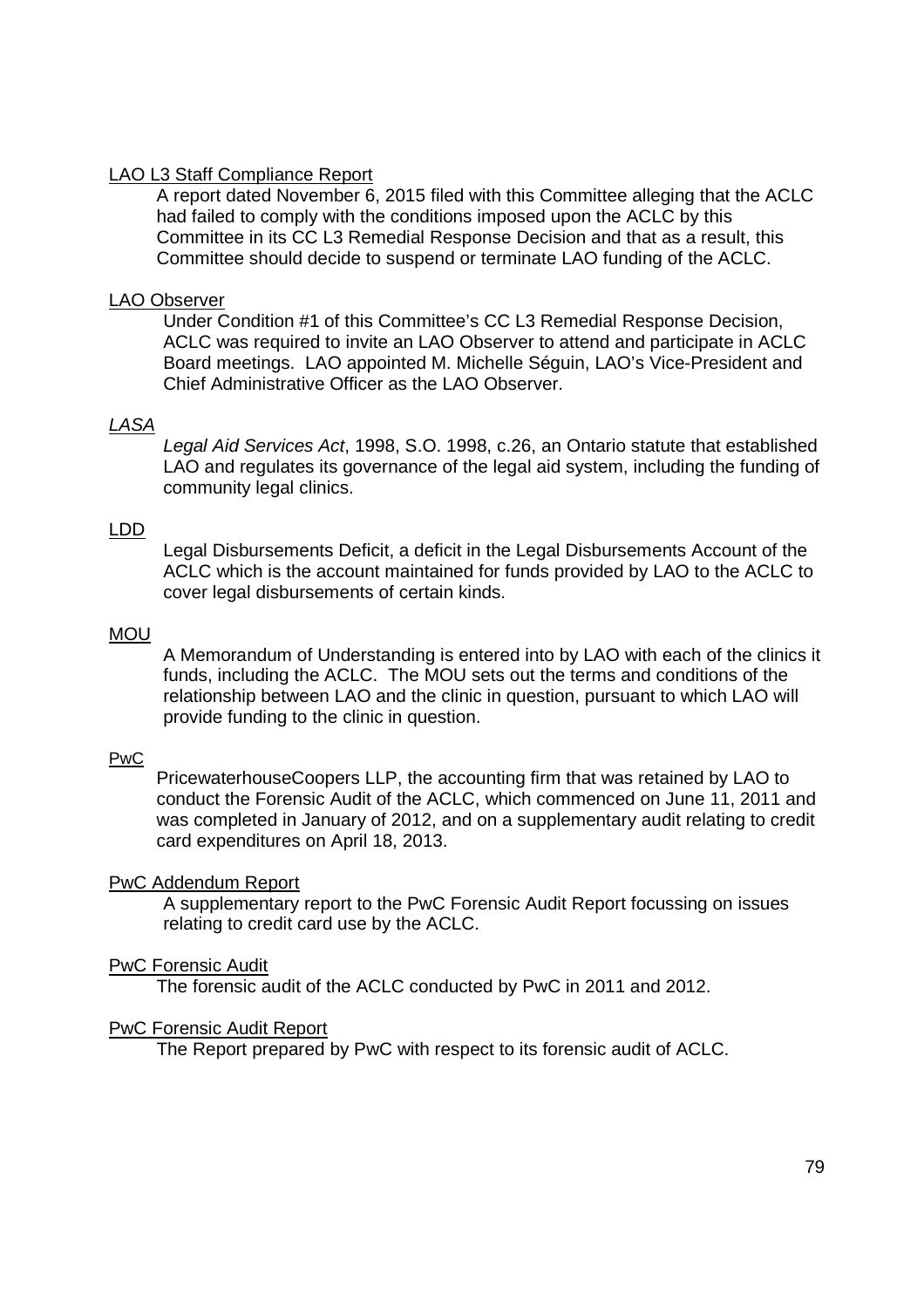# **APPENDIX C – TIMELINE**  APPENDIX C — TIMELINE

The following is a brief timeline of principal dates for the convenience of the reader. A The following is a brief timeline of principal dates for the convenience of the reader. A more detailed chronology is set out in Part III of these Reasons. more detailed chronology is set out in Part III of these Reasons.

## September 8, 2009 September 8, 2009

LAO provides detailed statement of concerns with respect to the management of LAO provides detailed statement of concerns with respect to the management of the ACLC. the ACLC.

#### March, 2010

LAO receives copy of email from lawyer to ACLC Board members resigning in protest position as a member of the ACLC Board due to perception of "gross misconduct and illegalities." "gross misconduct and i||ega|ities."

LAO receives a copy of an email from lawyer to ALCL Board members resigning position as an ACLC Board member because of the Board's failure to address "concerns about financial and governance matters of the ACLC." to address "concerns about financial and governance matters of the ACLC."

LAO later learned that during this period, similar concerns were raised by whose membership in the ACLC was subsequently revoked whose membership in the ACLC was subsequently revoked making no longer eligible to serve on the ACLC Board. making no longer eligible to serve on the ACLC Board.

## September 7, 2010

After meetings with the ACLC Board that did not resolve LAO's concerns, LAO After meetings with the ACLC Board that did not resolve LAO's concerns, LAO advised the ACLC that it was being placed under Level One of LAO's Dispute advised the ACLC that it was being placed under Level One of LAO's Dispute Resolution Policy ("DRP"). The letter so advising ACLC listed twelve items of Resolution Policy ("DRP"). The letter so advising ACLC listed twelve items of concern and advised ACLC that LAO would be retaining an auditor to conduct a concern and advised ACLC that LAO would be retaining an auditor to conduct a forensic audit of the clinic's finances.

## April 11, 2011 April 11, 2011

LAO retained PricewaterhouseCoopers LLP ("PwC") to conduct a forensic audit of LAO retained PricewaterhouseCoopers LLP ("PwC") to conduct a forensic audit of the ACLC's finances during the period from April 1, 2007 to March 31, 2010. the ACLC's finances during the period from April 1, 2007 to March 31, 2010.

## January, 2012

PwC completed a draft of its Forensic Audit Report. PwC completed a draft of its Forensic Audit Report.

#### February, April, 2012

LAO retained PwC to perform a supplementary audit of certain credit card LAO retained PwC to perform a supplementary audit of certain credit card expenditures during the period from April 1, 2007 to April 30, 2012/ expenditures during the period from April 1, 2007 to April 30, 2012/

#### May 16, 2012

PwC presented a draft of its Forensic Audit Report to the ACLC Board. LAO PwC presented a draft of its Forensic Audit Report to the ACLC Board. LAO invited feedback from ACLC by June 6, 2012. invited feedback from ACLC by June 6, 2012.

#### <u>June 27, 2012</u>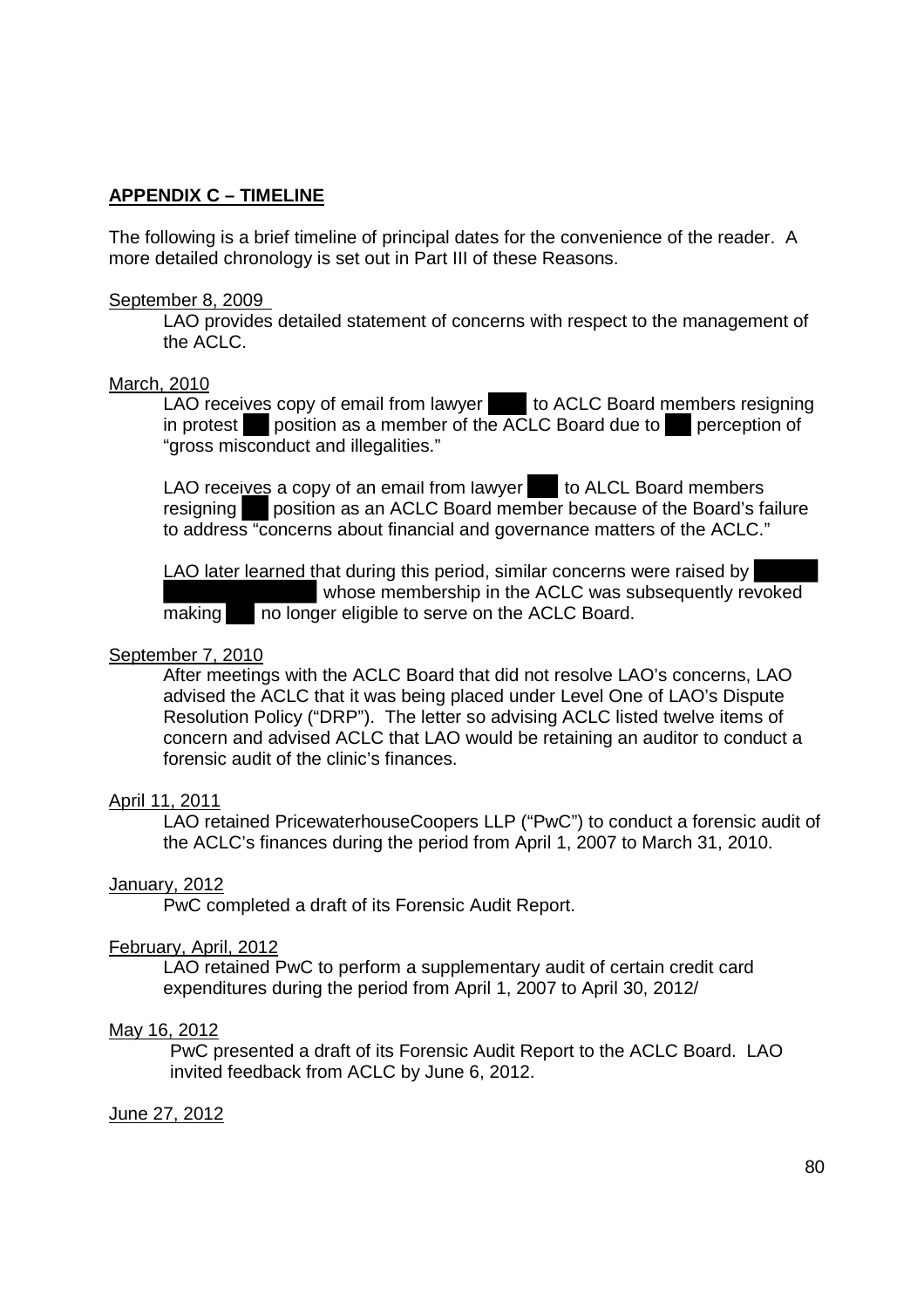Having received no feedback on the draft PwC Forensic Audit Report, LAO Vice-Having received no feedback on the draft PwC Forensic Audit Report, LAO Vice-President Budgell wrote to the ACLC proposing four remedial measures in light of President Budgell wrote to the ACLC proposing four remedial measures in light of the findings in the draft PwC Forensic Audit Report. the findings in the draft PwC Forensic Audit Report.

## July 4, 2012

ACLC counsel wrote to LAO objecting to the remedial measures. ACLC counsel wrote to LAO objecting to the remedial measures.

#### July 12, 2012

LAO Vice-President Budgell wrote to ACLC summarizing certain findings in the draft PwC audit, invoking Level Two of the DRP and proposing certain remedial draft PwC audit, invoking Level Two of the DRP and proposing certain remedial measures to be adopted by the ACLC. measures to be adopted by the ACLC.

#### July 20, 2012

ACLC counsel wrote to LAO objecting to the remedial measures. ACLC counsel wrote to LAO objecting to the remedial measures.

#### April 8, 2013 April 8, 2013

Final versions of PwC Forensic Audit Report and PwC Addendum Report made Final versions of PwC Forensic Audit Report and PwC Addendum Report made available to LAO. available to LAO.

#### April 3, 2014

Vice-President Budgell forwarded a two volume document titled "Dispute Vice—President Budgell fon/varded a two volume document titled "Dispute Resolution Policy: Level Three Report – African Canadian Legal Clinic ("LAO L3 Resolution Policy: Level Three Report — African Canadian Legal Clinic ("LAO L3 Staff Report") to this Committee. The document proposed that this Committee Staff Report") to this Committee. The document proposed that this Committee invoke Level Three of the Dispute Resolution process and impose eight remedial invoke Level Three of the Dispute Resolution process and impose eight remedial conditions upon the ACLC and further, proposing that if the ACLC did not comply conditions upon the ACLC and further, proposing that if the ACLC did not comply with the conditions, LAO staff could return to this Committee and recommend that with the conditions, LAO staff could return to this Committee and recommend that this Committee exercise its statutory authority to suspend LAO funding of the this Committee exercise its statutory authority to suspend LAO funding of the ACLC. ACLC.

#### June 9, 2014

The LAO Clinic Committee received the two volume undated response of the The LAO Clinic Committee received the two volume undated response of the ACLC (the "ACLC L2 Response") to the LAO L3 Staff Report. ACLC (the "ACLC L2 Response") to the LAO L3 Staff Report.

#### September 5, 2014 September 5, 2014

The Clinic Committee released its decision (the "CC L3 Remedial Response The Clinic Committee released its decision (the "CC L3 Remedial Response Decision") in the matters raised in the LAO L3 Staff Report and the ACLC L3 Decision") in the matters raised in the LAO L3 Staff Report and the ACLC L3 Response, imposed Level Three of the Dispute Resolution Policy and imposed Response, imposed Level Three of the Dispute Resolution Policy and imposed the eight conditions upon the ACLC suggested in the LAO L3 Staff Report. the eight conditions upon the ACLC suggested in the LAO L3 Staff Report.

#### November 7, 2014

In response to the request from the ACLC dated October 7, 2014 for In response to the request from the ACLC dated October 7, 2014 for reconsideration of the eight remedial conditions, this Committee entertained reconsideration of the eight remedial conditions, this Committee entertained written and oral submissions from the parties and issued a Decision revising the written and oral submissions from the parties and issued a Decision revising the remedial conditions in some respects (the revised conditions being set out in remedial conditions in some respects (the revised conditions being set out in Appendix A to this Decision). Appendix A to this Decision).